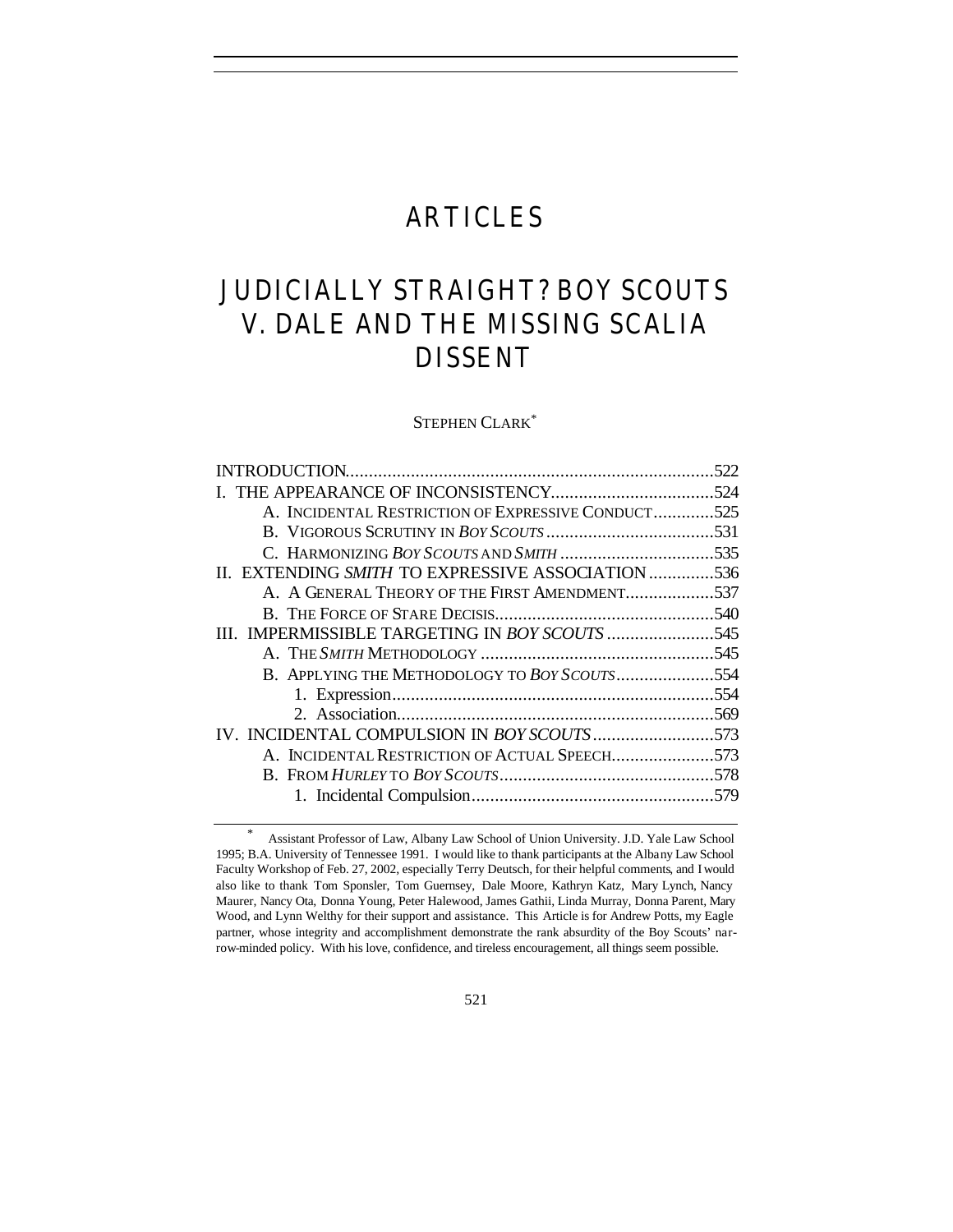| JLL | SOUTHERN CALIFORNIA LAW REVIEW                                      | $1 \text{V}$ 01. $70.321$ |
|-----|---------------------------------------------------------------------|---------------------------|
|     | 2. Applying the Approach to <i>Hurley</i> and <i>Boy Scouts</i> 584 |                           |
|     | C. INCIDENTAL COMPULSION OF EXPRESSIVE ASSOCIATION 593              |                           |

CONCLUSION...................................................................................597

## INTRODUCTION

Was Justice Scalia's vote in the *Boy Scouts* case<sup>1</sup> judicially straight?<sup>2</sup> For years he has championed the view that a general conduct law not specifically directed at First Amendment interests does not implicate the First Amendment even if it happens to restrict First Amendment activity in some of its applications. Thus, when Oregon evenhandedly enforced its drugcontrol law against religious and nonreligious uses of peyote, Scalia maintained that the First Amendment was not implicated, $3$  and when Indiana evenhandedly enforced its public indecency law against expressive and nonexpressive public nudity, he took the same position. <sup>4</sup> But in the *Boy Scouts* case, when New Jersey evenhandedly enforced its civil rights law against expressive as well as nonexpressive discrimination,<sup>5</sup> Scalia not only thought that the law implicated the First Amendment, but he also provided the fifth vote to invalidate it as applied. <sup>6</sup>

When the Court handed down its decision in *Boy Scouts*, one could fairly have wondered whether Scalia's dissent was missing.<sup>7</sup> Since the

- 5*. See infra* Part III-B.
- 6. *See Boy Scouts*, 530 U.S. at 642 (syllabus; noting 5-4 division).

7*. See, e.g.*, Laurence H. Tribe, *Disentangling Symmetries: Speech*, *Association*, *Parenthood*, 28 PEPP. L. REV. 641, 650–51 (2001). Tribe notes:

There remains the mystery of why a neutral rule of general applicability, such as the New Jersey law against discrimination . . , should give way to any First Amendment objection, whether one involving association or otherwise, simply because the rule has the incidental effect, as applied to a particular group, of interfering with its freedom of expression. After all, the Court did not apply heightened First Amendment scrutiny when a neutral rule about keeping promises or paying damages to those who relied detrimentally on them was employed to uphold a monetary award against a newspaper for publishing the name of a source to whom it had promised secrecy. Similarly, Justice Scalia has successfully championed an analogous rule for the free exercise of religion in [*Smith* ]. Further, in [*Barnes*], Justice Scalia demonstrated that the Court . . . had never actually invalidated a neutral general rule of conduct as applied to a violation of the rule that happened to express something.

*Id.* (citations omitted). For a critique of Professor Tribe's suggested solution to the mystery, see *infra* Part III-B-1. I use the word *dissent* ironically of course, for if Scalia had in fact dissented from the ma-

522 *SOUTHERN CALIFORNIA LAW REVIEW* [Vol. 76:521

<sup>1</sup>*. See generally* Boy Scouts of Am. v. Dale, 530 U.S. 640 (2000) (invalidating a state civil rights law as applied to prohibit the Boy Scouts from expelling an openly gay man on the basis of his sexual orientation). Much of the argument in this Article could apply with equal force to Justice Thomas, but as Justice Scalia has been at the forefront in developing his own view of First Amendment law, I have chosen to focus exclusively on him.

<sup>2</sup>*. Cf. id.* at 649 (quoting portion of Scout Oath requiring boy scouts to keep themselves "morally straight").

<sup>3</sup>*. See* Employment Div. v. Smith, 494 U.S. 872, 882 (1990).

<sup>4.</sup> Barnes v. Glen Theatre, Inc., 501 U.S. 560, 572–81 (1991) (Scalia, J., concurring).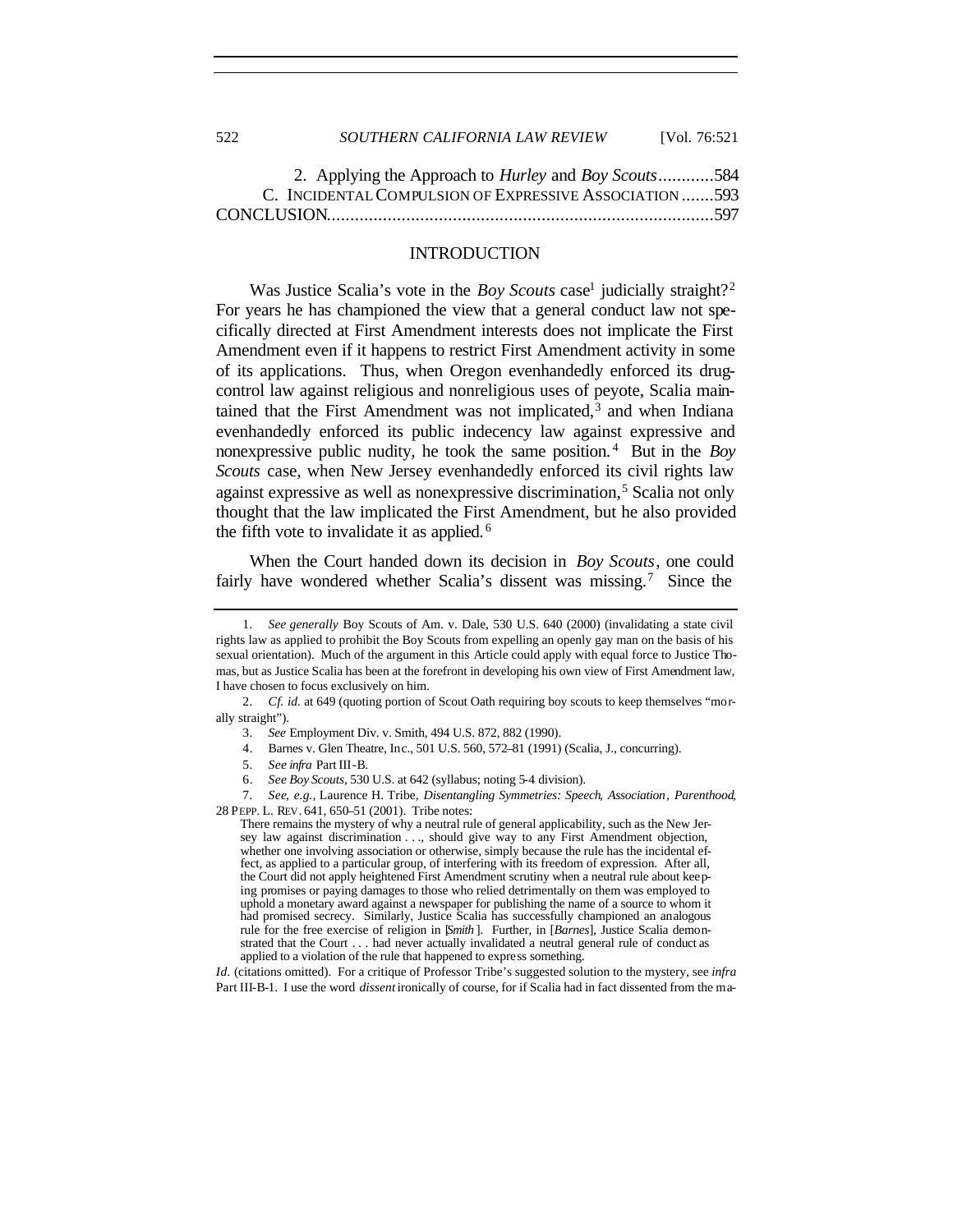civil rights law at issue could have been characterized as a general law not directed at First Amendment interests, Scalia's decision to join the majority opinion invalidating the law's enforcement on First Amendment grounds appeared to conflict with the First Amendment philosophy he developed in *Employment Division v. Smith*, <sup>8</sup> *Barnes v. Glen Theatre*, *Inc.*, 9 and similar cases.<sup>10</sup> In what may be called his *Smith* jurisprudence, Scalia has maintained that, so far as the regulation of conduct is concerned, heightened judicial scrutiny should be reserved for circumstances in which a law specifically targets First Amendment interests for disfavored treatment.<sup>11</sup> Otherwise, accommodation of those interests should ordinarily be left to the political process.<sup>12</sup> Scalia did not seem to adhere to that philosophy in *Boy Scouts*. 13

The mere appearance of inconsistency, however, does not necessarily establish an actual inconsistency. It is true that the *Boy Scouts* majority applied heightened scrutiny after determining only that enforcement of the law at issue would "significantly *affect*" expression<sup>14</sup>—making no further determination that the law specifically *targeted* expression. But the decision differed, at least in its theory of the case, from *Smith*, *Barnes*, and similar cases. The *Boy Scouts* majority framed the case as a matter of expressive association,<sup>15</sup> governed by *Roberts v. United States Jaycees*<sup>16</sup> and

- 8. 494 U.S. 872 (1990).
- 9. 501 U.S. 560 (1991) (Scalia, J., concurring).

10*. See, e.g.*, City of Erie v. Pap's A.M., 529 U.S. 277, 307–10 (2000) (Scalia, J., concurring) (applying his *Barnes* approach); City of Boerne v. Flores, 521 U.S. 507, 537–44 (1997) (Scalia, J., concurring in part) (defending *Smith* ); Church of the Lukumi Babalu Aye, Inc. v. City of Hialeah, 508 U.S. 520, 557–58 (1993) (Scalia, J., concurring in part and concurring in the judgment) (applying *Smith* ); Community for Creative Non-Violence v. Watt, 703 F.2d 586, 622–27 (D.C. Cir. 1983) (Scalia, J., dissenting) (previewing his *Smith* jurisprudence), *rev'd sub nom.* Clark v. Cmty. for Creative Non-Violence, 468 U.S. 288 (1984).

- 11*. See, e.g.*, *Barnes*, 501 U.S. at 576.
- 12*. See Smith*, 494 U.S. at 890.

13*. Cf.* Jed Rubenfeld, *The First Amendment's Purpose*, 53 STAN. L. REV. 767, 769 (2001) ("When a law is otherwise constitutional, and when an actor has not been singled out *because of* his expression, the actor has no free speech claim. The Boy Scouts were not singled out in this way.").

14. Boy Scouts of Am. v. Dale, 530 U.S. 640, 656 (2000) (emphasis added).

15*. Id.* at 644 ("This case presents the question whether applying New Jersey's public accommodations law in this way violates the Boy Scouts' First Amendment right of expressive association."). The Boy Scouts had based its principal argument on the freedom of speech. *See* Brief for Petitioners at 20–30, *Boy Scouts* (No. 99-699) (lead argument).

16. 468 U.S. 609 (1984).

jority opinion in *Boy Scouts*, the majority would have lost its fifth vote, and Scalia would have provided the four dissenters with the fifth vote they needed to affirm the New Jersey Supreme Court's decision rejecting the constit utional challenge.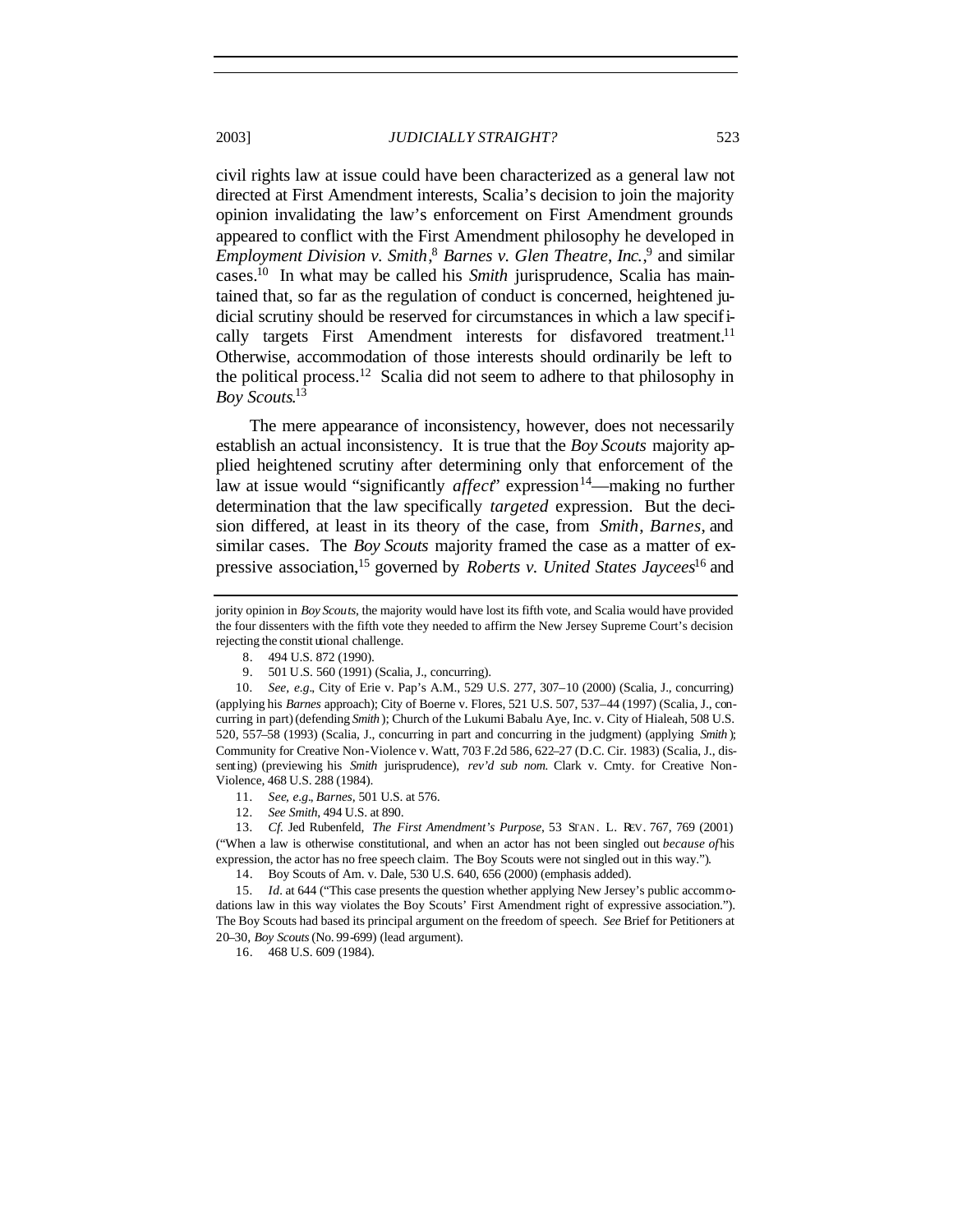its progeny. <sup>17</sup> These precedents expressly endorsed heightened scrutiny even in the absence of specific targeting of expression,<sup>18</sup> as did *Hurley v. Irish-American Gay*, *Lesbian and Bisexual Group of Boston*, *Inc.*, <sup>19</sup> another decision on which the Court relied.<sup>20</sup> In *Hurley*, the Court invalidated an attempt to enforce a ban on sexual-orientation discrimination in a context arguably analogous to that presented in *Boy Scouts*. <sup>21</sup> The reliance on *Roberts* and *Hurley* complicates the attempt to infer actual inconsistency from Scalia's vote. Indeed, he had joined the unanimous opinion in *Hurley* several years after his formulation of the *Smith* jurisprudence, although he had also expressly reaffirmed the *Smith* jurisprudence only three months before the decision in *Boy Scouts*. 22

This complexity illustrates why a superficial comparison of Scalia's *Smith* jurisprudence with his vote in *Boy Scouts* (as well as in *Hurley*) only raises a question as to his actual consistency but does not answer it. This Article explores the appearance of inconsistency in greater depth in order to either reject or strengthen an inference of actual inconsistency. Part I introduces Scalia's *Smith* jurisprudence and briefly contrasts it with the majority opinion in *Boy Scouts*. As more specifically outlined at the end of Part I, Parts II, III, and IV examine various theories for harmonizing Scalia's *Smith* jurisprudence with the majority opinion in *Boy Scouts*. Although some of these theories require extrapolation and one or more of them tend toward an explanation of Scalia's vote, none seems capable of rationalizing the appearance of inconsistency. In fact, certain features of the majority opinion itself reinforce the inference of Scalia's actual inconsistency with his own jurisprudence. The better view is that Scalia's vote in *Boy Scouts* was not consistent with his own First Amendment jurisprudence.

## I. THE APPEARANCE OF INCONSISTENCY

Scalia's vote in *Boy Scouts* appears to be inconsistent with his *Smith* jurisprudence because in the latter he staked out a very deferential position toward conduct regulations incidentally restricting First Amendment inter-

<sup>17.</sup> N.Y. State Club Ass'n, v. City of New York, 487 U.S. 1 (1988); Bd. of Dirs. of Rotary Int'l v. Rotary Club of Duarte, 481 U.S. 537 (1987).

<sup>18</sup>*. See, e.g.*, *Roberts*, 468 U.S. at 623–24.

<sup>19.</sup> 515 U.S. 557 (1995).

<sup>20</sup>*. See, e.g.*, *Boy Scouts*, 530 U.S. at 653–54, 658–59.

<sup>21</sup>*. See, e.g.*, Brief for Petitioners at 19, *Boy Scouts* (No. 99-699) ("[T]his case is controlled by the Court's recent, unanimous decision in *Hurley* . . . .").

<sup>22</sup>*. See* City of Erie v. Pap's A.M.*,* 529 U.S. 277, 307–08 (Scalia, J., concurring) (reaffirming his *Barnes* concurrence).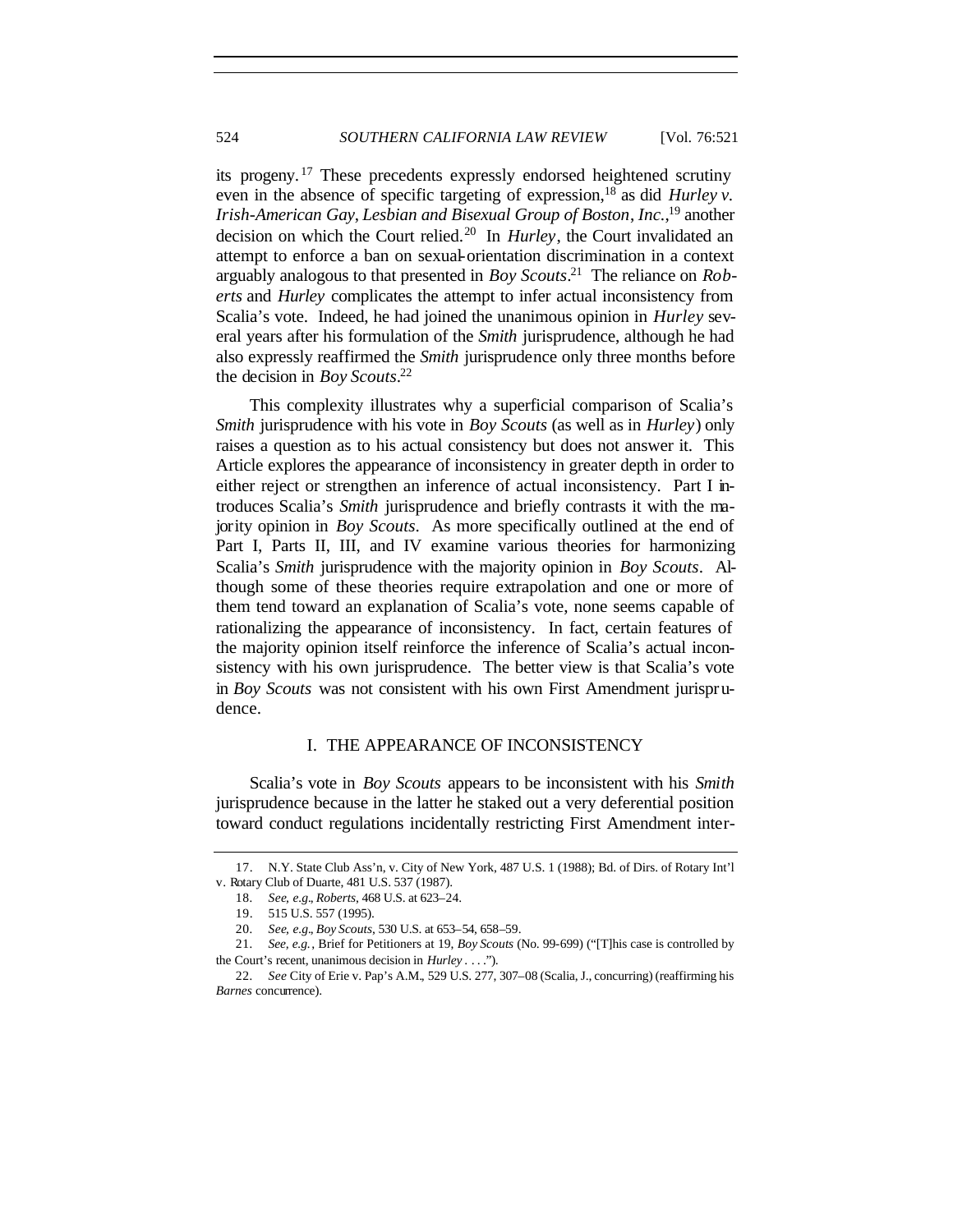ests. Scalia has even acknowledged that for First Amendment purposes, general laws regulating *discriminatory* conduct do not differ from other conduct regulations.<sup>23</sup> Yet he silently joined a majority opinion in *Boy Scouts* that assumed a far less deferential stance toward governmental regulation of discriminatory conduct than his *Smith* jurisprudence would seem to authorize. In this Part, I survey both Scalia's *Smith* jurisprudence and the majority opinion in *Boy Scouts* and close by proposing some theories, which I examine in later Parts, that might harmonize the two.

## A. INCIDENTAL RESTRICTION OF EXPRESSIVE CONDUCT

In adjudicating First Amendment challenges to conduct regulations, courts face the same challenge as Cubist painters. These artists grappled with the fact that one object can simultaneously display multiple aspects when viewed from different perspectives. Likewise, conduct that exhibits an expressive aspect when viewed from a First Amendment perspective can simultaneously disclose a legitimate regulatory evil when viewed from a regulatory perspective. Burning a draft card, to take a classic example,  $24$ can both communicate an antiwar message and simultaneously destroy a government-issued document that may be an integral part of an administrative scheme.<sup>25</sup>

When the government attempts to regulate conduct because of the perceived harm flowing from a nonexpressive aspect of the conduct, courts can find themselves squarely in what might be called the "Cubist dilemma." A regulation that restricts conduct for legitimate reasons related to the nonexpressive aspect will simultaneously produce an incidental restriction of the expressive aspect. When individuals challenge such a regulation as a violation of the First Amendment, courts must decide whether to give primacy to the nonexpressive or expressive aspect of the conduct and uphold or invalidate the regulation. Courts cannot, like Cubist painters, transcend physical reality and simultaneously liberate the expressive aspect

<sup>23</sup>*. See* R.A.V. v. City of St. Paul, 505 U.S. 377, 389–90 (1992) (Scalia, J.) Here, Scalia noted that

sexually derogatory "fighting words," among other words, may produce a violation of Title VII's general prohibition against sexual discrimination in employment practices. Where the government does not target conduct on the basis of its expressive content, acts are not shielded from regulation merely because they express a discriminatory idea or philosophy. *Id.* (citations omitted). *See also infra* Part III-B-1.

<sup>24</sup>*. See* United States v. O'Brien, 391 U.S. 367 (1968).

<sup>25</sup>*. See id.* at 378–80 (describing administrative purposes of draft cards).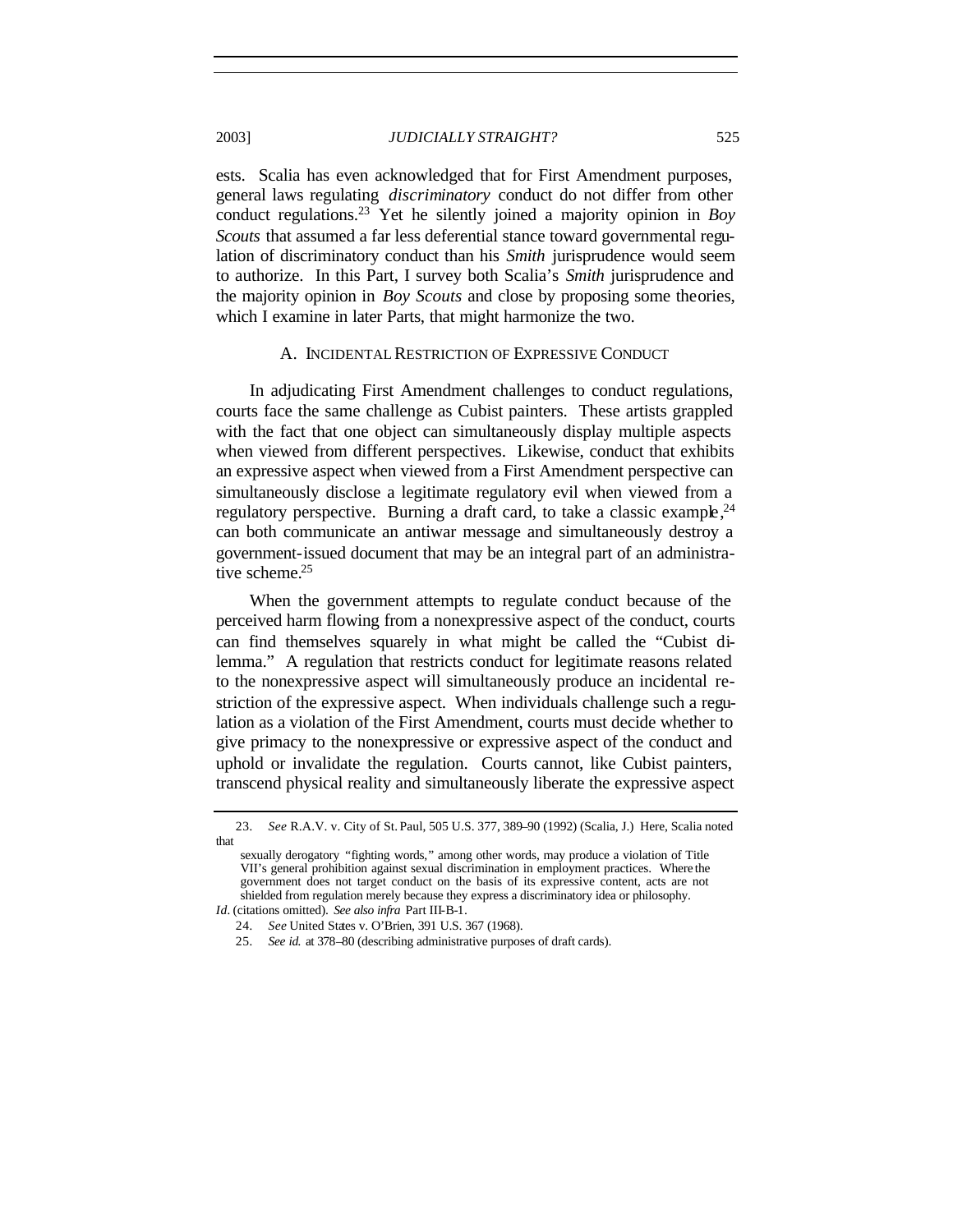and restrain only the nonexpressive aspect of the same act. Courts must choose.<sup>26</sup>

In *United States v. O'Brien*, 27 the Warren Court formulated what remains the controlling standard for making that choice when a conductregulation produces an incidental restriction of expression.<sup>28</sup> *O'Brien* presented the case of the expressive draft-card burner. The government prosecuted an antiwar activist who burned his draft card as an act of symbolic protest. The federal law under which he was convicted generally prohibited the deliberate destruction of draft cards whether done to express an idea or done nonexpressively to, for example, vent anger or attempt to frustrate one's own induction.<sup>29</sup>

Addressing the protestor's First Amendment defense to his prosecution under the law, the Court faced the Cubist dilemma and reasoned that "when 'speech' and 'nonspeech' elements are combined in the same course of conduct, a sufficiently important governmental interest in regulating the nonspeech element can justify incidental limitations on First Amendment freedoms." $30$  As the Court saw it, $31$  the federal law at issue was designed not to punish the act's expression of antiwar opinion (the "speech" element) but to punish the act's destruction of an integral component of the draft system (the "nonspeech" element). In the supposed absence of deliberate censorship, the Court concluded, strict scrutiny was too high a standard of review. But the law's incidental restriction of expression nevertheless justified a form of intermediate scrutiny.<sup>32</sup> The Court might not have

<sup>26.</sup> The Court has struggled with this dilemma since at least 1879, when it affirmed the conviction of a Mormon for violating a federal ban on polygamy in the territories. *See* Reynolds v. United States, 98 U.S. 145, 166 (1879).

<sup>27.</sup> 391 U.S. 367, 376 (1968).

<sup>28</sup>*. See* Rubenfeld, *supra* note 13, at 771 ("*O'Brien* remains the leading case in this area. It continues today to furnish the basic structure for First Amendment analysis of 'expressive conduct.'").

<sup>29</sup>*. See O'Brien*, 391 U.S. at 370 (quoting law as subjecting to criminal liability anyone "'who forges, alters, *knowingly destroys*, *knowingly mutilates*, or in any manner changes any such certificate""); *id.* at 375 (The law "prohibits the knowing destruction of certificates issued by the Selective Service System, and there is nothing necessarily expressive about such conduct. The Amendment does not distinguish between public and private destruction, and it does not punish only destruction engaged in for the purpose of expressing views."). For a standard for distinguishing expressive from nonexpressive conduct, see *Spence v. Washington*, 418 U.S. 405, 410–11 (1974), which defines symbolic speech as conduct *intended* to communicate a message and being *objectively understood* as such.

<sup>30</sup>*. O'Brien*, 391 U.S. at 376.

<sup>31.</sup> There was some evidence that suppressing antiwar dissent was the government's motive in enacting the measure at issue. *Id*. at 385–86. *See also* Dean Alfange, Jr., *Free Speech and Symbolic Conduct: The Draft-Card Burning Case*, 1968 SUP. CT. REV. 1, 15 ("What emerges with indisputable clarity from an examination of the legislative history of the amendment is that the intent of its framers was purely and simply to put a stop to this particular form of antiwar protest.").

<sup>32</sup>*. See O'Brien*, 391 U.S. at 377. The Court held that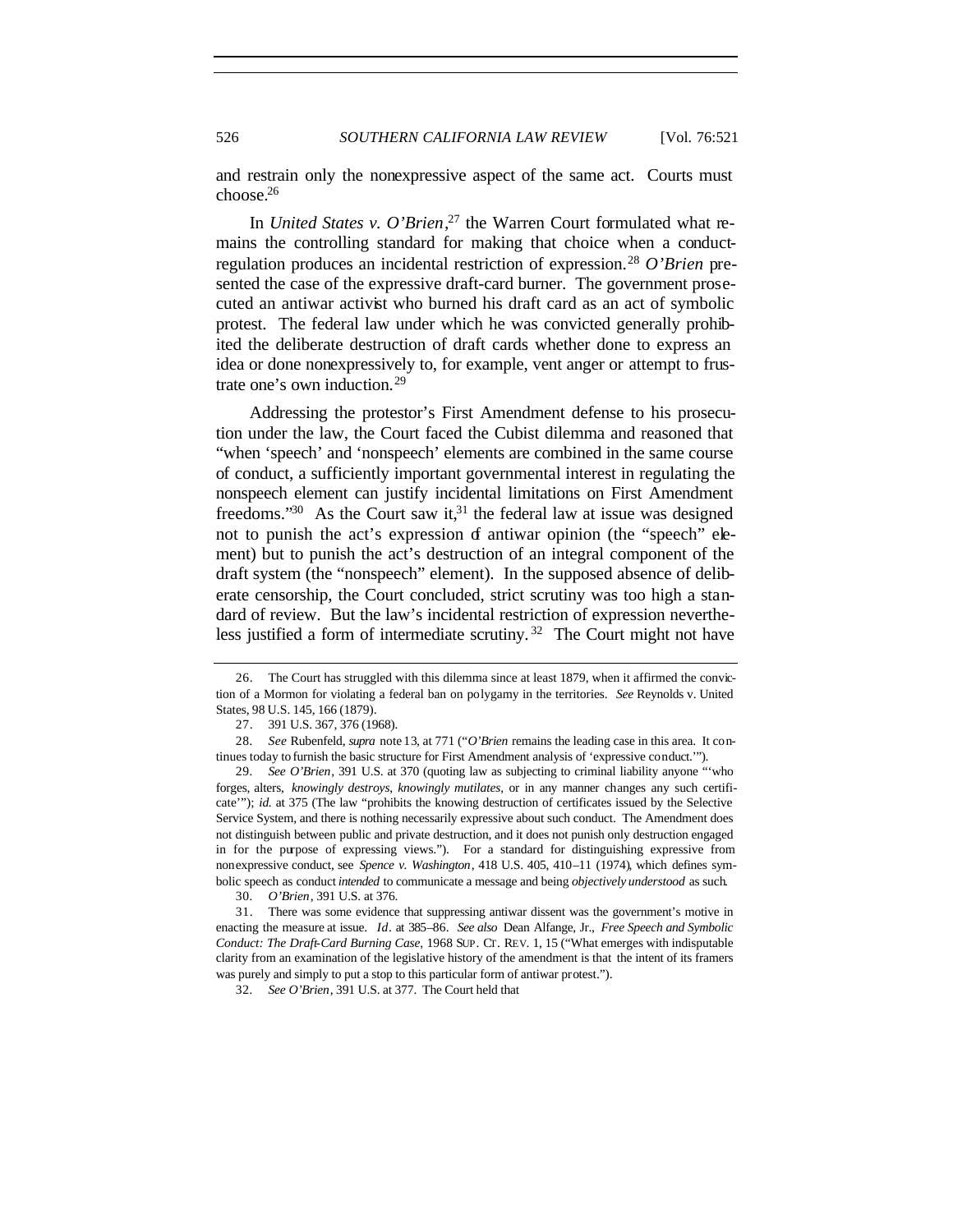been able to transcend physical reality, but with a middling level of scrutiny it attempted to strike a balance that would protect the expressive aspect of the conduct when the government's interest in regulating the nonexpressive aspect of the conduct was insubstantial or where the regulation of the nonexpressive aspect was so blunt that it unnecessarily restricted the conduct and, with it, the expressive aspect of the conduct.

Scalia, in contrast, has taken a quite different approach to the Cubist dilemma—one that essentially disregards the presence of the expressive aspect so long as the law under review has disregarded it too. Scalia has repeatedly argued for this kind of approach. Although his position was presaged by a dissenting opinion he filed as a Circuit Judge in 1983,<sup>33</sup> it clearly appeared in his Supreme Court jurisprudence in the early 1990's. First with freedom of religion<sup>34</sup> and then with freedom of speech,<sup>35</sup> Scalia embraced the view that laws regulating conduct because of some harmful, nonexpressive aspect trigger no heightened scrutiny even where those laws incidentally restrict First Amendment interests by simultaneously interfering with an expressive or religious aspect of the same conduct. So long as the government enacts general laws not specifically directed at the expressive aspects of conduct, only the minimal scrutiny required by basic Fourteenth Amendment principles applies.<sup>36</sup> The mere fact that a law in some of its applications might incidentally restrict First Amendment activity is constitutionally irrelevant.

On the Supreme Court, Scalia first articulated this view in *Employment Division v. Smith*, <sup>37</sup> where he persuaded a narrow majority of the Court to largely abandon *Sherbert v. Verner*, <sup>38</sup> a Warren Court precedent that, much like *O'Brien*, had subjected conduct regulations to heightened scrutiny<sup>39</sup> if they even incidentally restricted religious practices. In *Sherbert*, the Court held that a state could not constitutionally disqualify a Sabbatarian from receiving unemployment compensation even though she

a government regulation is sufficiently justified if it is within the constitutional power of the Government; if it furthers an important or substantial governmental interest; if the governmental interest is unrelated to the suppression of free expression; and if the incidental restriction on alleged First Amendment freedoms is no greater than is essential to the furtherance of that interest.

*Id.*

<sup>33</sup>*. See* Cmty. for Creative Non-Violence v. Watt, 703 F.2d 586, 622 (D.C. Cir. 1983) (Scalia, J., dissenting) *rev'd sub nom.*, Clark v. Cmty. for Creative Non-Violence, 468 U.S. 288 (1984).

<sup>34</sup>*. See* Employment Div. v. Smith, 494 U.S. 872, 882 (1990).

<sup>35</sup>*. See* Barnes v. Glen Theatre, Inc., 501 U.S. 560, 572–81 (1991) (Scalia, J., concurring).

<sup>36</sup>*. Smith* , 494 U.S. at 872–78.

<sup>37</sup>*. Id. at 872* (1990).

<sup>38</sup>*. See* 374 U.S. 398 (1963).

<sup>39</sup>*. See id.* at 403.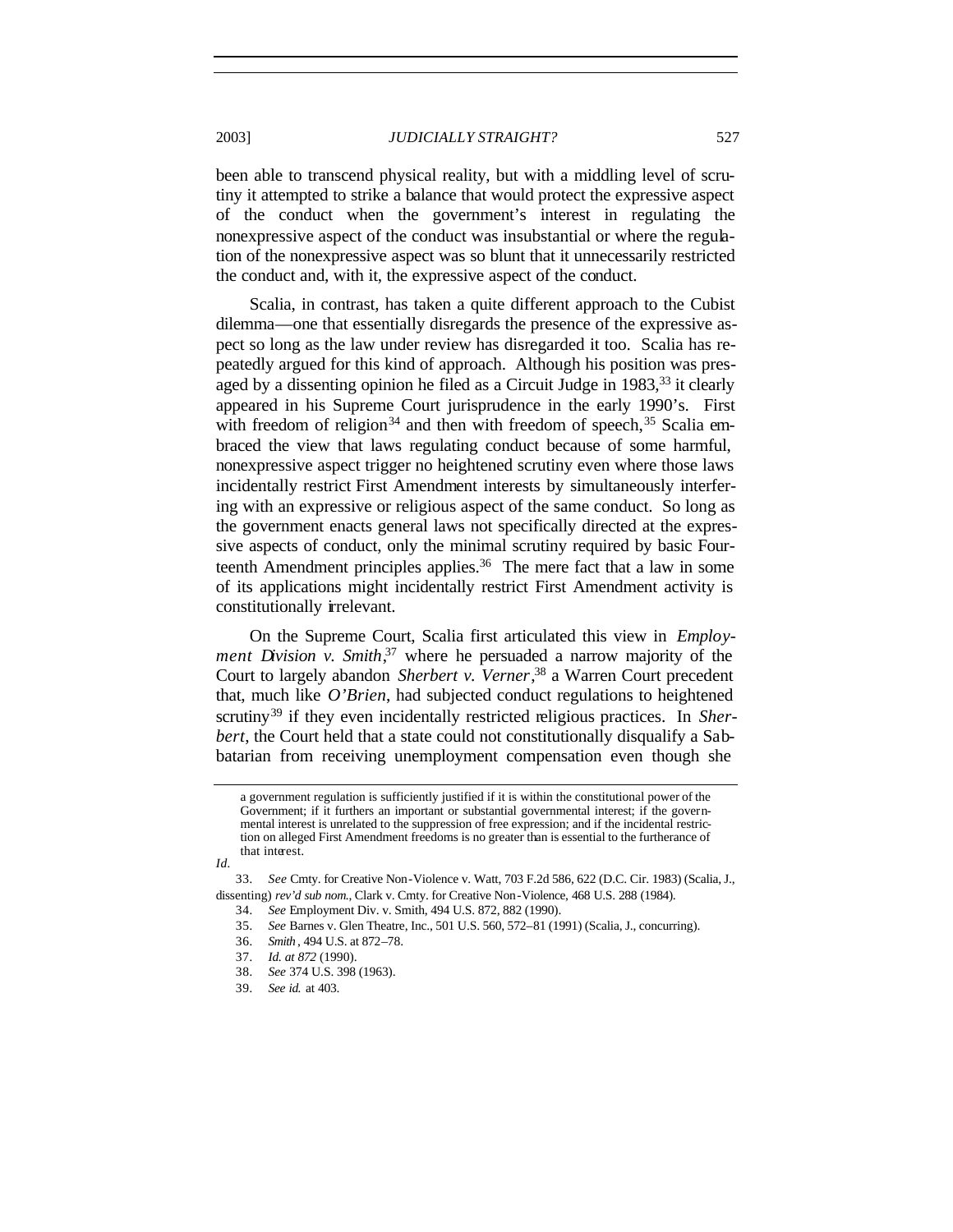failed to satisfy a general programmatic requirement that recipients be available for potential work on Saturdays. It was irrelevant under the statutory scheme that her reason for unavailability on Saturdays was religious; the benefits-disqualification regulated the nonreligious aspect of refusals to work on Saturday. Nevertheless, the Warren Court held that even such incidental restriction of religious practice triggered strict scrutiny<sup>40</sup>—a rule more protective of religion than *O'Brien* is of expression.

*Smith* presented a classic example of an incidental restriction of religious practice, but Scalia led the Court to a different resolution of the problem than the Warren Court had developed. In *Smith*, two members of the Native American Church were denied unemployment compensation after having been fired from their jobs for ingesting peyote as part of a religious ceremony. They challenged the denial of benefits as an infringement of their rights to the free exercise of religion, just as the Sabbatarian had done in *Sherbert*. 41 Reasoning that the outcome of the unemployment compensation challenge depended on whether the state could constitutionally make it a felony for the challengers to possess peyote, $42$  the Court addressed the broader question whether the First Amendment forbade the state to enforce its drug laws against peyote possession that was incident to the practice of religion.

Writing for the majority, Scalia said no. In a landmark opinion for the Court, he distinguished laws that are specifically directed at the religious aspect of conduct from general laws that regulate that aspect only incidentally as a side-effect of regulating some nonreligious aspect of the conduct. He acknowledged that it would violate free exercise rights if the govern-

<sup>40</sup>*. See id.* at 409–10. *See also* Wisconsin v. Yoder, 406 U.S. 205 (1972). There, the Court likewise held that a state could not enforce its compulsory school attendance law against Amish teenagers because high school attendance would gravely endanger their religious faith. *See id.* at 218. It stated:

The conclusion is inescapable that secondary schooling, by exposing Amish children to worldly influences in terms of attitudes, goals, and values contrary to beliefs, and by substantially interfering with the religious development of the Amish child and his integration into the way of life of the Amish faith community at the crucial adolescent stage of development, contravenes the basic religious tenets and practice of the Amish faith, both as to the parent and the child.

*Id.* The Court did not conclude that the object of the compulsory school attendance law was to undermine the Amish faith, but it nevertheless applied strict scrutiny to the attempt to apply the general law to Amish parents. *See id.* at 220–21.

<sup>41</sup>*. See* U.S. CONST. amend. I ("Congress shall make no law . . . prohibiting the free exercise [of religion]."). *See also Hamilton* v. Regents of the Univ. of Cal., 293 U.S. 245 (1934) (incorporating Free Exercise Clause into Fourteenth Amendment).

<sup>42.</sup> Employment Div. v. Smith, 485 U.S. at 670 (1988) ("[I]f a State has prohibited through its criminal laws certain kinds of religiously motivated conduct without violating the First Amendment, it certainly follows that it may impose the lesser burden of denying unemployment compensation benefits to persons who engage in that conduct.").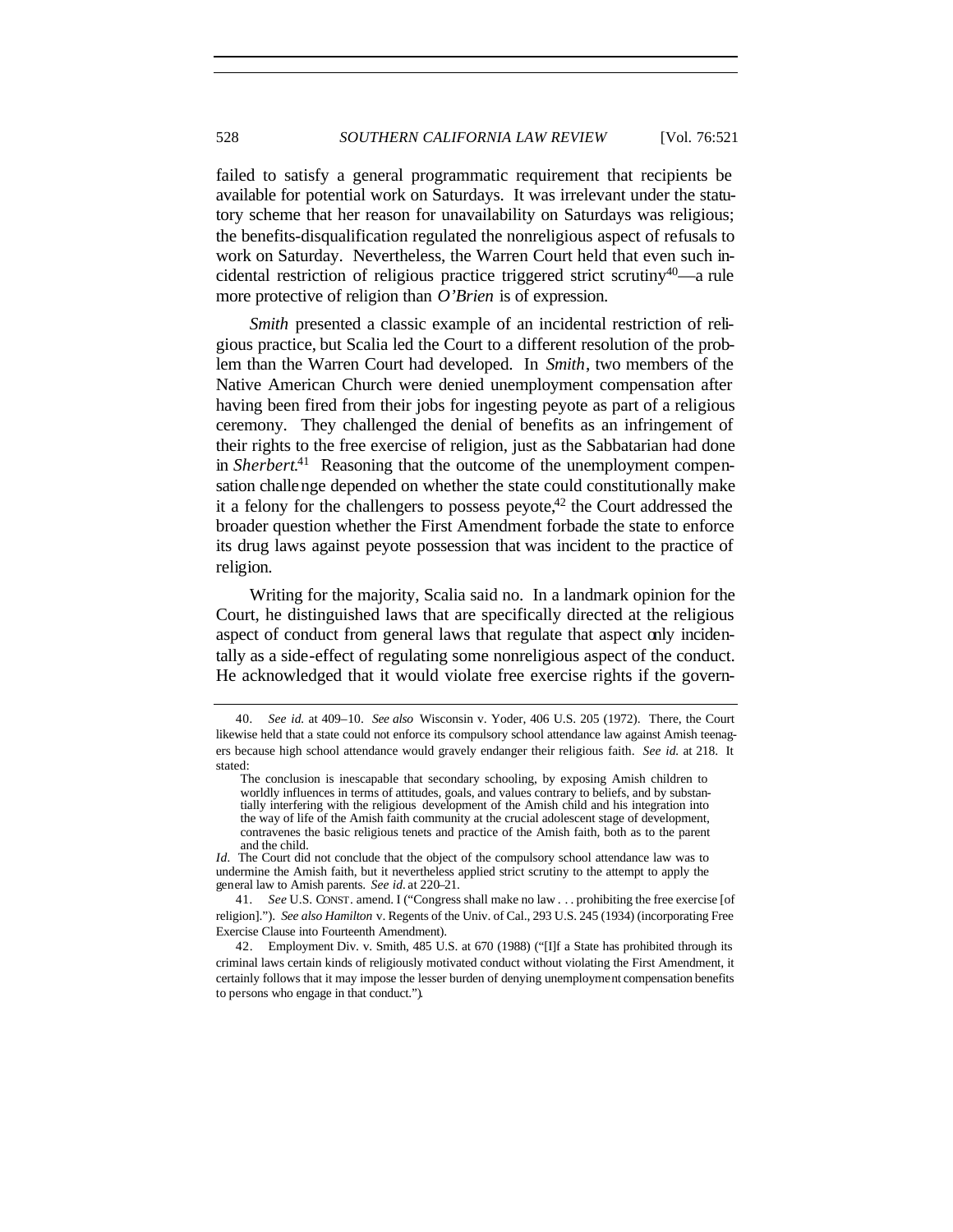ment "sought to ban . . . acts or abstentions only when they are engaged in for religious reasons, or only because of the religious belief that they display."<sup>43</sup> But he rejected the contention of the *Smith* challengers (relying on *Sherbert*) that "their religious motivation for using peyote places them beyond the reach of a criminal law that is not specifically directed at their religious practice, and that is concededly constitutional as applied to those who use the drug for other reasons."<sup>44</sup> As Justice Scalia summed up the majority's new view, "an individual's religious beliefs [do not] excuse him from compliance with an otherwise valid law prohibiting conduct that the State is free to regulate.<sup>245</sup> That the valid law might in some of its applic ations restrict a religious practice made no difference.<sup>46</sup>

A year later in *Barnes v. Glen Theatre*, *Inc.*, 47 Scalia extended that approach to governmental regulation of expressive conduct, although not for a majority of the Court. As in *Smith*, *Barnes* involved only the incidental restriction of expression. *In Barnes*, two adult establishments and their erotic dancers challenged the enforcement of a state's public nudity ban, which required the dancers to refrain from total nudity during their performances.<sup>48</sup> The challenged law made it a crime for anyone to appear "'in a public place . . . in a state of nudity.'"<sup>49</sup> Although the law prohibited public nudity regardless whether an individual intended the nudity to convey a message, the Court considered whether enforcement of the law against individuals whose public nudity was expressive might violate the First Amendment.<sup>50</sup> In other words, the question was whether a regulation of public nudity geared toward a nonspeech aspect of the conduct could be enforced as applied to public nudity that also displayed an expressive aspect. The case presented another example of the Cubist dilemma where the law in question produced only an incidental restriction of expressive conduct.

<sup>43</sup>*. Smith* , 494 U.S. at 877.

<sup>44</sup>*. Id*. at 878. *Smith* , then, largely abandoned the effect -triggered scrutiny of *Sherbert*. Although the *Smith* Court did not expressly overrule *Sherbert*, Justice Scalia's majority opinion so drast ically limited its reach as to render it little more than an aberration having virtually no continuing vitality. The vast majority of cases arising after *Smith* will be governed by its required showing of impermissible targeting in order to sustain a free exercise challenge.

<sup>45</sup>*. Id*. at 878–79.

<sup>46</sup>*. See id.* Justice Scalia reiterated this position three years later in *Church of the Lukumi Babalu Aye, Inc. v. City of Hialeah*, 508 U.S. 520, 557–59 (1993) (Scalia, J., concurring in part and concurring in judgment).

<sup>47.</sup> 501 U.S. 560 (1991).

<sup>48</sup>*. See id.* at 562–63.

<sup>49</sup>*. Id*. at 569 n.2 (quoting statutory definition).

<sup>50</sup>*. See id.* at 570–71.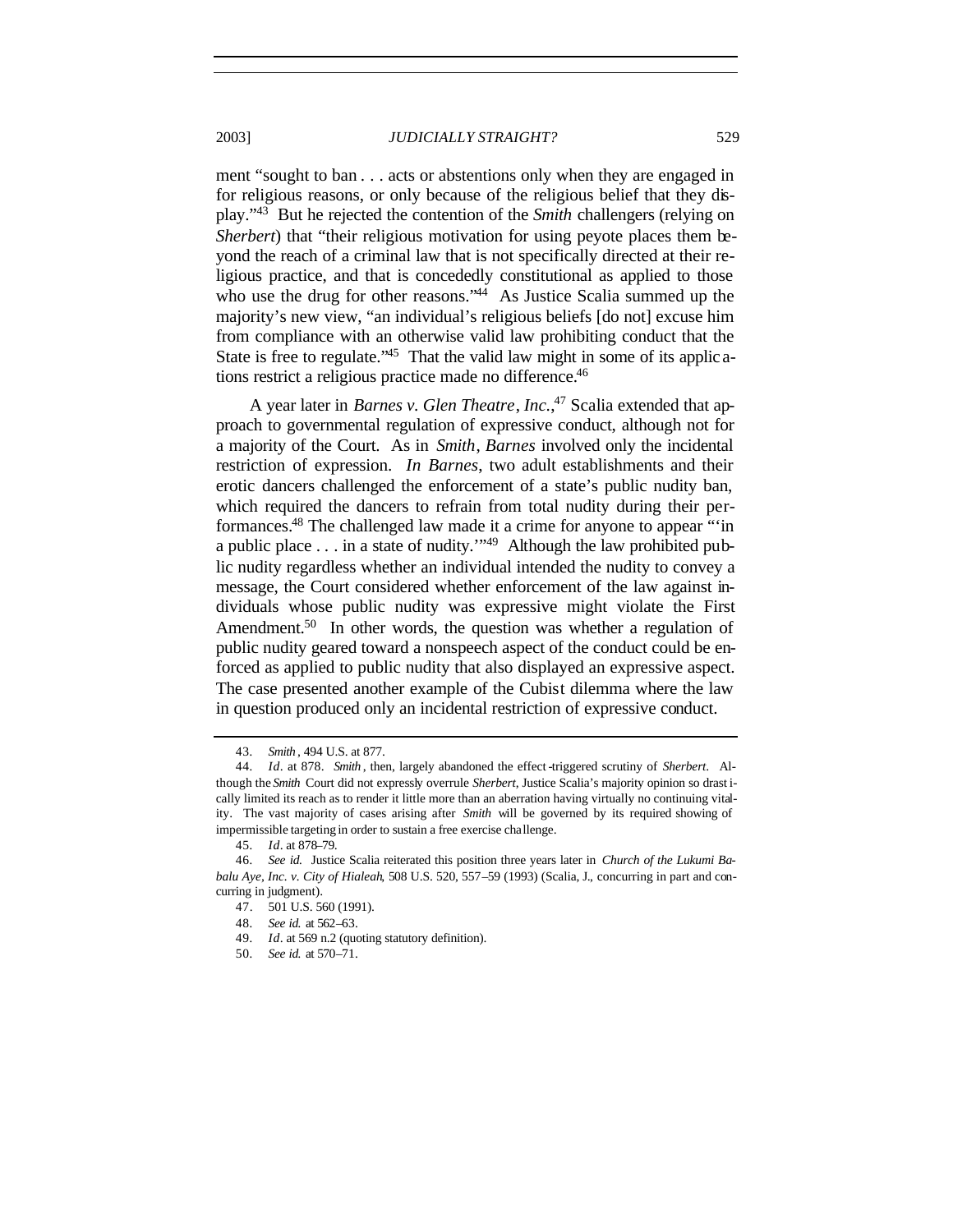In a concurring opinion, Scalia concluded that such a general regulation could be applied even to expressive nudity. In his view, the case turned on the fact that the government was only incidentally restricting expressive nudity in the course of prohibiting all public nudity, whether expressive or not. If a public -nudity ban "targeted only expressive nudity, while turning a blind eye to nude beaches..." he conceded, such a law would probably violate the First Amendment.<sup>51</sup> But since the challenged law was "a general law regulating conduct and not specifically directed at expression," it "was not subject to First Amendment scrutiny at all."<sup>52</sup> As he summed up the practical implication of his approach, "those who choose to employ conduct as a means of expression must make sure that the conduct they select is not generally forbidden."<sup>53</sup> The resonance of *Smith* was obvious.

In contrast to *Smith*, however, Justice Scalia was unable to persuade a majority of his colleagues to adopt his view. Although a majority joined him in rejecting the constitutional challenge in *Barnes*, a plurality did so only after applying the intermediate scrutiny required by *O'Brien*. In *Barnes* as in *Smith*, Scalia rejected the broader interpretation of the First Amendment, and in *Barnes* he repudiated *O'Brien* by name. In his view, it was unreasonable for challengers to expect the Court to apply heightened scrutiny based solely on a showing of incidental restriction of their expressive conduct.<sup>54</sup> As in *Smith*, Scalia insisted that the Court apply heightened scrutiny only after a challenger demonstrated that any interference with First Amendment interests had been the government's object, not merely an incidental effect of a generally applicable and otherwise valid regulation. Significantly, one should keep in mind that Scalia's repudiation of *O'Brien* means that whenever the Court relies on that precedent, the Court is analyzing a case in a way that conflicts with Scalia's *Smith* jurisprudence, as he extended it to expressive conduct in his *Barnes* opinion.

With his opinions in *Smith* and *Barnes*, then, Scalia has articulated a judicial response to the Cubist dilemma that differs significantly from the response formulated by the Warren Court in *Sherbert* and *O'Brien* and ad-

*Id.*

<sup>51</sup>*. Id*. at 574.

<sup>52</sup>*. Id*. at 572 (Scalia, J., concurring).

<sup>53</sup>*. Id*. at 580–81.

<sup>54</sup>*. Id*. at 576–77. For instance, Scalia stated that

<sup>[</sup>i]t cannot reasonably be demanded . . . that every restriction of expression incidentally produced by a general law regulating conduct pass normal First Amendment scrutiny, or even as some of our cases have suggested, *see, e.g.*, *United States v. O'Brien* . . . (1968)—that it be justified by an 'important or substantial' government interest.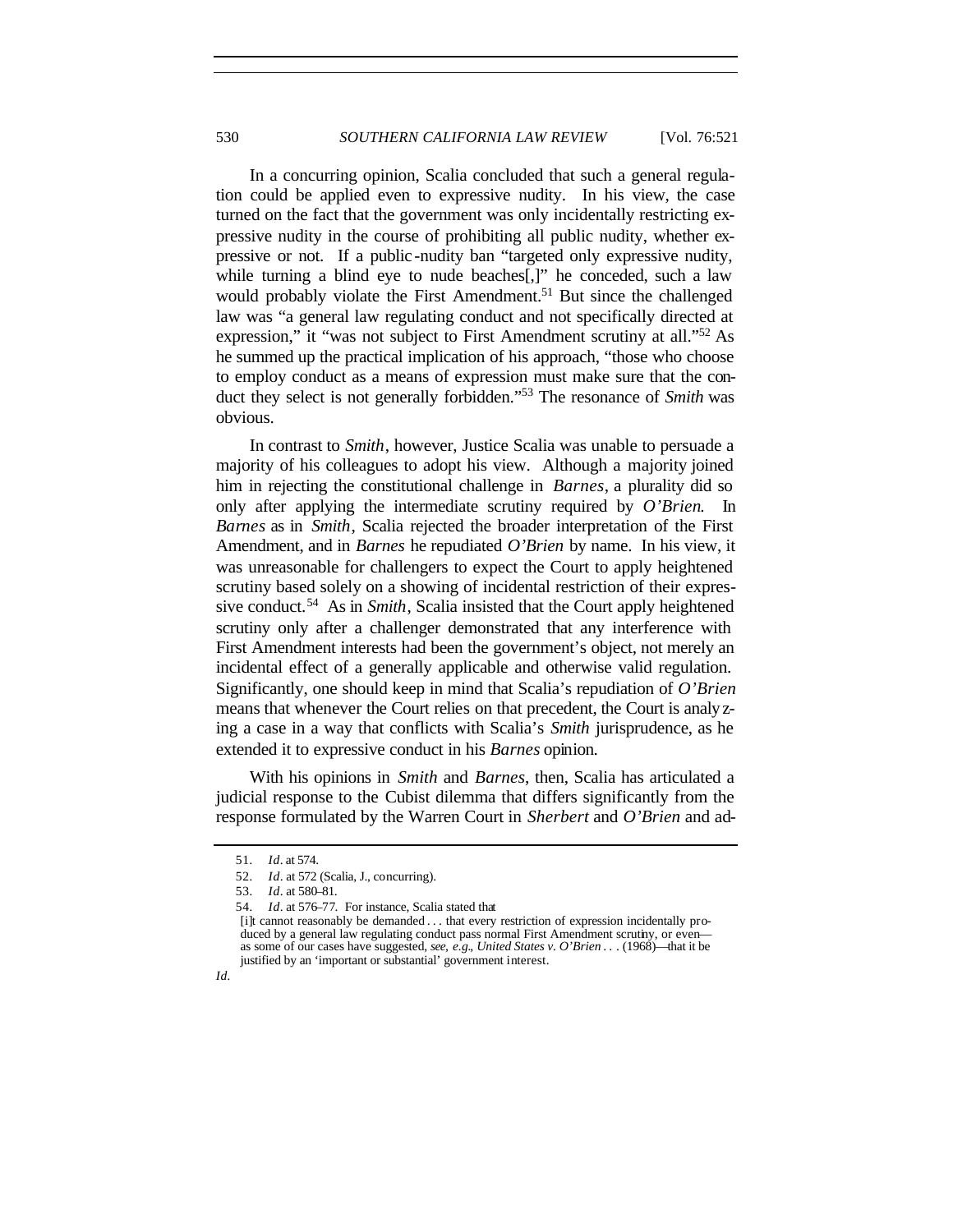hered to by the court in the latter cases. Whether or not a general conduct regulation produces an incidental restriction on religious practice or expressive conduct, Scalia denies that the First Amendment is implicated at all. Specific targeting of those interests is what, in Scalia's view, raises a presumption of unconstitutionality and triggers some form of heightened First Amendment scrutiny.

#### B. VIGOROUS SCRUTINY IN *BOY SCOUTS*

Justice Scalia's development of his *Smith* jurisprudence may explain why the lead attorney defending the enforcement of New Jersey's civil rights law in *Boy Scouts* opened his oral argument with the following assertion: "The State of New Jersey has a neutral civil rights law of general applicability that is aimed at discriminatory practices, not expression."<sup>55</sup> But if that opener was a play for Scalia's vote, it failed. Scalia joined the majority opinion invalidating the law as applied to the Boy Scouts—and joined a majority opinion that applied a vigorous, if ambiguous, measure of judicial scrutiny.

*Boy Scouts* involved New Jersey's attempt to enforce its civil rights law<sup>56</sup> to prohibit the Boy Scouts from expelling James Dale as an adult member and volunteer scout leader because he was openly gay. The  $\sigma$ ganization learned of Dale's sexual orientation when a local newspaper published a story about a seminar held at Rutgers University, where Dale was then enrolled. The article included a photograph of Dale, identified him as the co-president of a gay student group at Rutgers, and quoted from an interview in which he discussed the importance to gay teenagers of having gay role models.<sup>57</sup> A few weeks after the article appeared, the Boy Scouts informed Dale of his expulsion. The stated grounds were "'the standards for leadership established by the Boy Scouts of America, which specifically forbid membership to homosexuals."<sup>58</sup> Dale eventually sued the Boy Scouts under New Jersey's civil rights law and ultimately prevailed in the state supreme court, which held the expulsion to be unlawful discrimination on the basis of sexual orientation.

<sup>55.</sup> Transcript of Oral Arguments at 20, Boy Scouts of Am. v. Dale, 530 U.S. 640 (2000) (No. 99-699).

<sup>56</sup>*.* N.J. STAT. ANN. § 10:5-1 to 10:5-49 (West 2001). The law is officially known as the Law Against Discrimination. *Id.*

<sup>57</sup>*. See Boy Scouts*, 530 U.S. at 645; Dale v. Boy Scouts of Am., 734 A.2d 1196,1204–05 (N.J. 1999).

<sup>58</sup>*. Boy Scouts*, 530 U.S. at 665*.* (quoting letter from the Boy Scouts to Dale).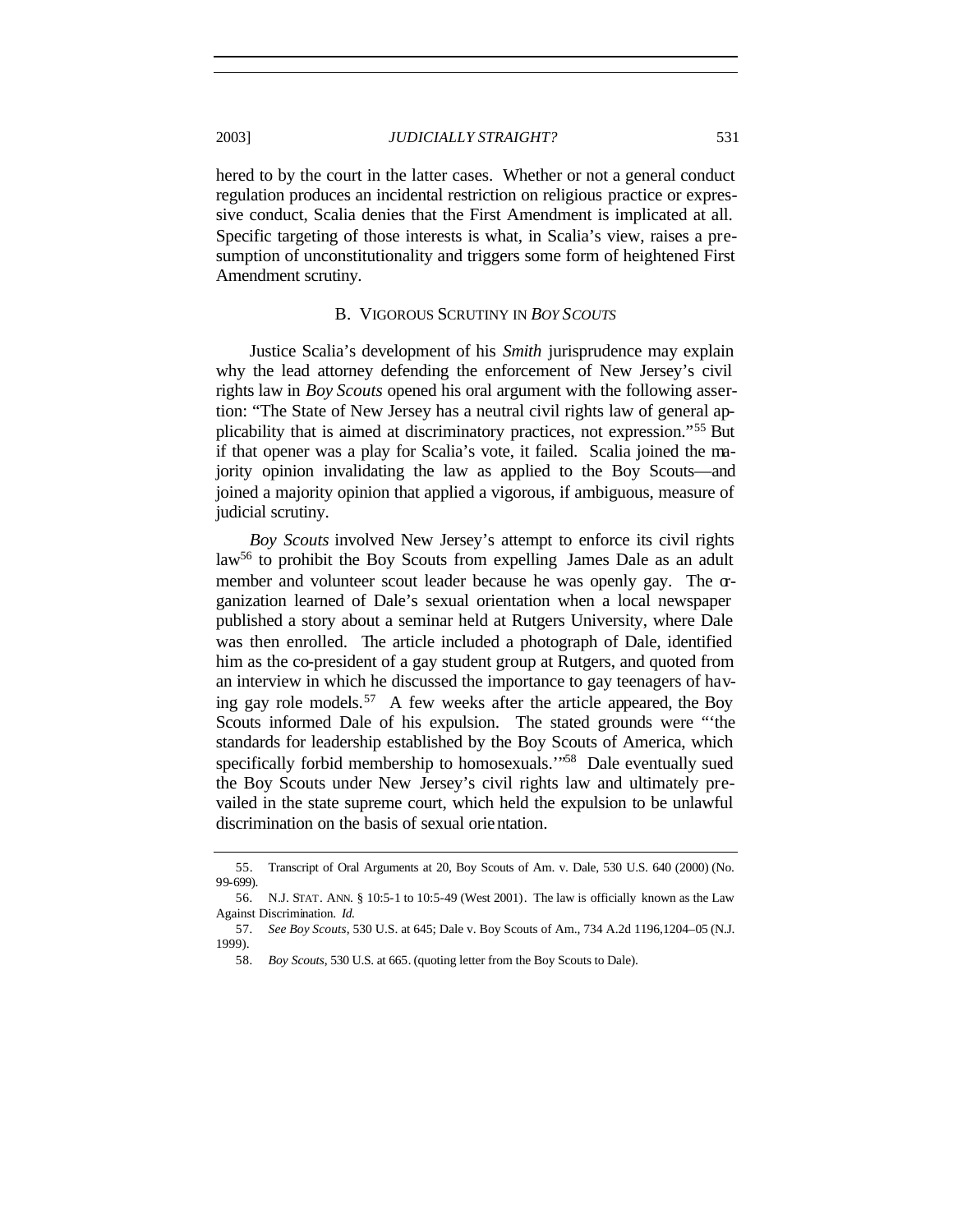The Boy Scouts challenged the law as applied, arguing that the state mandated inclusion of Dale violated the organization's First Amendment rights of speech and expressive association.<sup>59</sup> Although articulated in a va-

For cases involving the exclusion of girls and women, see Minnesota *ex rel.* Beaulieu v. Boy Scouts of Am., D.C. File No. MX 92-07717 (D. Minn. Aug. 6, 1992) (girl seeking to become scout); Mankes v. Boy Scouts of Am., 137 F.R.D. 409 (S.D. Fla. 1991) (same); Yeaw v. Boy Scouts of Am., 64 Cal. Rptr. 2d 85 (Cal. Ct. App. 1997), *review dismissed*, 960 P.2d 509 (Cal. 1998) (same); Schwenk v. Boy Scouts of Am., 551 P.2d 465 (Or. 1976) (same); Quinnipiac Council, Boy Scouts of Am. v. Comm'n on Hum. Rights & Opportunities., 528 A.2d 352 (Conn. 1987) (woman seeking to become scout leader). For accounts of the Minnesota case, see Maureen M. Smith, *Bloomington Girl Can't Be a Boy Scout*, *Judge Rules*, MINNEAPOLIS STAR TRIB., Aug. 7, 1992, at 1B; *Larry King Live* (CNN television broadcast, May 29, 1992) (interviewing the Minnesota girl and her mother). To the Boy Scouts' credit, it amended its policies in 1988 to permit women to serve as scout leaders. *See* Jay Mathews, *Boy Scouts Allow Women Troop Leaders*, WASH. P OST, Feb. 14, 1988, at A16. It nevertheless continues to discriminate against girls.

For cases involving the exclusion of atheists and religious objectors, see Welsh v. Boy Scouts of Am., 993 F.2d 1267 (7th Cir. 1993) (boy denied scout membership for declining to take religious oath); Randall v. Orange County Council, Boy Scouts of Am., 952 P.2d 453 (Cal. 1998) (scouts who declined to take religious oath); Seabourn v. Coronado Area Council, Boy Scouts of Am., 891 P.2d 385 (Kan. 1995) (atheist removed as scout leader); Downey-Schottmiller v. Chester County Council of the Boy Scouts of Am., Doc. No. P-3986 (Pa. Hum. Relations. Comm'n July 27, 1999) (woman denied position as scout leader for refusing to take religious oath). *See also* Geolas v. Boy Scouts of Am., 23 F. Supp. 2d 1254 (D. Kan. 1998) (apparent religious objector removed as scout leader).

Boy Scouts' executives apparently described these exclusions as involving the "three G's:" girls, gays, and the "godless." *See* Pool v. Boy Scouts of Am., Nos. 93-030 (PA), at \*13 (D.C. Comm'n on Hum. Rts. Jun e 21, 2001), *available at* Gay & Lesbian Activists Alliance, Inc., http://www.glaa.org/archive/2001/poolandgellerruling0621.pdf (last visited Aug. 3, 2002), *rev'd on other grounds sub nom*. Boy Scouts of Am. v. D.C. Comm'n on Hum. Rts, 809 A.2d 1192 (D.C. 2002). The organization also appears to have resisted application of civil rights laws in at least one case of alleged race discrimination. *See* Adams v. Boy Scouts of Am., No. 3CV98-313, 2000 WL 33671779, at \*5 (E.D. Ark. Jan. 5, 2000) (unreported) (observing in race discrimination case that the law was unset-

<sup>59.</sup> Dale's case was only one of a number of cases in which the Boy Scouts have raised statutory and constitutional barriers to the inclusion of not only gay men, but of girls, women, atheists, and religious objectors. For other cases involving the exclusion of gay men as scout leaders, see Curran v. Mount Diablo Council of the Boy Scouts of Am., 952 P.2d 218 (Cal. 1998); Merino v. San Diego County Council of the Boy Scouts of Am., Nos. D021969 & D022829, 1997 WL 1145151 (Cal. Ct. App. May 21, 1997) (unreported), *cert. denied*, 525 U.S. 1018 (1998); Lanzi v. Boy Scouts of Am., No. 1037581 (Cal. Super. Ct. filed Dec. 6, 2000) (LEXIS, CA Superior Court Civil Case Index—Santa Barbara County); Boy Scouts of Am. v. D.C. Comm'n on Hum. Rts., 809 A.2d 1192 (D.C. 2002); Chicago Area Council of Boy Scouts of Am. v. Chicago Comm'n on Human Relations, 748 N.E.2d 759 (Ill. App. 2001) (gay man seeking paid position). Of these, the *Lanzi* case was perhaps the most infamous, if not the most highly publicized. It involved a paid, professional scout leader, Leonard Lanzi, who came out as gay in the midst of a vigorous defense of the organization in a hearing before a local government body that was considering a measure to withdraw the city's support from the organization because of its exclusion of gay men. In response, the Boy Scouts fired Lanzi. *See* Sally Ann Connell, *Scout's Ban on Gays Splits Community*, L.A. TIMES, Mar. 5, 2001, at A3 (describing case); Mary O'Gorman, *The Santa Barbara County HRC Confronts the Boy Scouts Policy of Discrimination*, THE CONNECTION: NEWSLETTER OF THE CALIFORNIA ASSOCIATION OF HUMAN RELATIONS ORGANIZATIONS, Winter 2000, *available at* http://www.cahro.vwh.net/html/winter\_2000\_6.html (same). *See also Gay Ex-Leader Settles Suit Against Boy Scouts*, L.A. TIMES, Jun. 16, 2001, at B10 (noting confidential settlement of employment discrimination suit).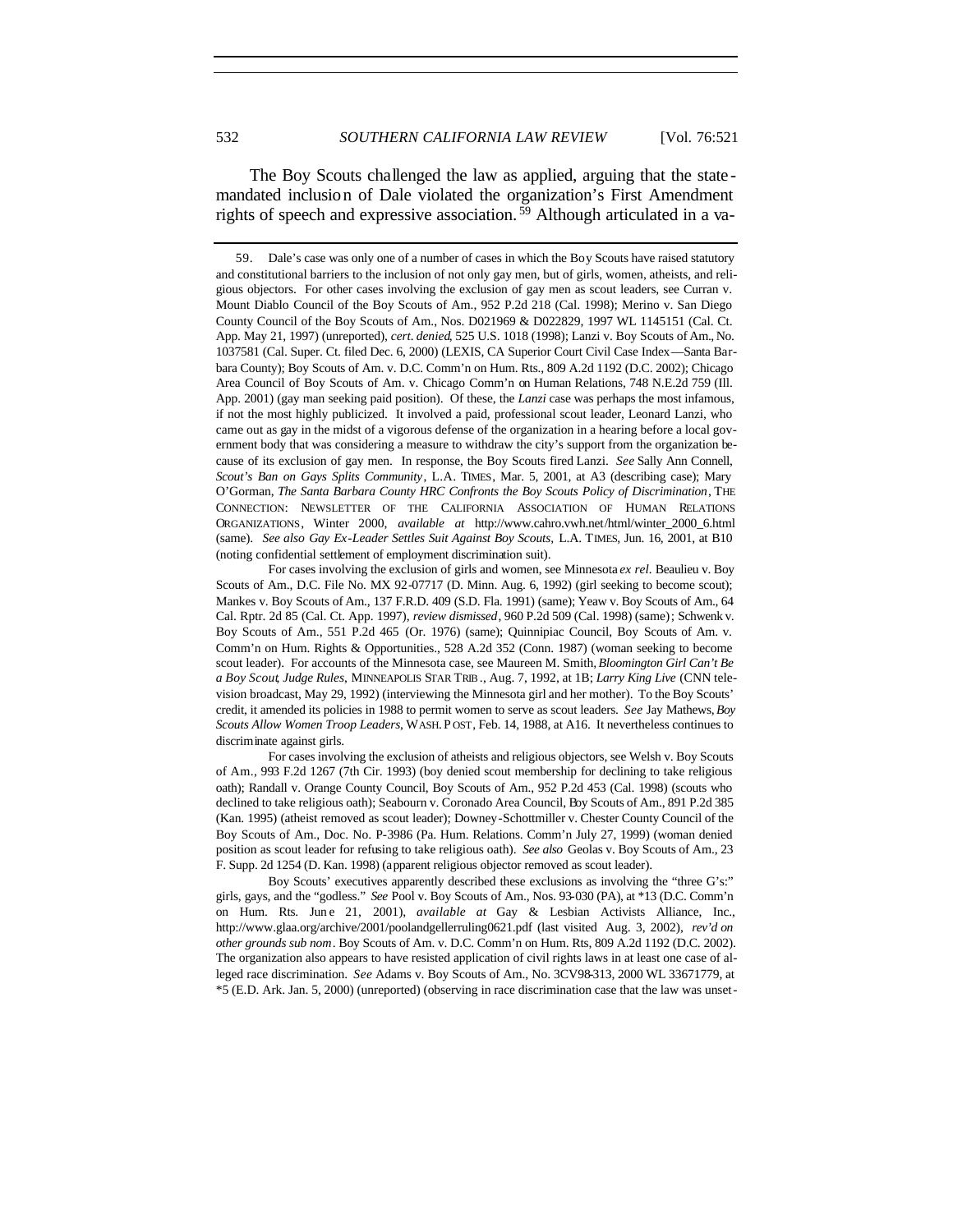riety of ways, the Boy Scouts' First Amendment arguments all turned on the claim that "'homosexual conduct is inconsistent with the requirement in the Scout Oath that a Scout be morally straight and in the Scout Law that a Scout be clean in word and deed."<sup>60</sup> Scouts and scout leaders were required to adhere to both the Scout Oath and Law, which, as interpreted, Dale had failed to do. Furthermore, it was a scout leader's job to inculcate the organization's viewpoint "by example as much or more than . . . by proscription."<sup>61</sup> Relying principally on *Hurley v. Irish-American Gay*, *Lesbian and Bisexual Group of Boston*, *Inc.*<sup>62</sup> and to a lesser extent on *Roberts v. United States Jaycees*, <sup>63</sup> the Boy Scouts argued that because "an organization cannot speak except through its agents," the state-mandated inclusion of Dale as a scout leader would "violate the organization's right to control its own message and to avoid association with a message with which it does not agree."<sup>64</sup>

The Court agreed, although relying more heavily on *Roberts* than had the Boy Scouts. In invalidating New Jersey's civil rights law as applied in Dale's case, the majority employed a vigorous, if uncertain, level of scrutiny. Once this scrutiny was triggered—the precise trigger to be considered below—the majority held that the First Amendment required the Court to weigh the expressive interests of the challenger against the governmental interests in regulation, apparently with a very heavy thumb on the challenger's side of the scale.<sup>65</sup> Although literally providing no analysis whatsoever of the governmental interests supporting New Jersey's civil rights law, the majority announced that those interests (whatever the majority silently imagined them to have been) "do not justify such a severe intrusion on the Boy Scouts'" First Amendment rights.<sup>66</sup> This sort of balancing clearly applied more than minimal scrutiny, and since the majority ex-

- 61*. Id.* at 3–4.
	- 62. 515 U.S. 557 (1995).
	- 63. 468 U.S. 609 (1984).
	- 64. Brief for Petitioners at 19, *Boy Scouts* (No. 99-699).
	- 65*. Boy Scouts*, 530 U.S. at 658–59.
	- 66*. Id*. at 659.

tled as to whether Boy Scouts was subject to antidiscrimination law), *aff'd*, 271 F.3d 769, 778 (8th Cir. 2001) (noting Boy Scouts' argument that facility at issue was not subject to antidiscrimination law).

<sup>60.</sup> Brief for Petitioners at 6, Boy Scouts of Am. v. Dale, 530 U.S. 640 (2000) (No. 99-699) (quoting 1991 internal memorandum). The Boy Scouts also pointed out that the organization's publicly disseminated materials, while silent as to gay sexuality, emphasized marriage and fatherhood by noting that

<sup>[</sup>t]he Boy Scout Handbook describes how a young man attains "[t]rue manliness" by accepting his "responsibility to women," his "responsibility to children" when he marries and has a family, his responsibility to his religious beliefs, and his responsibility to himself. "Abstinence until marriage," the Handbook counsels, "is a very wise course of action."

*Id.* at 4–5 (citations omitted).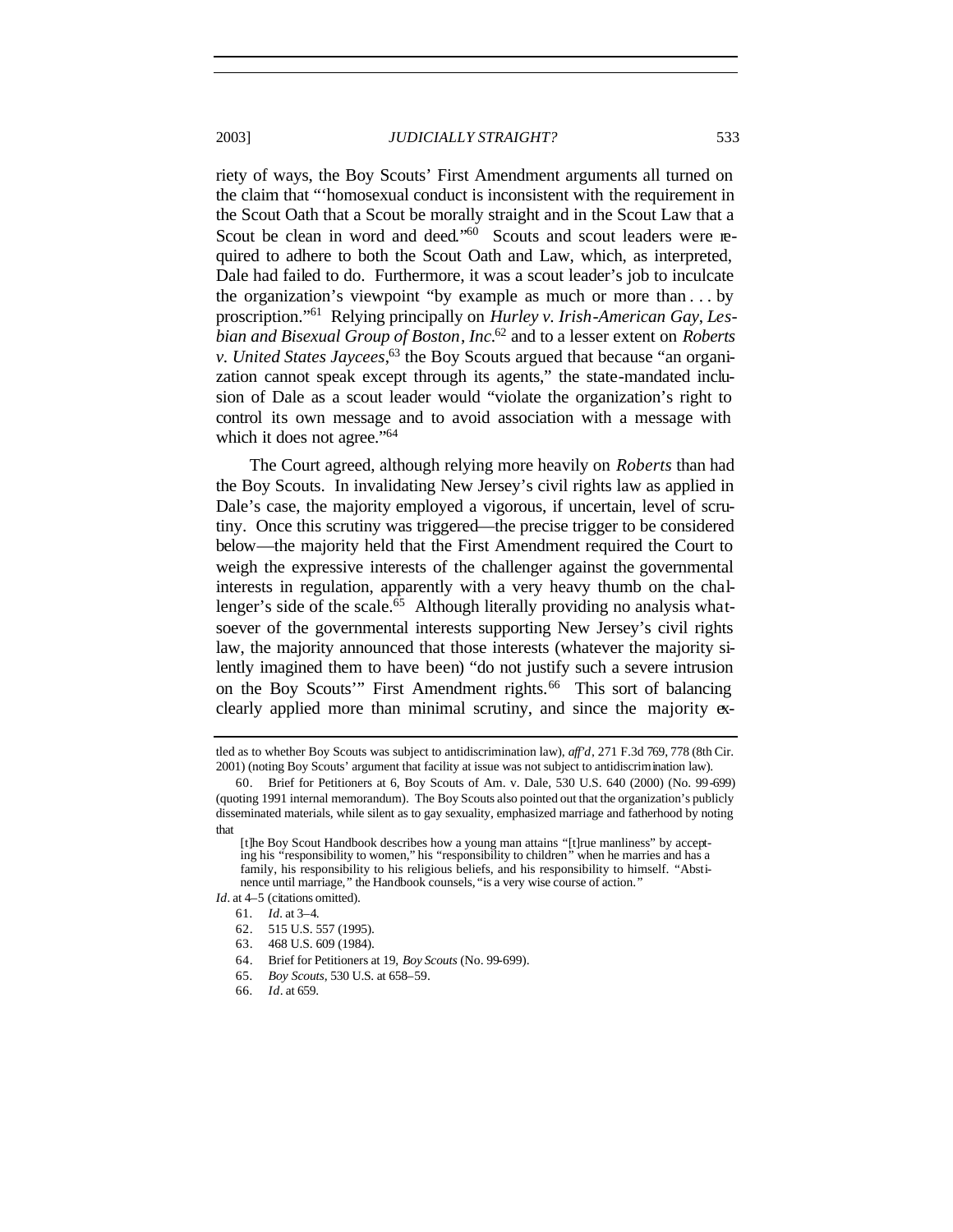pressly distinguished O'Brien,<sup>67</sup> it apparently amounted to more than intermediate scrutiny. <sup>68</sup> However the balancing approach may have compared to the levels-of-scrutiny hierarchy, clearly it was far from deferential.

What was curious about Scalia's decision to join in applying this heightened scrutiny was the limited nature of the preliminary determination that triggered the scrutiny. Under the majority's reasoning, vigorous scrutiny was appropriate because enforcement of New Jersey's civil rights law would "significantly affect" the Boy Scouts' expression.<sup>69</sup> By requiring the organization to put "an avowed homosexual and gay rights activist in an assistant scoutmaster's uniform,"<sup>70</sup> the New Jersey law would, "at the very least, force the organization to send a message, both to the youth members and the world, that the Boy Scouts accepts homosexual conduct as a legitimate form of behavior."<sup>71</sup> Whatever one may think of this reasoning, it did not amount to a determination that New Jersey's civil rights law was specifically directed at expression, as Scalia required in his *Smith* jurisprudence. The fact that enforcement of the law may have "significantly affected" the Boy Scouts' expression was no different from the circumstance in *Smith*, for example, where criminalizing peyote use significantly affected the religious practices of Native Americans as an incident of an otherwise valid conduct regulation. What Scalia required in that case, as well as in *Barnes*, was a showing that interfering with First Amendment interests had been "the *object* of the regulation of conduct," not "merely the incidental *effect* of forbidding the conduct for other reasons."<sup>72</sup> It is this tension between a challenger's heavy burden under Scalia's *Smith* jurisprudence and the trip-wire application of heightened scrutiny in *Boy Scouts* that creates the appearance that Scalia's vote in the latter was inconsistent with his highly restraintist First Amendment philosophy in the former.

<sup>67</sup>*. See id* . at 659. For discussions of the Court's attempt to distinguish *O'Brien*, see *infra* Parts III-B and IV-B.

<sup>68.</sup> Actually, given the ambiguous nature of the ad hoc balancing in which the Court engaged, it is quite possible to argue that what the Court really applied was precisely the intermediate scrutiny required by *O'Brien*. Given the utterly unpersuasive nature of the Court's attempt to distinguish *O'Brien*, *see infra* Parts III-B and IV-B, one may characterize the superficial attempt at a distinction as necessary in order to enable Scalia to join the majority opinion. He had, after all, expressly repudiated *O'Brien*. On this view, the purported distinguishing of that case was completely disingenuous and designed merely to create the impression that Scalia's vote in *Boy Scouts* remained consistent with his repudiation of *O'Brien*.

<sup>69</sup>*. See Boy Scouts*, 530 U.S. at 656.

<sup>70</sup>*. Id*. at 655–56.

<sup>71</sup>*. Id*. at 653.

<sup>72.</sup> Barnes v. Glen Theatre, Inc., 501 U.S. 560, 577 (1991) (emphasis added).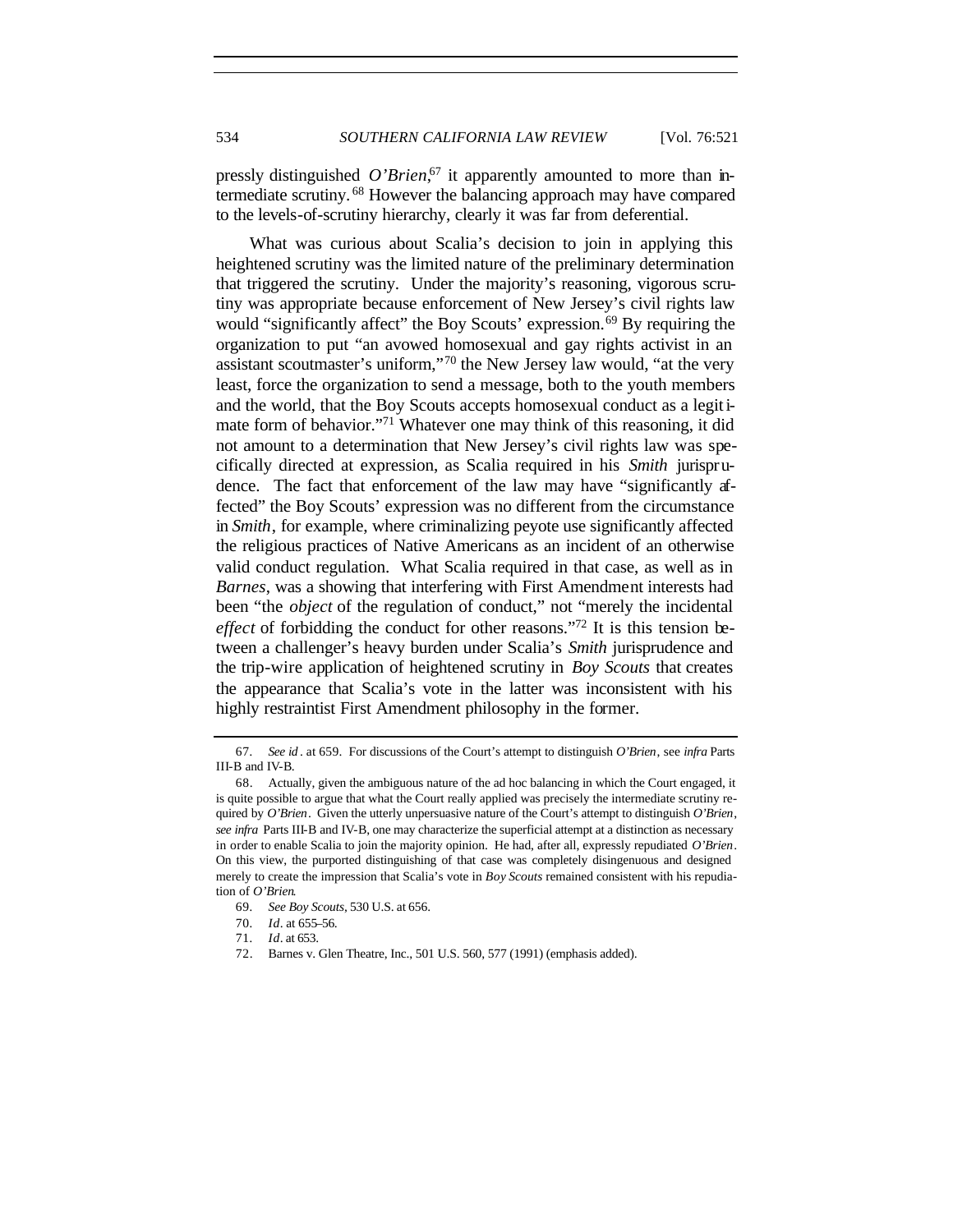#### C. HARMONIZING *BOY SCOUTS* AND *SMITH*

A mere appearance of inconsistency, however, does not necessarily establish the existence of it. The apparent tension between *Boy Scouts* and Scalia's *Smith* jurisprudence is only superficial without closer analysis of both, particularly the latter. There are a number of theories that might harmonize Scalia's vote in *Boy Scouts* with his *Smith* jurisprudence, but each requires some degree of additional analysis, to which Parts II, III, and IV of this Article will turn.

Part II takes into account the way in which the Court framed and decided the constitutional question in *Boy Scouts*. By organizing its opinion around *Roberts* and its progeny, the majority employed a theory based on the implied First Amendment freedom of expressive association, rather than a more direct or conventional speech paradigm. In *Roberts*, the Court at least nominally established strict scrutiny as the appropriate standard of review in expressive association cases,<sup>73</sup> regardless whether a challenged law was directed at or only incidentally restricted expressive association.<sup>74</sup> *Roberts*, then, formally adopted a standard of review that was comparable to *Sherbert* in the religion context and stricter than *O'Brien* in the speech context, both of which Scalia has repudiated in his *Smith* jurisprudence. The first theory for harmonizing Scalia's vote in *Boy Scouts* with his *Smith* jurisprudence, however, rests on the notion, as a general proposition, that freedom of association is distinguishable from and entitled to greater protection than the freedoms of religion and speech or, at least that Scalia might feel bound by stare decisis to continue the strict scrutiny mandated by *Roberts* in the association context.

Assuming that theory fails to harmonize Scalia's vote in *Boy Scouts* with his *Smith* jurisprudence, Part III attempts to harmonize the two by applying the *Smith* jurisprudence to the facts of *Boy Scouts*. Although the majority opinion did not determine that New Jersey's civil rights law was

<sup>73.</sup> Roberts v. U.S. Jaycees, 468 U.S. 609, 623 (1984) ("Infringements on that right may be justified by regulations adopted to serve compelling state interests, unrelated to the suppression of ideas, that cannot be achieved through means significantly less restrictive of associational freedoms.").

<sup>74</sup>*. See id.* at 623–24. The court observed as follows:

We are persuaded that Minnesota's compelling interest in eradicating discrimination against its female citizens justifies the impact that application of the statute to the Jaycees may have on the male members' associational freedoms.

On its face, the Minnesota Act does not aim at the suppression of speech, does not distinguish between prohibited and permitted activity on the basis of viewpoint, and does not license enforcement authorities to adm inister the statute on the basis of such constitutionally impermissible criteria. Nor does the Jaycees contend that the Act has been applied in this case for the purpose of hampering the organization's ability to express its views. . . .

*Id*. (citations omitted).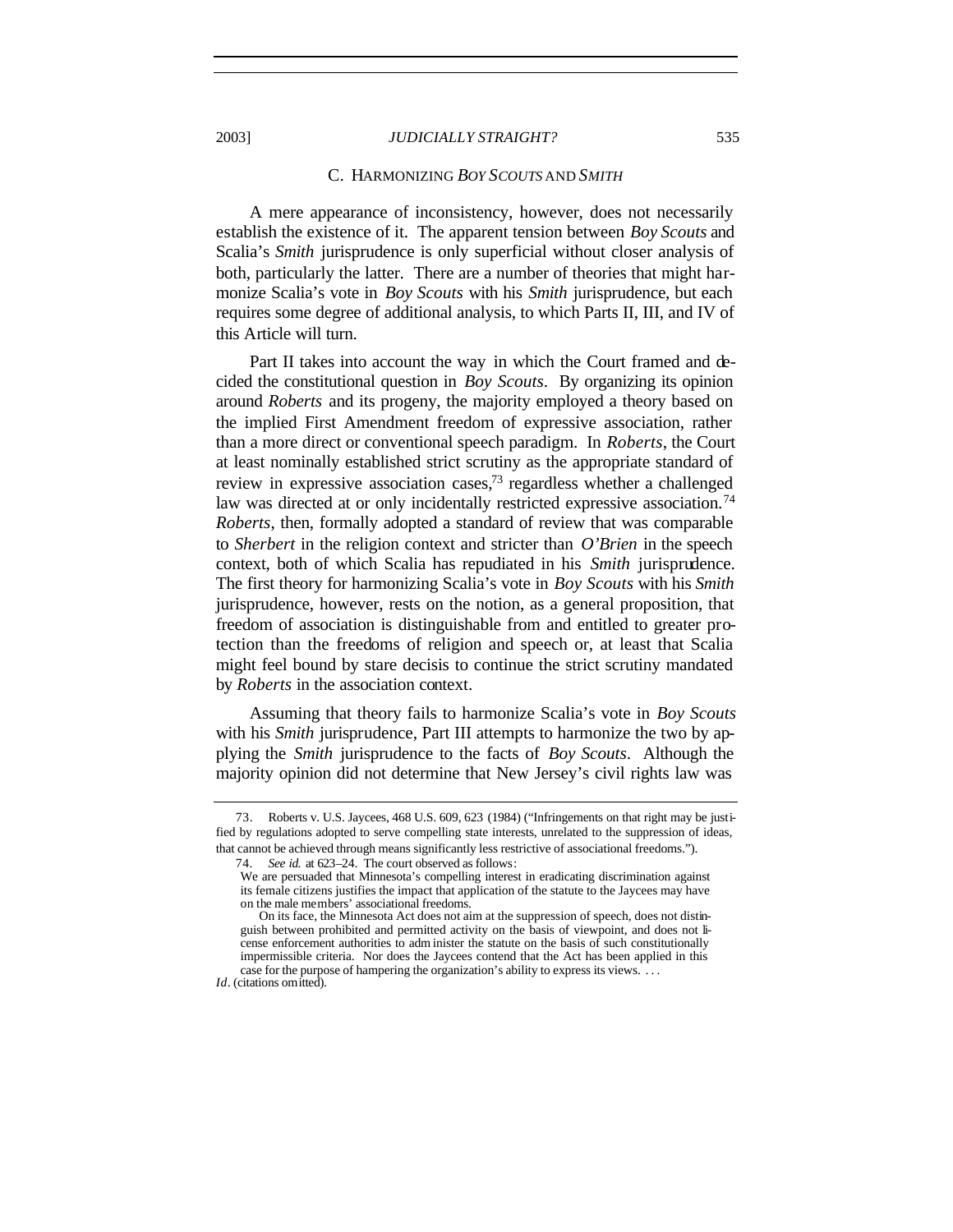directed at expression, as Scalia's *Smith* jurisprudence requires as a threshold matter, perhaps Scalia could have done so sub silentio. If, in fact, Scalia could fairly have concluded, applying the methodology of his *Smith* jurisprudence, that the New Jersey civil rights law was directed at expression, then his failure to concur separately in order to make that point might be overlooked and his vote harmonized (at least in its result) with his *Smith* jurisprudence. Part III addresses the question whether Scalia could fairly have concluded that the New Jersey civil rights law was directed at expression or, for that matter, at expressive association.

Assuming that theory also fails to harmonize Scalia's vote in *Boy Scouts* with his *Smith* jurisprudence, Part IV considers a final matrix of theories. As fully elaborated, Scalia's *Smith* jurisprudence does not *always* require First Amendment challengers to show that a challenged law was directed at expression (or religion). That approach, formulated in *Smith* and *Barnes*, applies to regulations of *conduct* that result in the incidental restriction of expressive or religious *conduct*. It does not apply to regulations that produce incidental restriction of *actual speech or profession of religious belief*. In addition, there is a category of conduct that Scalia assimilates to actual speech or religious profession and that, as a result, also receives greater protection than Scalia endorsed in *Smith* and *Barnes*. The question addressed in Part IV, then, is whether *Boy Scouts* can be explained with reference to these additional nuances of Scalia's First Amendment jurisprudence. It is this theory that comes closest to harmonizing his vote in *Boy Scouts* with his *Smith* jurisprudence.

## II. EXTENDING *SMITH* TO EXPRESSIVE ASSOCIATION

The first theory for harmonizing Scalia's vote in *Boy Scouts* with his *Smith* jurisprudence requires distinguishing between the freedom of association and the freedoms of speech and religion. This theory proposes that Scalia would not automatically extend his *Smith* framework to the association context but would, instead, view association as entitled to greater protection than either speech or religion. Under an alternative formulation, this theory proposes that since *Roberts* endorsed strict scrutiny even in the case of incidental restrictions on expressive association, Scalia might follow *Roberts* not as a matter of his own interpretive philosophy but as a matter of stare decisis. While either theory could harmonize Scalia's *Boy Scouts* vote with his *Smith* jurisprudence, neither is particularly persuasive.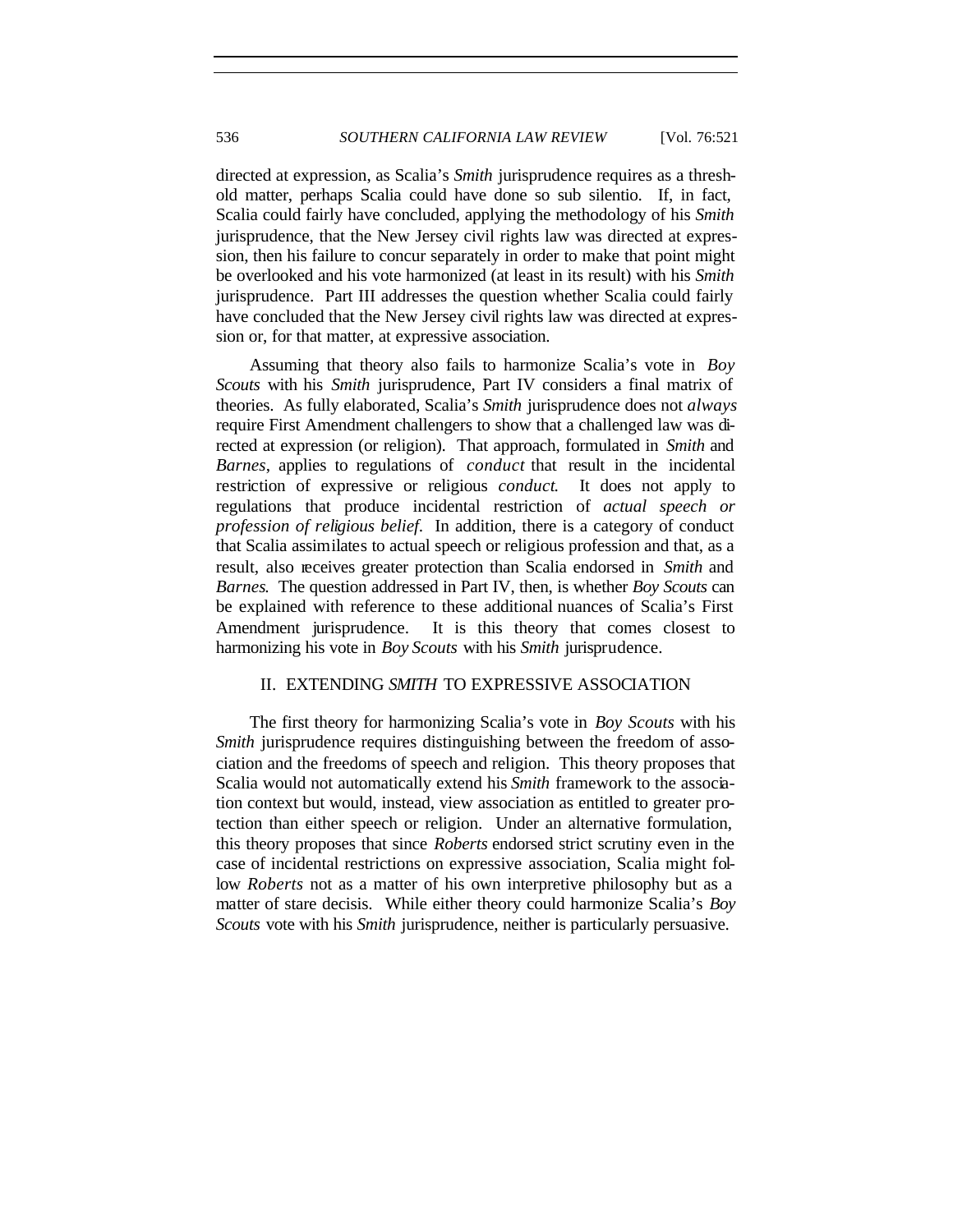#### A. A GENERAL THEORY OF THE FIRST AMENDMENT

One way to resolve the apparent inconsistency would be to distinguish freedom of association, which was the nominal basis of decision in *Boy Scouts*, from the freedoms of speech and religion, which were not. Perhaps Scalia's *Smith* jurisprudence, while appropriate for the latter, should not appropriately extend to the former. Professor Doug Kmiec has argued, for example, that the *Smith* jurisprudence "may work for Justice Scalia in matters of free exercise," but he also argues that he "see[s] no compelling reason to transfer [it] to the freedom enjoyed by private association."<sup>75</sup> Although Scalia has declined to apply heightened scrutiny in cases involving incidental restriction of expressive and religious conduct, one might nevertheless argue that the freedom of association is categorically distinguishable so that a different jurisprudence is more appropriate, one in which a mere showing of incidental restriction is sufficient to trigger heightened scrutiny in that context.

There are, however, serious reasons to doubt that the freedom of association can be so readily distinguished from the freedoms of speech and religion as to support the use of a different and more protective standard in the former case as compared to the latter. First, and most generally, it would seem anomalous to elevate the freedom of association above the freedoms of speech and religion—making association alone a kind of *super-*preferred freedom.<sup>76</sup> Although Professor Kmiec, for example, has stressed the sensitivity and importance of the freedom of association,  $77$  not even he has suggested that it is *more* sensitive or important than the freedoms of speech and religion, even in their conduct manifestations.<sup>78</sup> Some commentators might go so far, but one ought to be reluctant to attribute such an unconventional ranking to Scalia based solely on his silent acquiescence in the majority opinion in *Boy Scouts*.

Scalia's philosophical commitment to textualism, moreover, provides a positive reason for doubting that, as a general matter, he would prioritize

<sup>75.</sup> Douglas W. Kmiec, *Professor Douglas W. Kmiec's Response*, 28 PEPP. L. REV. 667, 667 (2001) (responding to Tribe, *supra* note 7). I should make clear, however, that in this passage Professor Kmiec was not explicating Justice Scalia's view of the freedom of association; he was presenting his own view of the proper construction of that right.

<sup>76</sup>*. Cf.*, *e.g.*, Murdock v. Pennsylvania, 319 U.S. 105, 115 (1943) ("Freedom of press, freedom of speech, freedom of religion are in a preferred position.").

<sup>77</sup>*. See* Kmiec, *supra* note 75, at 668.

<sup>78.</sup> Indeed, far from subordinating speech to association, Professor Kmiec merged the two in the very passage cited. *See id.* Kmiec's own language also belied such a hierarchy with regard to religious freedom, for he seemed rather obviously to disagree with Justice Scalia's *Smith* jurisprudence in the religion context. *See id.* at 667 (inserting that Scalia's view "remains a highly disputed proposition").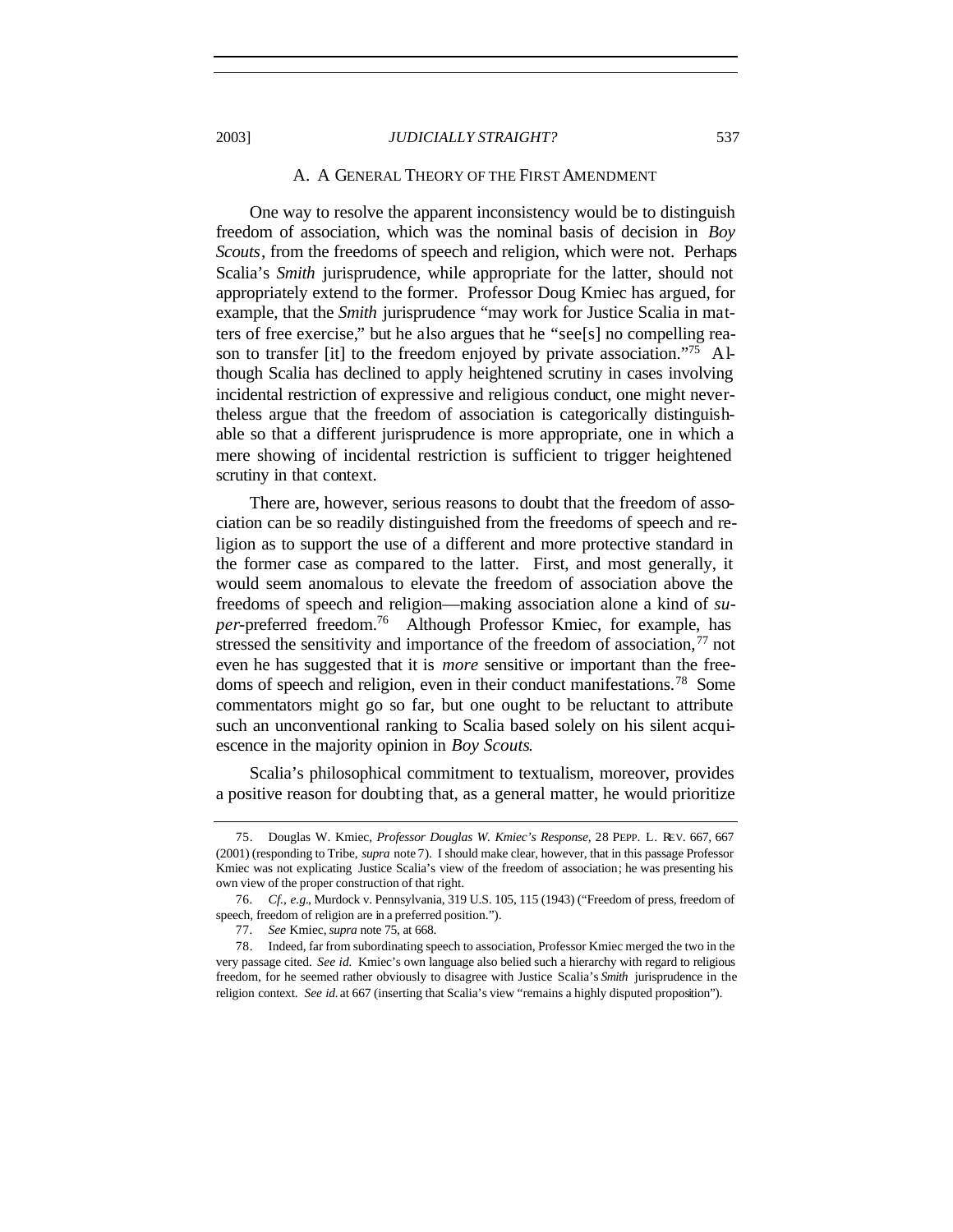freedom of association over freedoms of speech and religion. <sup>79</sup> Unlike the latter two, freedom of association is enumerated nowhere in the text of the Constitution. Regardless whether it *ought* to be, it simply is not.<sup>80</sup> Freedom of association is, at best, an implied right, extrapolated from the First Amendment. Indeed, freedom of association was one of the chief penumbral rights to which Justice Douglas adverted in distilling the constitutional right of privacy in *Griswold v. Connecticut*<sup>81</sup> As a committed textualist, Scalia would presumably view it as anomalous to provide greater judicial protection to a mere penumbra than to the enumerated source of emanations that *form* the penumbra.<sup>82</sup>

Indeed, as the Court itself has specifically explained, freedom of *expressive* association—the precise version of association nominally at issue in *Boy Scouts*—is not an independent constitutional right but is merely an instrumental means of preserving other First Amendment freedoms. In *Roberts v. United States Jaycees*, 83 the majority expressly justified its recognition of the freedom of expressive association as "an indispensable means of preserving other individual liberties" and went on to describe the freedom as an "instrumental" one.<sup>84</sup> Arguing that freedom of expressive association should be given greater judicial protection than the explicit First Amendment freedoms it serves to invigorate is akin to suggesting that a principal can delegate to an agent power that the principal does not have or that a landowner may sell encumbered property to another free of encumbrances. If Scalia's *Smith* jurisprudence did not extend to freedom of expressive association, individuals would theoretically have greater freedom to associate for the purpose of engaging in speech or practicing their religion than they would have to actually speak or practice their religion. Any

*Id.* at 622.

<sup>79</sup>*. See infra* Parts IV-A and IV-C for a fuller discussion of this point.

<sup>80.</sup> Kmiec, *supra* note 75, at 671 ("Somebody will have to tell me when the associational rights bec[a]me enumerated—that is, textual.").

<sup>81</sup>*. See* 381 U.S. 479, 484 (1965) (describing freedom of association as "contained in the penumbra of the First Amendment").

<sup>82</sup>*. See id.* at 484 ("[S]pecific guarantees in the Bill of Rights have penumbras, formed by emanations from those guarantees that help give them life and substance."). *But see* Troxel v. Granville, 530 U.S. 57, 93 n.2 (2000) (Scalia, J., dissenting) (suggesting that freedom of expressive association is an "enumerated right[]" despite absence of such language from the First Amendment).

<sup>83.</sup> 468 U.S. 609 (1984).

<sup>84</sup>*. Id.* at 618. The Court also noted that

<sup>[</sup>a]n individual's freedom to speak, to worship, and to petition the government for the redress of grievances could not be vigorously protected from interference by the State unless a correlative freedom to engage in group effort toward those ends were not also guaranteed. . . . Consequently, we have long understood as implicit in the right to engage in activities protected by the First Amendment a corresponding right to associate with others in pursuit of a wide variety of political, social, economic, educational, religious, and cultural ends.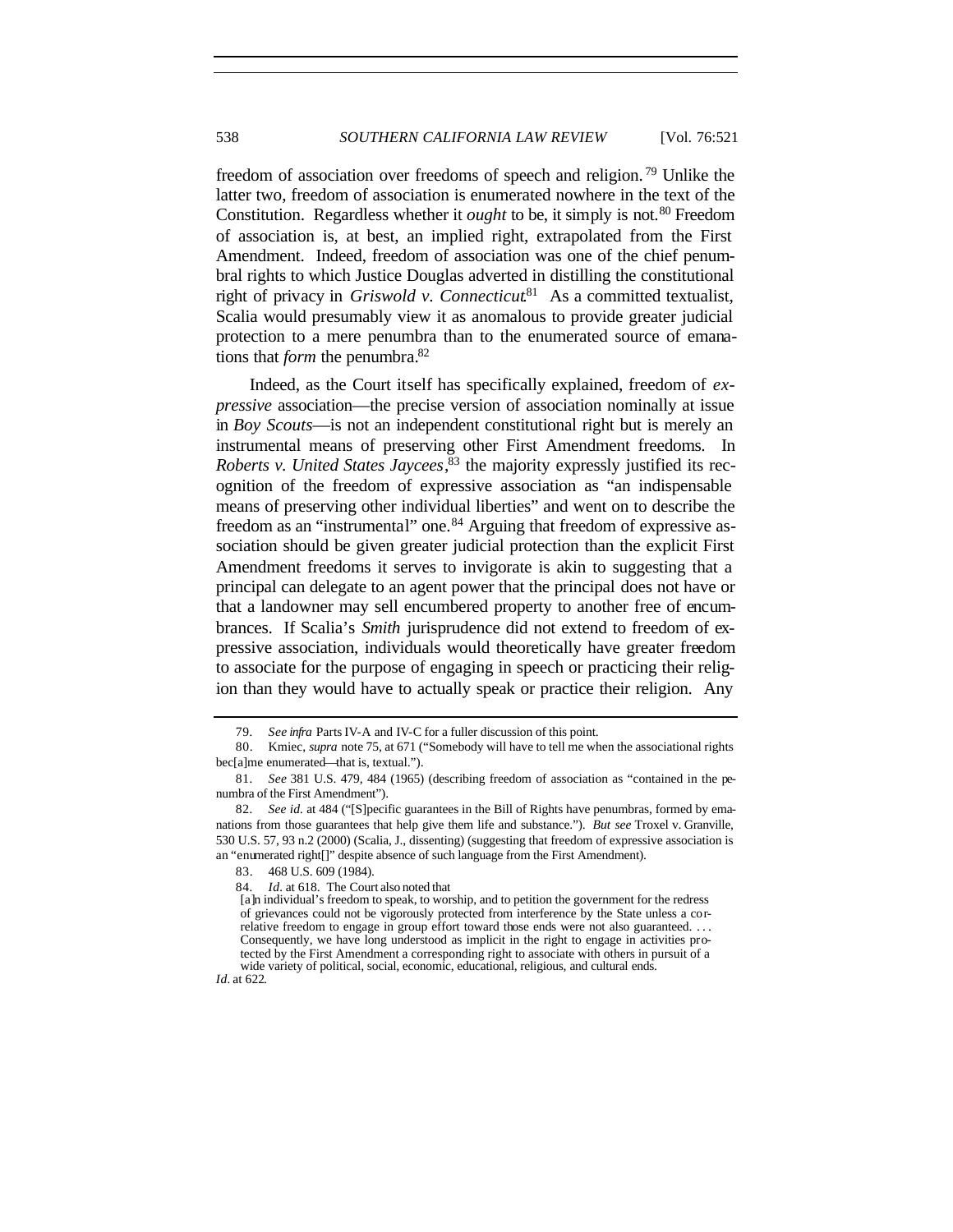differential in terms of judicial protection, however, seemingly ought to favor the intrinsic freedom (speech or religion), not the instrumental one (expressive association). At the very least, the instrumental justification for recognizing the right suggests it ought to be given, at the very most, the *same* level of protection as the rights it serves and from which it springs.<sup>85</sup>

Perhaps most relevant, Scalia's *Smith* jurisprudence does not seem to contemplate a fragmentation of First Amendment standards. Instead, his writings seem to suppose that what he has developed is a general theory of the First Amendment, if not of constitutional rights more broadly. In *Smith*, he explicitly adverted to prior decisions involving freedom of the press,<sup>86</sup> decisions which, in his view, supported the proposition that mere incidental restriction of a First Amendment interest did not violate the First Amendment. He also anticipated in *Smith* that his approach in the religion context would extend to the expression context,<sup>87</sup> and he later cited *Smith* for support when, in fact, he did *extend Smith* to expression in his *Barnes* concurrence.<sup>88</sup> Beyond the First Amendment, Scalia analogized his reje ction of incidental restriction claims to the Court's long-standing rejection of roughly analogous disparate impact claims in equal protection law.<sup>89</sup> While acknowledging that specific targeting of First Amendment interests triggers heightened scrutiny, Scalia has repeatedly taken the position that applying heightened scrutiny in the case of general laws not specifically directed at First Amendment interests would produce "a constitutional anomaly" 90 "a private right to ignore generally applic able laws."<sup>91</sup>

*Id.*

<sup>85.</sup> For a further elaboration of this argument, see *infra* Part IV-C.

<sup>86</sup>*. See* Employment Div. v. Smith, 494 U.S. at 878 (1990) (comparing Citizen Publ'g. Co. v. United States, 394 U.S. 131, 139–40 (1969) (rejecting claim that Free Press Clause prohibited application of antitrust laws to newspaper companies), with Grosjean v. Am. Press, 297 U.S. 233, 250 (1936) (invalidating tax on newspapers that was shown to be "a deliberate and calculated device . . . to limit the circulation of information")).

<sup>87</sup>*. See id.* at 886 n.3.

<sup>88</sup>*. See* Barnes v. Glen Theatre, 501 U.S. 560, 579 (1991) (Scalia, J., concurring). Scalia noted here that

<sup>[</sup>w]e have explicitly adopted such a regime in another First Amendment context: that of free exercise. . . . There is even greater reason to apply this approach to the regulation of expressive conduct. Relatively few can plausibly assert that their illegal conduct is being engaged in for religious reasons; but almost anyone can violate almost any law as a means of expression. In the one case, as in the other, if the law is not directed against the protected value (religion or expression) the law must be obeyed.

<sup>89</sup>*. See Smith*, 494 U.S. at 886 n.3 (citing Washington v. Davis, 426 U.S. 229 (1976) (rejecting disparate impact claims)).

<sup>90</sup>*. Id*. at 886.

<sup>91</sup>*. Id.*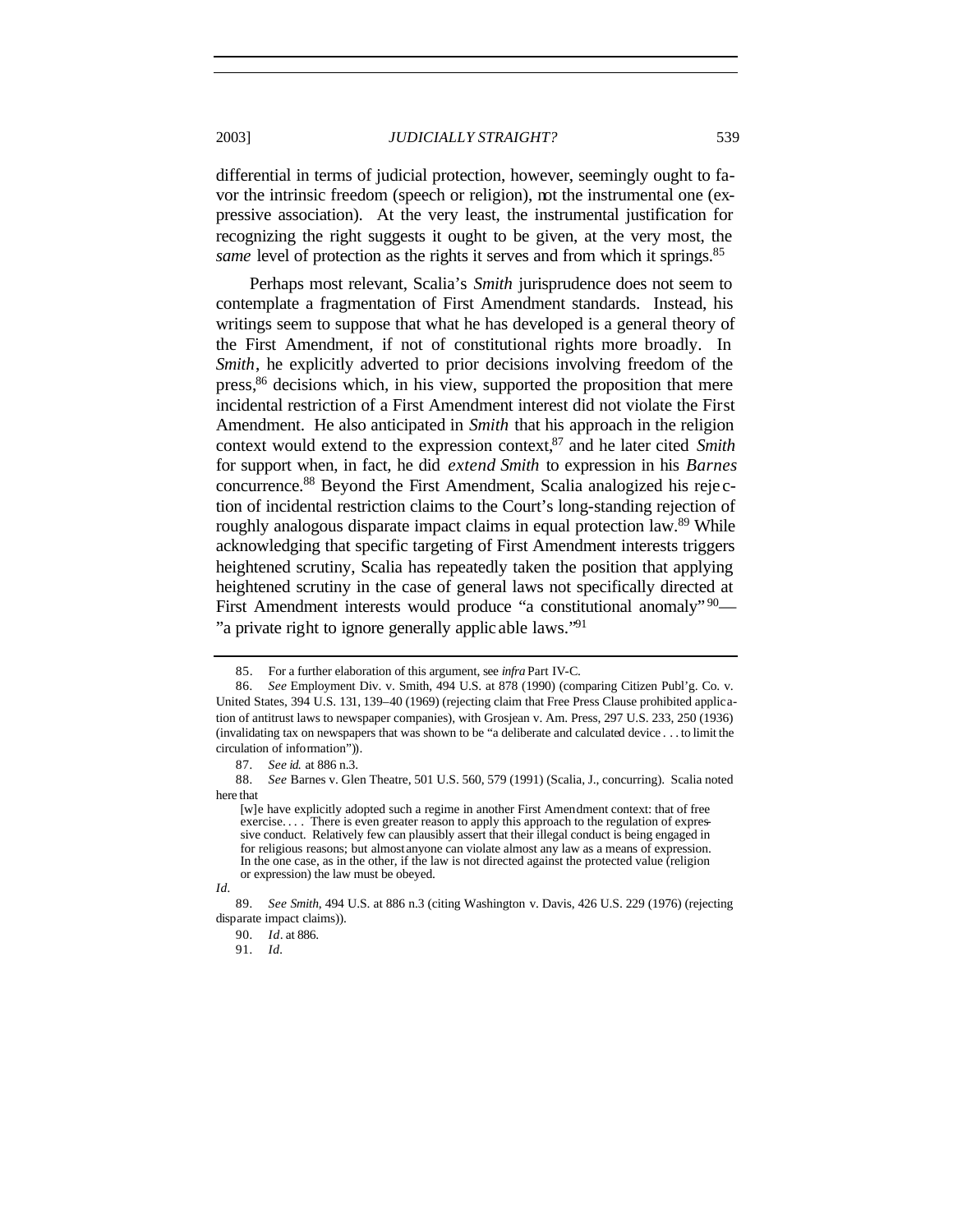In light of Scalia's consistent embrace of this philosophy from religion and speech to press and equal protection, the view that *association* is different and is entitled to greater judicial protection seems implausible. Absent a clearer indication from Scalia, one should presume that his *Smith* jurisprudence applies to freedom of association as well as to the freedoms of speech and religion. To begin with that assumption is not to conclude that *Boy Scouts* was indistinguishable from *Smith* or *Barnes* or that the result should have been the same. But it requires that *Boy Scouts* be analyzed within the same general framework that Scalia has developed in those cases. If the *Smith* jurisprudence represents, as it seems, a general theory of the First Amendment, it ought to extend in principle to freedom of association as well as to other First Amendment freedoms.<sup>92</sup>

## B. THE FORCE OF STARE DECISIS

If freedom of association cannot in a substantive sense be categorically distinguished from other First Amendment freedoms, it might at least be distinguished in the procedural sense that stare decisis has given the strict scrutiny approach of *Roberts* binding force absent a compelling reason to upset settled law. As applied in this particular context, however, the stare decisis justification is rather weak.

This harmonizing theory is not weak because Scalia altogether disregards stare decisis. To the contrary, he has in principle acknowledged its binding force, explaining that even his brand of textualist interpretive theory, as "put into practice in an ongoing system of law, must accommodate the doctrine of *stare decisis*; it cannot remake the world anew."<sup>93</sup> Disregarding settled law would render a proposed interpretive methodology particularly a novel or historically disfavored one—"so disruptive of the established state of things that it will be useful only as an academic exercise and not as a workable prescription for judicial governance."94 Nevertheless, there are a number of reasons why stare decisis seems an inadequate explanation for the apparent inconsistency between Scalia's vote in *Boy Scouts* and his *Smith* jurisprudence.

<sup>92</sup>*.* See *infra* Parts III-B and IV-C for an application of the *Smith* jurisprudence to expressive association.

<sup>93.</sup> ANTONIN SCALIA, A MATTER OF INTERPRETATION: FEDERAL COURTS AND THE LAW 138–39 (Amy Gutmann ed., Princeton Univ. Press 1997).

<sup>94</sup>*. Id.* at 139.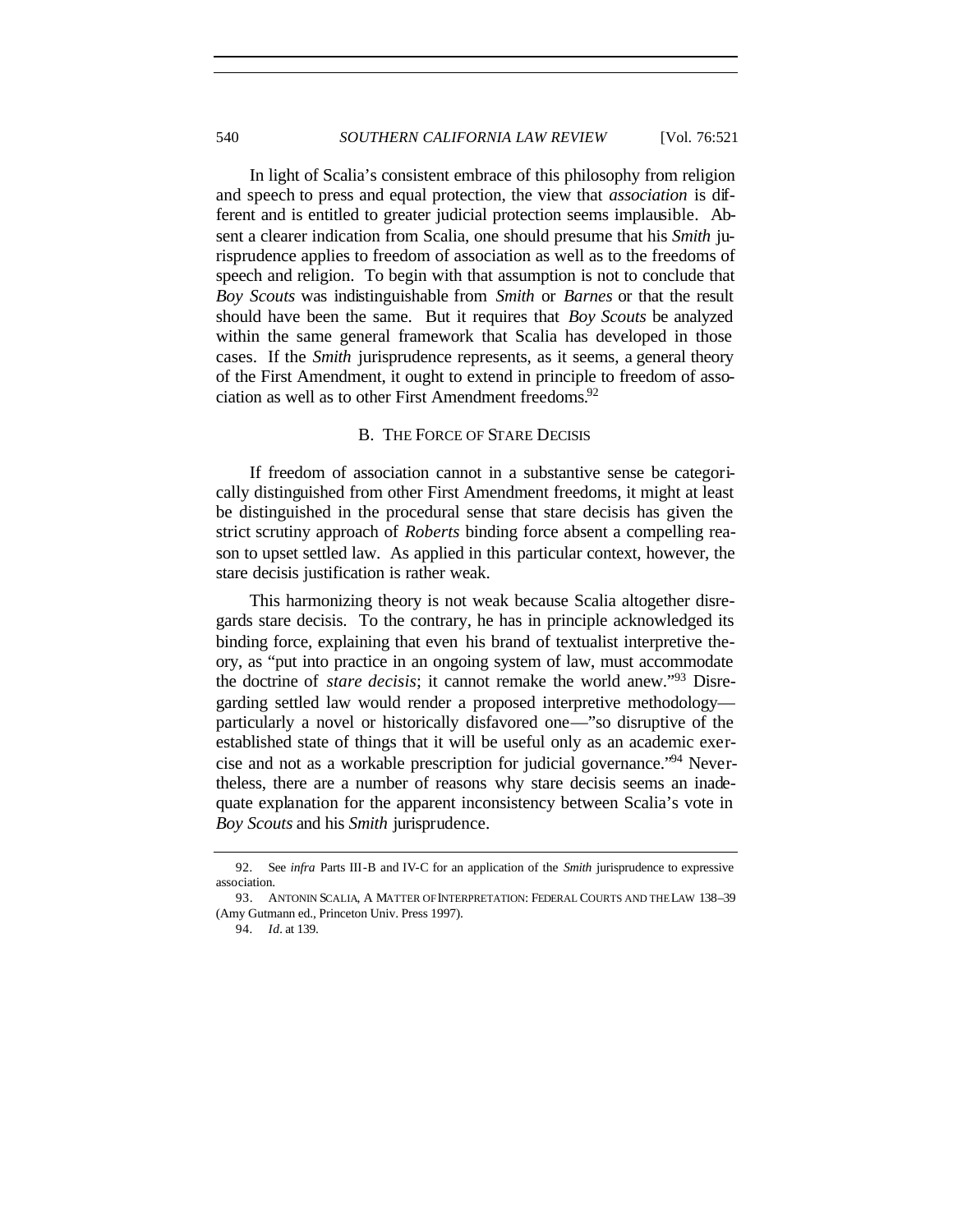As an initial matter, Scalia has demonstrated some doubt about *Roberts* itself. At the time of *Roberts*, he had not yet joined the Court.<sup>95</sup> But he had done so by the time of two follow-up cases, *Board of Directors of Rotary International v. Rotary Club of Duarte*<sup>96</sup> and *New York State Club As*sociation, *Inc. v. City of New York*<sup>97</sup> and in neither of them can one find Scalia providing a whole-hearted endorsement of *Roberts*. In *Rotary*, which applied *Roberts* in a slightly different factual context, Scalia concurred only in the judgment without filing an opinion to explain his motive.<sup>98</sup> His seeming unwillingness to affirmatively endorse *Roberts* is itself significant. While he did, in contrast, join the relevant portion of the Court's opinion in *New York State Club*, that opinion simply rejected a

sweeping facial challenge on the authority of *Roberts* and *Rotary* without any need to consider or apply the details of the *Roberts* doctrine.<sup>99</sup> The sheer breadth of the facial challenge perhaps allowed Scalia to join the Court's opinion even if he had some misgivings about certain features of *Roberts*.

More to the point, in both *Smith* and *Barnes*, Scalia demonstrated a willingness to directly engage *Sherbert*, *O'Brien*, and other precedents and employ common law reasoning in order to explain that his *Smith* jurisprudence was broadly consistent with the *holdings*, if not all of the reasoning, of the Court's precedents involving religious and expressive conduct.<sup>100</sup> Where the result but not the reasoning in past decisions supported his theory, he disclaimed the reasoning and relied on his *Smith* jurisprudence to justify the result.<sup>101</sup> And where neither the result nor the reasoning in past

100*. See* Barnes v. Glen Theatre, 501 U.S. 560, 579 (1991) ("In each of the foregoing cases, we explicitly found that suppressing communication was the object of the regulation of conduct."); Employment Div. v. Smith, 494 U.S. 872, 879 (1990) (citing Reynolds v. United States, 98 U.S. 145 (1879)); *id.* at 883 (citing decision in *Sherbert v. Verner*, 374 U.S. 398 (1963) while noting that "[i]n recent years we have abstained from applying the *Sherbert* test (outside the unemployment compensation field) at all.").

101*. See Barnes*, 501 U.S. at 578 ("All our holdings (though admittedly not some of our discussion) support the conclusion" that conformed to the dictates of his theory); *id.* at 577 ("[W]here suppression of communicative use of the conduct was merely the incidental effect of forbidding the conduct for other reasons[,] we have allowed the regulation to stand." (citing, inter alia, United States v.

<sup>95.</sup> Scalia received his commission as a justice of the Supreme Court on September 25, 1986. *See* FEDERAL JUDICIAL CENTER, HISTORY OF THE FEDERAL JUDICIARY, *at* http://air.fjc.gov/history/home.nsf/judges\_frm.

<sup>96.</sup> 481 U.S. 537 (1987).

<sup>97.</sup> 487 U.S. 1 (1988).

<sup>98</sup>*. See Rotary,* 481 U.S. at 550.

<sup>99</sup>*. See N.Y. State Club Ass'n.*, 487 U.S. at 11–14 (holding that some of the clubs challenging the law in question were indistinguishable from clubs that had challenged laws in *Roberts* and *Rotary* and that, consequently, a facial challenge was inappropriate). Scalia's separate concurrence addressed only an equal protection claim. *Id*. at 20–21.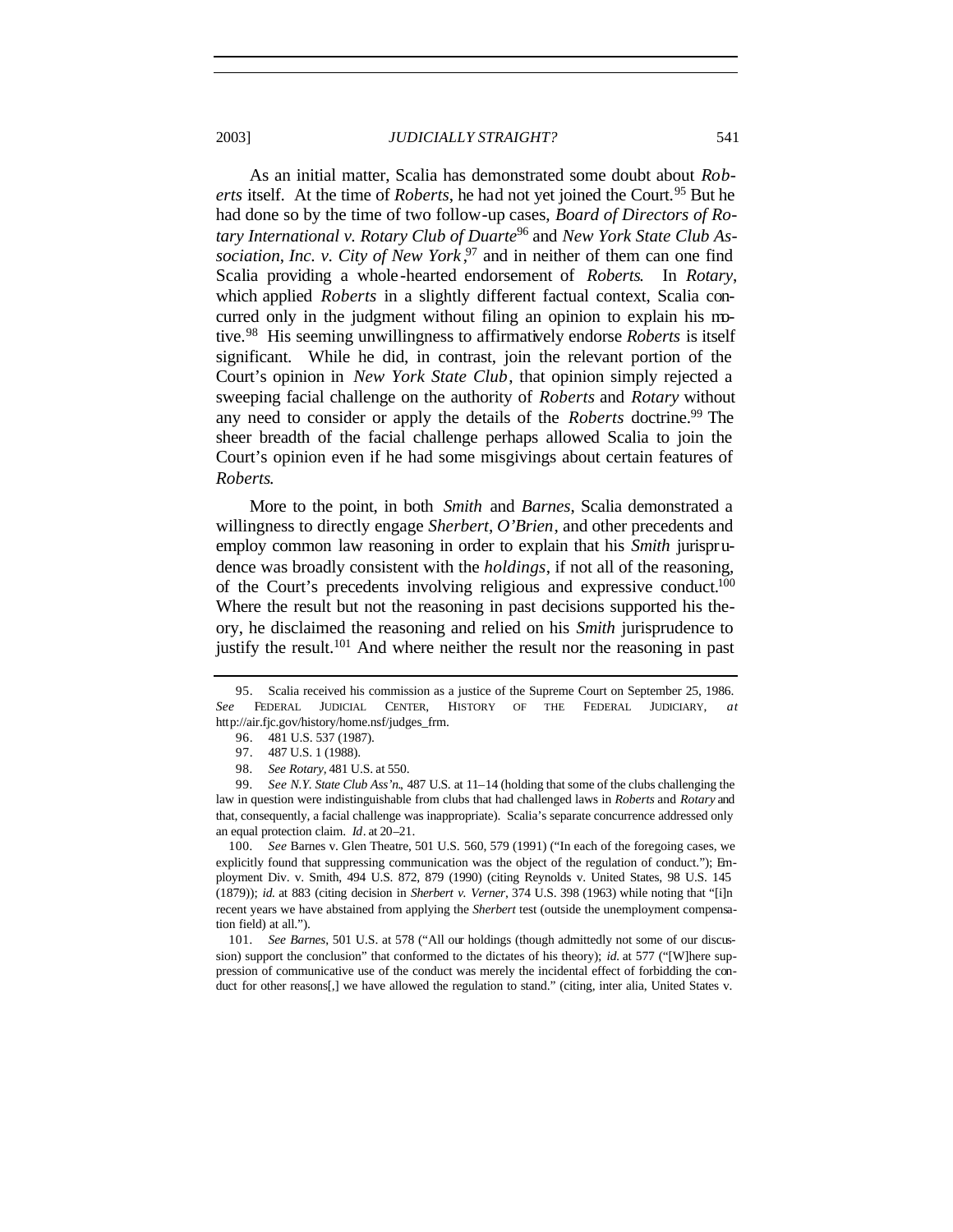decisions supported his theory, he distinguished the decisions, sometimes employing novel or dubious reasoning.  $102$  In short, Scalia has been quite willing to move First Amendment law toward his *Smith* jurisprudence, notwithstanding the principle of stare decisis.

The associational precedents on which the Court based its decision in *Roberts* are readily subject to a similar reformulation more in line with Scalia's *Smith* jurisprudence than the broad strict scrutiny approach actually articulated in *Roberts*. For example, in one of the foundational cases, *NAACP v. Alabama ex rel. Patterson*, <sup>103</sup> the Court held that Alabama could not compel the National Association for the Advancement of Colored People (NAACP) to disclose the identities of its members in that state. A state court had held the NAACP in contempt for refusing to obey a discovery order requiring the disclosures in an action in which the state sought to oust the NAACP from the jurisdiction for having failed to register as a foreign corporation doing business there. The Court applied heightened scrutiny<sup>104</sup> and invalidated the orders. Although the Court's explicit reasoning focused on the *effect* of the disclosures on the NAACP's public advocacy, <sup>105</sup> the

*Smith* , 494 U.S. at 878–79 (quoting United States v. Lee, 455 U.S. 252, 263 n.3 (1982) (Stevens, J., concurring)). *See also id.* at 883 ("We have never invalidated any governmental action on the basis of the *Sherbert* test except the denial of unemployment compensation. Although we have sometimes purported to apply the *Sherbert* test in contexts other than that, we have always found the test satisfied." (citing *Lee,* 455 U.S. 252, and Gillette v. United States, 401 U.S. 437 (1971))); *id.* at 884–85 ("Although . . . we have sometimes used the *Sherb ert* test to analyze free exercise challenges to such laws . . ., we have never applied the test to invalidate one.").

102*. See Smith*, 494 U.S. at 881–82 (distinguishing some of the most significant free exercise precedents as having "involved not the Free Exercise Clause alone, but the Free Exercise Clause in conjunction with other constitutional protections"); *id.* at 883–85 (limiting the *Sherbert* test to instances "where the State has in place a system of individual exemptions, in which it may not refuse to extend that system to cases of 'religious hardship' with-out compelling reason.").

O'Brien, 391 U.S. 367, 377 (1968)); *Smith*, 494 U.S. at 878–79. In *Smith* , Scalia summarized previous free exercise decisions as follows:

We have never held that an individual's religious beliefs excuse him from compliance with an otherwise valid law prohibiting conduct that the State is free to regulate. . . . Subsequent decisions [since 1879] have consistently held that the right of free exercise does not relieve an individual of the obligation to comply with a 'valid and neutral law of general applicability on the ground that the law proscribes (or prescribes) conduct that his religion prescribes (or proscribes).

<sup>103.</sup> 357 U.S. 449 (1958).

<sup>104</sup>*. See id*. at 464–66.

<sup>105</sup>*. See id*. at 462–63 ("[C]ompelled disclosure of petitioner's Alabama membership is likely to affect adversely the ability of petitioner and its members to pursue their collective effort to foster beliefs which they admittedly have the right to advocate."). *See generally id.* at 460–63 (discussing precedents). The decision might also be explained on the ground that the state lacked any significant justification for demanding discovery of the information—or for the lower court to have ordered it. *See id.* at 464 ("[W]e are unable to perceive that the disclosure of the names of petitioner's rank-and-file members has a substantial bearing on either of [the states' objectives]."). *But see id.* at 465 ("[W]hatever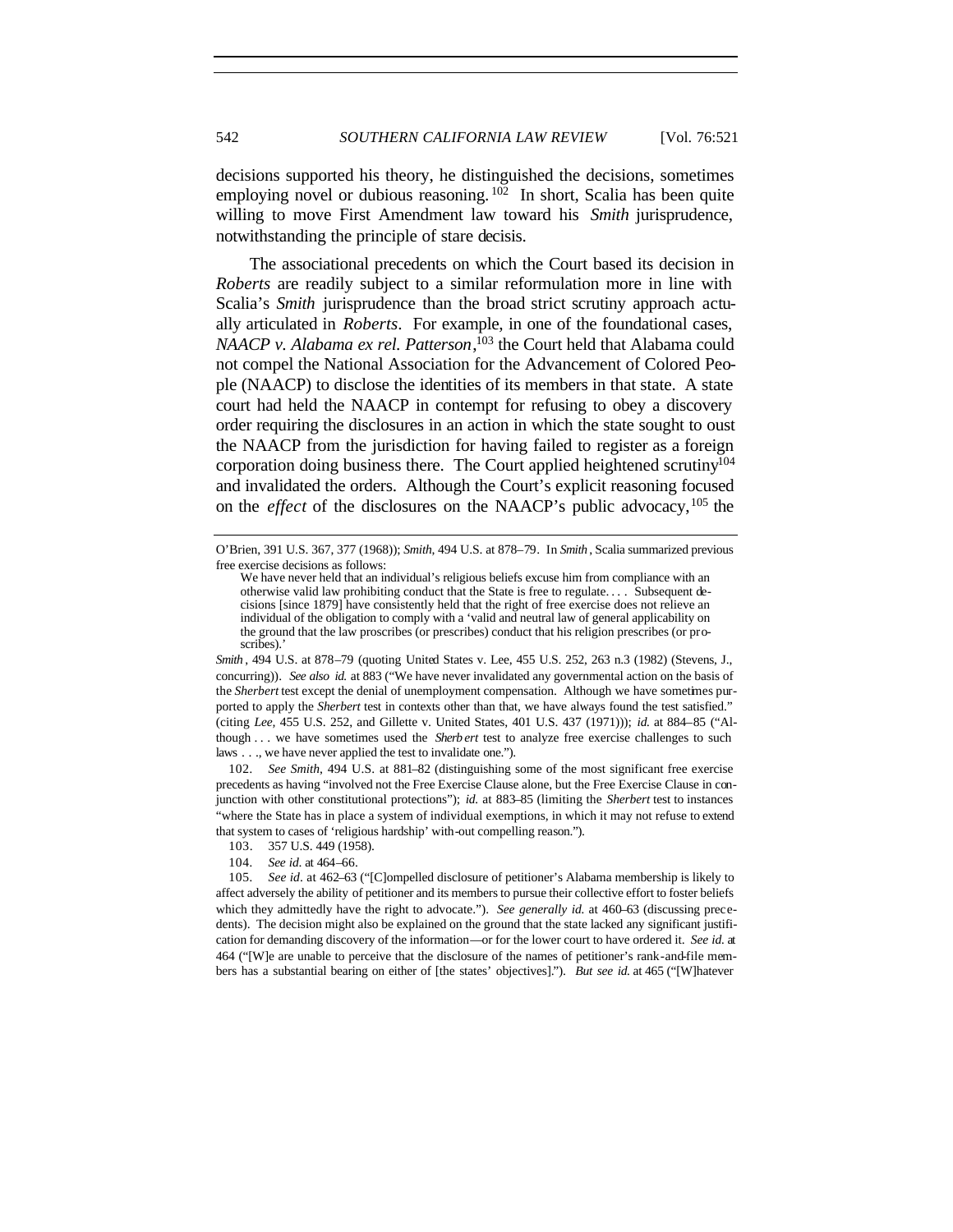state's lawsuit,<sup>106</sup> its discovery request, and the state judiciary's response to both were transparently directed at squelching civil rights activism. Indeed, in refusing to review the lower court's contempt order, the state supreme court invoked a previously unknown procedural bar<sup>107</sup>—one that it had not applied to an analogous appeal brought a few years earlier by the Ku Klux Klan.<sup>108</sup> Patterson need not be read as the enforcement of a general conduct regulation that happened to produce an incidental burden on associational freedom. To do so disregards the reality of what was going on in Alabama in the 1950s.<sup>109</sup>

*Shelton v. Tucker*<sup>110</sup> and other associational cases from the Civil Rights Era, though involving somewhat less blatant targeting of expressive association, may be read similarly. In *Shelton*, for instance, the Court invalidated a state statute requiring public school teachers to disclose all organizations to which they had belonged or contributed money over the previous five years. Although the Court's reasoning did not rest on the proposition that the state was targeting expressive association,  $11$  the majority cited evidence in the record suggesting that such targeting, as a matter of administrative implementation, was almost inevitable.<sup>112</sup> Moreover, such targeting could readily be inferred<sup>113</sup> from the disjunction between the statute's purported goal—ensuring teacher competence and fitness—and the mandatory disclosure of "every single organization with which [a teacher]

107*. See Alabama ex rel. Patterson*, 357 U.S. at 456 ("We are unable to reconcile the procedural holding of the Alabama Supreme Court in the present case wit h its past unambiguous holdings as to the scope of review available upon a writ of certiorari addressed to a contempt judgment.").

108*. See id.* at 456–57 (discussing *Ex parte* Morris, 42 So.2d 17 (1949)).

109*. See also* Healy v. James, 408 U.S. 169, 169–70 (1972) (invalidating university's refusal to recognize local chapter of national student organization opposed to Vietnam War).

111*. See id.*, 364 U.S. at 487–90.

112*. See id. at* 364 U.S. 486 nn.6–7 (observing that the state attorney general had opined that public disclosure of the lists was a matter within the administrative discretion of local school boards and observing that at least one "citizens' council" planned to seek public disclosure of the lists for the purpose of seeking the discharge of teachers affiliated with unpopular groups).

113*. See infra* Part III-A.

interest the State may have in obtaining names of ordinary members has not been shown to be sufficient to overcome petitioner's constitutional objections to the production order.").

The Court's explicit reliance on the *effect* of the compulsory disclosure on the NAACP may be undercut, moreover, by its debatable attempt to distinguish its own prior decision upholding a New York law compelling the Ku Klux Klan to disclose its membership rosters. *See id*. at 465–66 (purporting to distinguish *New York ex rel. Bryant v. Zimmerman*, 278 U.S. 63 (1928), on the basis of the Klan's potential for violence and its unwillingness to comply with any aspect of the law in question).

<sup>106.</sup> The timing of the state's action itself was revealing. The lawsuit was filed two years after *Brown v. Board of Education*, 347 U.S. 483 (1954), at the height of the civil rights movement in Alabama, although the NAACP had been operating in the state for nearly forty years without even having registered as a foreign corporation doing business there.

<sup>110.</sup> 364 U.S. 479 (1960).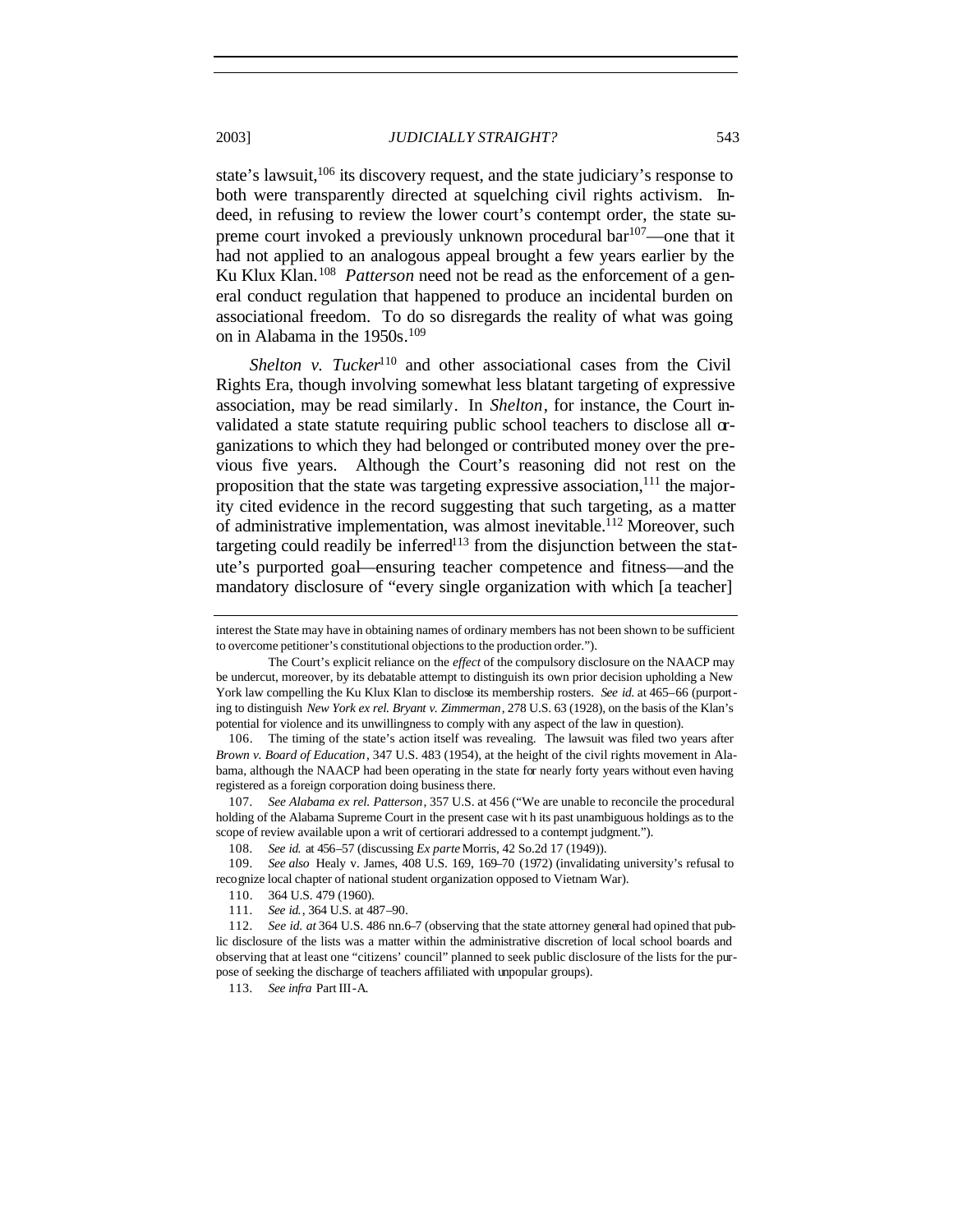has been associated over a five-year period."<sup>114</sup> As the Court itself noted, "[t]he unlimited and indiscriminate sweep of the statute . . . goes far beyond what might be justified in the exercise of the State's legitimate inquiry into the fitness and competency of its teachers."<sup>115</sup> Three years later in *NAACP v. Button*,<sup>116</sup> Justice Douglas, who provided the requisite fifth vote for the decision, went beyond the plurality's mere focus on incidental restriction of associational rights<sup>117</sup> and based his concurring vote on the ground that the challenged statute "reflects a legislative *purpose* to penalize the NAACP because it promotes desegregation of the races."<sup>118</sup> Under Scalia's *Smith* jurisprudence, one could reach the same result as the Court in each of these cases.<sup>119</sup> Other precedents can also be harmonized with Scalia's *Smith* jurisprudence because they involved incidental restriction of actual speech as opposed to mere expressive conduct.<sup>120</sup>

Finally, the force of the stare decisis argument is specifically weakened in *Boy Scouts* by the majority's own reconstruction of *Roberts*. After noting that in *Roberts* and its progeny the Court had applied strict scrutiny and found that the government had a compelling interest to support the antidiscrimination laws at issue in those cases,<sup>121</sup> the *Boy Scouts* majority elevated a different portion of the *Roberts* opinion and derived a different approach—an ambiguous balancing test—from that language.<sup>122</sup> It would

120*. See infra* Part IV. This theory explains such precedents as *NAACP v. Claiborne Hardware Co.*, 458 U.S. 886 (1982), and *Abood v. Detroit Board. ofEducation*, 431 U.S. 209 (1977).

<sup>114</sup>*. Shelton,* 364 U.S. at 487–88.

<sup>115</sup>*. Id.* at 490. *See also id.* at 488 ("Many such relationships could have no possible bearing upon the teacher's occupational competence or fitness.").

<sup>116.</sup> 371 U.S. 415 (1963).

<sup>117</sup>*. See id.* at 431 ("Our concern is with the *impact* of enforcement of [the statute] upon First Amendment freedoms." (emphasis added)).

<sup>118</sup>*. Id.* at 445 (Douglas, J., concurring) (emphasis added).

<sup>119.</sup> In other associational cases cited by *Roberts*, challenged laws have clearly singled out forms of expressive association—such as gathering as a political party—and sometimes have even done so, in part at least, to alter the influence of various factions within the group. *See, e.g.*, Brown v. Socialist Workers '74 Campaign Comm., 459 U.S. 87 (1982) (invalidating as applied state statute requiring public disclosure of members of all political committees); Democratic Party v. Wisconsin *ex rel*. La Fo llette, 450 U.S. 107 (1981) (invalidating attempt by state to force political party to qualify delegates elected in state-mandated open primary in violation of party rules); Cousins v. Wigoda, 419 U.S. 477 (1975) (invalidating enforcement of state statute requiring that delegates to political party conventions be elected). Scalia's *Smith* jurisprudence could, likewise, reach each of these fact scenarios.

<sup>121</sup>*. See* Boy Scouts of Am. v. Dale*,* 530 U.S. at 657 ("We recognized in cases such as *Roberts* and *Duarte* that States have a compelling interest in eliminating discrimination against women in public accommodations.").

<sup>122</sup>*. See id.* at 658–59. The Court noted that

in the associational freedom cases such as *Roberts*, *Duarte*, and *New York State Club Assn.*, after finding a compelling state interest, the Court went on to examine whether or not the application of the state law would impose any 'serious burden' on the organization's rights of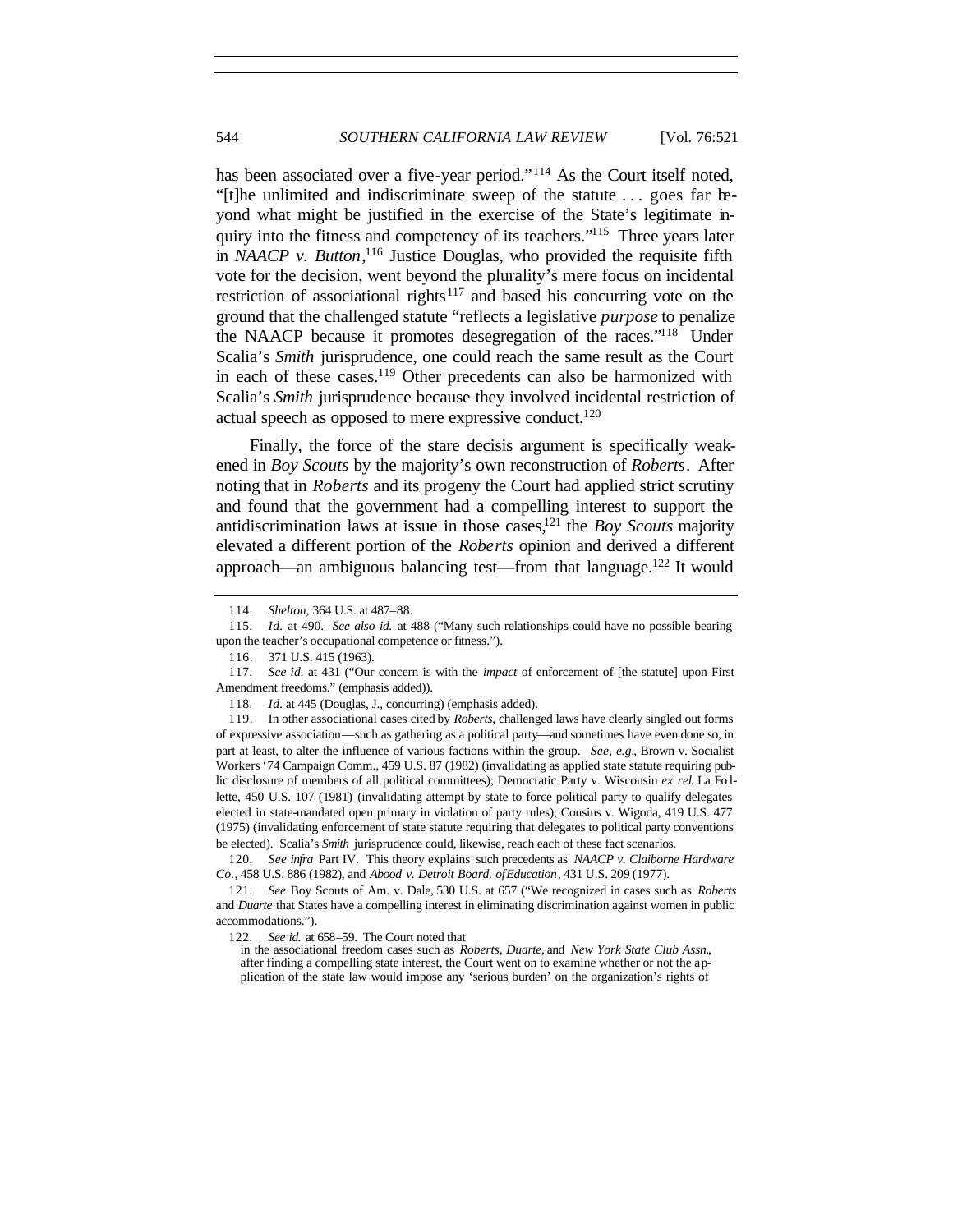have been difficult to join the majority opinion in *Boy Scouts* on a stare decisis theory, since the majority opinion itself reconfigured the *Roberts* line of cases and the expressive association doctrine along with it. Although the *Hurley* decision, which Scalia joined, might provide an additional basis for a stare decisis justification, that decision is distinguishable within his own *Smith* jurisprudence—but that is a matter to be taken up in Part IV-B.

For these reasons, stare decisis seems a less than persuasive way to harmonize Scalia's vote in *Boy Scouts* with his *Smith* jurisprudence. He has formulated what he has seemed to regard as a general theory of the First Amendment. In doing so, he has not been reluctant to reexamine speech and religion precedents. Little suggests he should have had any principled reluctance to do exactly the same thing in *Boy Scouts* with respect to expressive association precedents.

## III. IMPERMISSIBLE TARGETING IN *BOY SCOUTS*

A second way to resolve the apparent inconsistency between Scalia's vote in *Boy Scouts* and his *Smith* jurisprudence would be to apply that jurisprudence to the facts of *Boy Scouts* and find that New Jersey's law, in fact, was specifically directed at a First Amendment interest. Such an approach would factually distinguish *Boy Scouts* from *Smith* and *Barnes* without creating a jurisprudential inconsistency. Although the majority in *Boy Scouts* did not analyze the case this way, showing that it could have done so would at least reframe any criticism of Scalia. One could then object only to his failure to concur in the judgment on *Smith* grounds rather than to his failure to dissent and change the outcome of the case. The present inquiry is whether within the methodology employed by Scalia in his *Smith* jurisprudence, New Jersey's civil rights law could be considered a law specifically targeting a First Amendment interest. The answer is almost certainly no.

#### A. THE *SMITH* METHODOLOGY

To establish that a conduct regulation presumptively violates the First Amendment in Scalia's *Smith* jurisprudence, challengers must demonstrate a degree of causation. Scalia has posed what he regards as the relevant inquiry in a variety of forms. He has asked whether suppression of First

*Id.*

expressive association. So in these cases, the associational interest in freedom of expression has been set on one side of the scale, and the State's interest on the other.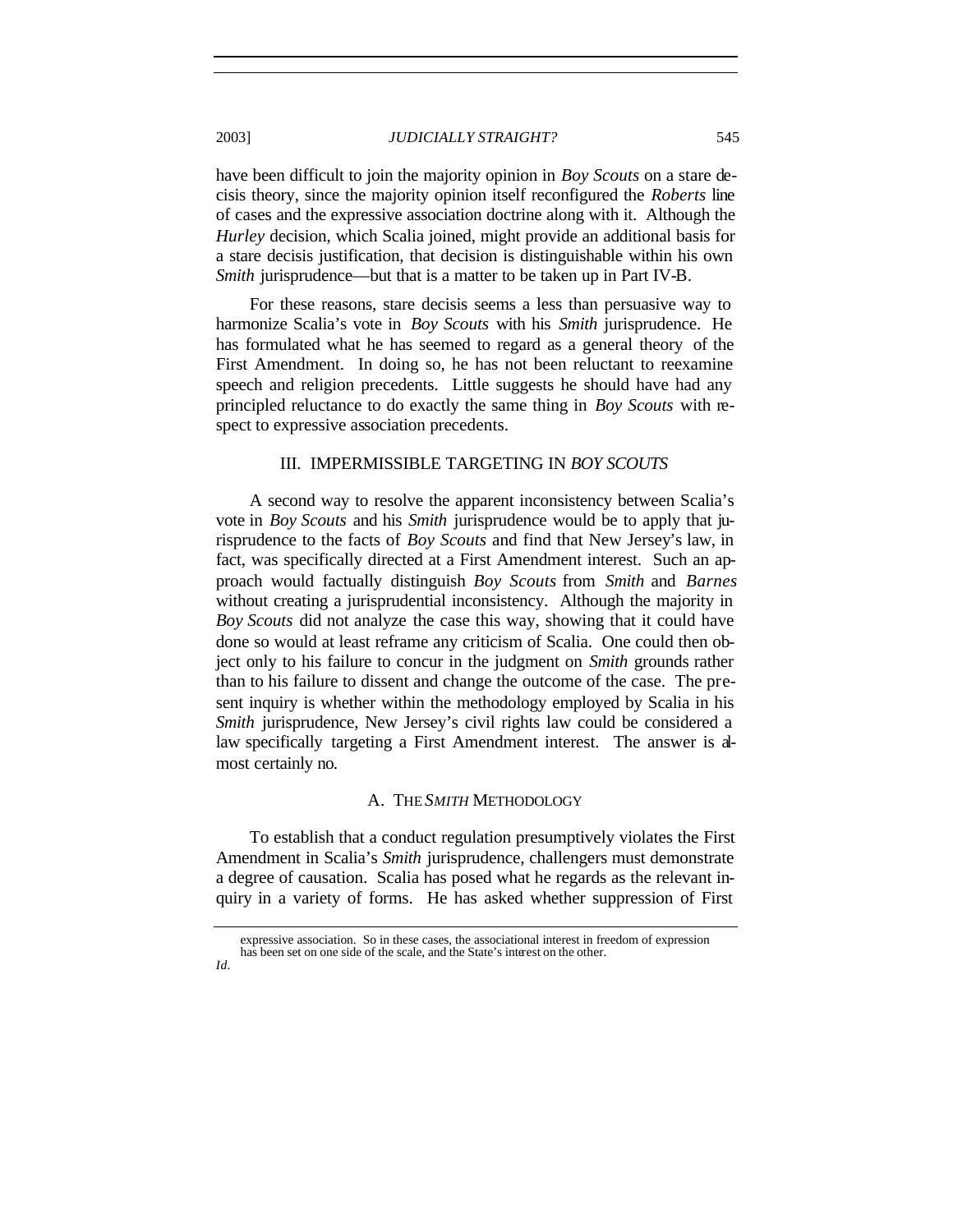Amendment activity was the "purpose"<sup>123</sup> or "object"<sup>124</sup> of a challenged regulation; whether the regulation "singles out,"  $^{125}$  "targets,"<sup>126</sup> or is "specifically directed at" $127$  First Amendment activity; or whether the government has regulated conduct "precisely because of" its First Amendment aspects.<sup>128</sup> However phrased, what Scalia has demanded before recognizing a First Amendment violation in his *Smith* jurisprudence is a showing that a conduct regulation was not imposed "irrespective of  $129$ " the First Amendment aspects of the regulated conduct but that the regulation in fact targets the conduct because of its First Amendment aspects. What he requires, in other words, is kind of causal link between the imposition of a conduct regulation and the First Amendment aspects of the regulated conduct. *Tar-*

127*. Smith* , 494 U.S. at 878 (regulation "not specifically directed at their religious practice"); *Barnes*, 501 U.S. at 572 (Scalia, J., concurring) ("a general law regulating conduct and not specifically directed at expression").

128*. Barnes*, 501 U.S. at 577 (suggesting rule of per se invalidity). *See also* City of Erie v. Pap's A.M., 529 U.S. 227, 310 (2000) (Scalia, J., concurring) ("When conduct other than speech itself is regulated, it is my view that the First Amendment is violated only '[w]here the government prohibits conduct precisely because of its communicative attributes.' (quoting *Barnes*, 501 U.S., at 577)); *id.* at 307 ("by its terms prohibits not merely nude dancing; but the act—irrespective of whether it is engaged in for expressive purposes—of going nude in public."); *Lukumi Babalu Aye*, 508 U.S. at 557 (Scalia, J., concurring in part and concurring in judgment) ("the defect of lack of neutrality applies primarily to those laws that *by their terms* impose disabilities on the basis of religion (e.g., a law excluding members of a certain sect from public benefits) " (citations omitted)); *Barnes*, 501 U.S. at 576 n.3 (Scalia, J., concurring) ("A law is 'general' for the present purposes if it regulates conduct without regard to whether that conduct is expressive.").

129*. Barnes*, 501 U.S. at 595.

<sup>123.</sup> Barnes v. Glen Theatre, Inc., 501 U.S. 560, 578 (1991) (Scalia, J., concurring) ("whether the purpose of the law is to suppress communication." (quoting Community for Creative Non-Violence v. Watt, 703 F.2d 586, 622–23 (D.C. Cir. 1983)).

<sup>124</sup>*. Id*. at 577 (Scalia, J., concurring) ("[T]hat suppressing communication was the object of the regulation of conduct. Where that has not been the case, however—where suppression of communicative use of the conduct was merely the incidental effect of forbidding the conduct for other reasons—we have allowed the regulation to stand."); Employment Div. v. Smith, 494 U.S. 872, 878 (1990) ("[I]f prohibiting the exercise of religion (or burdening the activity of printing) is not the object of the tax but merely the in cidental effect of a generally applicable and otherwise valid provision.").

<sup>125.</sup> Church of the Lukumi Babalu Aye, Inc. v. City of Hialeah, 508 U.S. 520, 559 (1993) (Scalia, J., concurring in part and concurring in judgment) ("singles out a religious practice for special burdens.").

<sup>126</sup>*. Barnes*, 501 U.S. at 574 (Scalia, J., concurring). In *Barnes*, Scalia noted that

<sup>[</sup>w]ere it the case that Indiana *in practice* targeted only expressive nudity, while turning a blind eye to nude beaches and unclothed purveyors of hot dogs and machine tools it might be said that what posed as a regulation of conduct in general was in reality a regulation of only communicative conduct.

*Id.* (citations omitted). *See also Lukumi Bablu Aye*, 508 U.S. at 557 (Scalia, J., concurring in part and concurring in judgment) ("[T]he defect of lack of general applicability applies primarily to those laws which, though neutral in their terms, through their design, construction, or enforcement target the practices of a particular religion for discriminatory treatment.").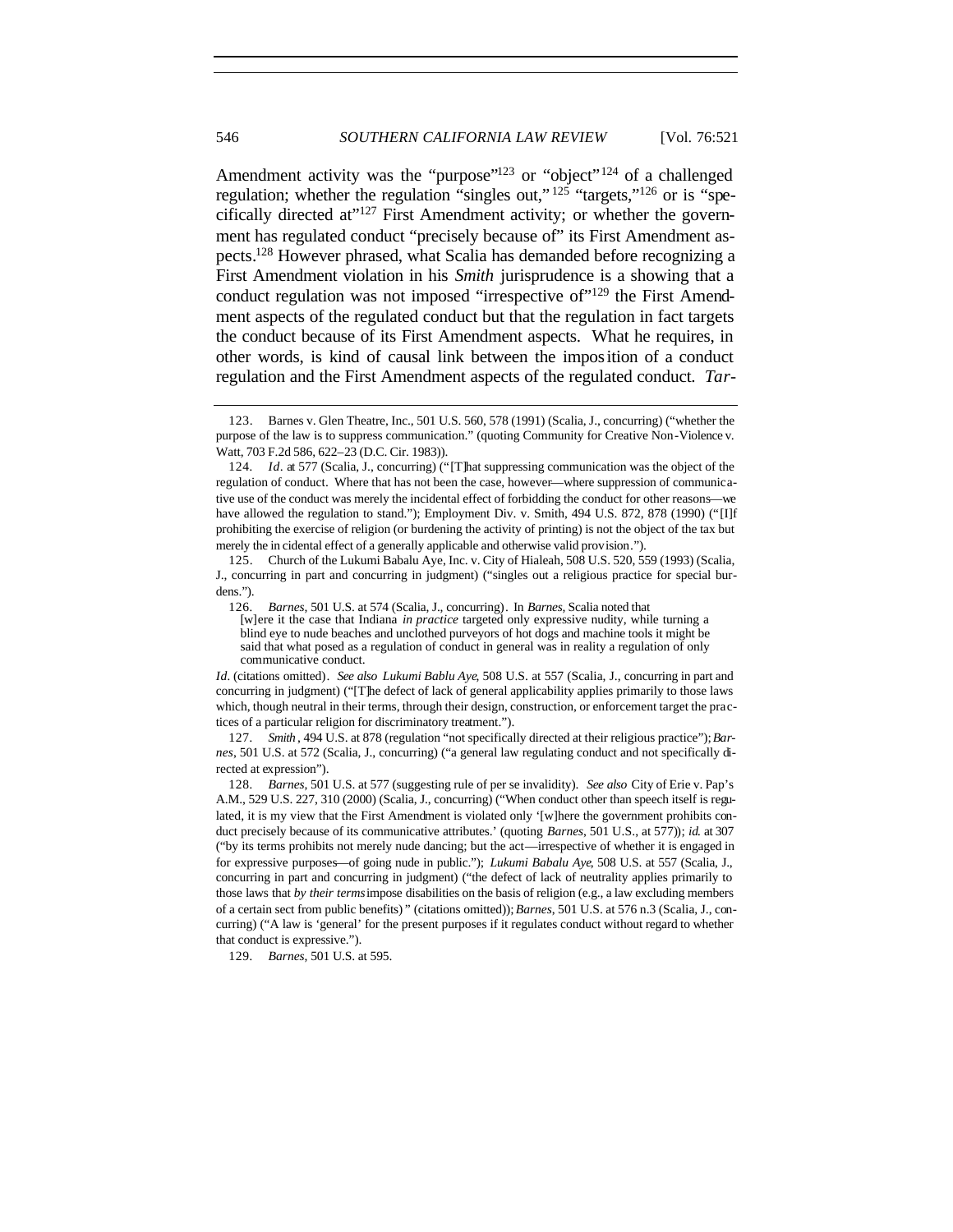*geting* is a useful metaphor that Scalia has employed repeatedly in describing the requisite causal link.

Although the Court asks a similar-sounding question in equal protection law,<sup>130</sup> Scalia's methodology for discerning unconstitutional targeting of First Amendment interests in *Smith* is, despite a superficial resemblance,<sup>131</sup> significantly different from the quest in equal protection law to identify intentional discrimination. In his separate opinion in *Church of the Lukumi Babalu Aye, Inc. v. City of Hialeah*, <sup>132</sup> which contains his most specific discussion of the causation requirement, Scalia made clear that the inquiry does *not* focus on the subjective motive of the lawmakers who enacted a challenged regulation or of the administrators who enforced it, as is the case in equal protection law. Rather, the inquiry focuses on the regulation itself in order to determine whether it effectively targets First Amendment interests, whatever lawmakers or administrators may have intended.<sup>133</sup> Refusing to consider legislative history, including fairly damning statements by citizens, legislators, and other public officials about the law under review in *Lukumi Babalu Aye*, <sup>134</sup> Scalia adverted to his previously articulated view on this issue and insisted that the proper judicial focus should remain on "the object of the *laws* at issue" instead of "the subjective motivation of the *lawmakers*."<sup>135</sup>

This rejection of subjective intent as evidence of impermissible targeting greatly limits the ability of challengers to demonstrate that a conduct regulation does in fact impermissibly target their First Amendment interests. As previously discussed,<sup>136</sup> Scalia's opinions in *Smith* and *Barnes* reject the notion that heightened scrutiny applies merely because a conduct

<sup>130</sup>*. See, e.g.*, Personnel Adm'r v. Feeney, 442 U.S. 256, 279 (1979) (requiring that a challenged law have been enacted "at least in part 'because of,' not merely 'in spite of,'" its disparate impact on a protected class).

<sup>131.</sup> In describing his inquiry into formal neutrality Scalia himself has drawn a rough theoretical analogy to equal protection law.

<sup>132.</sup> 508 U.S. 520 (1993) (Scalia, J., concurring in part and concurring in the judgment).

<sup>133</sup>*. See id.* at 558–59 (explaining that a law effectively targeting First Amendment interests would violate the First Amendment in his view even if the targeting had been unintentional and that a law lacking such effective targeting would not violate the First Amendment even if the government had intended, but ineptly failed to target First Amendment interests).

<sup>134.</sup> In determining that the law under review violated the First Amendment, Kennedy specifically analogized the inquiry to equal protectio n law and considered legislative history as evidence of subjective intent, which he deemed relevant. *See id.* at 540–42. Scalia refused to join that portion of Kennedy's opinion of the Court. *Id.* at 558.

<sup>135</sup>*. Id.* at 558 (citing Edwards v. Aguillard, 482 U.S. 578, 636–39 (1987) (Scalia, J., dissenting) (stating that the Court is not generally "in the business of invalidating laws by reason of the evil motives of their authors").

<sup>136</sup>*. See supra* Part I-A.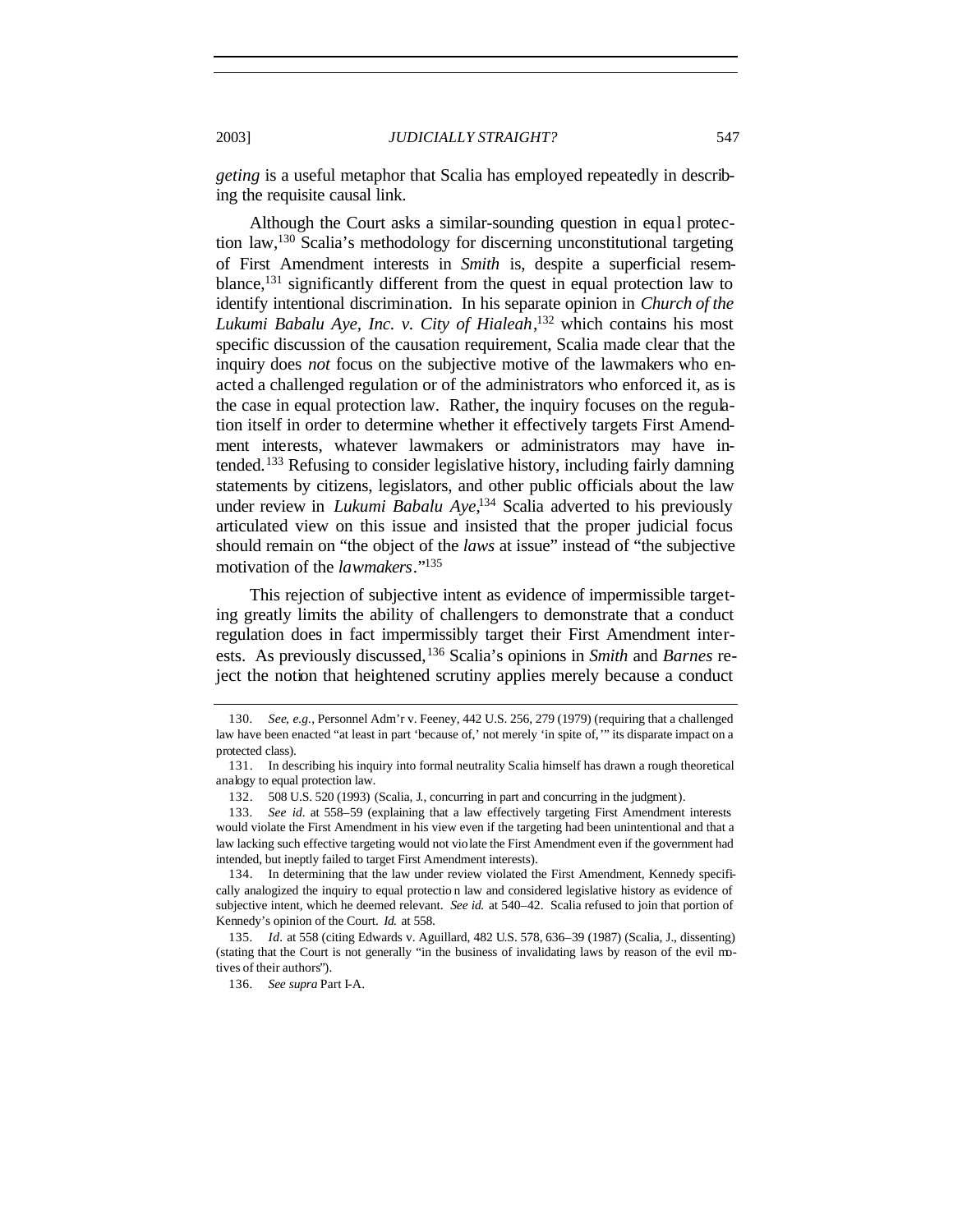regulation produces an incidental restriction of First Amendment activity. Instead, challengers must show that the government has targeted conduct because of its First Amendment aspect. By reje cting proof of subjective intent as a method of establishing that targeting, however, Scalia has greatly restricted the methodological options for successfully challenging a conduct regulation that interferes with First Amendment activity.

Instead, Scalia identified two general ways that challengers may succeed in making the requisite showing of impermissible targeting: they must show that a challenged conduct regulation discriminates against First Amendment activities either (1) on its face or (2) in its operation. In *Lukumi Babalu Aye*, Scalia explained that laws impermissibly targeting First Amendment interests are those which "*by their terms* impose disabilities on the basis of"<sup>137</sup> a First Amendment interest or those which, "*through their design*, *construction*, *or enforcement*," target a First Amendment activity "for discriminatory treatment."<sup>138</sup> It is through either of these rather limited methods that challengers may establish impermissible targeting of First Amendment interests under Scalia's *Smith* jurisprudence.

The first method is fairly straightforward. It simply requires challengers to show facial discrimination against First Amendment interests, which although rare, is not conceptually complicated. The question is whether, on its face, a challenged regulation classifies in some way on the basis of expression or religion. For Scalia, the archetypical showing was made in *McDaniel v. Paty*, <sup>139</sup> where the Court invalidated a state law barring any "Minister of the Gospel, or priest of any denomination whatever"<sup>140</sup> from serving as a delegate to a state constitutional convention. On its face, this state law classified individuals on the basis of religious function and was unconstitutional. As Scalia has explained, where a First Amendment aspect is a "necessary element"<sup>141</sup> in identifying the class of conduct subject to regulation, that regulation targets First Amendment interests.

Although showing facial discrimination of this kind is often impossible, Scalia has demonstrated some leniency in recognizing instances of it. A challenged law need not contain an explicit reference to expression or religion, for example, so long as it targets a category of conduct that may

<sup>137.</sup> Scalia refers to this problem as "the defect of lack of neutrality." *Lukumi Babalu Aye*, 508 U.S. at 557.

<sup>138</sup>*. Id.* at 557 (emphasis added). Scalia refers to this problem as "the defect of lack of general applicability." *Id.*

<sup>139.</sup> 435 U.S. 618 (1978).

<sup>140</sup>*. Id.* at 621 n.1 (internal quotation marks omitted).

<sup>141.</sup> Barnes v. Glen Theatre, Inc., 501 U.S. 560, 573 (1991) (Scalia, J., concurring).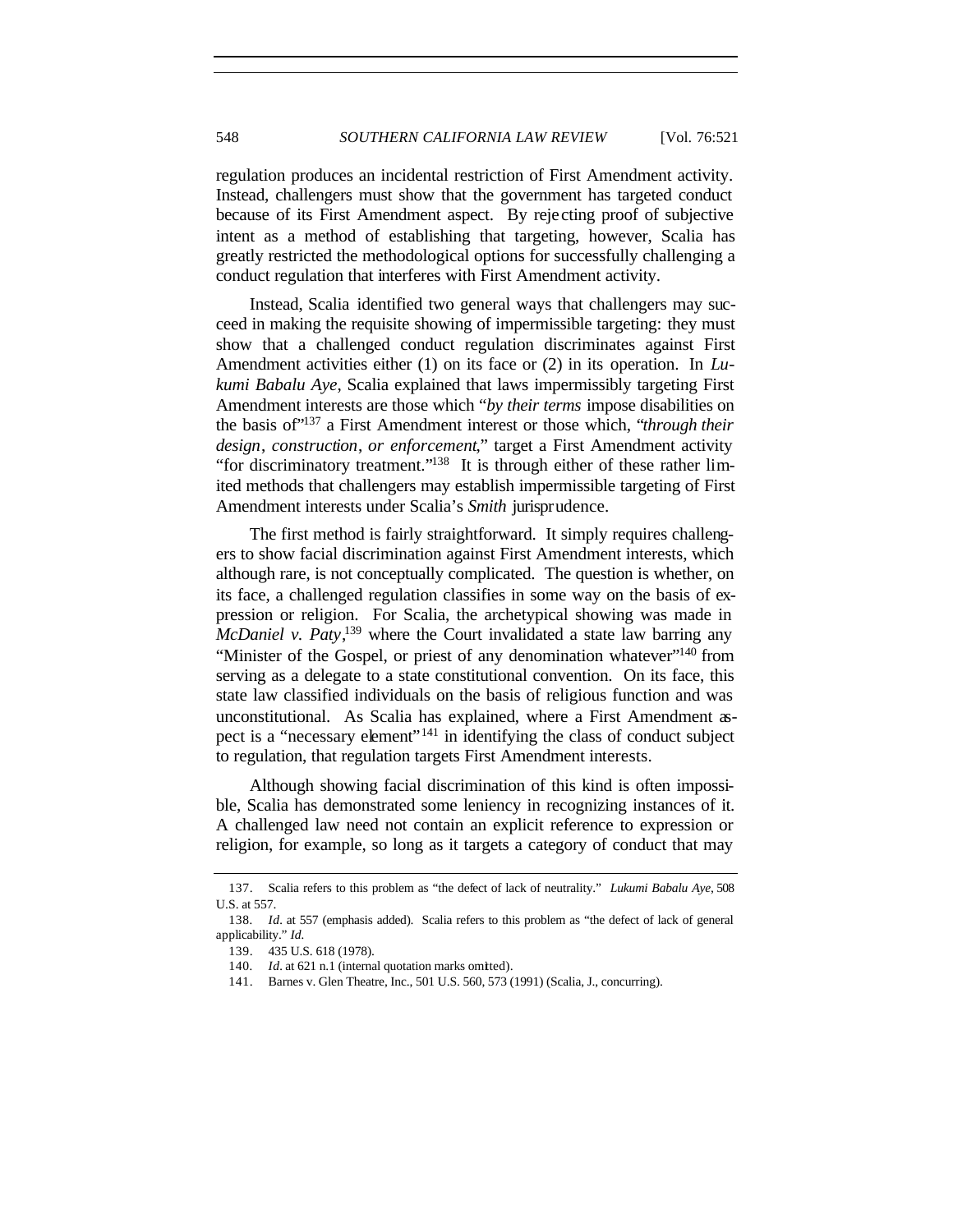be called "conventionally expressive"<sup>142</sup> or, by extension, conventionally religious.<sup>143</sup> Examples would include laws targeting such conduct as flagburning<sup>144</sup> or "bowing down before a golden calf."<sup>145</sup> Because that kind of conduct "is normally engaged in for the purpose of communicating an idea"<sup>146</sup> or for a religious purpose, Scalia has explained that one may fairly infer that facial discrimination against such conduct, even absent overt reference to expression or religion, is a form of impermissible targeting of First Amendment interests.

Less straightforward is the second method for establishing impermissible targeting: showing that a law, through its "design, construction, or enforcement," targets First Amendment activities for "discriminatory treatment." Since this method involves laws that are "neutral in their terms," it necessarily focuses on some type of covert or non-facial targeting of First Amendment interests. Given Scalia's rejection of both incidental restriction and subjective intent as grounds for viable claims in his *Smith* jurisprudence, his recognition of some kind of non-facial targeting is a bit obscure. How is it possible to successfully challenge a facially nondiscriminatory law as discriminatory if a challenger must prove discriminatory targeting without proof of subjective motive? In light of Scalia's stated commitment to textualism, the answer seems to be an approach that may be usefully, though roughly, analogized to the idea of a latent ambiguity in a contract. Just as a latent ambiguity does not appear on the face of a contract but "appears by reason of some collateral matter," $147$ so too Scalia seemingly contemplates a kind of latent discrimination that appears not on the face of a law but from the law's actual operation in light of real-world facts.

In considering actual operation, Scalia has indicated that the appropriate focus is on the design, construction, or enforcement of a challenged law, and case law casts some light on what he may have meant by those considerations. *Lukumi Babalu Aye*, the very case in which Scalia made the observation, would seem to provide some evidence of what he meant by

<sup>142</sup>*. Id.* at 577 n.4 (internal quotation marks omitted).

<sup>143</sup>*. See* Employment Div. v. Smith, 494 U.S. 872, 878 (1990) (opining that the government would violate the Free Exercise Clause "if it sought to ban such acts or abstentions. . . only because of the religious belief that they display").

<sup>144</sup>*. See* Texas v. Johnson, 491 U.S. 397, 402–06 (1989).

<sup>145</sup>*. Smith* , 494 U.S. at 878.

<sup>146</sup>*. Barnes*, 501 U.S. at 577 n.4.

<sup>147.</sup> 17A C.J.S. CONTRACTS § 305 (1936). *See also*, *e.g.*, C & A Constr. v. Benning Constr., 509 S.W.2d 302, 303 (Ark. 1974) ("[A] 'latent ambiguity' arises from undisclosed facts or uncertainties of the written instrument.").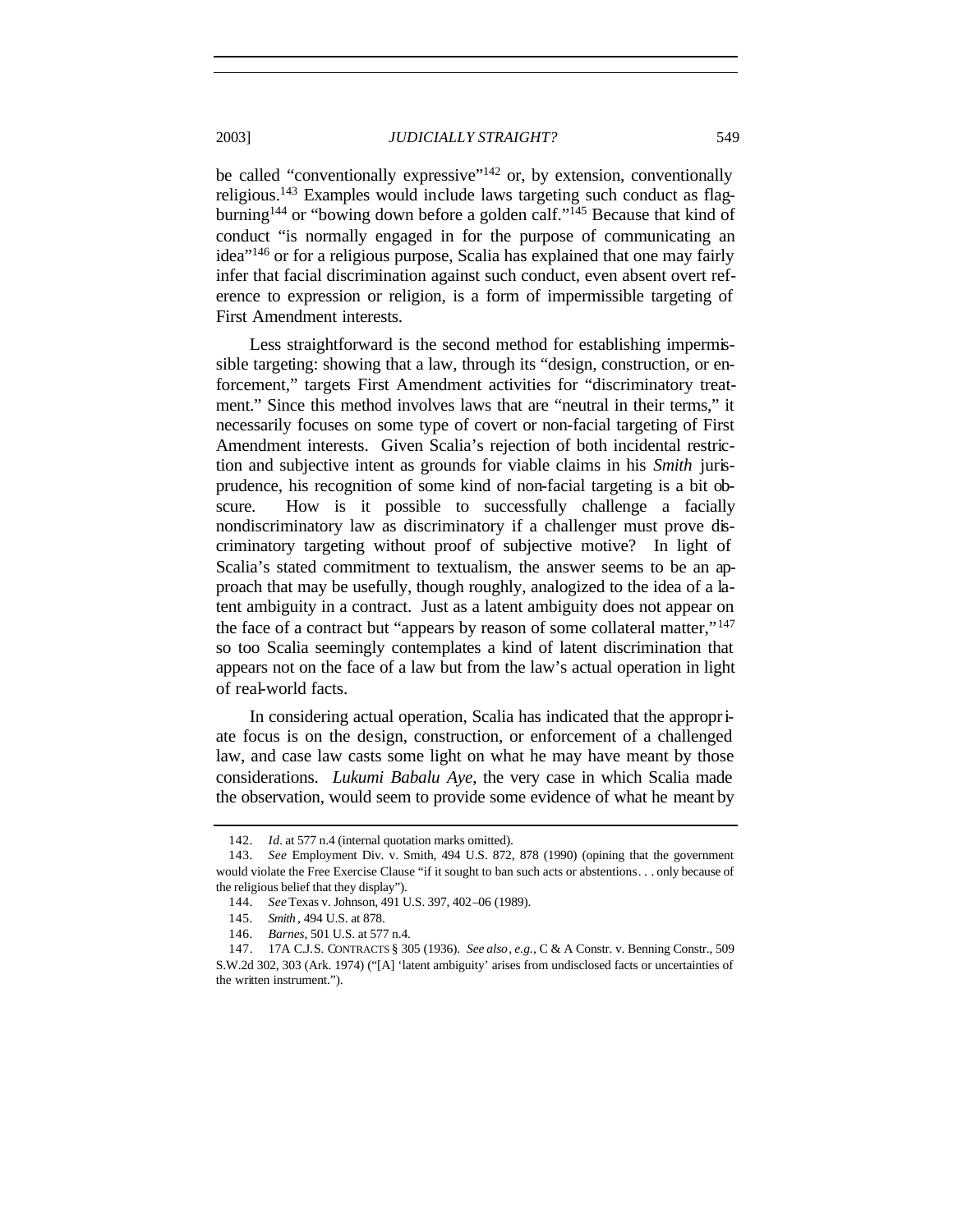latent discrimination that becomes apparent from examining a law's "design." Portions of the majority opinion that Scalia joined went beyond both the subjective inquiry that Scalia has rejected and also a textual inquiry that he has embraced.<sup>148</sup> Those additional portions examined the operation of the challenged law in context.

This contextual examination included two main investigations. First, the Court compared the class of conduct prohibited by the challenged law with the larger class of similar conduct that the challenged law left unregulated. The law at issue—a set of city ordinances—prohibited certain acts of ritual animal sacrifice. In striking down the ordinances as violative of the First Amendment, the Court observed that because they applied only to ritualized animal killings, that were unrelated to food production, and that were "unnecessary," virtually all animal slaughter escaped the prohibition with perhaps the lone exception of ritual sacrifices conducted by adherents to the Santería faith.<sup>149</sup> This "careful[] drafting"<sup>150</sup> produced what was in effect a "religious gerrymander"<sup>151</sup> and indicated that, whatever the motive of the enacting body, the ordinances effectively singled out the practice of Santería for discriminatory treatment. That discrimination might not be apparent, however, unless one considered what types of extant slaughtering it prohibited and what types it left unregulated. Only by looking at the regulatory context could one identify a gerrymander effectively targeting Santería.

Second, the Court compared the prohibition with the government interests asserted to justify it and found a substantial incongruence. The city's asserted interests in neither protecting public health nor preventing animal cruelty required the ordinances' flat prohibition of *all* Santería sacrifices and, as a practical matter, *only* Santería sacrifices. The prohibition was substantially underinclusive and overinclusive. The Court wondered, for example, why the public -health interest would not be equally, if not better, served by generally regulating the disposal of bioharzardous waste.

<sup>148.</sup> The Court began by noting suspicious references in the text of the ordinances, which literally prohibited only "ritual" animal "sacrifice" and identified "certain religions" and acts of "religious groups" as the source of the statutory evil. *See* Church of Lukumi Babalu Aye, Inc. v. Hialeah, 508 U.S. at 534–35. Rather than find facial discrimination based on these references, however, the Court extended its analysis to the operation of the ordinances. *Id.* at 535.

<sup>149</sup>*. Id*. at 536–37.

<sup>150</sup>*. Id*. at 536.

<sup>151</sup>*. Id.* at 535 (quoting Walz v. Tax Comm'n of New York City, 397 U.S. 644, 696 (1970) (Harlan, J., concurring.)).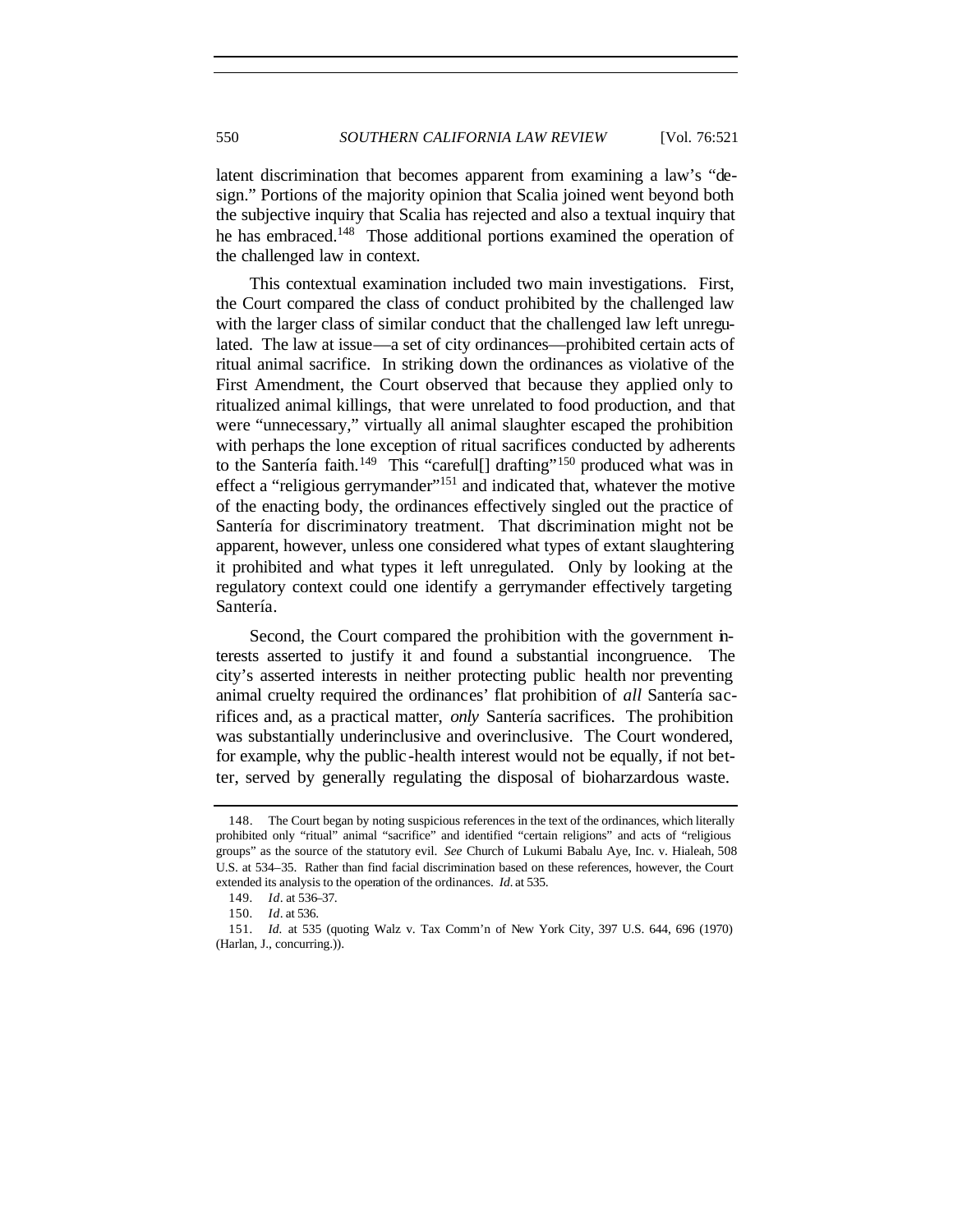The imprecise fit suggested that as a matter of *design* (if not subjective motive), the ordinances effectively targeted Santería.<sup>152</sup>

This second investigation into the means-ends nexus might seem at odds with Scalia's express refusal to consider subjective intent, but it can also be read consistently with that refusal. What Justice Kennedy really seemed to be saying in the majority opinion was that the substantial incongruence between the prohibition and the asserted governmental interests indicated that the asserted interests were mere pretexts concealing the government's intentional targeting of Santería.<sup>153</sup> The identification of pretexts, however, cannot explain Scalia's tacit endorsement of the means-ends analysis, given his refusal to consider subjective intent. Rather, in his case, the means-ends analysis might be understood as helping to resolve a potential problem with the first contextual investigation, the comparison of the prohibited and unregulated classes of conduct. In order to find that the prohibited conduct has been singled out for discriminatory treatment, one must first be able to identify a class of unregulated conduct that is *similarly situated* to the prohibited class of conduct. Examining the government's asserted justifications for the prohibition can help to identify unregulated classes of conduct that present the same or a similar evil, and the kind of means-ends analysis in *Lukumi Babalu Aye* can help to fortify the conclusion that in fact there are classes of other, similarly situated conduct that a challenged law has left unregulated. In that way, the means-ends analysis can be understood not merely as a search for pretext and illicit legislative intent but also (or instead) as a component of the first, more objective inquiry into a challenged law's selective focus.

The selective-focus inquiry of *Lukumi Babalu Aye* also tracks the analysis of a precedent that Scalia identified as outlining the proper approach to latent discrimination against First Amendment interests. That

<sup>152</sup>*. Id*. at 538–39, 543–46. This feature of Scalia's methodology provides the basis for finding discriminatory targeting of expressive association in a case like *Shelton v. Tucker. See su pra* Part II-B.

<sup>153</sup>*. See Lukumi Babalu Aye*, 508 U.S. at 538 ("It is not unreasonable to infer, at least when there are no persuasive indications to the contrary, that a law which visits gratuitous restrictions on religious conduct seeks not to effectuate the stated governmental interests, but to suppress the conduct because of its religious motivation." (internal quotation marks and citation omitted)); *id.* at 539 (suggesting the government may not have had a "real concern" in preventing animal cruelty). Compare *Romer v. Evans*, 517 U.S. 620 (1996), in which Justice Kennedy stated:

The breadth of the amendment is so far removed from these particular justifications that we find it impossible to credit them. We cannot say that Amendment 2 is directed to any identifiable legitimate purpose or discrete objective. It is a status-based enactment divorced from any factual context from which we could discern a relationship to legitimate state interests; it is a classification of persons undertaken for its own sake, something the Equal Protection Clause does not permit.

*Id.* at 635.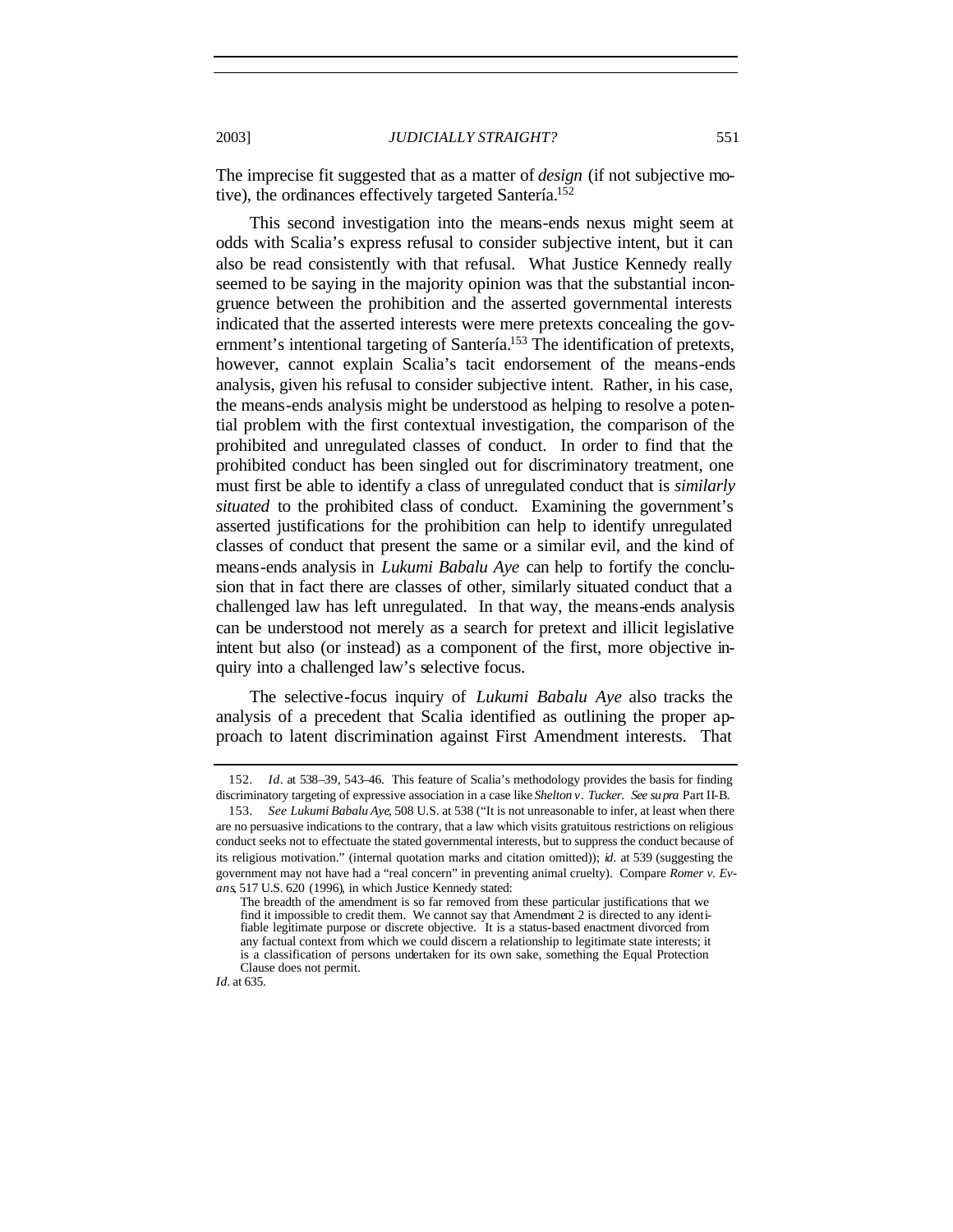precedent was *Fowler v. Rhode Island*, <sup>154</sup> and it seemingly provides some insight into what Scalia may have meant by his reference to latent discrimination resulting from a challenged law's *construction*. In *Fowler*, the Court invalidated a city ordinance forbidding any person to "address any political or religious meeting in any public park."<sup>155</sup> Although the ordinance had been construed as inapplicable to "church services,"<sup>156</sup> that exception had not be construed to apply to meetings of Jehovah's Witnesses. Avoiding a broad resolution of the question whether a city may, in later parlance, convert a public park into a limited public forum so as to exclude expression,<sup>157</sup> the Court invalidated the ordinance on the narrower ground that, "as construed and applied," it discriminated against Jehovah's Witnesses by classifying their meetings as prohibited addresses while classifying more traditional sermons as exempted "church services."<sup>158</sup> Although the Court did not engage in a means-ends analysis, it did make some effort to explain that the meetings of Jehovah's Witnesses, though somewhat different from traditional worship services of mainline sects, had to be regarded as similarly situated to those services.<sup>159</sup> Fowler, then, resembled the approach of *Lukumi Babalu Aye* to the issue of latent discrimination, but the discrimination emerged from considering the construction (rather than the design) of the law in light of the speakers upon whom it operated and upon whom it did not.

Those cases, directly linked to Scalia's own opinions, suggest that his reference to latent discrimination resulting from a challenged law's *enforcement* should be read similarly. The notion of selective or discriminatory enforcement at first blush seems to raise the very question of subje c-

159*. Id.* The Court found that

<sup>154.</sup> 345 U.S. 67 (1953).

<sup>155</sup>*. Id*. at 67 (citation omitted).

<sup>156</sup>*. Id*. at 69.

<sup>157</sup>*. See* Davis v. Massachusetts, 167 U.S. 43, 47 (1897) ("[T]he legislature may end the right of the public to enter upon the public place by putting an end to the dedication to public uses. So it may take the less step of limiting the public use to certain purposes.").

<sup>158</sup>*. Fowler,* 345 U.S. at 69–70. The Court noted that

<sup>[</sup>a] religious service of Jehovah's Witnesses is treated differently than a religious service of other sects. That amounts to the state preferring some religious groups over this one. . . . To call the words which one minister speaks to his congregation a sermon, immun e from regulation, and the words of another minister an address, subject to regulation, is merely an indirect way of preferring one religion over another.

*Id.*

<sup>[</sup>a]ppellant's sect has conventions that are different from the practices of other religious groups. Its religious service is less ritualistic, more unorthodox, less formal than some. But . . . it is no business of courts to say that what is a religious practice or activity for one group is not religion under the protection of the First Amendment.

Id. (citations omitted).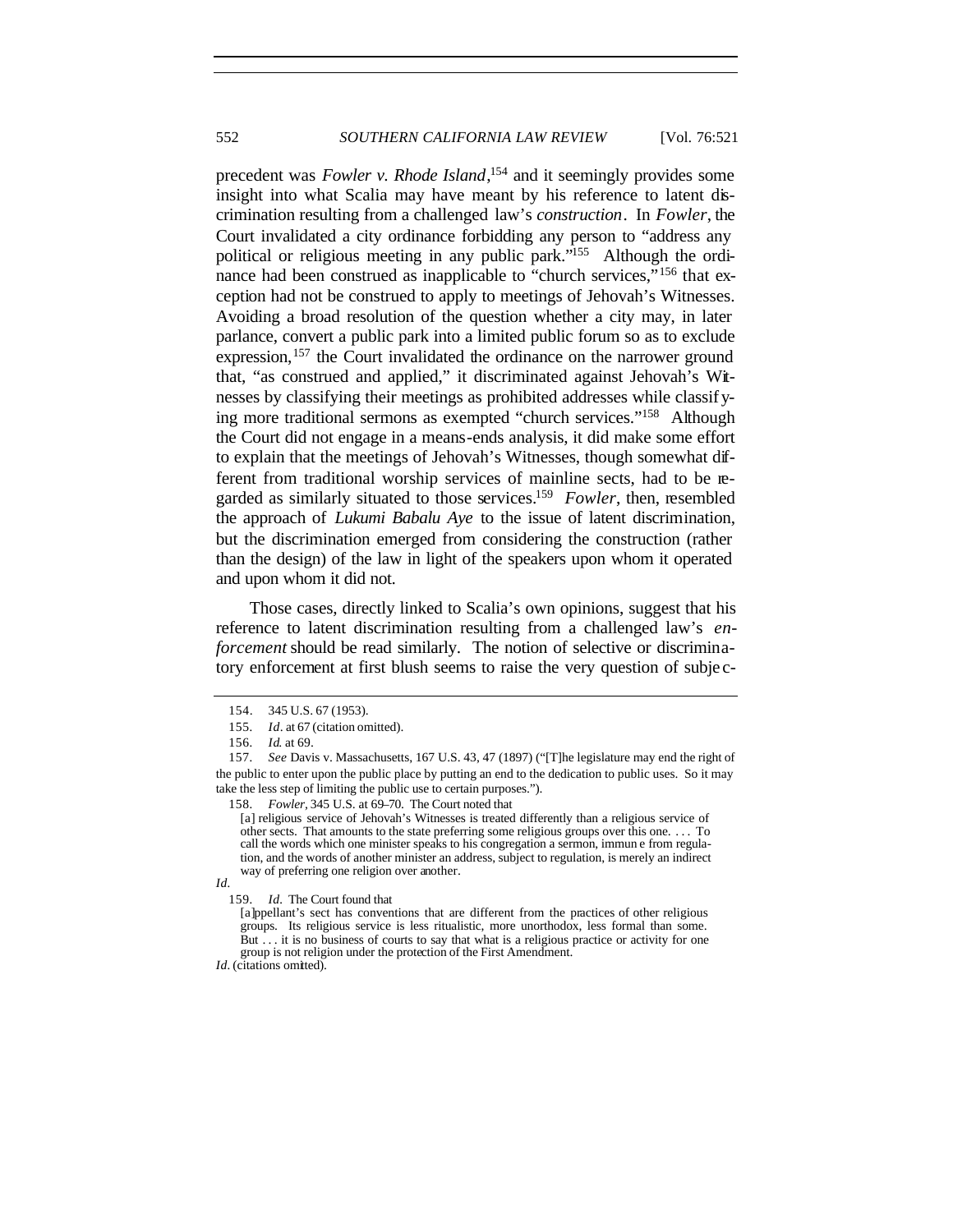tive intent that Scalia has refused to ask. In *Yick Wo v. Hopkins*, <sup>160</sup> in which the Court found selective enforcement to violate equal protection even without direct proof of discriminatory intent, the Court used stark statistical evidence to support an *inference* of discriminatory intent.<sup>161</sup> In similar-sounding language, Scalia has acknowledged that latent discrimination may be found in his *Smith* jurisprudence from the fact that of all conduct proscribed by a challenged law, the government has "*in practice*" targeted only that prohibited conduct having a First Amendment aspect while "turning a blind eye" to equally prohibited conduct that lacked such an as-

pect.<sup>162</sup> Where that is the case, he has observed, "it might be said that what posed as a regulation of conduct in general was in reality a regulation of only" First Amendment activity. <sup>163</sup>

If Scalia meant what he said about disregarding subjective intent, however, his search for discriminatory enforcement should take a more objective form, as in the *Lukumi Babalu Aye* and *Fowler* inquiries, into the treatment of similarly situated classes of conduct. It may be that his analysis would not differ from that in *Yick Wo*, but the stark statistical pattern would support not an inference about the subjective intent of enforcement authorities. Rather, the stark pattern of effective discrimination itself, resulting perhaps from even unintentional enforcement decisions, would establish impermissible targeting of First Amendment interests. On one hand, that different underlying theory of the evidence might allow for a standard more indulgent of inferences than *Yick Wo* in that the statistical pattern might not have to be quite so stark since it is not being used to support an inference about subjective intent. On the other hand, the different underlying theory would presumably render irrelevant much of the "process" evidence that the Court acknowledged in *Village of Arlington Heights v. Metropolitan Housing Development Corp.*<sup>164</sup> and may be used to establish covert *intentional* discrimination in equal protection law, evidence that seems geared toward unmasking pretextual decisionmaking.<sup>165</sup>

<sup>160.</sup> 118 U.S. 356 (1886).

<sup>161</sup>*. Id*. at 374 ("No reason for [the stark statistical distinction] is shown, and the conclusion cannot be resisted, that no reason for it exists *except hostility to the race and nationality to which the petitioners belong* . . . .") (emphasis added).

<sup>162.</sup> Barnes v. Glen Theatre, Inc., 501 U.S. 560, 574 (1991).

<sup>163</sup>*. Id.*

<sup>164.</sup> 429 U.S. 252 (1977).

<sup>165.</sup> There, the Court called for "a sensitive inquiry into such circumstantial and direct evidence of intent as may be available." *Id.* at 266. It explained not only that evidence of adverse impact on a protected group, while rarely determinative in itself, *id.* ("Sometimes a clear pattern, unexplainable on grounds other than race, emerges from the effect of the state action even when the governing legislation appears neutral on its face. . . . But such cases are rare."), was probative and might "provide an impor-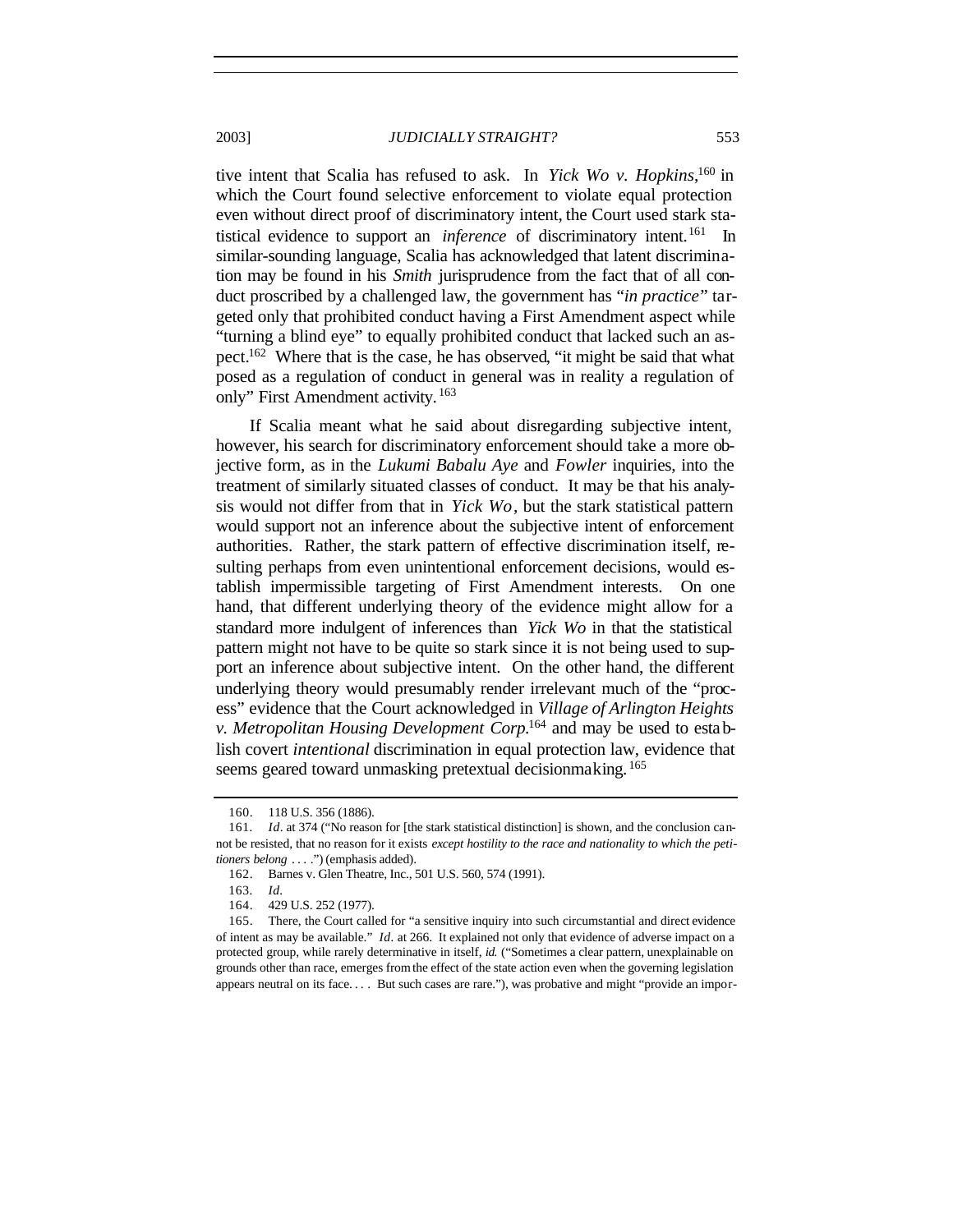At any rate, it is through these methods that Scalia has envisioned challengers establishing the kind of impermissible targeting of First Amendment conduct that he requires in order to trigger heightened scrutiny. The challengers must establish the causal link—that a challenged law interfering with religion, for instance, "singles out a religious practice for special burdens."<sup>166</sup> Without establishing that causal link, where a general law "regulates conduct without regard to whether that conduct is expressive"<sup>167</sup> or religious, Scalia's *Smith* jurisprudence condones no First Amendment scrutiny at all.

## B. APPLYING THE METHODOLOGY TO *BOY SCOUTS*

With an understanding of Justice Scalia's methodology for discerning impermissible targeting, one may now apply that methodology to the regulation challenged in *Boy Scouts*. In relevant part, the New Jersey public accommodation law at issue provided that "[a]ll persons shall have the opportunity . . . to obtain . . . all the accommodations, advantages, facilities, and privileges of any place of public accommodation . . . without discrimination because of . . . affectional or sexual orientation . . ., subject only to conditions and limitations applicable alike to all persons."<sup>168</sup> The question is whether this conduct regulation could fairly be said to target any First Amendment interest. In answering the question it is helpful to consider interests in expression and association, including expressive association, separately.

## 1. Expression

The *Boy Scouts* opinion turned on the majority's determination that the application of New Jersey's public accommodation law to the Boy Scouts would "significantly *affect* [the organization's] expression."<sup>169</sup> Whatever one may think of that determination on the merits, concluding

tant starting point." *Id.* But the Court also endorsed "process" factors that may be relevant, such as the "historical background" of the challenged action, *see id.* at 267, and the "specific sequence of events leading up to the challenged decision." *Id*. Further, the Court endorsed the use of legislative history, including "contemporary statements by members of the decisionmaking body, minutes of its meetings, or reports." *Id*. at 268. The Court even went so far as to suggest that "[i]n some extraordinary instances the members might be called to the stand at trial to testify concerning the purpose of the official action." *Id.* Scalia clearly would not rely on legislative history, and since the "process" evidence also seems uniquely focused on ferreting out discriminatory subjective intent, that evidence, too, would seemingly be irrelevant in Scalia's *Smith* jurisprudence.

<sup>166.</sup> Church of the Lukumi Babalu Aye, Inc. v. City of Hialeah, 508 U.S. 520, 559 (1993).

<sup>167</sup>*. Barnes*, 501 U.S. at 575–76 n.3.

<sup>168.</sup> N.J. STAT. ANN. § 10:5-4 (West 2001).

<sup>169.</sup> Boy Scouts of Am. v. Dale, 530 U.S. 640, 656 (2000) (emphasis added).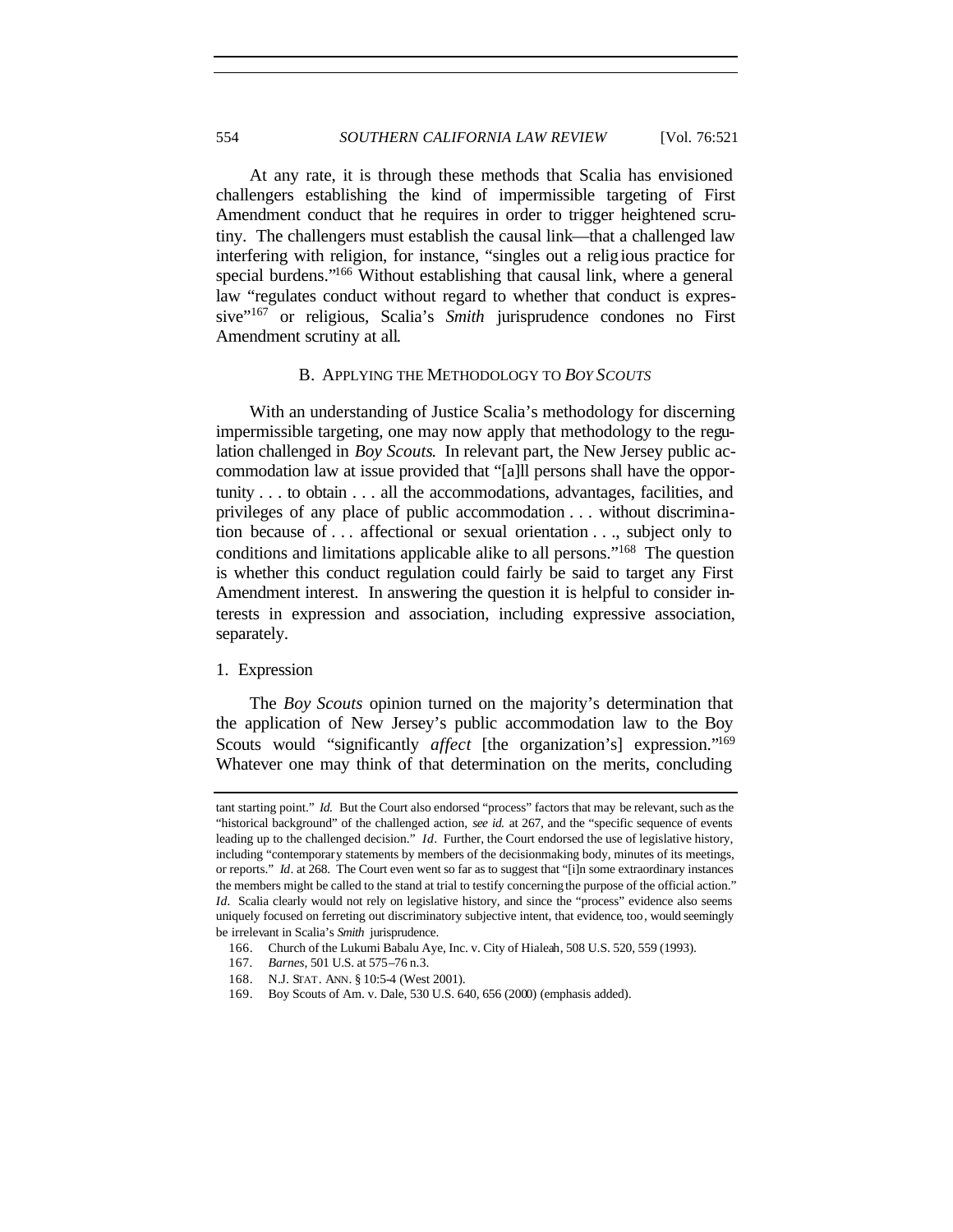that a law would *affect* a First Amendment interest is a far cry from concluding that a law has *targeted* that interest. Although *Roberts* identified that distinction as relevant, nowhere did the majority opinion in *Boy Scouts* expressly consider, let alone conclude, that the challenged law singled out expression for discriminatory treatment.<sup>170</sup>

Although that question is central in Scalia's *Smith* jurisprudence, one might nevertheless overlook Scalia's acquiescence in the *Boy Scouts* opinion if, under Scalia's methodology, New Jersey's public accommodation law could be said to have targeted expression. At least one could then say that Scalia's vote to reverse the New Jersey Supreme Court's decision was consistent with his *Smith* jurisprudence, even if the express reasoning of the majority opinion was not. So a crucial inquiry is whether New Jersey's public-accommodation law targeted expression—either on its face or in its design, construction, or enforcement.

Such a proposition would be difficult to maintain, particularly under Scalia's *Smith* methodology. On its face, the public -accommodation law targeted discriminatory denials of access to "all the accommodations, advantages, facilities, and privileges of any place of pubic accommodation."171 Nothing in the text of this measure limited its application to discriminatory conduct that is expressive. Nor, put another way, did the language in any way make proof of an expressive aspect of the discriminatory conduct an element of the statutory offense. The law enacted a flat prohibition on discriminatory denials of access to public accommodations irrespective of the expressive motive of the discriminator.

<sup>170.</sup> The majority opinion did close with the observation that "'[w]hile the law is free to promote all sorts of conduct in place of harmful behavior, it is not free to interfere with speech *for no better reason than promoting an approved message or discouraging a disfavored one*, however enlightened either purpose may strike the government.'" *Id*. at 661 (quoting Hurley v. Irish-American Gay, Lesbian & Bisexual Group of Boston, Inc., 515 U.S. 557, 579 (1995)) (emphasis added). Although that language might at first blush be read to imply that the Court believed New Jersey was engaged in such an expression-suppressing endeavor, the broader context demonstrates otherwise. Such a reading would contradict the Court's implication that the public-accommodations law rested on legitimate (if unidentified) state interests, *see Boy Scouts*, 530 U.S. at 659, and would be quite strange given the complete absence of any discussion of the point or citation of supporting evidence anywhere in the majority opinion. Instead, the closing comment appears to have been aimed at Justice Stevens, for the quotation concluded a passage of the majority opinion that opened by observing that Stevens' dissenting opinion "makes much of its observation that the public perception of homosexuality in this country has changed." *Id*. at 660. The main point of the passage in the majority opinion was to disclaim that the Court had (or should have) been "guided by our views of whether the Boy Scouts' teachings with respect to homosexual conduct are right or wrong." *Id.* at 661. *See id.* at 699–700 (Stevens, J., dissenting) (noting decline in prevalence of antigay prejudices). Indeed, the exchange also prompted a separate dissenting opinion clarifying the import of Justice Stevens' observation. *See id.* at 700–02 (Souter, J., dissenting).

<sup>171.</sup> N.J. STAT. ANN. § 10:5-4 (West 2001).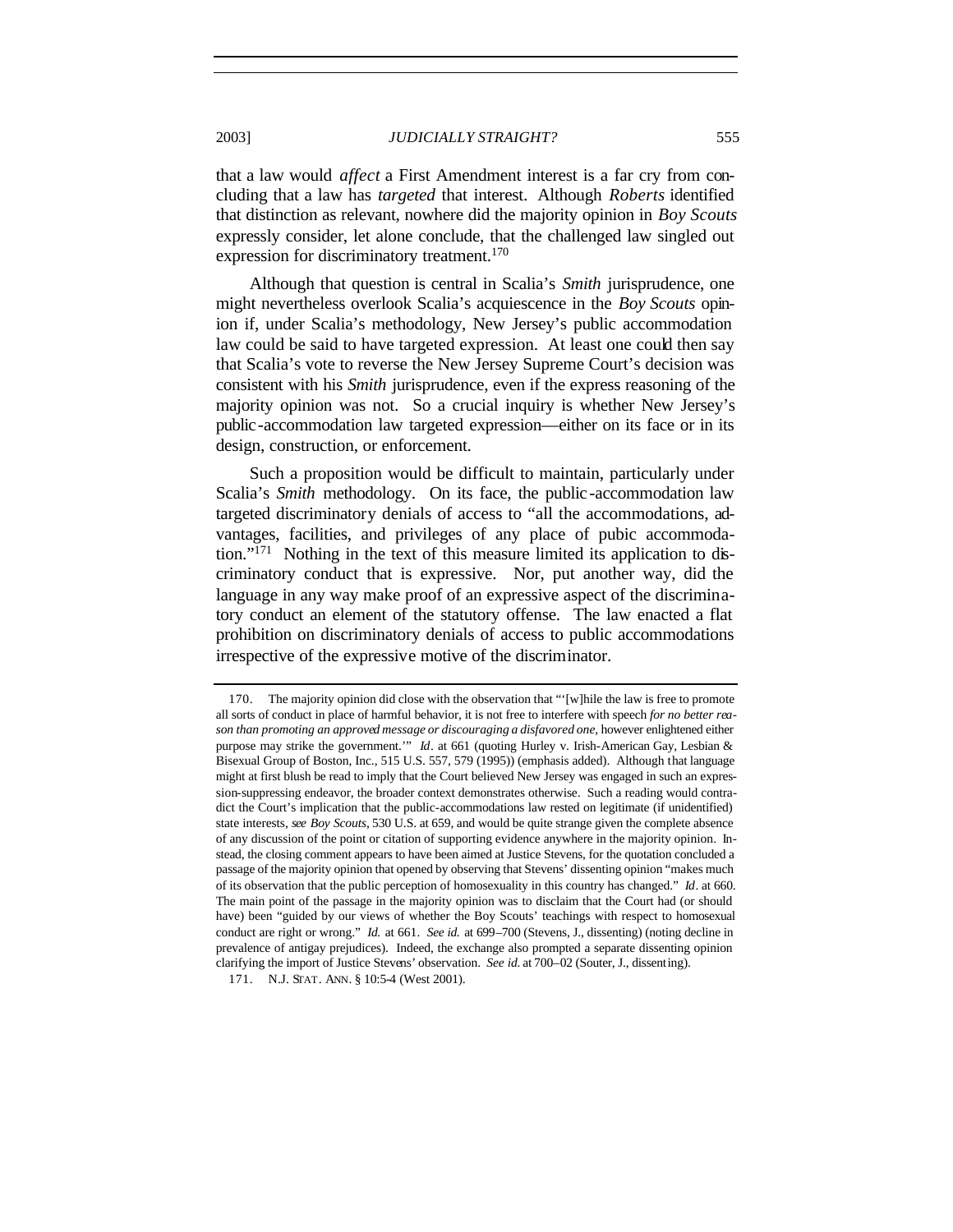Nor could one credibly maintain that the public accommodation law actually operated to target only expressive discrimination through the law's design, construction, or enforcement. First, it did not exhibit the design defects apparent in the animal-sacrifice ordinances in *Lukumi Babalu Aye*. Although the public -accommodation law, like the animal sacrifice ordinances, exempted some discriminatory conduct from its prohibition, the exemptions from the public accommodation law would not likely produce the same kind of First Amendment gerrymander that the Court found in *Lukumi Babalu Aye*. The public-accommodation law in *Boy Scouts* exempted "distinctly private" clubs, church-run schools, and entities providing services *in loco parentis*. <sup>172</sup> Unlike exemptions in *Lukumi Babalu Aye*, which had effectively exempted most secular animal slaughter as well as religiously motivated animal sacrifices by followers of faiths other than Santería, the exemptions contained in New Jersey's public accommodation law do not seem to have an analogous effect of exempting most of the nonexpressive discrimination from its coverage and creating a virtual expressive gerrymander. In fact, quite the opposite seems true. By exempting private clubs, church-run schools, and entities providing services *in loco parentis*, those statutory exemptions arguably attempted to *avoid* regulating varieties of discrimination that were far more likely to contain expressive aspects than the discrimination in purely commercial endeavors that remained fully subject to the prohibition. <sup>173</sup>

Second, nothing in the New Jersey Supreme Court's construction of the public-accommodation law narrowed its scope in such a way as to effectively single out expressive discrimination for disfavored treatment. The court interpreted the public accommodation law as requiring three ba-

<sup>&</sup>quot;A place of public accommodation" shall include, but not be limited to: any tavern, roadhouse, hotel, motel, trailer camp, summer camp, day camp, or resort camp, whether for entertainment of transient guests or accommodation of those seeking health, recreation or rest; any producer, manufacturer, wholesaler, distributor, retail shop, store, establishment, or concession dealing with goods or services of any kind; any restaurant, eating house, or place where food is sold for consumption on the premises; any place maintained for the sale of ice cream, ice and fruit preparations or their derivatives, soda water or confections, or where any beverages of any kind are retailed for consumption on the premises; any garage, any public conveyance operated on land or water, or in the air, any stations and terminals thereof; any bat hhouse, boardwalk, or seashore accommodation; any auditorium, meeting place, or hall; any theatre, motion-picture house, music hall, roof garden, skating rink, swimming pool, amusement and recreation park, fair, bowling alley, gymnasium, shooting gallery, billiard and pool parlor, or other place of amusement; any comfort station; any dispensary, clinic or hospital; any public library; any kindergarten, primary and secondary school, trade or business school, high school, academy, college and university, or any educational institution under the supervision of the State Board of Education, or the Commissioner of Education of the State of New Jersey.



<sup>172</sup>*. See id.* § 10:5-5(*l*).

<sup>173</sup>*. Id.* The statute states: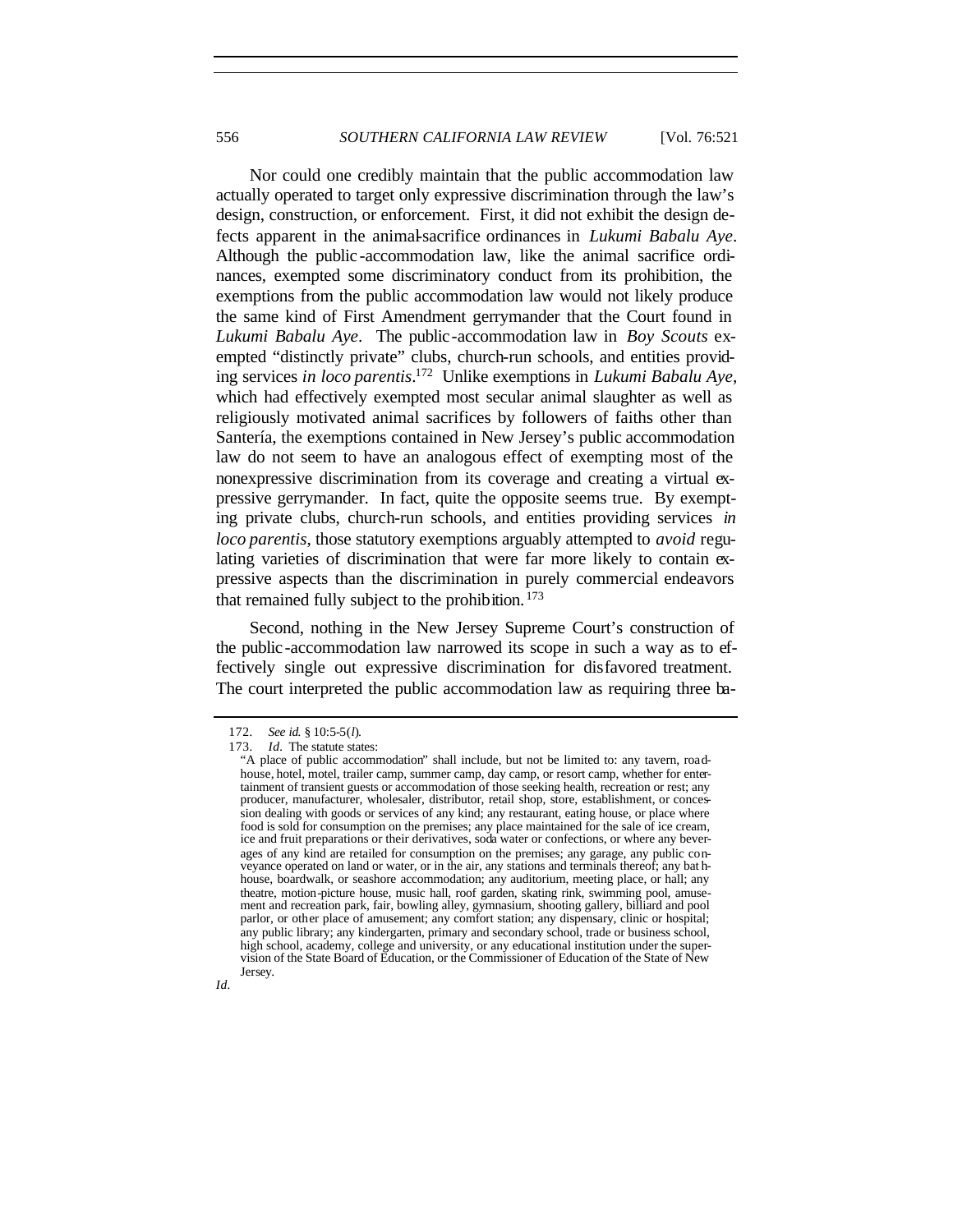sic inquiries: (1) whether a defendant excluded an individual on the basis of a protected trait, (2) whether the defendant was a public accommodation, and (3) whether the defendant came within any of the statutory exemptions. The first of these elements is common to most civil rights statutes. The third, as noted above, created no expressive gerrymander. And the second, as construed by the court, rested on such expression-neutral considerations as the defendant's degree of selectivity of members or openness to the public,<sup>174</sup> the nature of its relationships with the government and other public accommodations,<sup>175</sup> and its similarity to "recognized and enumerated places of public accommodation."<sup>176</sup>

Since there was no suggestion that New Jersey enforced the public accommodation law against only expressive discrimination, the problem with attempting to discern impermissible targeting in *Boy Scouts* was that New Jersey's public-accommodation law applied generally to all sorts of endeavors in many scenarios that would have no significant effect on anyone's expressive interests. Even in the case of sexual orientation discrimination, the law would apply to nonexpressive discrimination against lesbians or gay men, including nonexpressive discrimination by the Boy Scouts, based on erroneous stereotypes, such as the assumption than an openly gay man is HIV-positive or a child molester, $177$  or even based on

<sup>174.</sup> Dale v. Boy Scouts of Am., 734 A.2d 1196, 1210–11 (N.J. 1999).

<sup>175</sup>*. Id*.

<sup>176</sup>*. Id.* at 1213.

<sup>177.</sup> Similarly nonexpressive but resting on stereotyping would be discrimination against a gay scout leader based on a fear or assumption that he will sexually abuse or "convert" his charges. This possible basis for the Boy Scouts' decisions in cases involving gay men should not be readily discounted. Although counsel for the Boy Scouts informed the Court in oral argument that fear of sexual abuse was neither "alleged" against Dale nor "the basis of policy in any way," Transcript of Oral Argument at 10, Boy Scouts of Am. v. Dale, 530 U.S. 640 (2000) (No. 99-699), there are reasons to question the complete veracity of that representation. For instance, an administrative agency found that the Boy Scouts'

discriminatory employment policy concerning sexual orientation appears to be derived, at least in part, from the false myths that Professional Scouters who are homosexual will influence young men to change their sexual orientation and will pose a predatory threat to molest young boys. Thus, the *Scoutmaster's Handbook* makes reference to practicing homosexuals when it discusses predatory sexual conduct.

Richardson v. Chicago Area Council of Boy Scouts of Am., No. 92-E-80 at ¶ 67 (Chicago Comm'n Hum. Rels. Feb. 21, 1996), http://www.bsa-discrimination.org/Gays-Top/Richardson-Top/Richardson\_Final\_Ruling.htm (visited Mar. 21, 2003). *See also* Respondent's Brief at 36, Curran v. Mount Diablo Council of the Boy Scouts of Am*.*, 147 Cal. App. 3d 712 (1983) (Civ. No. 66755) (arguing that if the Boy Scouts could not exclude openly gay scout leaders, "[s]couting activities would no longer be important interludes in which a boy can turn his undivided attention to scouting crafts and outdoor activities without worrying that some person with a sexual interest in him may be watching."). At the very least, the Boy Scouts has exploited the stereotype in litigation. *See, e.g.*, Petition for a Writ of Certiorari at 18–19, *Boy Scouts* (No. 99-699) ("Boy Scout Troops. . . involve physical activity on group hikes and campouts *far from the public gaze*.") (emphasis added); Respondent's Brief at 34,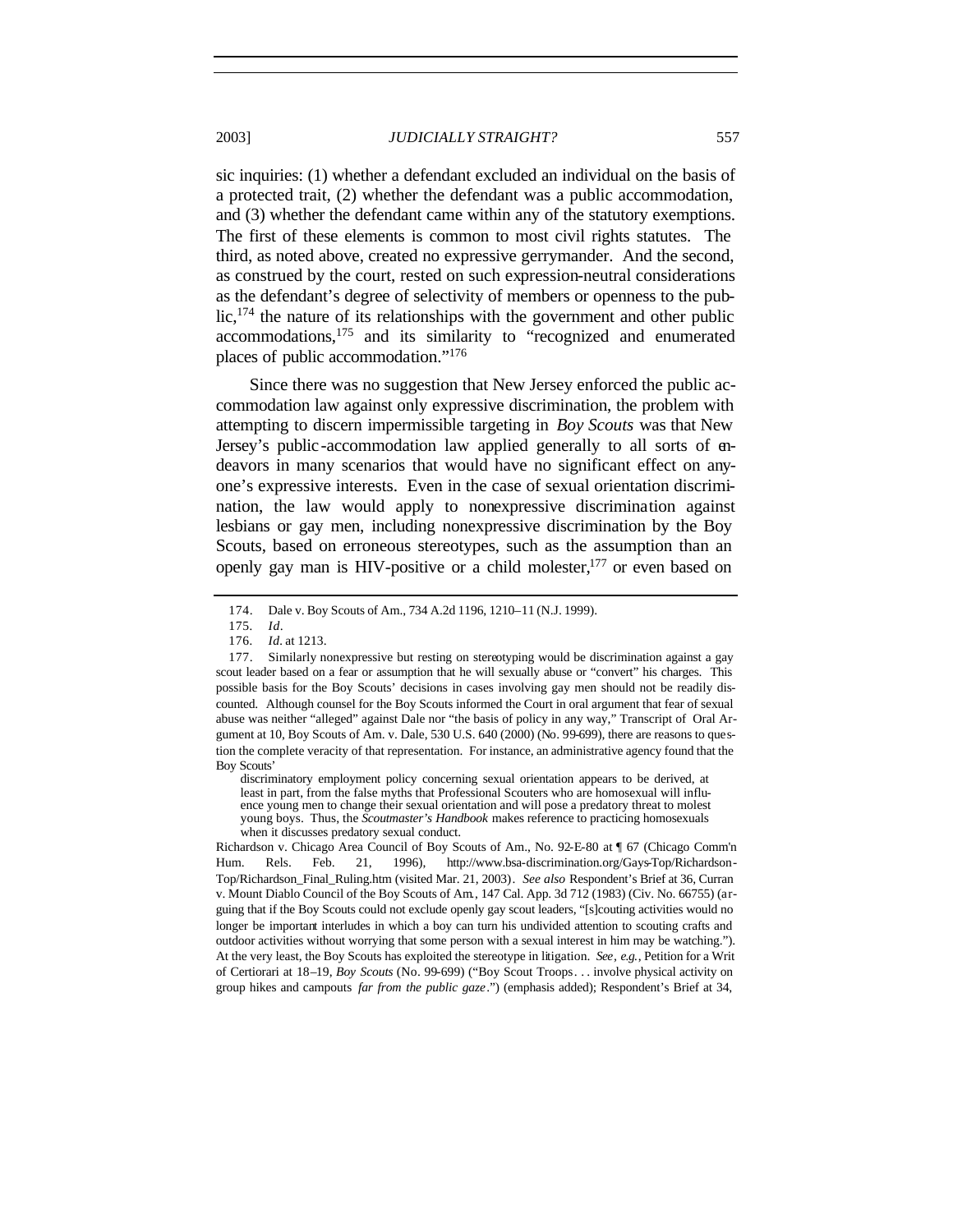unmitigated, nonexpressive feelings of disgust.<sup>178</sup> While Scalia's *Smith* methodology requires a showing of effective targeting or singling out of expression, New Jersey's public accommodation law created no such expressive gerrymander. Indeed, the Boy Scouts' objection was not that the organization had been *singled out* for disfavored treatment to which other endeavors were not generally subjected. Rather, the objection was that the law treated the organization like other enterprises and failed to specially exempt it. Such a demand for preferential treatment, however, is the opposite of what Scalia regards as effective targeting of expression. A constitutional rule requiring special exemption from generally applicable laws is precisely what Scalia repudiated in both *Smith* and *Barnes*. 179

*Id.* at 34 (emphasis added).

179. The Boy Scouts' objection might be characterized as an objection to being treated as though it was an ordinary public enterprise when, in its view, it was not similarly situated. That objection, however, runs squarely into the problem that, as current constitutional doctrines of discrimination are constructed, they do not recognize failure to accommodate difference as a violation of the equality prin-

*Curran* (Civ. No. 66755) (noting, redundantly and gratuitously, that scout leaders accompany scouts on "their *overnight* camping trips") (emphasis added). In particular, the Boy Scouts has included irrelevant, gratuitous, unexplained, and incendiary citations to *Boy Scouts of Am. v. Teal*, 374 F. Supp. 1276 (E.D. Pa. 1974), which involved an apparent pedophile whom, according to the Boy Scouts' allegations, was reputed to be gay. *See, e.g.*, Brief for Petitioner at 5, *Boy Scouts* (No. 99-699) (citing *Teal* for a proposition it does not support); Petitioner's Reply Brief at 3 n.3, *Boy Scouts* (No. 99-699) (citing *Teal* without explanation); Supplemental Brief of Boy Scouts of Am. & Monmouth Council, Boy Scouts of Am. at 18, Dale v. Boy Scouts of Am*.*, 734 A.2d 1196 (N.J. 1999) (No. A-2427-95T3) (describing *Teal* as involving simply "a reputed homosexual" and thereby implicitly equating homosexuality and pedophilia); Jurisdictional Statement at 18, Curran v. Mount Diablo Council of the Boy Scouts of Am., 468 U.S. 1205 (1984) (No. 83-1513) (calling *Teal* "a *similar* case" to *Curran* and simultaneously citing it for the proposition that young boys are "'vulnerable and malleable'" (emphasis added)). These representations are hardly consistent with the Boy Scouts' disavowal or, for that matter, with its selfproclaimed identity as a paragon of honor.

<sup>178</sup>*. See, e.g.*, Bunmi O. Olatunji, Jeffrey M. Lohr & Suzanne A. Meunier, Emotional Mediators of Homophobia: Implications for Construct and Psychometric Validity, Presentation at Annual Convention of the American Psychological Society, June 9, 2002 (finding, among other things, correlation between antigay attitudes and feelings of disgust and fear of contamination) (presentation slides on file with author). *See also* Keith Taylor, *No Fear Factor in 'Homophobia* ,*' Study Claims: Researchers Say Anti-Gay Prejudice Rooted in Disgust*, *'Contamination' Concerns*, WASH. BLADE, June 28, 2002, *available at* http://www.washblade.com/national/020628b.htm.

The Boy Scouts' legal arguments have at times also indicated that this sort of simple revulsion or animosity was a purpose or even a *justification* for its exclusion of openly gay men from positions as scout leaders. *See, e.g.*, Respondent's Brief, at 36, *Curran* (Civ. No. 66755) ("The time may come when persons*made uncomfortable by the company of homosexuals* express the dissident, minority view. Then, however, as now, those persons will be guaranteed their right to cling to their beliefs." (emphasis added)). The Scouts argued that the plaintiff, an openly gay man excluded from a position as a scout leader

asks this Court to compel the Boy Scouts to admit unwanted persons into their hikes, their overnight camping trips, and their patrol meetings, *even though patrol meetings often are held in th e home of one of the Boy Scouts* . . . . Such compulsion . . . would force young citizens and their parents either to *admit the unwanted persons into their homes* or to abandon" the Boy Scouts.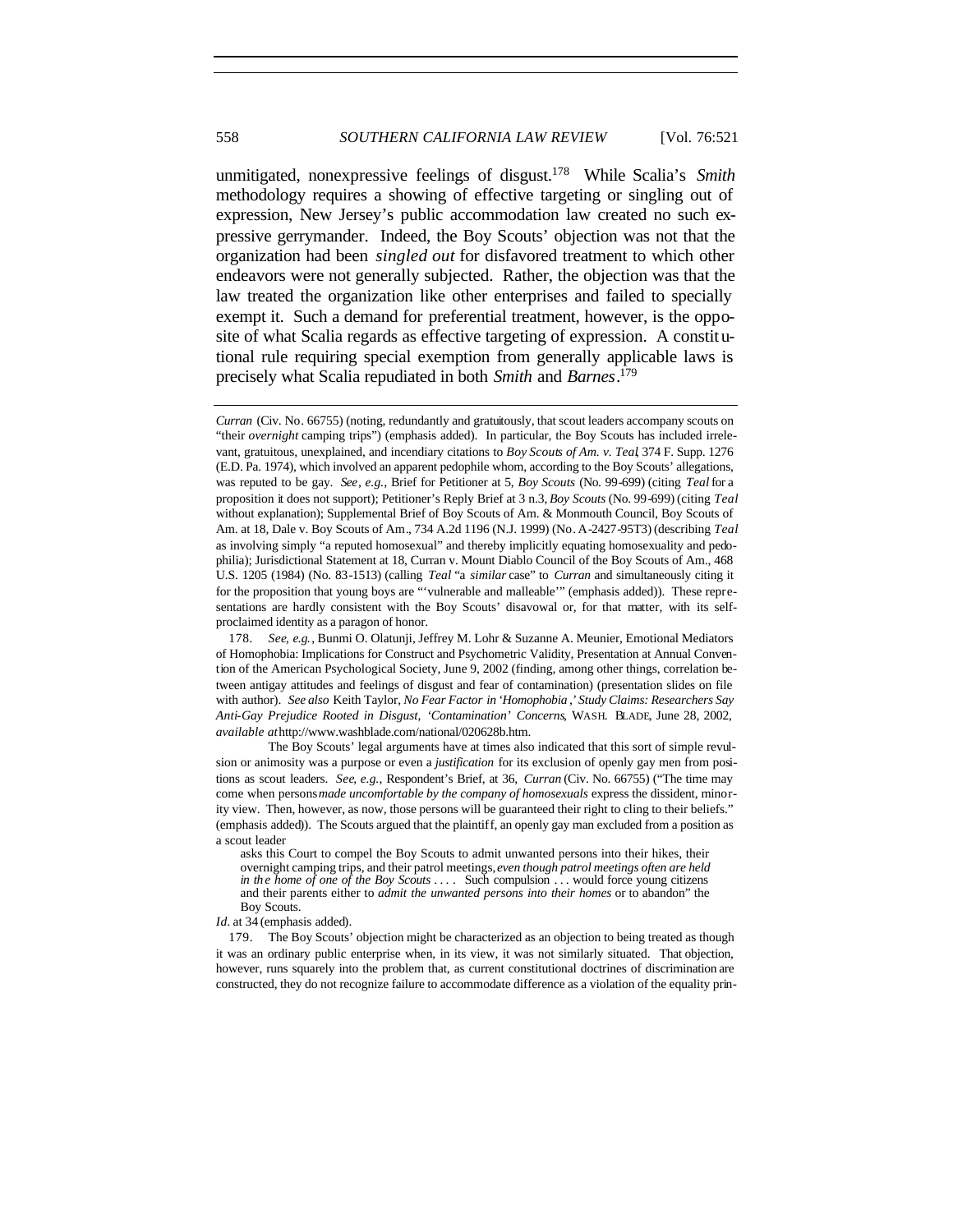Perhaps the only way to find effective targeting in *Boy Scouts* is to somehow conclude that discrimination generally, in Scalia's words, is "conventionally expressive," even when it seems to have no expressive quality. It would not be sufficient merely to assert that publicaccommodation discrimination *can* be expressive, for as Scalia has dismissively observed, "virtually *any* prohibited conduct can be performed for an expressive purpose—if only expressive of the fact that the actor disagrees with the prohibition."<sup>180</sup> In order to establish effective targeting based solely on a general prohibition of discrimination, one must be able to say that the prohibited discrimination is normally engaged in for expressive reasons. On that view, the very act of singling out public accommodation discrimination for prohibition would amount to singling out a form of expression for prohibition.

Perhaps surprisingly, liberal Professor Laurence Tribe has articulated a theory justifying *Boy Scouts* along those lines. He has suggested, in essence, that discrimination is different because "one man's discrimination is another's expression of a moral view."<sup>181</sup> Before rushing to salvage racial and gender equality from his First Amendment condemnation,<sup>182</sup> Tribe flatly asserted that "[w]hen the state decides to prohibit refusals to associate based on a given characteristic  $\dots$  [,] it is rarely, if ever, enacting a 'neutral' rule. . . . Rather, . . . the state is making an intrinsically contestable statement about the *rightness or wrongness* of using the characteristic in question as a criterion for association."<sup>183</sup> For that reason, he saw not only effective targeting but even intentional suppression of expression in most (if not all) applications of antidiscrimination law.<sup>184</sup> Such a broad assumption would be necessary to establish under Scalia's *Smith* methodology that discrimination is conventionally expressive in such a way as to support the

ciple even if, philosophically, they may be characterized as such. *Compare* City of Cleburne v. Cleburne Living Center, 473 U.S. 432, 439 (1985) (characterizing equal protection as "essentially a direction that all persons similarly situated should be treated alike" but mentioning no extension of the principle to forbid treating of dissimilarly situated persons differently or, in other words, failing to accommodate differences), *with* Americans with Disabilities Act of 1990, Pub. L. No. 101–336, 104 Stat. 327 (1990) (requiring public entities to reasonably accommodate differences deriving from covered disabilities). *Cf.* CATHARINE MACKINNON, FEMINISM UNMODIFIED: DISCOURSES ON LIFE AND LAW 32 (1987) (criticizing the "built-in tension . . . between [the legal] concept of equality, which presupposes sameness, and [the legal] concept of sex, which presupposes difference").

<sup>180.</sup> Barnes v. Glen Theatre, Inc., 501 U.S. 560, 576 (1991). *See also id.* at 579 ("[A]lmost anyone can violate almost any law as a means of expression.").

<sup>181.</sup> Tribe, *supra* note 7, at 651.

<sup>182</sup>*. Id.* at 654 (offering argument to "prevent *Boy Scouts of America v. Dale* from jeopardizing the application" of laws prohibiting race and gender discrimin ation).

<sup>183</sup>*. Id.*at 653 (emphasis in original).

<sup>184</sup>*. Id.* at 653 n.75.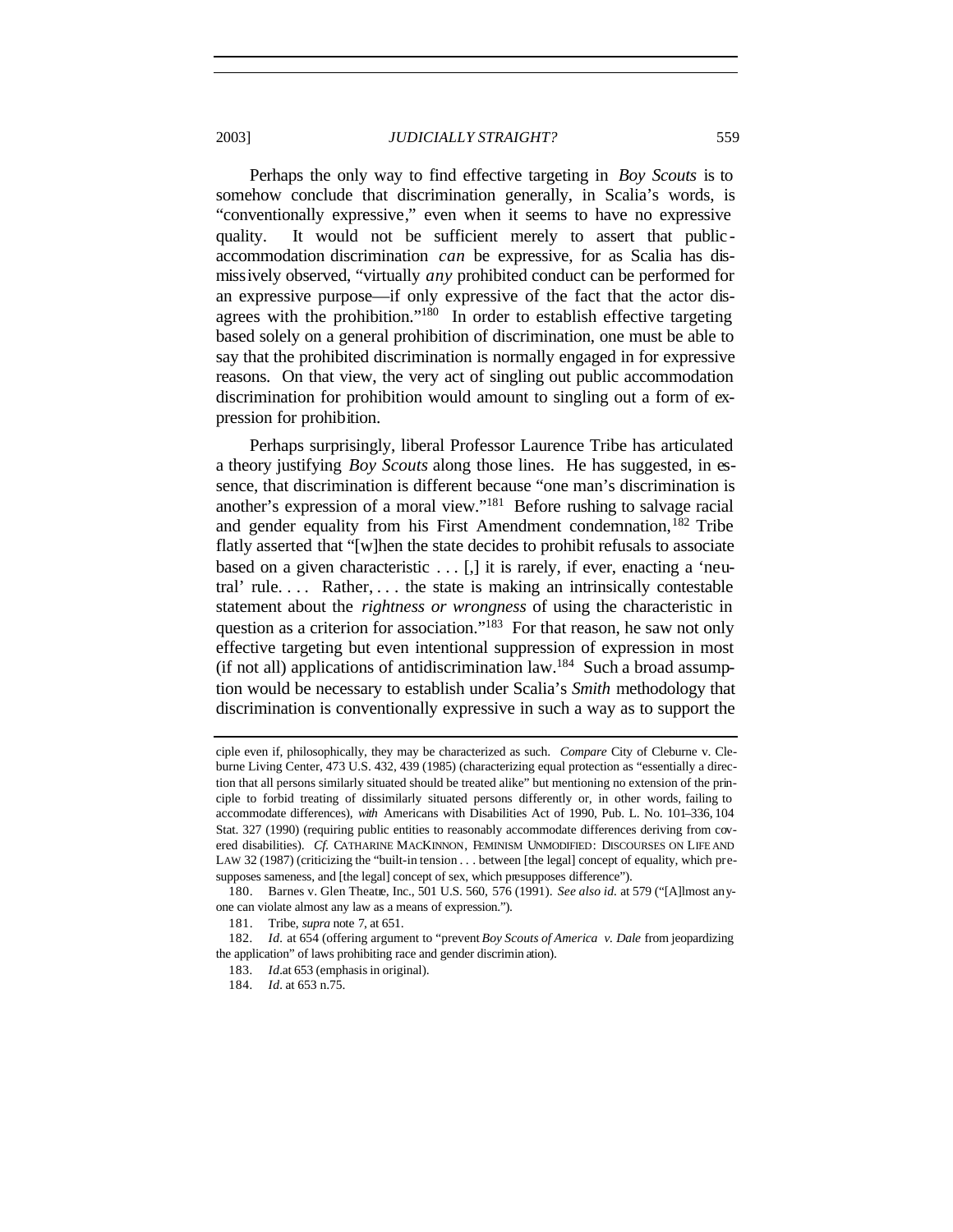conclusion that even general regulation of discriminatory conduct necessarily amounts to effective targeting of expression.

Whatever the merits of Tribe's argument—which seems dubious, at best<sup>185</sup>—his contentions are inconsistent with Scalia's jurisprudence in at least a couple of respects. First, Scalia does not seem to share Tribe's expansive view of the First Amendment as, in essence, prohibiting the government from "making an intrinsically contestable statement about the *rightness or wrongness*" of anything or, alternatively, as prohibiting the government form ever "imposing its vision of the good life on everybody"<sup>186</sup> against those who want to engage in contradictory conduct in  $\alpha$ der to articulate or follow a competing vision of the good life.<sup>187</sup> In sharp contrast, Scalia clearly agrees with *Bowers v. Hardwick* , <sup>188</sup> where the Court upheld a restriction on associational conduct based solely on the govern-

Also completely missing from Tribe's analysis is any explanation for his conclusion that the existence of a broad consensus against peyote use means, for First Amendment purposes, that it may be regulated, even though he endorses that tactic in an attempt to distinguish race and sex discrimination. *Id.* at 653. *Cf.* STEPHEN L. CARTER, THE CULTURE OF DISBELIEF 154–55 (1993) (distinguishing (selfservingly, one might add) race discrimination from sexual-orientation discrimination on the basis of a supposed social consensus against the former but not the latter). One would ordinarily expect a liberal like Tribe to insist that it is those individuals whose views are farthest from the mainstream who are most in need of First Amendment protection. His new view—that speech rights in this context ought to be essentially left to the ballot box—would protect only popular ideas.

186. Tribe, *supra* note 7, at 654.

187*. Cf.* CARTER, *supra* note 185, at 34 ("The state has a perfect right to send a message that it is wrong to discriminate on the basis of sexual orientation . . .[,] but government must not be allowed to conscript private organizations. . . to assist.").

188. 478 U.S. 186 (1986). That Scalia agrees with *Bowers* is almost an understatement. *See* Romer v. Evans, 517 U.S. 620, 636, 640–42 (1996) (Scalia, J., dissenting).

<sup>185.</sup> Among other things, Tribe's assumption completely obliterates the distinction between laws that target expression and those that incidentally regulate expression in the course of regulating a broader category of conduct that happens to have an expressive motive. After all, one man's harmful use of controlled substances is another man's practice of religion, but Tribe clearly does not suggest that all drug laws necessarily target religion because they may incidentally regulate religion in some applications, even though one motive for enacting them is moral disapproval of drug use. *See id*. at 651. Likewise, he concedes that some significant number of instances of prohibited discrimination are not expressive. *See id.* at 652 (acknowledging existence of instances of race and gender discrimination based not on moral views but on "ignorant stereotypes"). Although he would distinguish discrimination from drug use by suggesting that banning nonexpressive discrimination that rests solely on ignorant stereotypes nevertheless involves the government in taking a moral position, *see id.* at 653 n.75, the government's taking of a moral position does not thereby convert nonexpressive discrimination into expressive discrimination. By his own acknowledgement, expression is still at issue only "[w]hen the state's position on the matter can prevail only by significantly undercutting a particular individual's or group's ability to carry out its expressive . . . mission." *Id.* at 653*.* And that situation arises only when a general law happens to hit upon an instance in which regulated conduct has been engaged in for expressive—not ignorantly stereotypical—reasons. That fact, however, begs precisely the question about the distinction between targeting and incidental regulation that Tribe seeks to erase in the context of discrimination.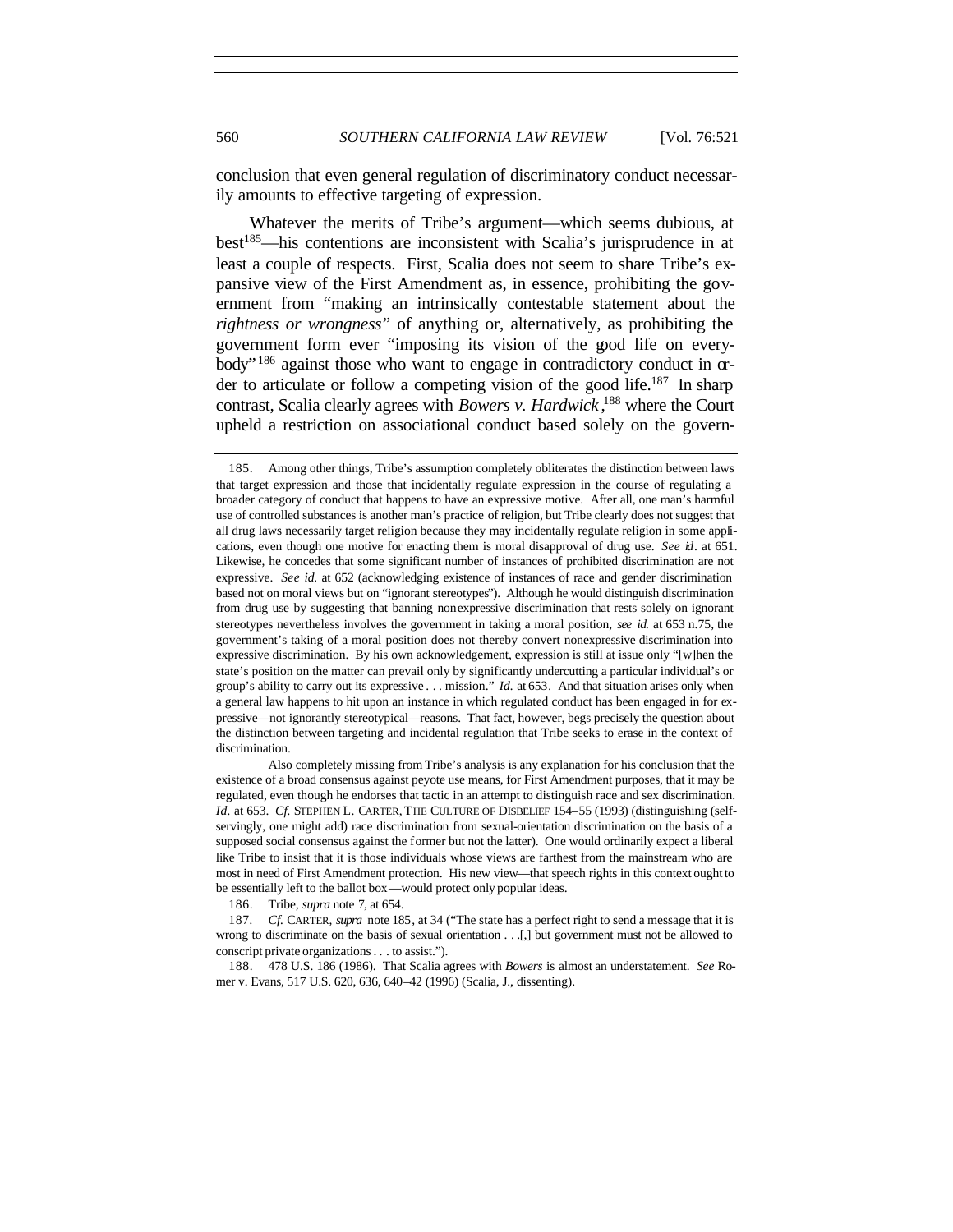ment's supposed interest in making "an intrinsically contestable" moral statement.<sup>189</sup> More to the point, Scalia has specifically extended the *Bowers* reasoning to the First Amendment context in *Barnes* where he voted to uphold a law banning all public nudity, even as applied to the arguably expressive nude dancing at adult entertainment establishments, because "[m]oral opposition to nudity supplies a rational basis for [the] prohibition."<sup>190</sup> In direct contradiction to Tribe's concern about interference with diverse "vision[s] of the good life," Scalia pointedly emphasized his view that

[t]here is no basis for thinking that our society has ever shared that Thoreauvian 'you-may-do-what-you-like-so-long-as-it-does-not-injuresomeone-else' beau ideal—much less for thinking that it was written into the Constitution.... Our society prohibits, and all human societies have prohibited, certain activities not because they harm others but because they are considered, in the traditional phrase, '*contra bonos mores*,' *i.e.*, immoral.<sup>191</sup>

Whether any social consensus exists as to these moral opinions, $192$ moreover, is irrelevant to Scalia, for he went on to explain that "*[w]hile there may be great diversity of view on whether various of these prohibitions should exist . . .*, there is no doubt that, absent specific constitutional protection for the conduct involved, the Constitution does not prohibit them simply because they regulate 'morality.'"<sup>193</sup> Tribe's view would also seem to contradict Scalia's express—and valid—concern that "virtually any prohibited conduct can be performed for an expressive purpose—if only expressive of the fact that the actor disagrees with the prohibition."<sup>194</sup>

Tribe's conception of antidiscrimination law as little more than morality legislation astonishingly adopts the discriminator's exclusive frame of reference. Although legislation like Title II of the Civil Rights Act of 1964,<sup>195</sup> prohibiting discrimination on the basis of race in the provision of public accommodations, is undoubtedly animated in part by morality con-

<sup>189</sup>*. Bowers,* 478 U.S. at 196 ("The law, however, is constantly based on notions of morality, and if all laws representing essentially moral choices are to be invalidated under the Due Process Clause, the courts will be very busy indeed."). The Court of course rejected Tribe's contrary argument there. *See id.* at 187 ("*Laurence H. Tribe* argued the cause for respondent Hardwick.").

<sup>190</sup>*. Barnes*, 501 U.S. at 580.

<sup>191</sup>*. Id*. at 575.

<sup>192.</sup> Tribe, *supra* note 7, at 653.

<sup>193</sup>*. Barnes*, 501 U.S. at 575 (emphasis added).

<sup>194</sup>*. Id.* at 576. *See also id.* at 579 ("[A]lmost anyone can violate almost any law as a means of expression.").

<sup>195.</sup> Pub. L. No. 88-352, tit. II, 78 Stat. 241 (1964).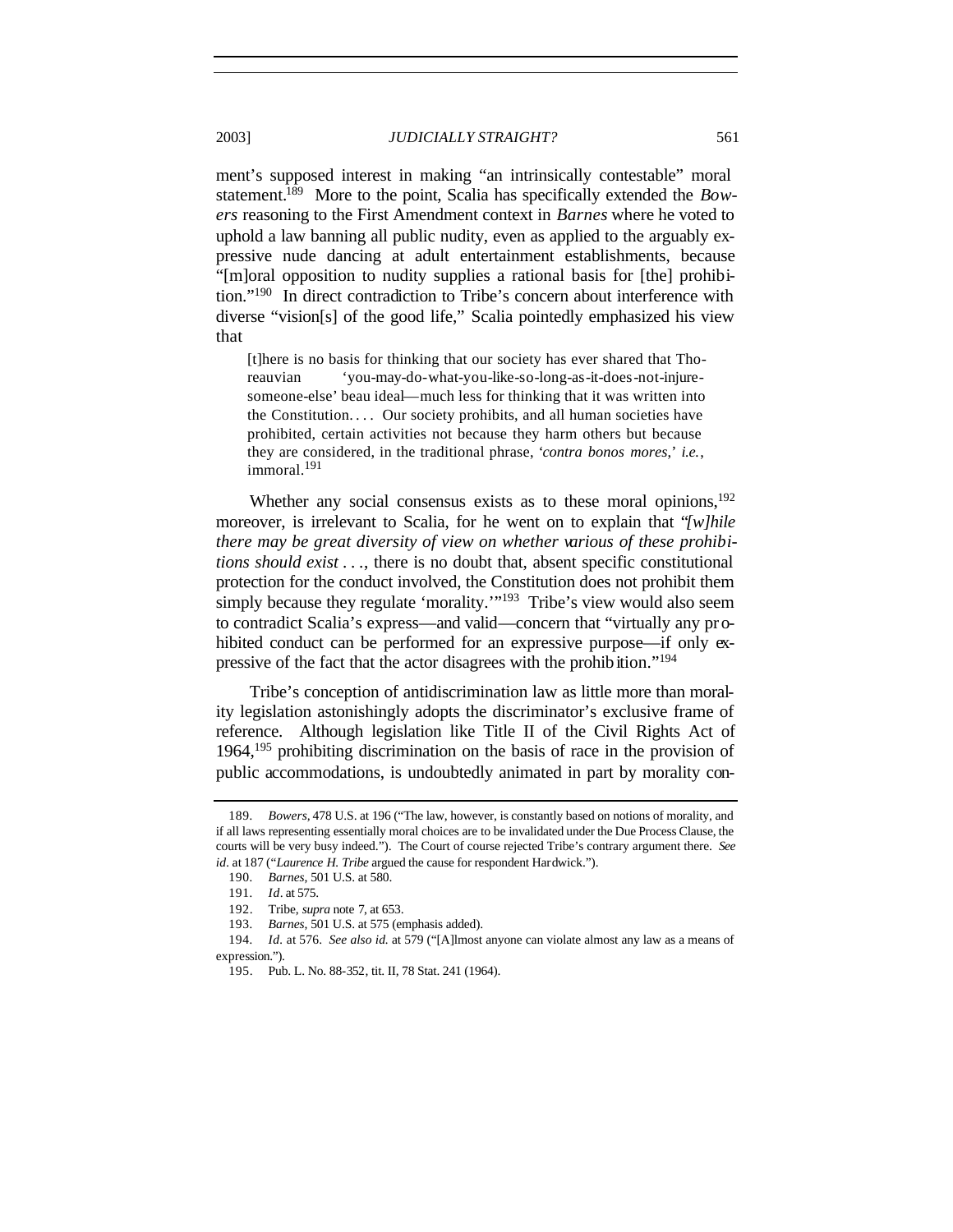cerns,<sup>196</sup> Tribe disregards both the tangible and intangible injuries to victims that may frequently result from discrimination,<sup>197</sup> particularly in an interdependent, industrial or post-industrial society with a sharp division of labor. New Jersey's civil rights law itself declared:

[B]ecause of discrimination, people suffer personal hardships, and the State suffers a grievous harm. The personal hardships include: economic loss; time loss; physical and emotional stress; and in some cases severe emotional trauma, illness, homelessness or other irreparable harm resulting from the strain of employment controversies; relocation, search and moving difficulties; anxiety caused by lack of information, uncertainty, and resultant planning difficulty; career, education, family and social disruption; and adjustment problems, which particularly impact on those protected by this act.<sup>198</sup>

The law did more than simply make "an intrinsically contestable" moral statement, and it bordered on insulting for Tribe to proclaim otherwise.

Antidiscrimination laws, like other regulations of conduct, mediate conflicts between people who do not live in isolation from one another and whose conduct may injure each other. In mediating those disputes, laws obviously rest on value judgments in determining which party's interests ought to prevail in any given dispute. The Court acknowledged that reality in *Bowers*. Tribe surely would not argue that a murder law, in incidentally preventing involuntary human sacrifice, represents little more than morality legislation that is inherently suspect because it classifies on the basis of a vision of the good life, which in the case of ritual sacrifice represents an exercise of religion. Where either expression, association, or religion require or prohibit conduct that inflicts injury or imposes costs on other individuals, the government, through law, confronts a zero-sum dispute, and it might choose between either requiring internalization of costs or permitting externalization of them. <sup>199</sup>

<sup>196</sup>*. See, e.g.*, Heart of Atlanta Motel, Inc. v. United States, 379 U.S. 241, 257 (1964) ("That Congress was legislating against moral wrongs in many of these areas rendered its enactments no less valid.").

<sup>197</sup>*. Id.* ("In framing Title II of this Act Congress was also dealing with what it considered a moral problem. But that fact does not detract from the overwhelming evidence of the disruptive effect that racial discrimination has had on commercial intercourse.").

<sup>198.</sup> N.J. STAT. ANN. § 10:5-3 (West 2001).

<sup>199.</sup> Whatever might be true in an employment discrimination case, one might argue that James Dale experienced no such costs. Such a dispute-erasing assumption would be convenient but incorrect. As his complaint alleged, the secret nature of the Boy Scouts antigay membership policy induced Dale and his family to invest in the organization in both tangible and intangible ways, raising issues not only of expectancy and opportunity cost but also of emotional injury and self-identity. *See* Complaint ¶ 58, Dale v. Boy Scouts of Am., No. MON-C-330-92 (N.J. Super. Ct. Ch. Div. Nov. 3, 1995), *reprinted in* Joint Appendix at 6, Boy Scouts of Am. v. Dale, 530 U.S. 640 (2000) (No. 99-699) ("As a result of de-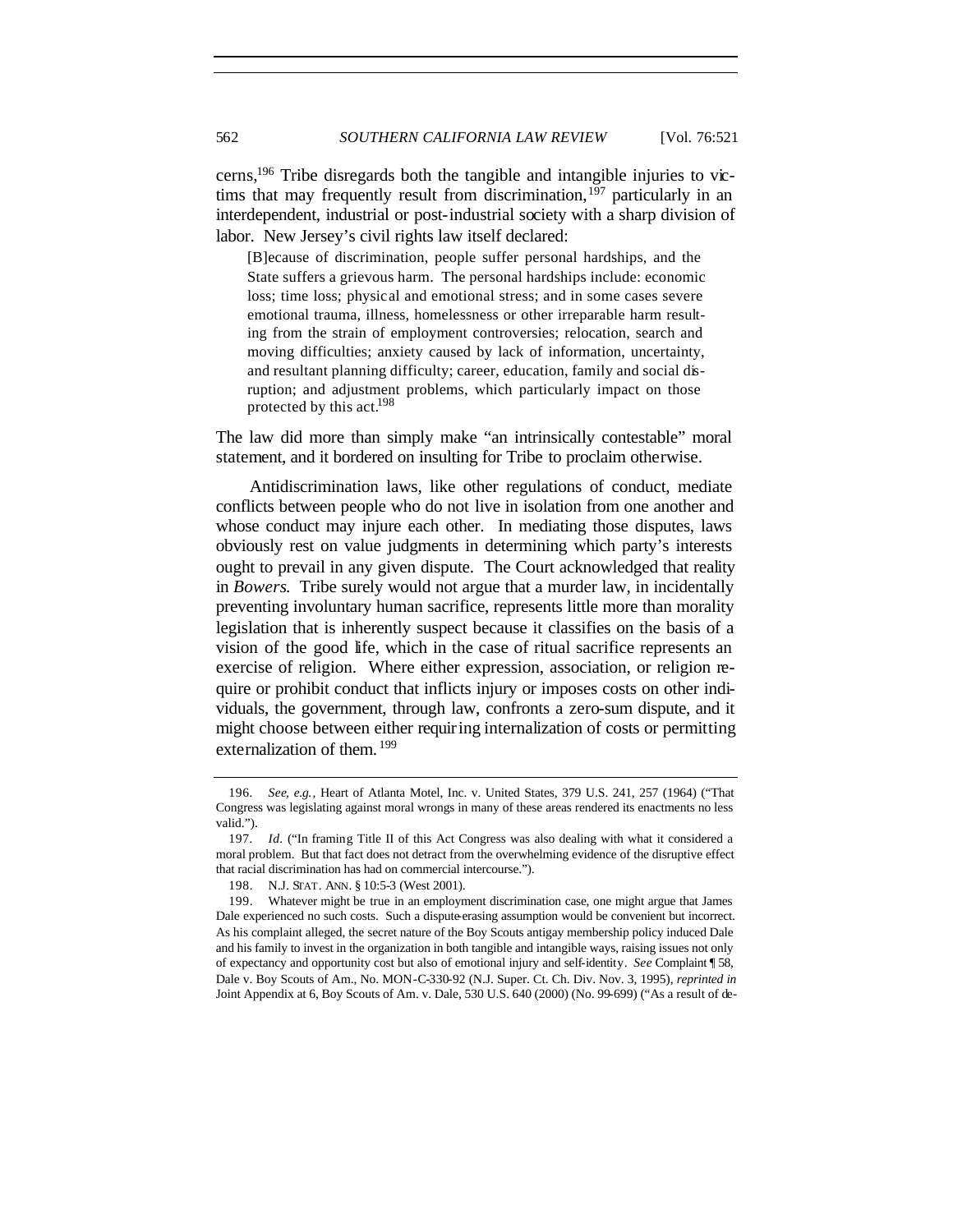The question Tribe's analysis raises is whether antidiscrimination law is somehow different. May the government choose, through general laws not targeting First Amendment interests, to require the human sacrificer as well as the discriminator to internalize the costs of his behavior, or does the First Amendment render the government constitutionally incapable of preventing those actors from imposing the costs of their conduct on others? Does discrimination permit involuntary creation of constitutionally mandated, interpersonal subsidies—whether financial, physical, or emotional from the victim to the discriminator? Conceiving of an antidiscrimination law as little more than a statement of moral condemnation of the discriminator's philosophy and disregarding the role of such a law in forcing the discriminator to internalize the costs he would involuntarily impose upon others conceptualizes discrimination solely from the perspective of the supposedly "put-upon" discriminator. Yet in *Bowen v. Roy*  $^{200}$  and *Lyng v. Northwest Indian Cemetery Protective Association*, <sup>201</sup> the Court made clear that "for the adjudication of a constitutional claim, [it is] the Constitution," not the challenger's religion or (by extension) his personal philosophy, that "must supply the frame of reference."<sup>202</sup>

fendants' promises and omissions, plaintiff spent four years of his life expending time, money and energy in service to the Boy Scouts, years that could have been spent in an organization that would have welcomed him as a lifetime member."); Complaint, Request for Relief, *Boy* Scouts (No. MON-C-330- 92), *reprinted in* Joint Appendix at 27, *Boy Scouts* (No. 99-699) (seeking "compensatory and punitive damages for the emotional pain and suffering [Dale] has experienced"); Affidavit of Gerald Dick (father of James Dale) ¶¶ 13, 19, *Boy Scouts* (No. MON-C-330-92), *reprinted in* Joint Appendix at 143, 146, *Boy Scouts* (No. 99-699). In the words of Dale's father:

Neither James' commitment to Scouting nor my own involvement with BSA was limited to an investment of time and energy: we both made a significant financial commitment to BSA as well. I purchased uniforms and camping gear for myself, took time off from work . . ., and spent money on gas . . . . My wife and I paid for James to attend Scout camp each year, sometimes for more than one session a year. James spent considerably more money on Scouting—most of it money that he earned himself in his part -time or summer employment. . . . . . . .

When James received a letter from BSA . . . telling him that his BSA membership had been revoked, both James and I were enormously shocked and distraught. James was extremely upset that he had been expelled from an organization to which he had devoted so much time and energy, and to which he felt such loyalty. James had focused on his Scouting experience for so long and so successfully that it had become an essential part of how he defined himself and how others saw him. . . . James' expulsion from BSA was a devastating experience for him and for our family ...

*Id.* Relatedly, one might consider the monopoly effect of the Boy Scouts' dominance of this marketing niche, dominance that ensures no inclusive, competing organization will rise as an alternative. Professor Tribe's view trivializes or, indeed, deems wholly immaterial these externalities of the Boy Scouts' behavior in recasting New Jersey's statute as doing nothing but making a moral stat ement.

202*. Roy*, 476 U.S. at 701 n.6. *See also* Spence v. Washington, 418 U.S. 405, 410–11 (1974) (defining symbolic speech as conduct intended to communicate a message *and being objectively understood as such*).

<sup>200.</sup> 476 U.S. 693 (1986).

<sup>201.</sup> 485 U.S. 439 (1988).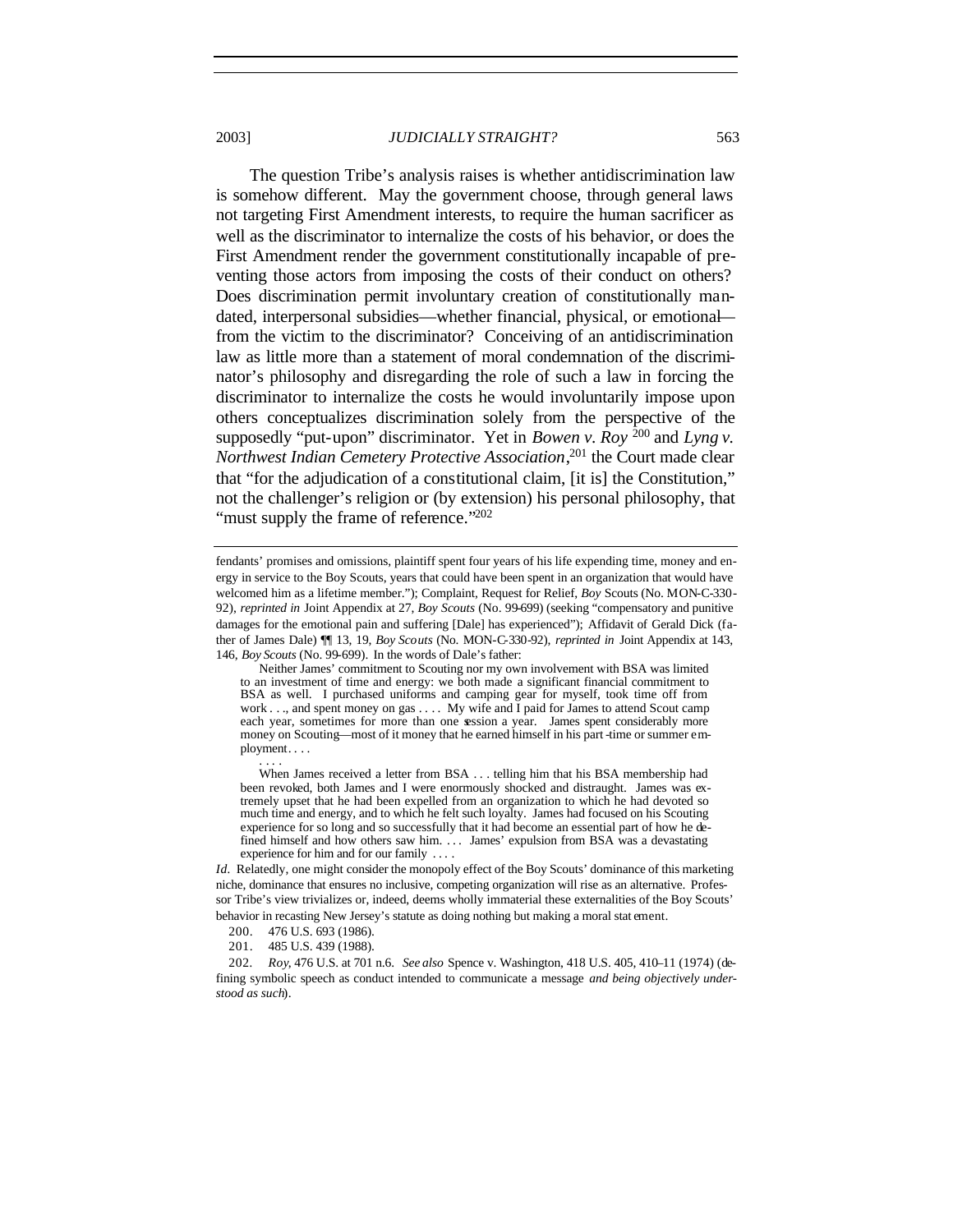More to the point, Tribe's argument that all governmental regulation of discrimination targets conventionally expressive conduct conflicts with Scalia's treatment of First Amendment challenges to antidiscrimination legislation. In *R.A.V. v. City of St. Paul*, <sup>203</sup> Scalia, writing for the Court, invalidated a local ordinance banning certain forms of discriminatory hate speech. Because the ordinance targeted such speech on the basis of content, Scalia applied strict scrutiny and invalidated the ordinance. He expressly noted, however, that where a law did not target *speech* but, instead, targeted discriminatory acts, such acts "are not shielded from regulation *merely because they express a discriminatory idea or philosophy*."<sup>204</sup> Scalia, then, apparently recognizes an analytical distinction between nonexpressive and expressive discriminatory acts, such that it is possible for the government to regulate discrimination generally without specifically targeting expression. Scalia implemented that view by joining the majority opinion in *Wisconsin v. Mitchell*, <sup>205</sup> which upheld sentence enhancements for bias-motivated crimes despite the fact that such discriminatory acts often express an idea or philosophy and are normally intended to do so.

Unlike Professor Tribe, the Boy Scouts offered only an anemic argument—occupying exactly one paragraph in its forty-seven-page brief<sup>206</sup> in support of the contention that New Jersey's public -accommodation law targeted expression. The argument rested on three conclusory observations. First, the public -accommodation law had an impact on the Boy Scouts' expression. Second, the New Jersey Supreme Court made isolated references to "prejudice" and "bigotry" in its opinions in the case. And third, Dale himself supposedly admitted to pursuing the litigation against the Boy Scouts in order to make a point.<sup>207</sup> The first and third of these observations were irrelevant to the question whether the public accommodation law targeted expression in Scalia's *Smith* jurisprudence, and the second one was insufficient for a number of reasons.

The first observation was irrelevant because it noted nothing more than that the public -accommodations law had the incidental effect of restricting expression as applied to the particular facts of *Boy Scouts*. The same was true in *Smith* and *Barnes* and any case in which a challenger has First Amendment standing. The core feature of Scalia's *Smith* jurisprudence, however, is that incidental effects on First Amendment interests are

<sup>203.</sup> 505 U.S. 377 (1992).

<sup>204</sup>*. Id*. at 390 (emphasis added).

<sup>205.</sup> 508 U.S. 476 (1993).

<sup>206.</sup> Brief for Petitioners at 44, Boy Scouts of Am. v. Dale, 530 U.S. 640 (2000) (No. 99-699).

<sup>207</sup>*. Id.*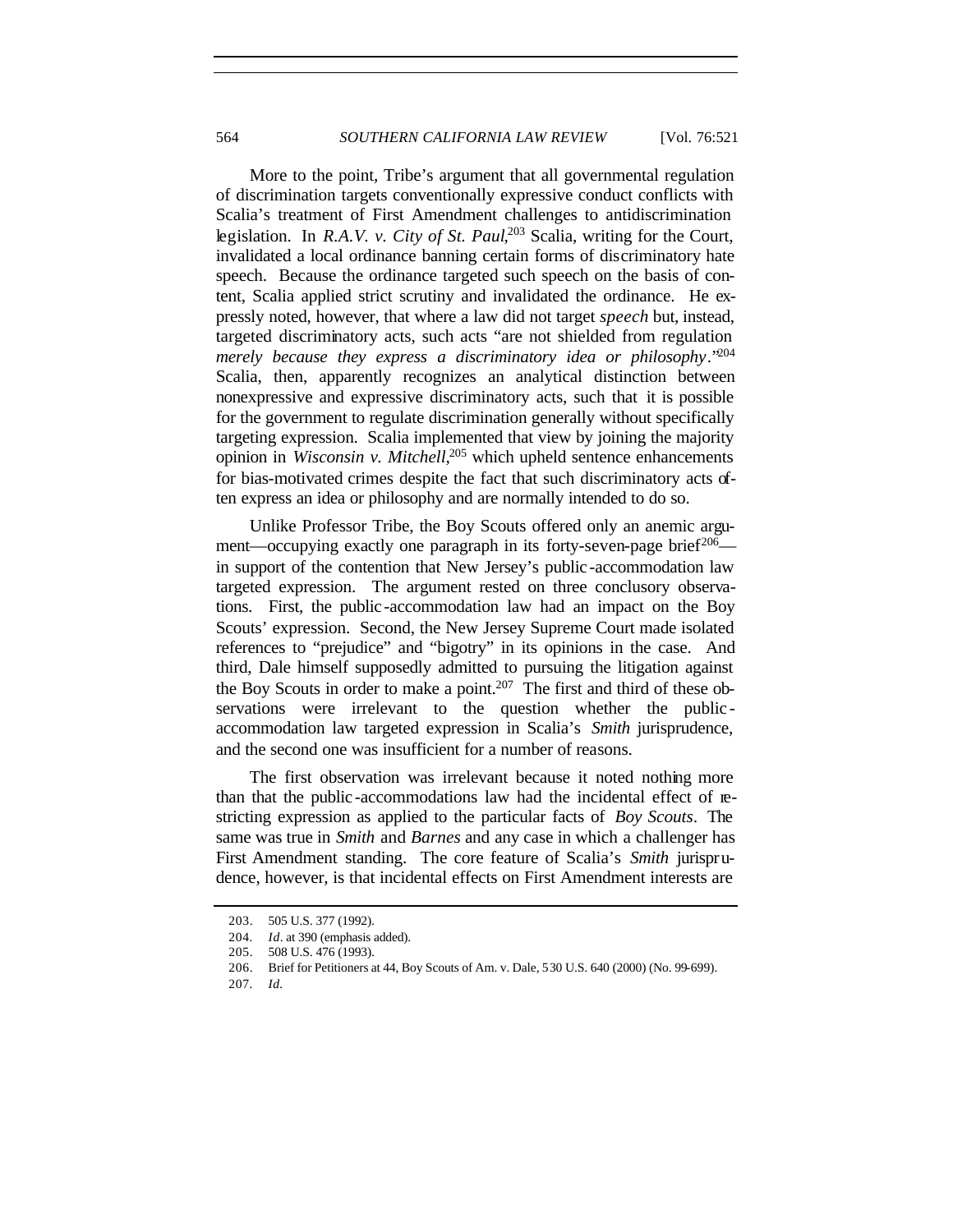insufficient, without more, to trigger heightened scrutiny. This first observation, then, simply denies the fact that an incidental effect on expression is categorically different from the *targeting* of expression.

The third observation was similarly irrelevant. Whatever Dale's motive was—and the Court did not embrace the Boy Scouts' view of the matter—it has no bearing on the question whether the state's public accommodation law targeted expression. Even if Dale were motivated by a desire to make a point in filing his complaint, his motive is hardly attributable to New Jersey's decision to either enact or enforce its publicaccommodation law. That the law may have had the effect of assisting Dale in his expressive quest is nothing but a variation on the claim that the public-accommodation law had an incidental effect on the Boy Scouts' expression. Dale's supposed motive was presumably no more relevant in Scalia's *Smith* jurisprudence than were the anti-Santería statements of citizens in *Lukumi Babalu Aye*, which Scalia expressly refused to consider.

The second observation—that the New Jersey Supreme Court made isolated references to "prejudice" and "bigotry" in ruling against the Boy Scouts—fails to demonstrate the requisite targeting of expression. First, like Dale's supposed motive in filing suit, statements by the justices of the New Jersey Supreme Court in adjudicating the case seem little different from statements of the legislators who enacted the law in *Lukumi Babalu Aye*. The Boy Scouts' citation of these statements seemed, at best, calculated to identify the subjective motive of the state court justic es. As Scalia made clear in *Lukumi Babalu Aye*, however, the subjective motive of governmental decisionmakers is irrelevant to his First Amendment analysis. For him, effective targeting without subjective animus is constitutionally impermissible, but subjective animus without effective targeting is not. The question is whether expression was effectively targeted, not whether there was a desire to do so, however effectively or ineptly implemented.

Even if Scalia were to treat the isolated references to "prejudice" and "bigotry" as relevant in his *Smith* jurisprudence, they were at best only "stray remarks"<sup>208</sup> of minimal probative value. The New Jersey Supreme Court's statutory interpretation rested on solid ground, unrelated to the effect of the law on the Boy Scouts' expression. In longstanding precedents, that court had already held that the public accommodation law applied to a day camp for children<sup>209</sup> and, more tellingly, to Little League Baseball,<sup>210</sup>

<sup>208.</sup> Price Waterhouse v. Hopkins, 490 U.S. 228, 277 (1989) (O'Connor, J., concurring).

<sup>209</sup>*. See* Fraser v. Robin Dee Day Camp, 210 A.2d 208, 211 (N.J. 1965).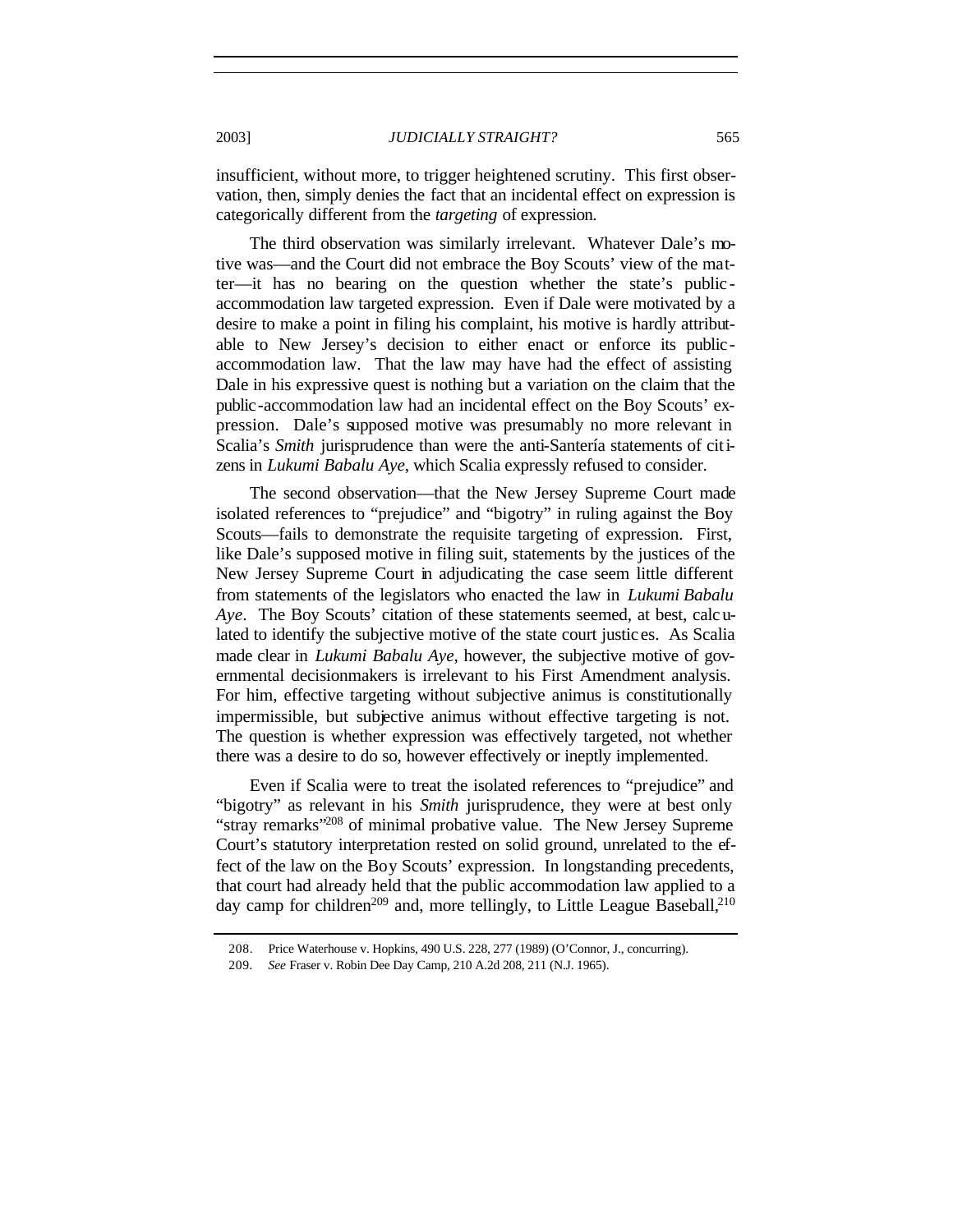which, like the Boy Scouts, was a federally chartered organization established to promote fitness, teach values, and develop "citizenship, sportsmanship, and manhood."<sup>211</sup> Although the Boy Scouts might find the comparison objectionable, it hardly required animus to extend those precedents to an organization with a mission of educating children through the use of outdoor recreational activities. Indeed, relying on factors articulated in those and other precedents, the New Jersey Supreme Court reasonably concluded that the Boy Scouts was a public accommodation because it engaged in "broad public solicitation,"<sup>212</sup> maintained "close relationships with federal and state governmental and with other recognized public accommodations,"<sup>213</sup> and resembled "many of the recognized and enumerated places of public accommodation."<sup>214</sup> The New Jersey Supreme Court's thorough and well-supported reasoning overwhelms any contention that the court's statutory interpretation was simply a product of resultoriented animus against the Boy Scouts' beliefs or expression.<sup>215</sup> That con-

<sup>210</sup>*. See* Nat'l Org. for Women v. Little League Baseball, Inc., 318 A.2d 33, 37 (N.J. Super. Ct. App. Div. 1974), *summarily aff'd*, 338 A.2d 198 (N.J. 1974).

<sup>211.</sup> 36 U.S.C. § 1073 (1970). Unlike the decision in *Dale v. Boy Scouts of America*, 734 A.2d 1196 (1999), however, Congress agreed with the result in *Little League Baseball* and immediately amended the Little League charter to include girls. *See* Pub. L. No. 93-551, 88 Stat. 1744 (1974).

<sup>212.</sup> 734 A.2d at 1211. The court cited advertising campaigns, recruitment activities, and even the symbolic invit ation extended by boys wearing their uniforms to school, which Boy Scouts apparently encouraged in order to generate interest. *Id.*

<sup>213</sup>*. Id*. The court noted BSA's federal charter, its relationships with the President and the military, in-kind support provided by state governments, sponsorship of troops by local government agencies, and the organization's extensive access to public schools. *Id.* at 1211–13.

<sup>214</sup>*. Id.* at 1213. Borrowing Judge Cummings' retort, "[p]laces do not discriminate; people who own and operate places do . . . ." *Id.* at 1210 (quoting lower court opinion quoting Welsh v. Boy Scouts of Am., 993 F.2d 1267, 1782 (7th Cir. 1993) (Cummings, J., dissenting)). The court adhered to the view that the term *place* was merely "'a term of convenience, not of limitation.'" Dale v. Boy Scouts of Am.,734 A.2d at 1209 (quoting *Little League Baseball*, 318 A.2d at 37).

<sup>215.</sup> Nor must one agree with the New Jersey Supreme Court's statutory interpretation in order to conclude that it was a reasonable interpretation of the statute unrelated to any subjective intent to interfere with expression. Indeed, in another public-accommodation case involving the Boy Scouts, involving a woman whom the Boy Scouts denied the opportunity to serve as a scout leader because of her sex, the Connecticut Supreme Court quite arguably had the better take on the applicability of public accommodation laws to the Boy Scouts decisions to employ scout leaders. *See* Quinnipiac Council, Boy Scouts of Am. v. Comm'n on Hum. Rights & Opport unities., 528 A.2d 352, 358 (Conn. 1987). There, the court rejected the woman's discrimination claim because, although the Boy Scouts did constitute a public accommodation, it reasoned that "a statute that addresses a discriminatory denial of *access to goods and services* does not, on its face, incorporate an allegedly discriminatory refusal by an enterprise to avail itself of a claimant's desire to *offer services*." *Id*. at 360. Rather, the court reasoned, such a dispute more naturally fit the model of an employment discrimination claim, a claim not before the court. *Id.* (noting that a statutory exception, available in employment-discrimination law, for situations in which a protected trait is a "bona fide occupational qualification" would offer "a proper framework" for resolving the dispute at hand). *See also* Welsh v. Boy Scouts of Am., 742 F. Supp. 1413, 1422 (N.D. Ill. 1990).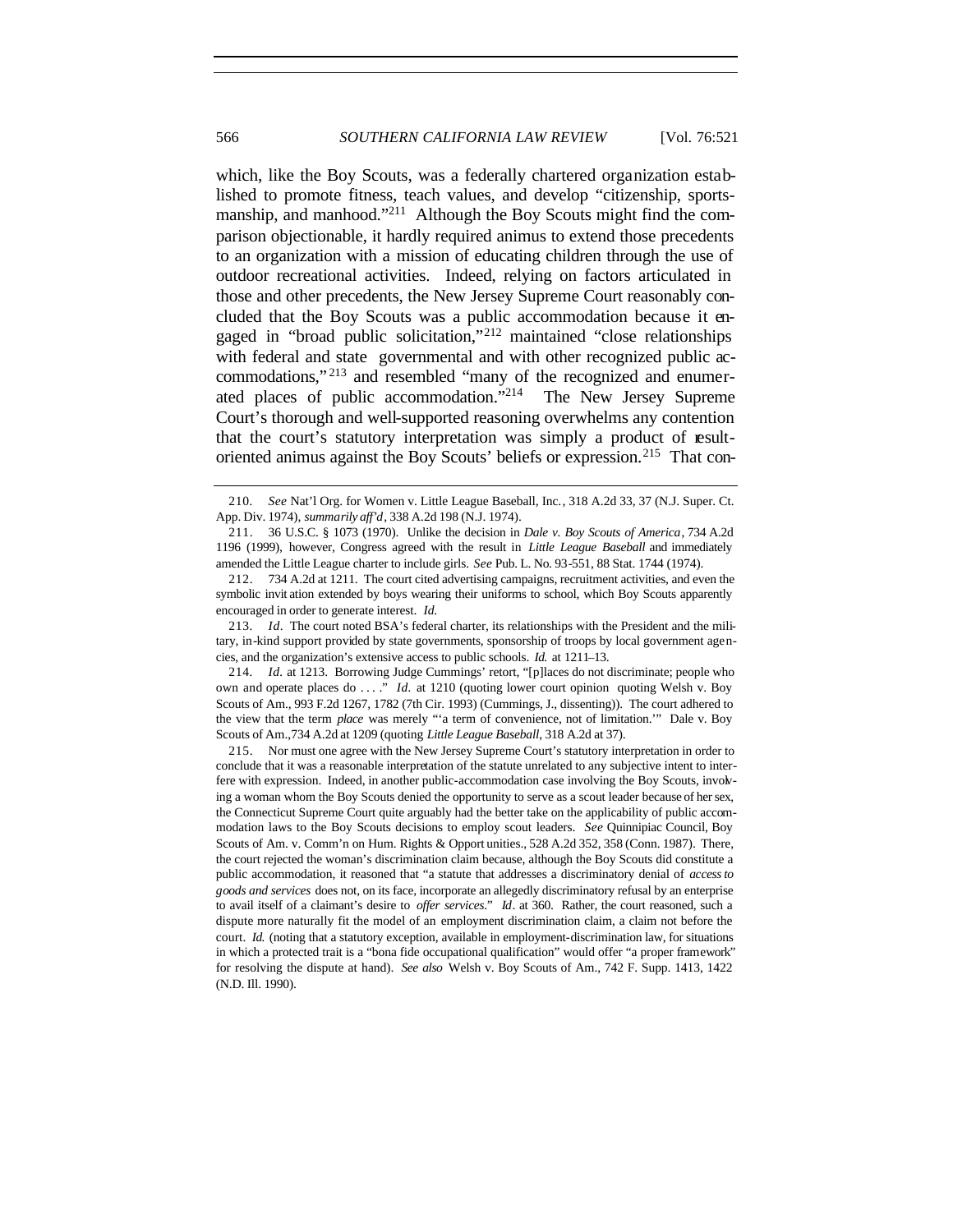The Connecticut Supreme Court's sensible decision in *Quinnipiac Council*, though not followed elsewhere, represents perhaps the soundest approach to scout-leader-discrimination cases. Since a scout leader—as opposed to an actual scout —is basically the instructional agent employed by the Boy Scouts to supervise youths, a scout leader's selection does seem to resemble a hiring decision more closely than a decision about providing goods or services to a customer, the traditional paradigm of public-accommodation law. *Cf.* Bd. of Trustees of Univ. of Ala. v. Garrett, 531 U.S. 356, 360 n.1 (2001) (noting circuit split over question whether employment discrimination claims may be brought under Title II of the Americans with Disabilities Act, which prohibits disability discrimination by public entities, or may be brought only under Title I, which prohibits employment discrimination); Lakoski v. James, 66 F.3d 751 (5th Cir. 1995) (holding employment discrimination claim could not be brought under Title IX of the Education Amendments of 1972, which prohibits discrimination in educational programs receiving federal funds, but may be brought only under Title VII, which prohibits employment discrimination generally). *Cf. also* Jason Powers, Note, *Employment Discrimination Claims Under ADA Title II: The Case for Uniform Administrative Exhaustion Requirements*, 76 TEX. L. REV. 1457 (1998) (arguing that public employees should be required to litigate employment discrimination claims under Title I rather than Title II of the ADA).

The *Quinnipiac Council* approach, however, would likely leave the Boy Scouts free in most jurisdictions to discriminate with respect to unpaid scout-leader positions. A growing body of precedent holds that employment discrimination laws do not apply to unpaid volunteers. *See* Llampallas v. Mini-Circuits, Lab, Inc., 163 F.3d 1236, 1243–44 (11th Cir. 1998); O'Connor v. Davis, 126 F.3d 112, 115–16 (2d Cir. 1997); Graves v. Women's Prof'l Rodeo Assoc., 907 F.2d 71, 73 (8th Cir. 1990). *Cf*. Haavistola v. Community Fire Co., 6 F.3d 211, 219 (4th Cir. 1993). *But see* RESTATEMENT (SECOND) OF AGENCY § 225 & cmt. a ("One volunteering services without an agreement for or expectation of reward may be a servant of the one accepting such services. . . . Consideration is not necessary to create the relation of principal and agent, and it is not necessary in the case of master and servant."). Although Dale alleged employment discrimination as a separate basis for recovery, *see* Complaint ¶¶ 39– 43, Dale v. Boy Scouts of Am., No. MON-C-330-92 (N.J. Super. Ct. Law Ch. Nov. 3, 1995), *reprinted in* Joint Appendix at 22–23, Boy Scouts of Am. v. Dale, 530 U.S. 640 (2000) (No. 99-699), the trial court dismissed that claim on this exact ground. *See* Dale v. Boy Scouts of Am., No. MON-C-330-92 (N.J. Super. Ct. Law Div. Nov. 3, 1995), *reprinted in* Appendix to Petition for a Writ of Certiorari at 155a, 210a, *Boy Scouts* (No. 99-699) (following *Graves* and holding that, as a volunteer, Dale was not protected under provision banning employment discrimination). *But see infra* note 216 (describing apparent religious bias of trial judge). Dale apparently did not appeal that portion of the trial court's decision, for the intermediate appellate court made no reference to it. *See* Dale v. Boy Scouts of Am., 706 A.2d 270 (N.J. Super. Ct. App. Div. 1998). Other scout leader cases, however, have involved paid positions, including one case the Boy Scouts chose to settle. *See* Lanzi v. Boy Scouts of Am., No. 1037581 (Cal. Super. Ct. filed Dec. 6, 2000) (LEXIS, CA Superior Court Civil Case Index—Santa Barbara County) (involving discharge of openly gay man from paid position); Chicago Area Council of Boy Scouts of Am. v. City of Chicago Comm'n on Human Relations, 748 N.E.2d 759 (Ill. App. Ct. 2001), *appeal denied*, 763 N.E.2d 316 (Ill. 2001) (involving refusal of Boy Scouts to hire openly gay man for paid position). For background on the *Lanzi* case, see *Gay Leader Settles Suit Against Boy Scouts*, L.A. TIMES, Jun. 16, 2002, at B6 (noting confidential settlement); Sally Ann Connell, *Scout's Ban on Gays Splits Community*, L.A. TIMES, Mar. 5, 2001, at A3 (describing case); Mary O'Gorman, *The Santa Barbara County HRC Confronts the Boy Scouts Policy of Discrimination*, THE CONNECTION: NEWSLETTER OF THE CALIFORNIA ASSOCIATION OF HUMAN RELATIONS ORGANIZATIONS, Winter 2000, *available at* http://www.cahro.org/html/winter \_2000\_6.html (same).

Of course, while the discriminatory exclusion of an adult volunteer scoutmaster from either a paid or unpaid position perhaps ought to be treated exclusively as a matter of employment discrimin ation, the discriminatory exclusion of a boy (or a girl) from participation in scouting seems far closer to the traditional paradigm of public accommodations discrimination and thus presents a stronger claim for statutory coverage under a public accommodations law. *Cf.* Tillman v. Wheaton-Haven Recreation Ass'n, 410 U.S. 431 (1973) (involving exclusion from swimming pool association); Sullivan v. Little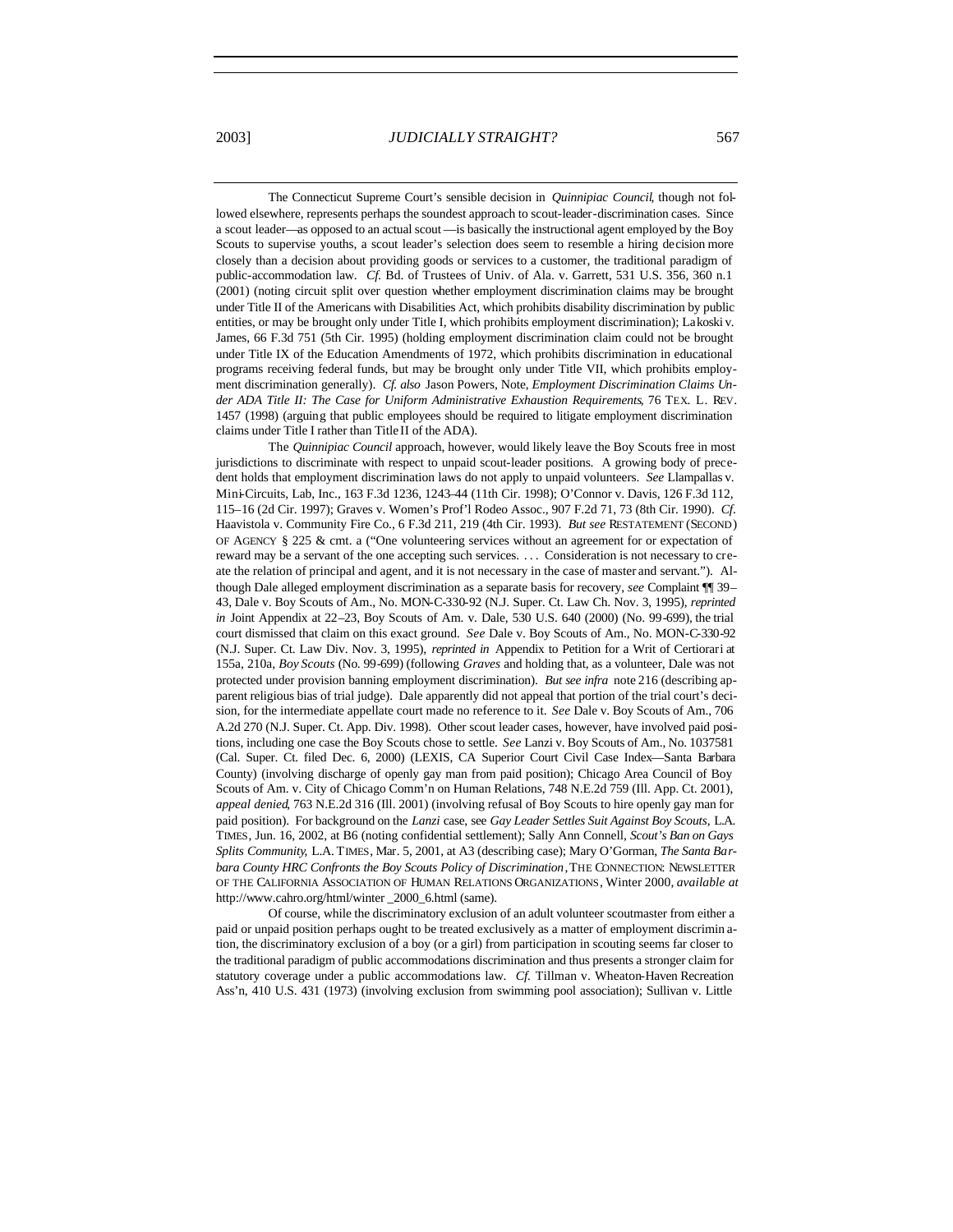conclusion draws additional support from the fact that *every* state appellate judge to consider the case interpreted the public accommodation law as applicable to the Boy Scouts.<sup>216</sup>

Furthermore, even if the isolated references to "prejudice" and "bigotry" were more than stray remarks, they did not establish any necessary connection to the Boy Scouts' expression. For example, as apparently used in the New Jersey Supreme Court's opinion, the word "prejudice" means "an irrational attitude of hostility directed against an individual, a group, a race, or their supposed characteristics."<sup>217</sup> In context, it does not necessarily, or even evidently, refer to expression. The court used the word "prejudice" after effectively concluding that the Boy Scouts' expression-related reason for expelling Dale was a pretext, for in that court's view the organization had no articulated message about homosexuality. Instead, the court found that Dale's expulsion rested not on any view about the morality of his private conduct but on his status of being gay—a motive the court called prejudice.<sup>218</sup> Similarly, in *Lukumi Babalu Aye*, the majority explained that use of the words "ritual" and "sacrifice" in city ordinances prohibiting ritual animal sacrifice did not conclusively establish facial targeting of religion, where those words, despite their religious origin and connotation, "admit[ted] also of secular meanings."219 Words like "preju-

Hunting Park, Inc., 396 U.S. 229 (1969) (same); Stout v. YMCA, 404 F.2d 687 (5th Cir. 1968) (involving denial of access to fitness facilities); Nesmith v. YMCA, 397 F.2d 96 (4th Cir. 1968) (same). Courts, however, have so far avoided that conclusion. *See* Welsh v. Boy Scouts of Am., 993 F.2d 1267 (7th Cir. 1993) (holding exclusion of religiously objecting boy from scouting did not violate public accommodations law); Randall v. Orange County Council, Boy Scouts of Am., 952 P.2d 261 (Cal. 1998) (same); Yeaw v. Boy Scouts of Am., 64 Cal. Rptr. 2d 85 (Cal. Ct. App. 1997), *review dismissed*, 77 Cal. Rptr. 2d 705 (Cal. 1998) (holding exclusion of girl from scouting did not violate public accommodation law); Mankes v. Boy Scouts of Am., 137 F.R.D. 409 (S.D. Fla. 1991) (same); Minnesota *ex rel.* Beaulieu v. Boy Scouts of Am., D.C. File No. MX 92-07717 (Minn. Dist. Ct. Aug. 6, 1992) (same); Schwenk v. Boy Scouts of Am., 551 P.2d 465 (Or. 1976) (same).

<sup>216</sup>*. See* Dale v. Boy Scouts of Am., 734 A.2d 1196,1245 (N.J. 1999) (Poritz, C.J., for the majo rity, joined by O'Hern, Garibaldi, Pollock, Stein, and Coleman, JJ.); *id.* at 1230–34 (Handler, J., concurring in relevant part); Dale v. Boy Scouts of Am., 706 A.2d 270, 274 (N.J. App. Div. 1998) (Havey, P.J.A.D., joined by Newman, J.A.D.); *id.* at 293–94 (Landau, J.A.D. concurring in relevant part). The lone dissenter on this point was the trial judge, who ruled for the Boy Scouts on every issue in the case and seemed as influenced by his personal beliefs about both the immorality of homosexuality and the propriety of regulating the Boy Scouts as by his often thin and conclusory legal analysis. *See generally* Dale v. Boy Scouts of Am., No. MON-C-330-92 (N.J. Super. Ct. Ch Div. Nov. 3, 1995), *reprinted in* Appendix to Petition for a Writ of Certiorari at 155a–224a, Boy Scouts of Am. v. Dale, 530 U.S. 640 (2000) (No. 99-699).

<sup>217.</sup> MERRIAM-WEBSTER'S NEW COLLEGIATE DICTIONARY 919 (10th ed. 1994). *Id.* at 112 (defining "bigot" as "a person obstinately or intolerantly devoted to his or her own opinions and prejudices").

<sup>218</sup>*. See Dale*, 734 A.2d at 1226.

<sup>219</sup>*. See* 508 U.S. 520, 533–34 (1993).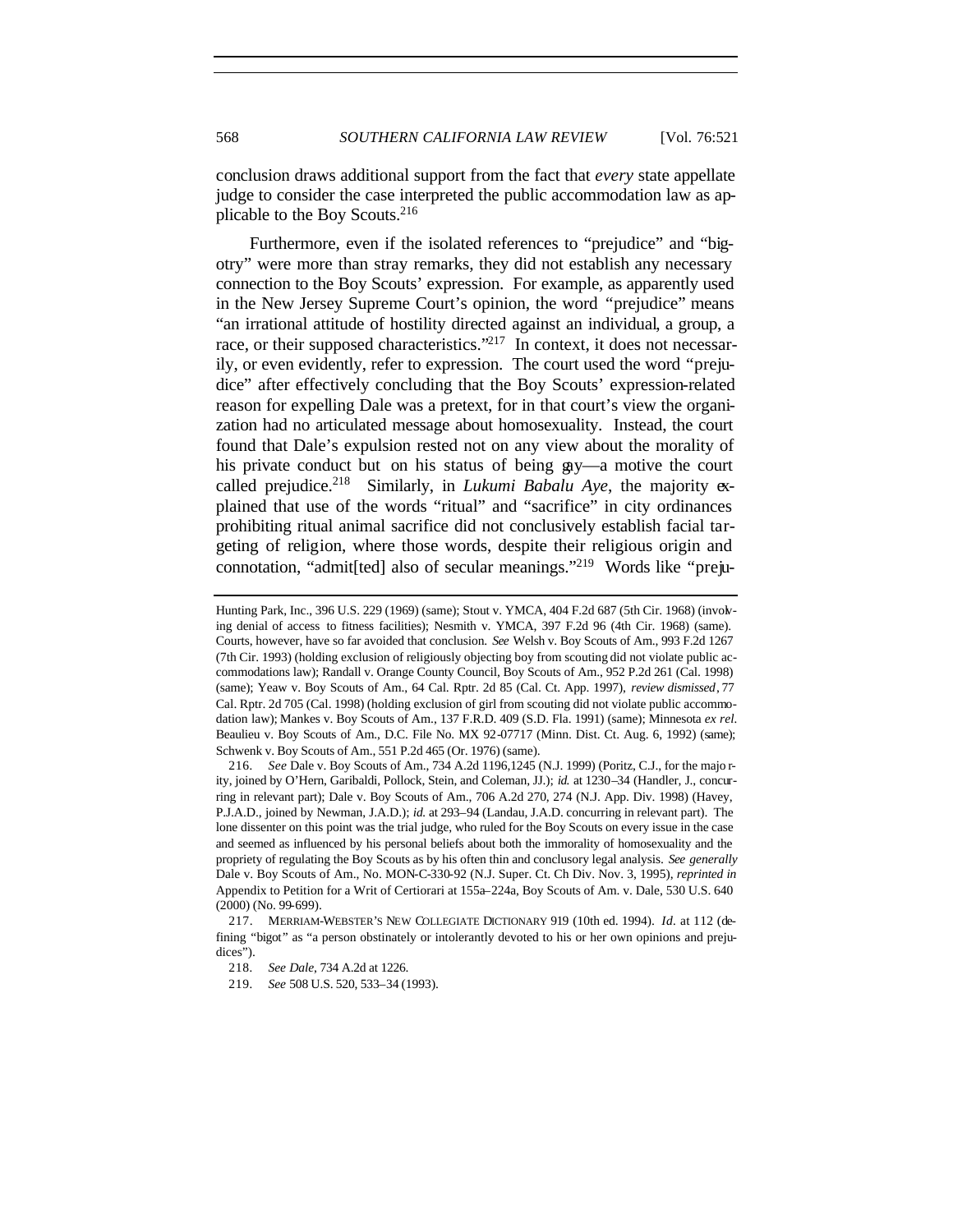dice" and "bigotry" likewise admit of meanings unrelated to condemnation of anyone's expression. Scalia's *Smith* jurisprudence does not seem to permit a showing of impermissible targeting in this way.

In the final analysis, the Boy Scouts never complained that the New Jersey civil rights law had *singled out* the organization for disfavored treatment. It complained about being swept into the coverage of the statute along with all manner of other enterprises serving the public. But that problem is not the kind of expressive gerrymandering that triggers heightened scrutiny in Scalia's *Smith* jurisprudence. The Boy Scouts wanted a special exemption from the public -accommodation law, and when the New Jersey Supreme Court rejected the organization's statutory arguments for one, the Boy Scouts converted its statutory arguments for exemption into a constitutional demand for one. Whatever the merits of the organization's position as a matter of policy, its desire for a special exemption did not transform the New Jersey civil rights law into a regulation specifically directed at expression.

### 2. Association

In contrast to the law's application irrespective of expression, New Jersey's civil rights law did specifically target *association* as a general concept, but that targeting, despite the Court's suggestion to the contrary, was not constitutionally relevant under Scalia's *Smith* jurisprudence. On its face the law specifically prohibited covered enterprises from discriminating; in other words, the law forbade *disassociation* and thereby compelled association. Such a regulation may be said to target association in general. That recognition does not harmonize Scalia's vote with his *Smith* jurisprudence, however, because association in general is *not* an interest protected by the First Amendment. Only one subcategory of association receives First Amendment protection—*expressive* association. Thus the fact that New Jersey's civil rights law specifically targeted association did not mean it specifically targeted *expressive* association, the constitutionally relevant interest.

Although New Jersey's law targeted all sorts of association, from a lunch counter's exclusion of certain customers<sup>220</sup> to a youth sports league's

<sup>220</sup>*. See* N.J. STAT. ANN. § 10:5 -5(*l*) (West 2001) (defining "place of public accommodation" to include, among many other things, "any restaurant, eating house, or place where food is sold for consumption on the premises; any place maintained for the sale of ice cream, ice and fruit preparations or their derivatives, soda water or confections, or where any beverages of any kind are retailed for consumption on the premises").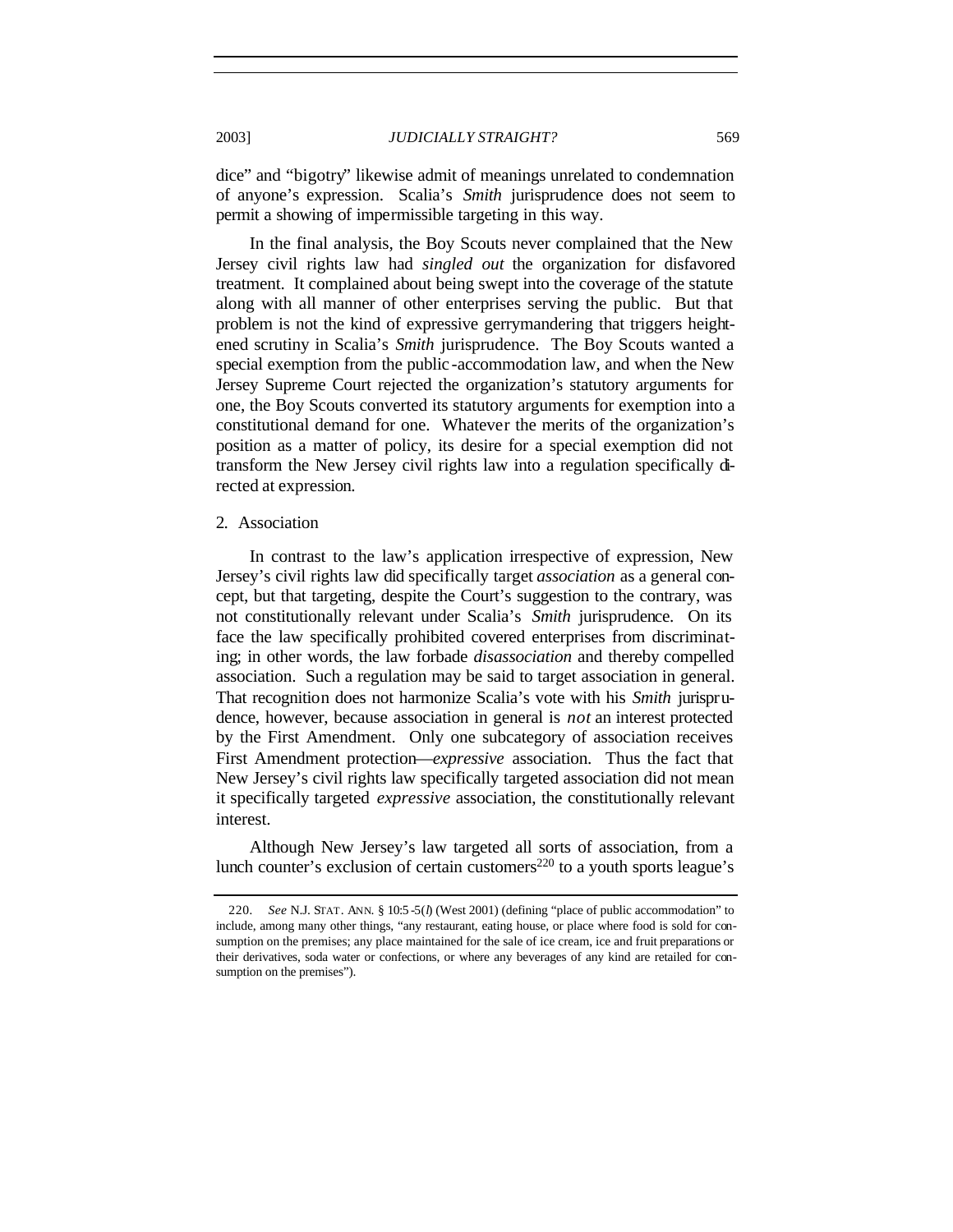exclusion of certain children, $^{221}$  the First Amendment does not protect freedom of association (or disassociation) in the undifferentiated sense in which the New Jersey law targets it. While substantive due process provides limited protection to certain forms of highly intimate association, the First Amendment offers protection only to association that may be characterized as *expressive*. 222 The rest—nonintimate and nonexpressive association—receives no greater constitutional protection than any other form of

Since *Bowers*, moreover, the Court has kept the freedom of intimate association at arm's length. It has not invalidated a single statute as violating the freedom. *See generally FW/PBS* (upholding zoning ordinance that classified as sexually oriented businesses motels that rent rooms for fewer than ten hours); *Stanglin* , 490 U.S. 19 (upholding ordinance limiting use of dance halls to persons between ages of fourteen and eighteen); New York State Club Ass'n v. City of New York, 487 U.S. 1 (1988) (upholding ordinance prohibiting public accommodation discrimination by private clubs having more than 400 members and satisfying other statutory criteria). Nor has the Court even considered the freedom since 1989, even where one might have imagined it to have been relevant. *See, e.g.*, Troxel v. Granville, 530 U.S. 57 (2000) (invalidating grandparents' visitation statute as violation of right to privacy but not mentioning freedom of intimate association). Indeed, the Court expressly distanced itself from the concept of intimate association in *Kyllo v. United States*, 533 U.S. 27 (2001) (holding use of sense-enhancing technology to gather any information regardin g interior of home that could not otherwise have been obtained without physical intrusion and use of thermal imaging to measure heat emanating from home were both searches), where it specifically discounted a passing reference to "intimate association" in a prior search case. *See id.* at 38 n.5 (quoting reference to "intimate association" in *California v. Ciraolo* , 476 U.S. 207, 215 n.3 (1986), and explaining that "the Court's focus in this second-hand dictum was not upon intimacy but upon otherwise-imperceptibility, which is precisely the principle we vindicate today").

<sup>221</sup>*. See* Nat'l Org. for Women v. Little League Baseball, Inc., 318 A.2d 33, 37 (N.J. Super. Ct. App. Div. 1974).

<sup>222</sup>*. See* Roberts v. U.S. Jaycees, 468 U.S. 609, 617–18 (1984) (distinguishing expressive and intimate association). Since the constitutional freedom of intimate association derives not from the First Amendment but from substantive due process principles, one may fairly ask whether—since *Bowers v. Hardwick*, 478 U.S. 186 (1986), limited the analogous constitutional right of privacy to matters concerning "family, marriage, or procreation," *id.* at 191—the freedom of intimate association retains any independent vitality. Although neither the Court of Appeals nor the Supreme Court in *Bowers* cited the discussion of intimate association in *Roberts*, the Court of Appeals had loosely used that phrase in describing the alleged right in question. *See, e.g.*, Hardwick v. Bowers, 760 F.2d 1202, 1211 (11th Cir. 1985). The Supreme Court acknowledged that usage. *See Bowers*, 478 U.S. at 189 (describing the Court of Appeals as having held that a state sodomy prohibition violated the challenger's "fundamental rights because his homosexual activity is a private and intimate association."). The *Roberts* opinion, moreover, grounded the freedom of intimate association in substantive due process and relied on some of the same key precedents that the Court considered in *Bowers*. *Compare Roberts*, 468 U.S. at 618– 20, *with Bowers*, 478 U.S. at 190. When the Court has mentioned the freedom of intimate association since *Bowers*, it has emphasized language in the *Roberts* opinion describing the freedom as applicable to "'intimate human relationships,'" City of Dallas v. Stanglin, 490 U.S. 19, 24 (1989) (quoting *Roberts*, 468 U.S. at 617), or to "those [personal bonds] that have 'played a critical role in the culture and traditions of the Nation by cultivating and transmitting shared ideals and beliefs,'" FW/PBS, Inc. v. City of Dallas, 493 U.S. 215, 237 (1990) (quoting *Roberts*, 468 U.S. at 618–619). Both formulations seem consistent with *Bowers*' narrow formulation of the right of privacy. *See also* Ohio v. Akron Center for Reproductive Health, 497 U.S. 502, 520 (1990) (describing family as "society's most intimate association").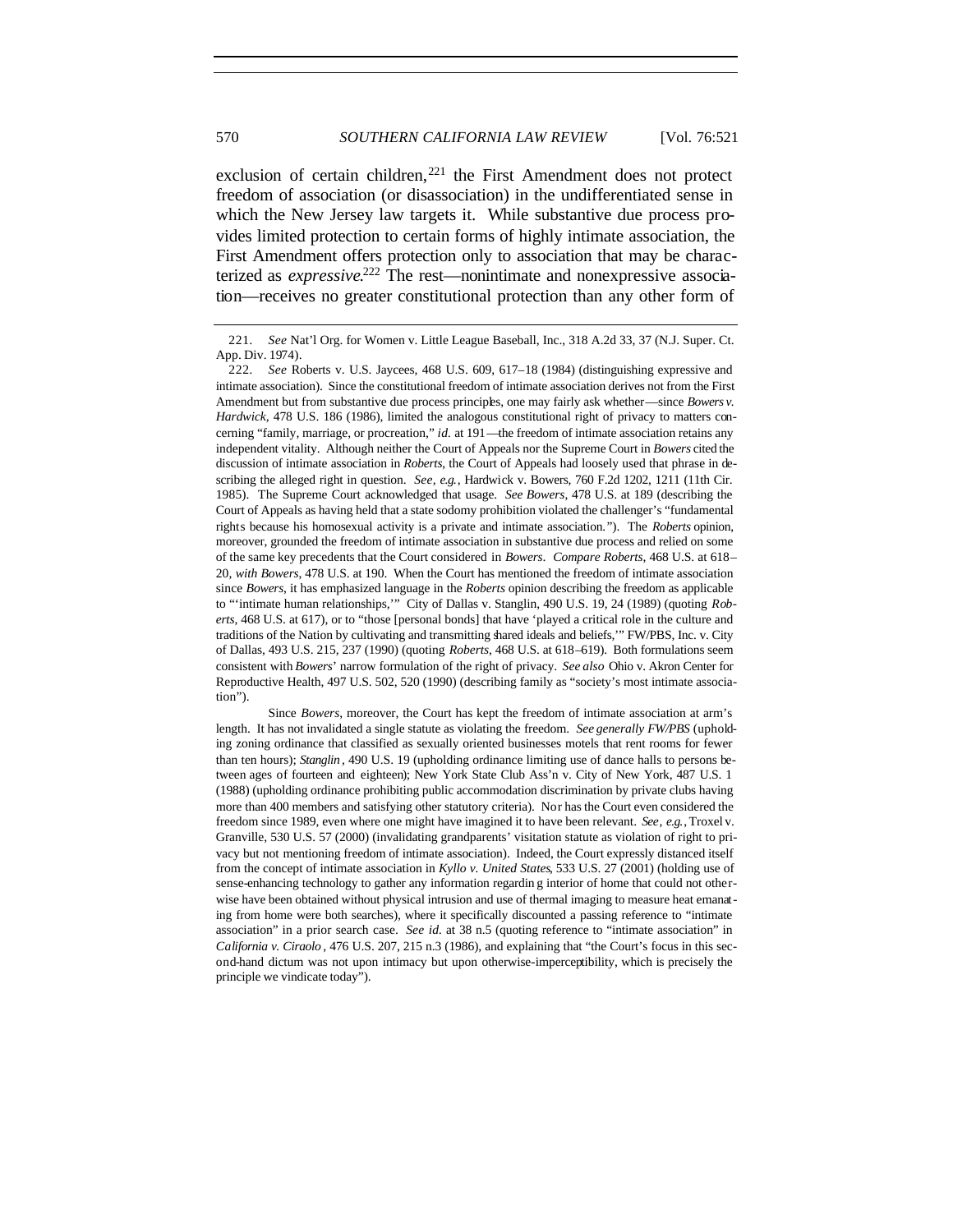conduct, like nonreligious drug-use, nonexpressive public nudity, or nonexpressive destruction of a draft card. Chief Justice Rehnquist himself, the author of the majority opinion in *Boy Scouts*, wrote for the Court in *City of Dallas v. Stanglin*<sup>223</sup> that "the Constitution recognizes [no] generalized right of 'social association  $\dots$ . . . . . . . . . . . The New Jersey law specifically targeted a generalized concept of commercial or social association that in certain applications happened to contain some expressive association within its perimeter.

In other words, New Jersey's law was analogous to the kind of laws at issue in *Smith*, *Barnes*, and *O'Brien*. On its face it targeted association broadly, not just expressive association. Nor did anything in the law's actual operation suggest a latent targeting of only expressive association. As the legislature explicitly found, "people suffer personal hardships" as a result of discrimination,  $225$  and the law was directed at alleviating those hardships, including emotional injuries. To use the Cubist metaphor, it regulated discrimination in order to address the harmful, nonexpressive aspect of such conduct, not to interfere with any expressive aspect that might coexist in certain instances of discrimination. The law may have specifically targeted association, but it produced only the incidental restriction of *expressive* association. The Boy Scouts' challenge, even granting that the law "significantly affected" the organization's expression, fit squarely within the *O'Brien* paradigm. The Court might have justified intermediate scrutiny in *Boy Scouts* on the simple ground that *O'Brien* had authorized such scrutiny even in the case of incidental restriction of expressive conduct.

*Scalia*, however, could not. His *Smith* jurisprudence presented the majority with a problem. Dale argued that the Boy Scouts' challenge involved, at most, only the incidental restriction of expressive conduct and thus should have been governed by  $O'Brien$ , if anything.<sup>226</sup> Scalia could not join an opinion of the Court resting on that proposition. Indeed, if it were true that the case fit within the *O'Brien* paradigm, Scalia's *Smith* jurisprudence would compel him to dissent. In that jurisprudence he does not regard the First Amendment as even applicable to scenarios governed by *O'Brien*.

<sup>223.</sup> 490 U.S. 19 (1989).

<sup>224</sup>*. Id.* at 25.

<sup>225.</sup> N.J. STAT. ANN. § 10:5-3 (West 2001). *See also supra* note 198 and accompanying text.

<sup>226.</sup> Respondent's Brief at 45, Boy Scouts of Am. v. Dale, 530 U.S. 640 (2000) (No. 99-699) ("For state regulations that are not directed at speech, but that nonetheless place a limit on constitutionally protected expressive conduct, *O'Brien* . . . sets the governing First Amendment standard.").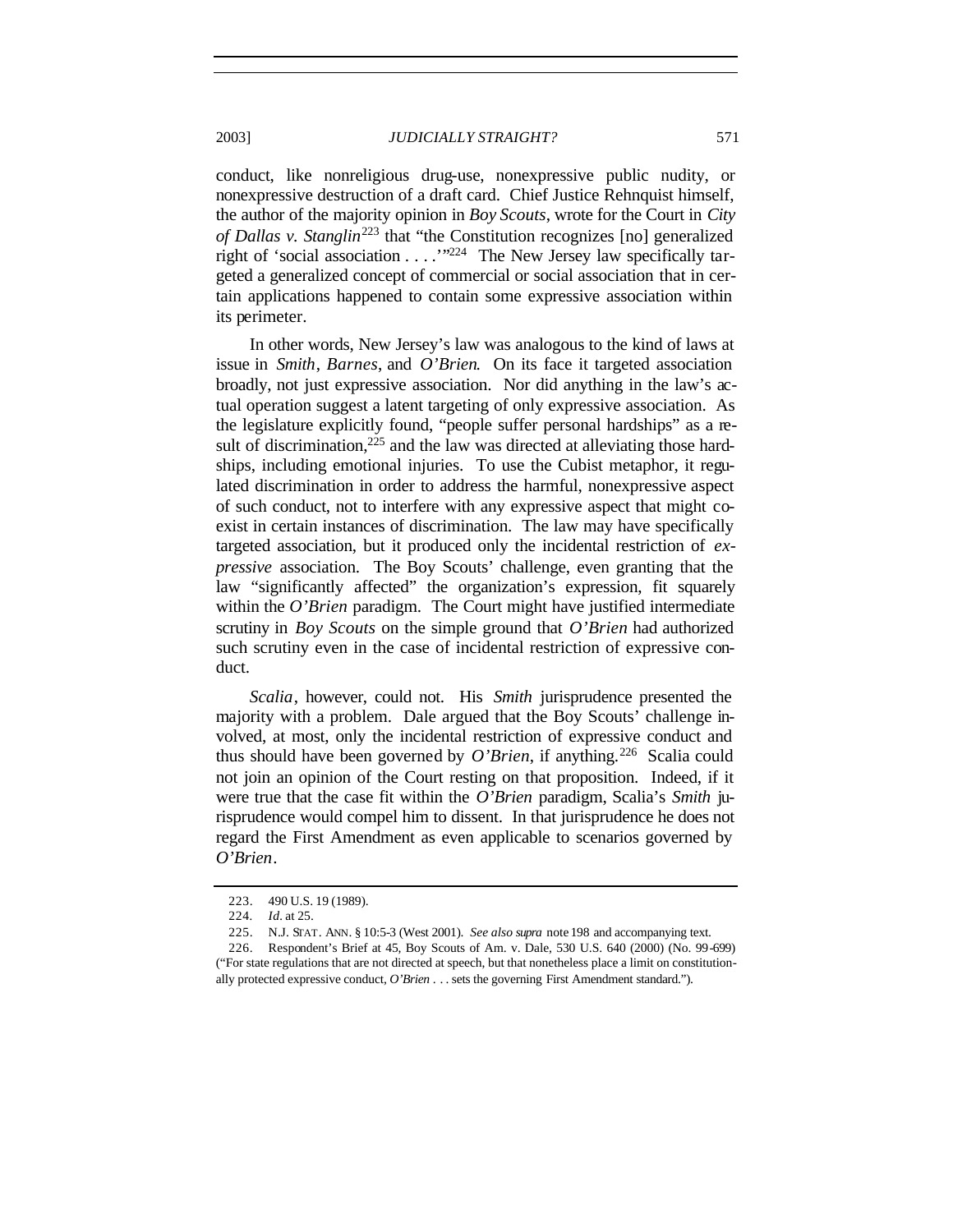In order to paper over this problem, the majority distinguished *O'Brien* in a paragraph that, even with great reluctance, one can only call disingenuous. The majority opinion tersely rejected Dale's argument that *O'Brien* controlled resolution of the case to the extent the New Jersey law affected the Boy Scouts' expression. The majority reasoned—in full—as follows:

Dale contends that we should apply the intermediate standard of review enunciated in *United States v. O'Brien* to evaluate the competing interests. There the Court enunciated a four-part test for review of a governmental regulation that has only an incidental effect on protected speech—in that case the symbolic burning of a draft card. A law prohibiting the destruction of draft cards only incidentally affects the free speech rights of those who happen to use a violation of that law as a symbol of protest. *But New Jersey's public accommodations law directly and immediately affects associational rights*, *in this case associational rights that enjoy First Amendment protection.* Thus, *O'Brien* is inapplicable.<sup>227</sup>

Asserting that there was any distinction between *Boy Scouts* and *O'Brien* amounted to an act of raw power, not an application of logic, for there was no comprehensible distinction. The law at issue in *O'Brien* "directly and immediately" affected draft-card-burning rights by subjecting that conduct to *criminal* prosecution, and as applied in *O'Brien* the law affected expressive rights "that enjoy First Amendment protection." What the passage perfectly described was a scenario of incidental restriction of expressive association—a scenario in which Scalia's *Smith* jurisprudence denies the First Amendment any application.

This response to Dale's *O'Brien* argument was troubling for what it implied. Members of the majority other than Scalia might have ignored that argument. They could simply have pointed out that *Roberts* provided the controlling standard and that it authorized strict scrutiny even in cases of incidental restriction of expressive association. Why address the *O'Brien* argument at all? If one postulates that Scalia in fact views his *Smith* jurisprudence as a general theory of the First Amendment, it would have been difficult for him to join an opinion that failed to distinguish *O'Brien*. Because extension of his *Smith* jurisprudence to expressive association would require him to reject the *Roberts* authorization of heightened scrutiny in cases of only incidental restriction, failing to distinguish *O'Brien* would mean failing to establish impermissible targeting, which Scalia's *Smith* jurisprudence requires in order to trigger heightened scru-

<sup>227</sup>*. Boy Scouts*, 530 U.S. at 659 (citation omitted; emphasis added).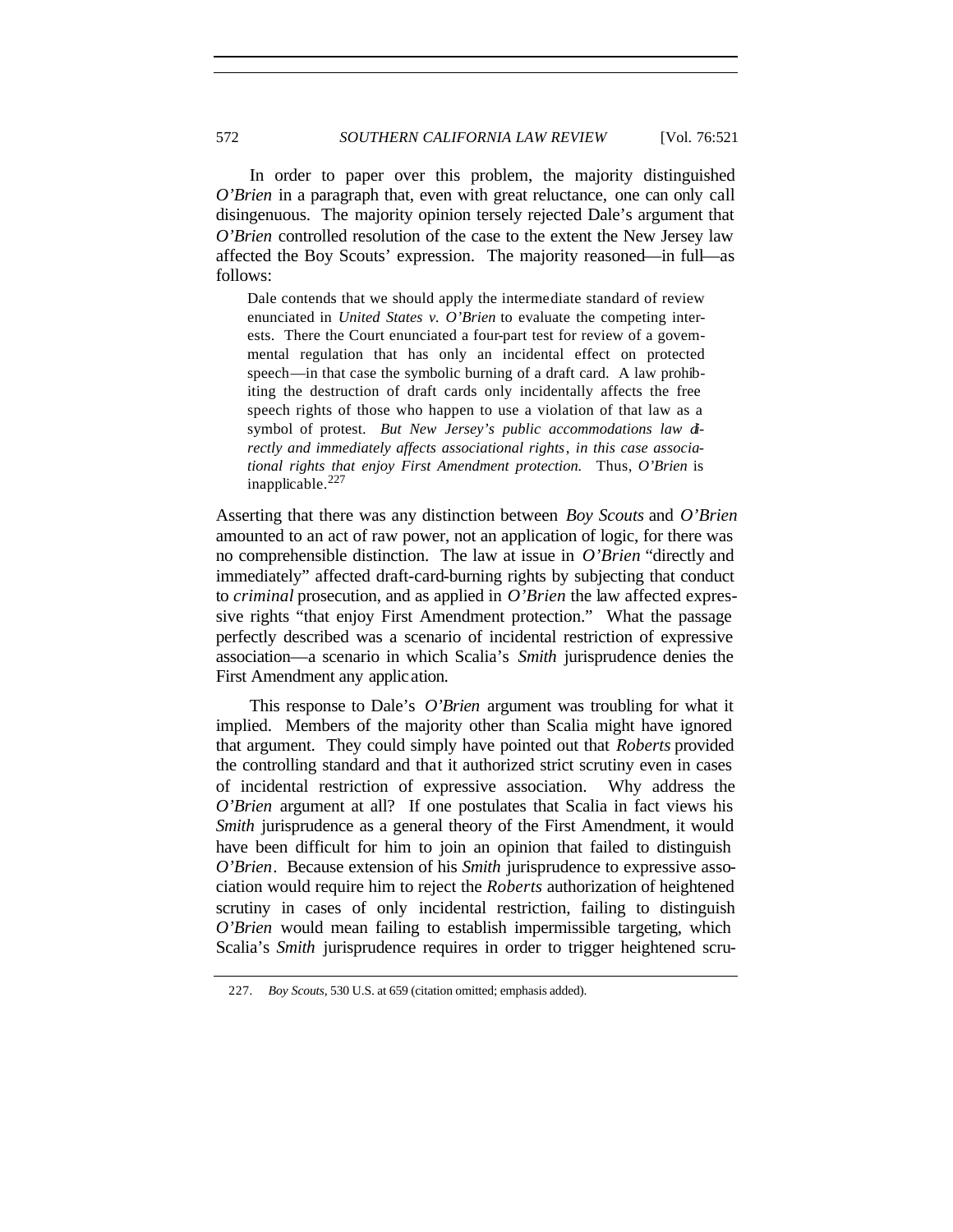tiny. One may surmise that the majority's dubious attempt at distinguishing *O'Brien* was an attempt to conceal the fact that Scalia was joining an opinion that applied heightened First Amendment scrutiny based solely on an incidental restriction of First Amendment interests, a proposition he has expressly rejected in the *Smith* jurisprudence. Inclusion of the *O'Brien* passage is otherwise difficult to explain.

In the final analysis, then, examining neither expression nor association leads to the conclusion that the New Jersey law at issue in *Boy Scouts* impermissibly targeted First Amendment interests and, for that reason, triggered heightened scrutiny under Scalia's *Smith* jurisprudence. On the one hand, the law simply did not target expression, which is a First Amendment interest, and on the other hand, the generalized liberty of association that it did target is not a First Amendment interest. The New Jersey civil rights law was a general law, applicable alike to all sorts of association, and it happened to produce incidental restrictions on some kinds of associational conduct entitled to First Amendment protection. One cannot harmonize Scalia's vote in *Boy Scouts* with his *Smith* jurisprudence by identifying any specific targeting of any *First Amendment* interest.

# IV. INCIDENTAL COMPULSION IN *BOY SCOUTS*

If avoiding Scalia's *Smith* jurisprudence entirely or finding impermissible targeting within its strictures are not persuasive theories for reconciling Scalia's vote in *Boy Scouts* with that jurisprudence, there remains one final matrix of theories that might harmonize them. Even within Scalia's *Smith* jurisprudence, there are instances in which he has endorsed the application of heightened scrutiny based merely on a law's incidental restriction of First Amendment interests. Specifically, he has required the higher showing of impermissible targeting only where individuals challenge the enforcement of *conduct* regulations. He has made clear, however, that mere incidental restrictions upon actual speech or religious belief—as distinguished from expressive or religious conduct—may trigger heightened scrutiny without any showing of impermissible targeting. This nuance of his *Smith* jurisprudence arguably extends to incidental *compulsion* of actual speech or religious belief. This explains Scalia's vote in *Hurley*, and provides the best basis for attempting to rationa lize his vote in *Boy Scouts*.

## A. INCIDENTAL RESTRICTION OF ACTUAL SPEECH

In Scalia's view, not all communication is created equal, and not all communication is entitled to the same degree of First Amendment protec-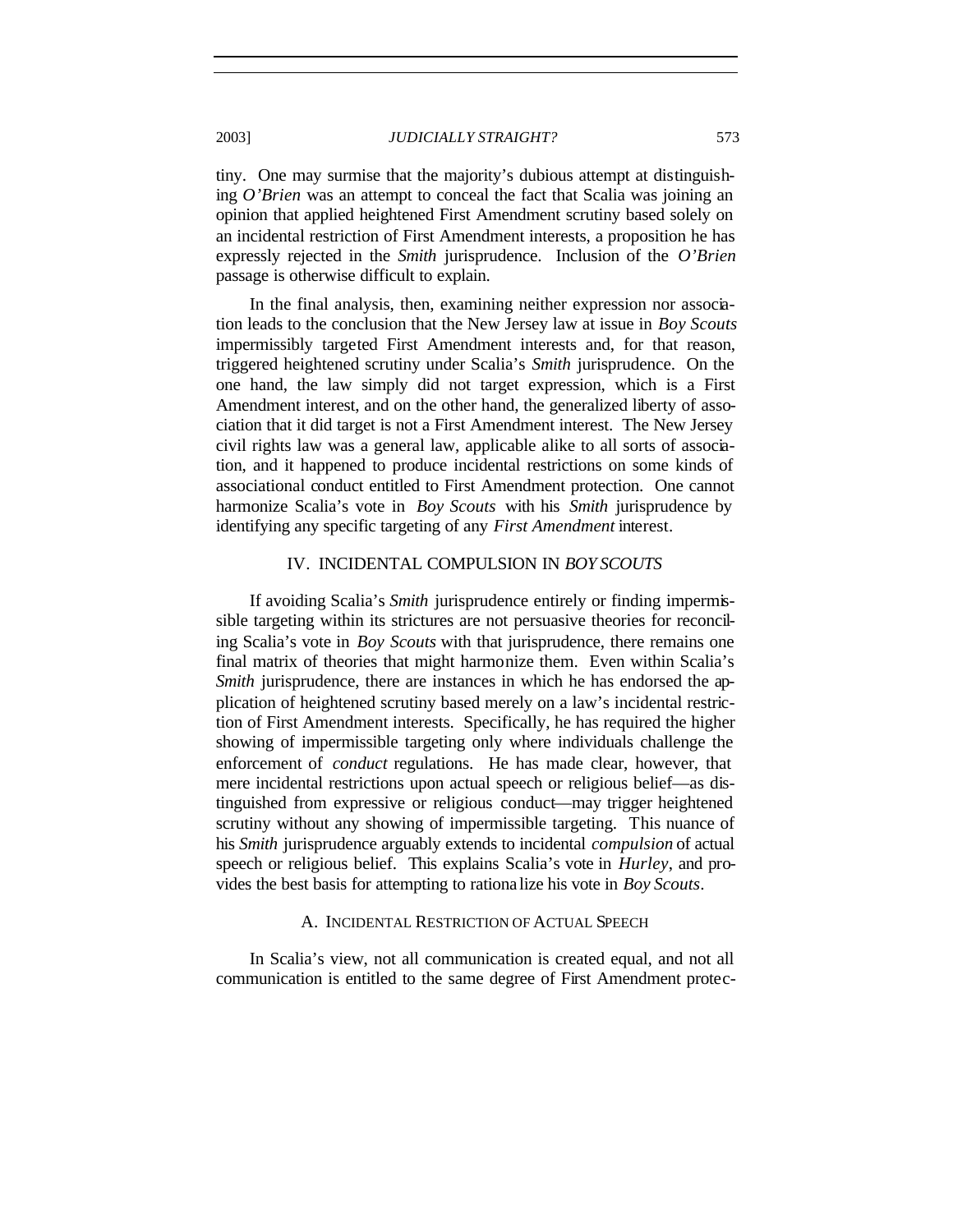tion. In particular, Scalia distinguishes between actual speech—whether oral or written—and conduct that happens to contain "'expressive elements,'"<sup>228</sup> including so-called symbolic speech. While his opinion in *Barnes* made clear that only impermissible targeting of expressive *conduct* triggers heightened scrutiny, he simultaneously explained that even *incidental restriction of actual speech* does. 229

That Scalia recognizes a distinction between speech and conduct is not extraordinary. The Court itself has long done so. In *Cantwell v. Connecticut*, <sup>230</sup> Justice Roberts provided the classic statement that, in the analogous context of religious freedom, "the [First] Amendment embraces two concepts,—freedom to believe and freedom to act. The first is absolute but, in the nature of things, the second cannot be. Conduct remains subject to regulation for the protection of society."<sup>231</sup> Likewise, Justice Brennan distinguished between levels of protection afforded speech and expressive conduct in his landmark opinion for the Court in *Texas v. Johnson*. 232

Scalia's similar embrace of such a distinction is unique in at least two ways. First, he has offered an explicitly textualist justification for it. Because the text of the First Amendment literally refers to freedoms of "speech" and "press,"<sup>233</sup> Scalia reasons that protection of oral and written communication is intrinsic to the text of the First Amendment.<sup>234</sup> Other forms of communication—such as expressive conduct—are protected only as part of what he called "the more generalized guarantee of freedom of expression,"<sup>235</sup> a derivative (or penumbral) right inferred from the communication-protective function of the First Amendment.<sup>236</sup> The text of the

<sup>228.</sup> Barnes v. Glen Theatre, Inc., 501 U.S. 560, 578 (1991) (Scalia, J., concurring) (quoting *Johnson*, 491 U.S. 397, 406 (1989)).

<sup>229</sup>*. See id.* (referring to government regulations that "'directly or indirectly impede speech'" (quoting Community for Creative Non-Violence v. Watt, 703 F.2d 586, 622–23 (D.C. Cir. 1983) (Scalia, J., dissenting))).

<sup>230.</sup> 310 U.S. 296 (1940).

<sup>231</sup>*. Id.* at 303–04.

<sup>232</sup>*. See* 491 U.S. 397, 406 (1989).

<sup>233.</sup> U.S. CONST. amend. I.

<sup>234</sup>*. See Watt*, 703 F.2d at 622 (Scalia, J., dissenting) Here, Scalia noted that

when the Constitution said 'speech' it meant speech and not all forms of expression. Otherwise, it would have been unnecessary to address 'freedom of the press' separately . . . . The effect of the speech and press guarantees is to provide special protection against all laws that impinge upon spoken or written communication. . . .

*Id. Accord Barnes*, 501 U.S. at 576 (Scalia, J., concurring) ("The First Amendment explicitly protects 'the freedom of speech [and] of the press'—oral and written speech—not 'expressive conduct.'").

<sup>235</sup>*. Watt*, 703 F.2d at 622 (Scalia, J., dissenting).

<sup>236.</sup> Justice Scalia has recognized that a similar principle operates in the area of "constitutionally proscribable content." Although "fighting words" and obscenity are, as a matter of constitutional policy, outside the intrinsic protection of the First Amendment's text, as construed, those forms of commu-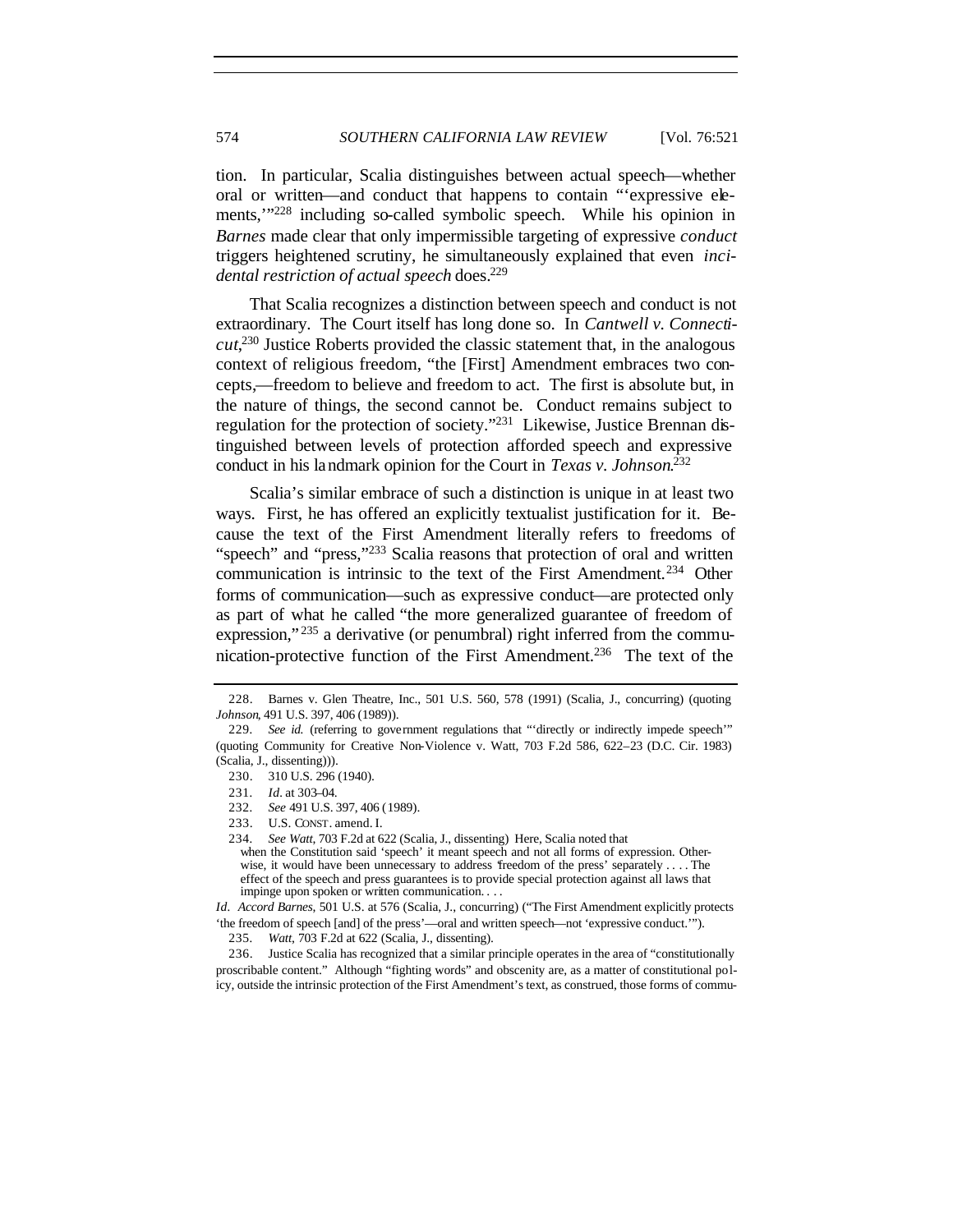Amendment itself requires greater protection for actual speech than for expressive conduct.

The second difference between Scalia's use of the speech-conduct distinction and its use by other members of the Court is the profoundness of its implications for the applicable standard of review. The full Court's expressive-conduct case law, embodied in *United States v. O'Brien*, recognizes a similar distinction, but it does not deprive expressive conduct of all First Amendment protection from incidental restriction. It merely reduces the standard of review to intermediate scrutiny in recognition of the special complexities presented by regulation of conduct, namely the Cubist dlemma. Scalia, in contrast, maintains that incidental restriction of expressive conduct is simply "not subject to First Amendment scrutiny at all."<sup>237</sup>

While Scalia's starker distinction dooms to constitutional irrelevance a showing of mere incidental restriction of expressive conduct, his reluctance to extend that dismissive rule to the incidental restriction of actual speech leaves open a potential alternative avenue for explaining his vote in *Boy Scouts*. If it were the case that New Jersey's public accommodation law even incidentally restricted actual speech, then the reasoning in the *Boy Scouts* majority opinion might not be fully consistent with Scalia's First Amendment jurisprudence, but at least its result would be.

Scalia's approval of heightened scrutiny based solely on the incidental restriction of actual speech, however, should not be read too broadly. In particular, one must be careful to distinguish between his conception of incidental restriction and a looser notion that might be called incidental *impact*. As I have explained previously in the case of expressive conduct, an incidental restriction arises when a law directly regulates conduct in order to address some harm related to a noncommunicative aspect of the conduct but as a necessary corollary, simultaneously restricts the expressive aspect of that conduct. The concept of incidental restriction in the case of actual speech is analogous. It involves the direct regulation of speech in an attempt to address some harm related to a noncommunicative aspect of the actual speech but, in doing so, necessarily restricts the communicative aspect as well. The Cubist dilemma, in other words, can arise with respect to actual speech as well as expressive conduct.

nication remain entitled to the very basic protection against content-based suppression. R.A.V. v. City of St. Paul, 505 U.S. 377, 383–88 (1992) (Scalia, J.). Scalia has himself analogized this principle with the related concept of a generalized guarantee of freedom of expression at issue in expressive conduct cases. *See id.* at 385–86.

<sup>237</sup>*. Barnes*, 501 U.S. at 572 (Scalia, J., concurring).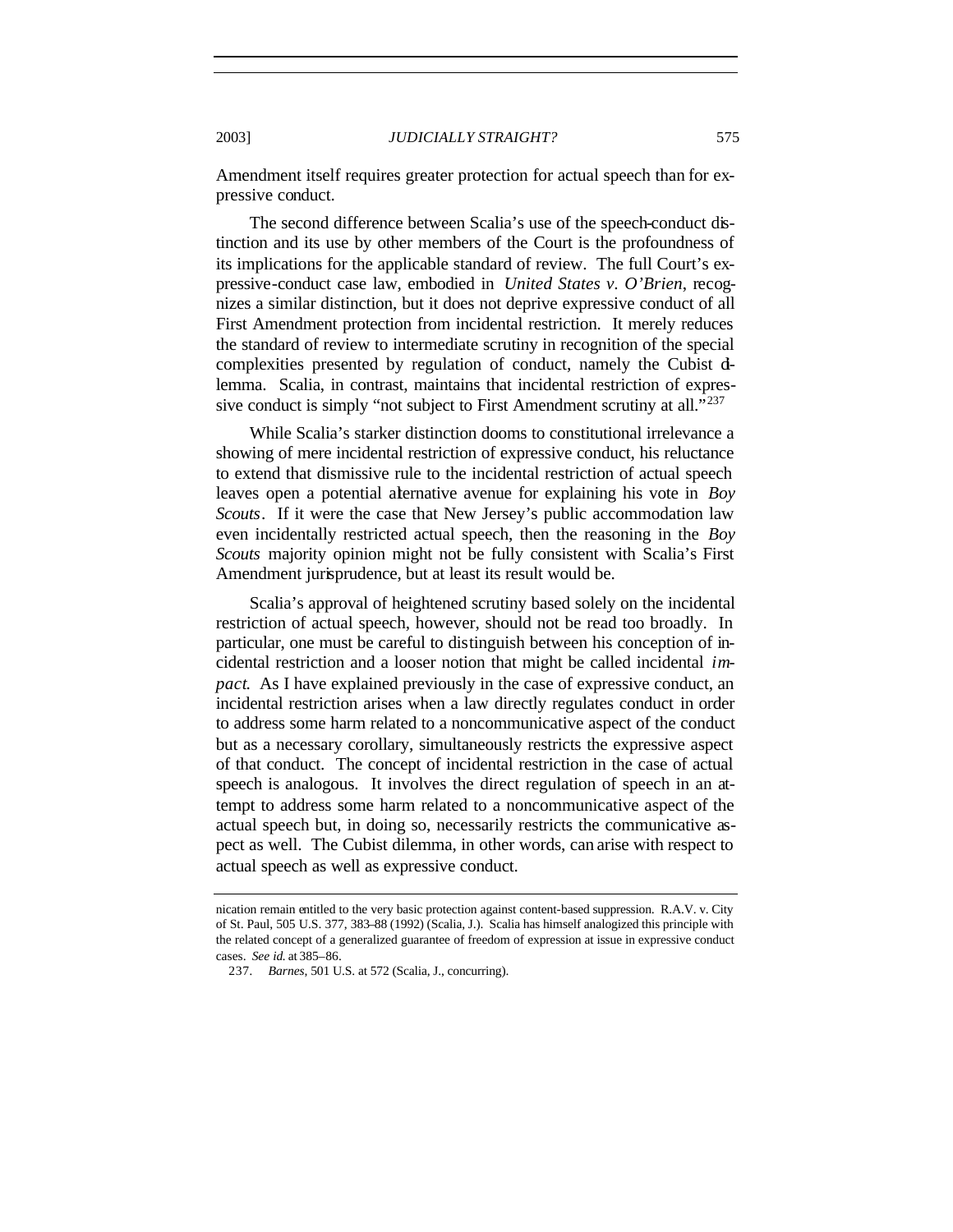Two of Scalia's favorite examples illustrate the incidental restriction of actual speech. In his *Barnes* opinion, Scalia cited *Saia v. New York*<sup>238</sup> and *Schneider v. New Jersey*<sup>239</sup> as examples. *Saia* involved an anti-noise ordinance prohibiting the use of sound amplification devices, presumably whether they were used to broadcast speech, symbolic sounds, noncommunicative noise, or simple static. As applied to the broadcast of actual speech, however, the ordinance interfered with that speech but only as an unavoidable corollary of controlling its volume, which contributed to noise pollution. The Court nevertheless invalidated the ordinance. *Schneider* likewise involved city ordinances that prohibited the distribution of handbills and, in the case of at least one, the distribution of any kind of paper in public spaces. Although the objective of the ordinances in the Court's view was not the suppression of written speech but the control of litter, the Court nevertheless invalidated the ordinances as incidental restrictions of actual speech.<sup>240</sup> To Scalia, both cases represented examples of laws restricting speech "for a purpose that has nothing to do with the suppression of communication."<sup>241</sup> It is this scenario that he describes as incidental restriction of actual speech and acknowledges that it triggers heightened scrutiny, even though he holds that incidental restriction of expressive conduct does not.

In contrast to incidental restriction, the concept of an incidental impact on actual speech is far broader and presumably does not, in Scalia's view, trigger any First Amendment scrutiny, despite its effect on actual speech. *Arcara v. Cloud Books*, *Inc.*<sup>242</sup> is the leading example. There, the Court upheld the enforcement of a public nuisance law where the enforcement resulted in the closure of an adult bookstore because management had permitted prostitution on the premises. It was immaterial that the closure had incidentally impacted the bookstore's ability to distribute non-obscene printed materials, a form of actual speech. The Court explained, in effect, that heightened scrutiny applied only in instances of impermissible targeting or incidental restriction of activity that was *itself* expressive, <sup>243</sup> but not

<sup>238.</sup> 334 U.S. 558 (1948).

<sup>239.</sup> 308 U.S. 147 (1939).

<sup>240.</sup> Given Scalia's methodology for discerning impermissible targeting, *see supra* Part III-A, one could argue that at least some of the ordinances at issue in *Schneider* impermissibly targeted expression.

<sup>241</sup>*. Barnes*, 501 U.S. at 576 (Scalia, J., concurring).

<sup>242.</sup> 478 U.S. 697 (1986).

<sup>243</sup>*. See id.* at 706–07 The court noted:

<sup>[</sup>W]e have subjected such restrictions to scrutiny only where it was conduct with a significant expressive element that drew the legal remedy in the first place, as in *O'Brien*, or where a statute based on a nonexpressive activity has the inevitable effect of singling out those engaged in expressive activity . . . .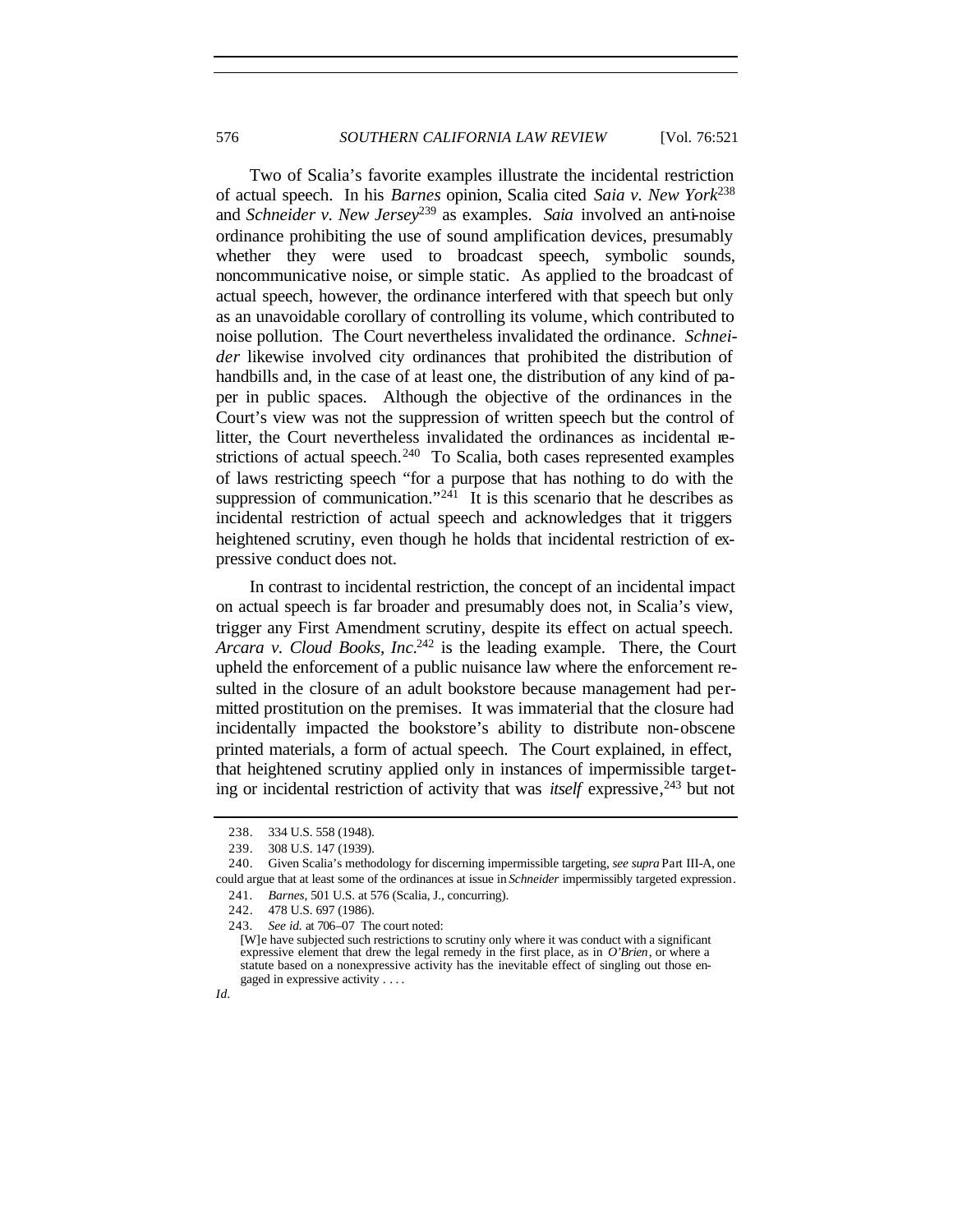where regulation of noncommunicative conduct had only an incidental impact on speech through a chain of causation. As Justice O'Connor observed in a concurring opinion, "the arrest of a newscaster for a traffic violation" does not violate the First Amendment.<sup>244</sup>

Seemingly one way to differentiate incidental restriction, which triggers First Amendment scrutiny, from incidental impact of the *Arcara* sort, which does not, is to ask whether a challenged regulation operates directly upon the acts comprising actual speech or acts that are not intrinsically part of actual speech. What act, in other words, does the law literally enjoin? In *Arcara*, the closure order operated directly upon the opening of a storefront to the public (and allowing prostitution to occur there). It did not operate directly upon the activity of selling printed material. While opening the storefront is part of a chain of acts that enable the selling of printed material and the distinction between the two is not razor sharp, *Arcara* indicates that the Court attempts to draw such a line based on a concept vaguely analogous to proximate cause in tort law.<sup>245</sup> Presumably, Scalia's only significant disagreement with *Arcara*, <sup>246</sup> decided before he joined the Court, is with its dictum endorsing heightened scrutiny of laws incidentally restricting expressive conduct as well as actual speech.

Reading *Saia* and *Schneider* in combination with *Arcara* and Scalia's *Smith* jurisprudence suggests that he would apply heightened scrutiny to a law that operated directly upon actual speech, even though the objective is unrelated to the communicative aspect of the speech, but that he would not apply heightened scrutiny to a law that operated directly upon an activity short of actual speech merely because the regulation of that activity, through a chain of causation, had an incidental impact on actual speech. For instance, Scalia would apply heightened scrutiny to a law incidentally restricting actual speech by prohibiting the broadcast of sound above a certain decibel level and including speech within its definition of sound, but he would not apply heightened scrutiny to a law that had an incidental impact

<sup>244</sup>*. Id*. at 708. The Constit ution, however, grants such an immunity to members of Congress: The Senators and Representatives . . . shall in all Cases, except Treason, Felony and Breach of the Peace, be privileged from Arrest during their Attendance at the Session of their respective Houses, *and in going to and returning from the same*; and for any Speech or Debat e in either House, they shall not be questioned in any other Place.

U.S. CONST. art. I, § 6, cl. 1.(emphasis added).

<sup>245</sup>*. See* Palsgraf v. Long Island R.R., 162 N.E. 99 (N.Y. 1928).

<sup>246.</sup> Although Justice Scalia was not a member of the Court when it decided *Arcara*, he joined at least one subsequent opinion approving (and extending) *Arcara*. *See* Alexander v. United States, 509 U.S. 544 (1993).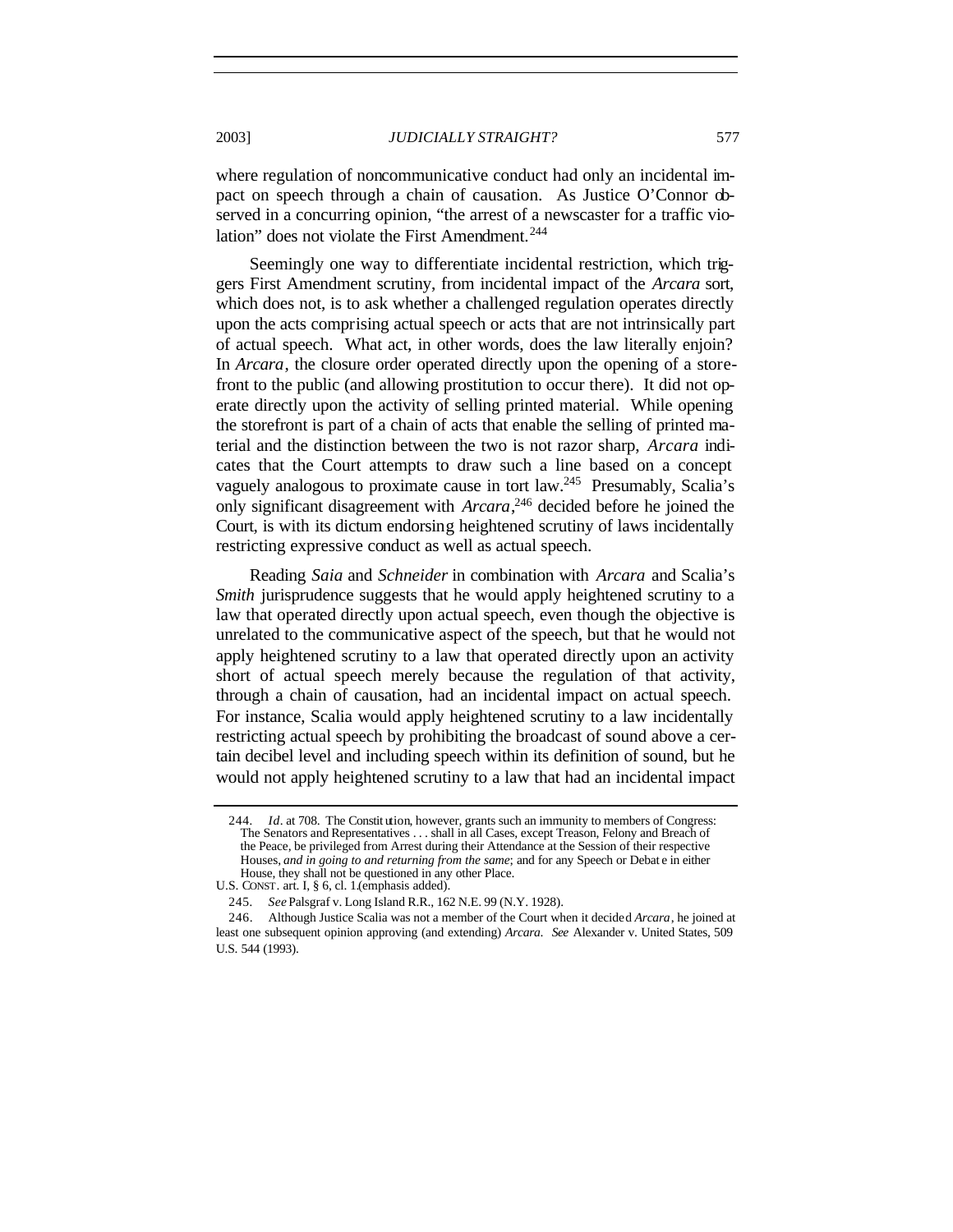on actual speech by mandating the confiscation of a speaker's megaphone because it was a stolen good.<sup>247</sup>

Lastly, however, there is one exception to this distinction between incidental restriction of and incidental impact on actual speech. There are certain forms of conduct, not necessarily expressive themselves, that Scalia will protect as a kind of extension of actual speech. This category comprises conduct that is "intertwined" or "intermingled" with actual speech or is, in Scalia's words, "an essential concomitant of effective speech."<sup>248</sup> He views marching and picketing as examples. Logically, the regulation of those activities is closer to the model of mere incidental impact than inc idental restriction. The regulation formally operates upon nonexpressive conduct<sup>249</sup> but, through a chain of causation, the interference with that conduct has an incidental impact on actual speech because the conduct is used to engage in speech. Because actual speech and that adjunct conduct are so intimately connected as to virtually comprise a single subject of regulation, however, Scalia will treat a general regulation of conduct like marching as an incidental restriction of any accompanying actual speech, even though the regulation does not formally operate upon the actual speech itself.<sup>250</sup>

### B. FROM *HURLEY* TO *BOY SCOUTS*

These complexities of Scalia's *Smith* jurisprudence—or, more broadly, his First Amendment jurisprudence—offer a theory for harmonizing Scalia's vote in at least the *Hurley* case with his votes in *Smith*, *Barnes*, and similar cases. The complexities could arguably also provide a way to harmonize his vote in *Boy Scouts* as well. Applying those complexities to either *Hurley* or *Boy Scouts* requires a good deal of inference and extrapolation, processes that inject some uncertainty into the analysis. In the end, though, questions of material fact that remained at issue in *Boy Scouts* seemingly preclude resort to this theory as an explanation of Scalia's vote in that case, even though it works as an explanation of his vote in *Hurley*.

<sup>247</sup>*. See id.* at 549–53.

<sup>248.</sup> Cmty. for Creative Non-Violence v. Watt, 703 F.2d 586, 624 (D.C. Cir. 1983) (Scalia, J., dissenting).

<sup>249.</sup> This, at least, is Scalia's understanding of the expressive nature of marching and picketing. *See id.*

<sup>250.</sup> As Scalia has explained, this exception is really just an extension of the notion that one act may simultaneously exhibit both expressive and nonexpressive aspects. The difference is that instead of one act displaying those aspects, this scenario involves two separate acts, one presenting the expressive aspect and the other presenting the nonexpressive aspect, but both acts are so intertwined as to justify treating them as if they were one act with two aspects.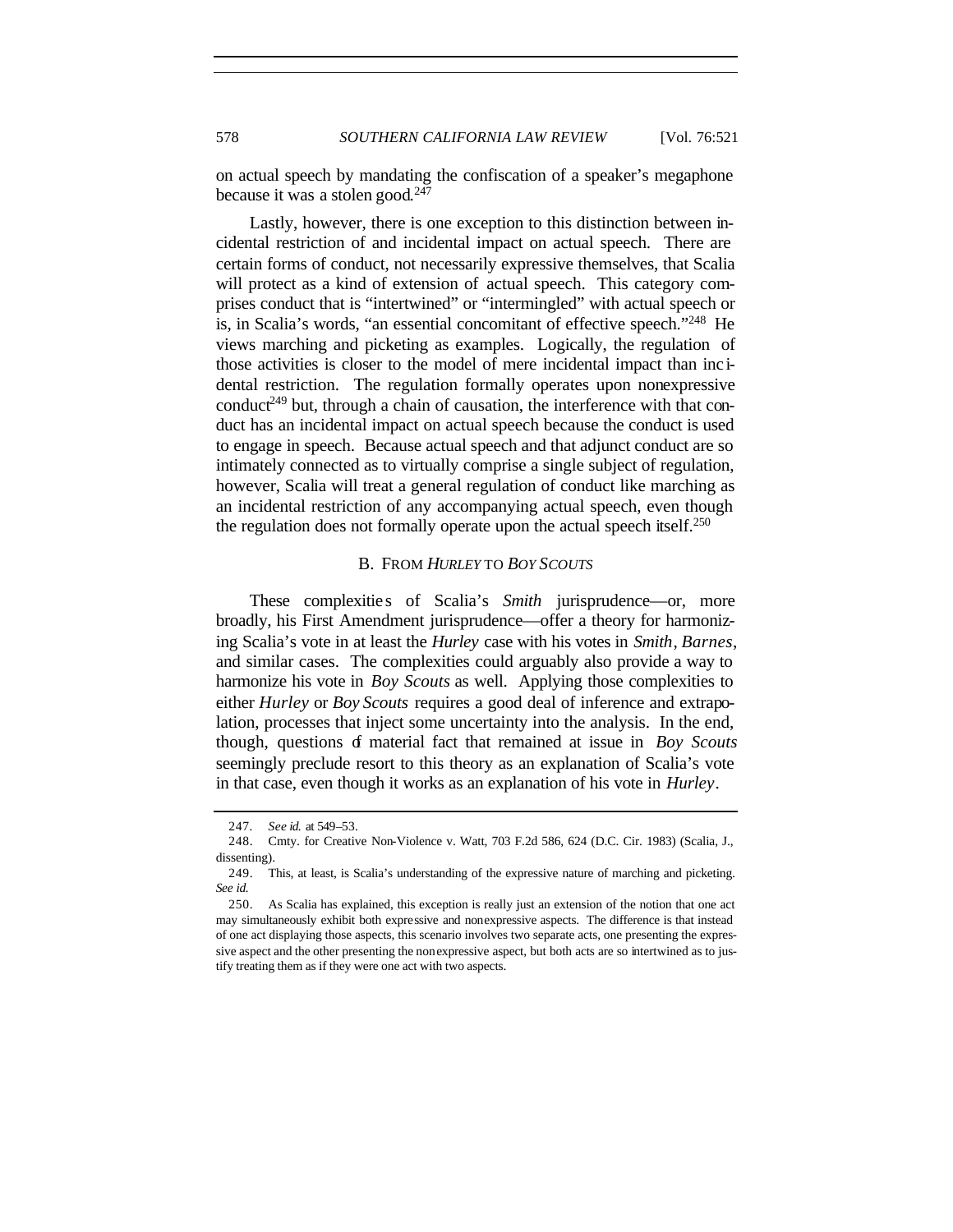#### 1. Extrapolating to Incidental Compulsion

In order to apply Justice Scalia's First Amendment framework to *Hurley* and *Boy Scouts*, it is necessary first to address one additional complic ation. That framework must be slightly re-engineered because those cases involved compulsion, not restriction, of communication. In *Barnes* and *Smith*, for example, the cases involved general laws prohibiting conduct that the challengers wished to engage in as a form of expression. The same was true, as well, for *O'Brien*, *Saia*, *Schneider*, and through a chain of causation, *Arcara*. *Hurley* and *Boy Scouts*, on the other hand, involved laws allegedly compelling communication via mandated association. An important preliminary question, then, is how Scalia's framework translates to the context of compulsory communication.

Although it involved religion rather than communication, Scalia's majority opinion in *Smith* provides some basis for extrapolating an answer to this question. As noted above, *Smith* did not involve an instance of compelled conduct, but Scalia nevertheless touched on that issue in dicta in outlining his general approach to religious freedom claims. In at least three passages of his *Smith* opinion, Scalia referred to the compulsion of conduct forbidden by one's religion, and he did so in such a way as to imply that he regarded compulsion and restriction as legally symmetrical issues.<sup>251</sup> First, he pointed out that "the 'exercise of religion' often involves . . . the performance of (*or abstention from*) physical acts."<sup>252</sup> Then, he characterized the challengers' argument as an assertion that "'prohibiting the free exercise [of religion]' includes requiring any individual to observe a generally applicable law that *requires* (or forbids) the performance of an act that his religious belief *forbids* (or requires)."<sup>253</sup> Lastly, he rejected that proposition with a similarly symmetrical articulation: "[T]he right of free exercise does not relieve an individual of the obligation to comply with a 'valid and neutral law of general applicability on the ground that the law proscribes (*or prescribes*) conduct that his religion prescribes (*or proscribes*).'"<sup>254</sup>

Although Scalia's mirror-image language in *Smith* suggests a symmetry between compulsion and restraint in the First Amendment context, *Smith* does not necessarily speak to the more specific question whether Scalia's differential treatment of impermissible targeting, incidental restric-

<sup>251</sup>*. But see* Tribe, *supra* note 7, at 641 ("[O]bservers often tend to imagine that certain features of the legal landscape, particularly the landscape of rights, are more sy mmetrical than they really are.").

<sup>252.</sup> Employment Div. v. Smith, 494 U.S. 872, 877 (1990) (emphasis added).

<sup>253</sup>*. Id*. at 878 (emphasis added).

<sup>254</sup>*. Id*. at 879 (quoting United States v. Lee, 455 U.S. 252, 263 n.3 (1982) (Stevens, J., concurring)) (emphasis added).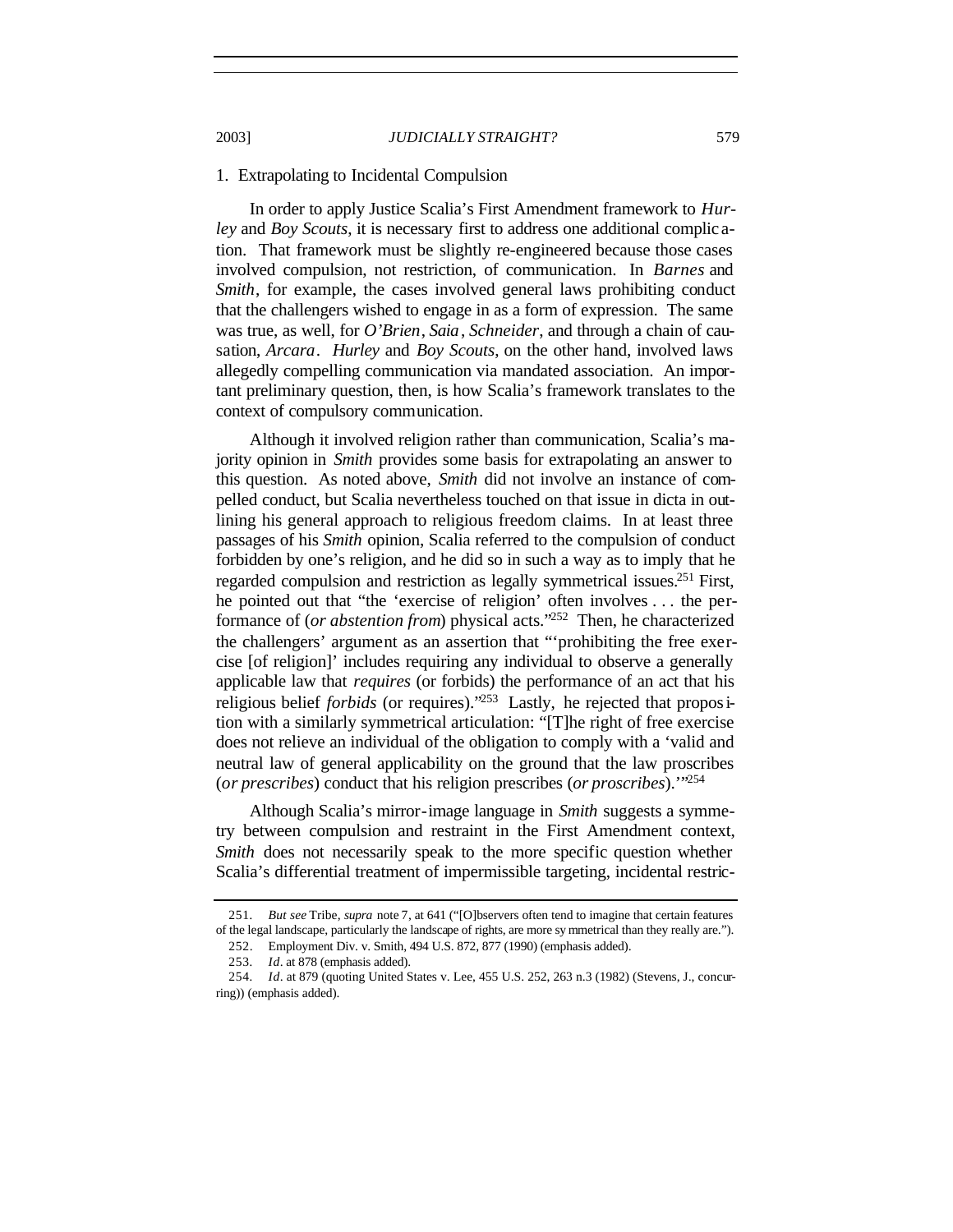tion, and incidental impact applies symmetrically to compulsion of speech or expression in the same way it applies to restriction of speech or expression. Support for that proposition, however, comes from the very theoretical justification Scalia has given in support of the distinction between at least impermissible targeting and incidental restriction. For Scalia, the distinction rests on the text of the First Amendment itself.<sup>255</sup> The text literally protects actual speech but only derivatively or inferentially protects expressive conduct. The same distinction between the textual freedom of speech and the derivative freedom of expression would seemingly apply not only to restraints on one or the other but also to compulsion of one or the other. The broader freedom of expression, as Scalia has explained, merits protection only against impermissible targeting, not against mere incidental restriction, because it is a nontextual, derivative First Amendment right. By extension, the same differential ought to apply to targeted compulsion and incidental compulsion of expressive conduct. Scalia's theory would, by extrapolation, support heightened scrutiny in the case of the former but not the latter. By further extrapolation from *Arcara*, one may assume that a law that only incidentally *impacted* an individual's desire not to express a message through either actual speech or conduct would not implicate the First Amendment at all.

Setting aside *Hurley* and *Boy Scouts* for present purposes, this differential treatment of targeted and incidental compulsion seems consistent with the Court's compulsory speech precedents, a number of which have applied strict scrutiny in the face of targeted compulsion. The anchor of this line of decisions, *West Virginia State Board of Education v.* Barnette<sup>256</sup> involved targeted compulsion of both actual speech and expressive conduct. There, the Court invalidated a state regulation requiring teachers and students in all publicly supported schools to recite the Pledge of Allegiance and to physically salute the American flag. In doing so, the regulation did not compel activity that sometimes happens to have expressive aspects; it compelled activity in a desire to force teachers and students to express a state -approved message. In *Wooley v. Maynard*, <sup>257</sup> the Court likewise invalidated a New Hampshire law making it a crime to obscure the words "Live Free or Die" that were printed on all state-issued automobile license plates. Setting aside the inadequate response that objectors could simply forego vehicle registration and driving, the law, in combination with the requirement that cars display the state-designed license plate, amounted

<sup>255</sup>*. See supra* Part IV-A.

<sup>256.</sup> 319 U.S. 624 (1943).

<sup>257.</sup> 430 U.S. 705 (1977).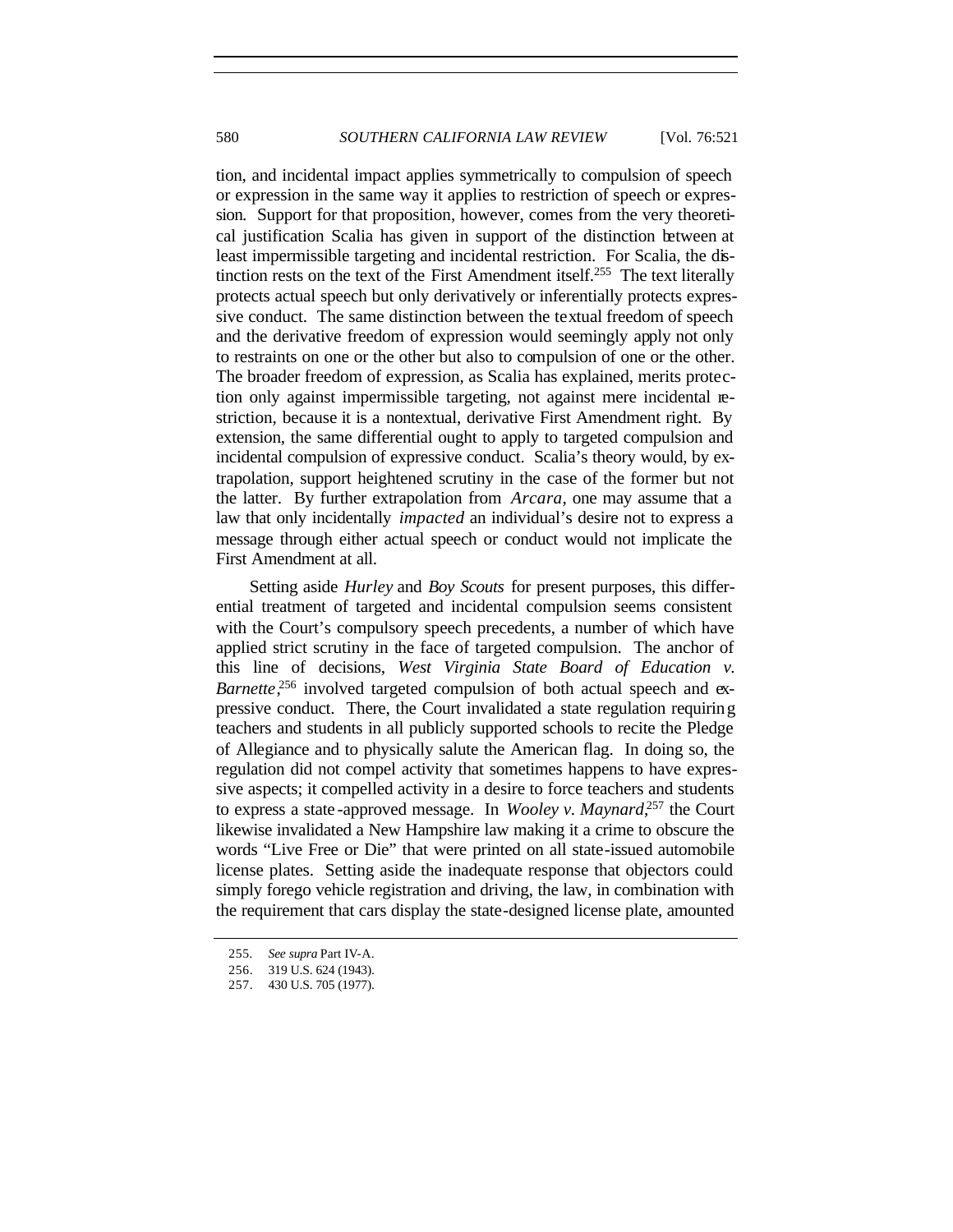to a targeted compulsion of actual speech. As with *Barnette*, the law singled out speech or expressive conduct for special compulsion precisely because of its communicative aspects.<sup>258</sup> Neither case represented an attempt by the government to contend with a Cubist dilemma. The activities were not compelled for some reason unrelated to the message expressed by the activity.

Set against the targeted compulsion of communication in *Barnette* and *Wooley* would be examples of incidental compulsion of communication. Although difficult to hypothesize, incidental compulsion of communication arises when the government compels an activity that may have an expressive aspect but compels the activity for some nonexpressive reason. Perhaps the best examples involve governmental compulsion of speech, writing, or activity not strictly because of its communicative aspect but because it constitutes a legal act that triggers applicability of a particular legal rule. A witness who is subpoenaed to testify in open court, for example, is compelled to raise his or her right hand (expressive conduct) and swear or affirm that his or her testimony will be truthful (speech). The point of the exercise is not so much to require the person to communicate a message but to require the performance of a legal act that formally triggers the applic ation of perjury laws. Likewise, an attorney is required by law to sign all pleadings before filing them in court, in order to trigger the regime of sanctions for improper filings.<sup>259</sup> The government may require an individual to sign a document as the legal act triggering the distribution of governmental benefits, subjecting the individual to legal constraint, or finalizing a change in legal status. The government requires an individual to sign a check or contract as a legal act validating the instrument and triggering application of a governing legal regime. Even a President-elect is required to take an oath of office as a legal act that effectively places the executive power of the United States in his or her hands. That these compulsory  $\alpha$  tions<sup>260</sup> communicate a name, promise, or idea is secondary to their status as legal acts providing objective evidence that legal rules became applicable to certain transactions at certain moments in time. One would be hard-pressed to describe them as targeted compulsion of expression in the *Barnette* or *Wooley* sense. They better fit the model of incidental compulsion: requiring communication for reasons largely unrelated to their messages.

<sup>258</sup>*. See id.* at 713. *See also* Pacific Gas & Elec. Co. v. Pub. Utils. Comm'n, 475 U.S. 1 (1986); Miami Herald Publ'g Co. v. Tornillo, 418 U.S. 241 (1974).

<sup>259.</sup> FED. R. CIV. PRO. 11.

<sup>260.</sup> As in *Wooley*, some of these are compulsory in the sense that they are preconditions for the invocation of legal rights or the receipt of legal benefits.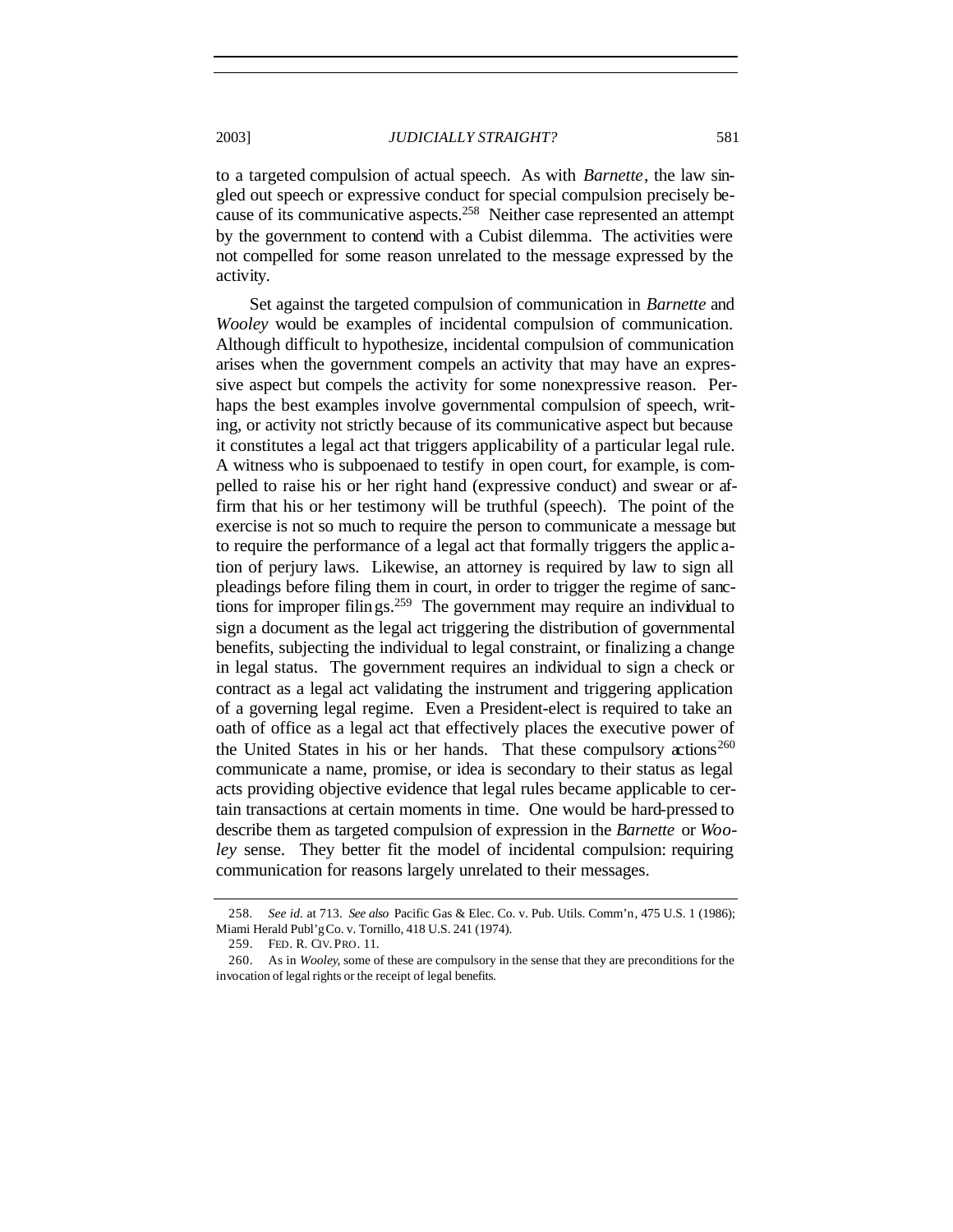Scalia's First Amendment jurisprudence indicates by extrapolation, however, that he would differentiate between the incidental compulsion of actual speech and the incidental compulsion of mere expressive conduct, to the extent he would support heightened scrutiny of incidental compulsion at all. Such a distinction finds some basis in Scalia's jurisprudence. He has indicated that, as with incidental restriction of actual speech, incidental compulsion of actual speech triggers heightened scrutiny.<sup>261</sup> One may also readily infer from his opinions in cases like *Barnes* and *Smith*, in contrast, that he would be unwilling to apply heightened scrutiny based on the mere incidental compulsion of expressive conduct, but that inference flows obliquely from the nature of an incidental compulsion of expressive conduct and from Scalia's understanding of the proper role of the Court in First Amendment cases, as I shall explain.

The concept of incidental compulsion of expressive conduct should pose the same theoretical problem for Scalia that the concept of incidental restriction of expressive conduct poses. In addition to the purely textual argument, he has justified the refusal to apply heightened scrutiny to the incidental restriction of expressive conduct on the ground that such a narrowing interpretation of the First Amendment is necessary to avoid what might otherwise become a sweeping judicial authority to second-guess legislative choices. For Scalia, the problem has been that governmental attempts to prohibit virtually any activity might interfere with someone's desire to engage in that activity as a form of symbolic speech<sup>262</sup> or religious observance.<sup>263</sup> Subjecting to heightened scrutiny every conduct regulation that incidentally restricted expressive or religious conduct would be, in his view, "courting anarchy."<sup>264</sup> Challengers cannot reasonably demand that every incidental restriction of expressive or religious interests "pass normal First Amendment scrutiny, or even . . . that it be justified by an 'important

<sup>261.</sup> By joining Justice O'Connor's separate opinion in *Turner Broadcasting System*, *Inc. v. FCC*, 512 U.S. 622, 674–85 (1994), Justice Scalia adhered to his view that either the direct or incidental restriction of actual speech—in that case cable television programmin g—requires heightened scrutiny. In particular, Part II of her opinion, which he joined, applies heightened scrutiny based on the incidental compulsion of actual speech and cites *Schneider* in the process. *See id* . at 682–84.

<sup>262</sup>*. See* Barnes v. Glen Theatre, Inc., 501 U.S. 560, 579–80 (Scalia, J., concurring) ("[V]irtually every law restricts conduct, and virtually any prohibited conduct can be performed for an expressive purpose—if only expressive of the fact that the actor disagrees with the prohibition.").

<sup>263</sup>*. See* Employment Div. v. Smith, 494 U.S. 872, 888 (1990) (presuming that "every regulation of conduct" could interfere with someone's exercise of religion "[p]recisely because 'we are a cosmopolitan nation made up of people of almost every conceivable religious preference'" (quoting Braunfeld v. Brown, 366 U.S. 599, 606 (1961) (holding the Free Exercise Clause does not require religious exemption of Sabbatarians from state law requiring businesses to close on Sundays)).

<sup>264</sup>*. Id*.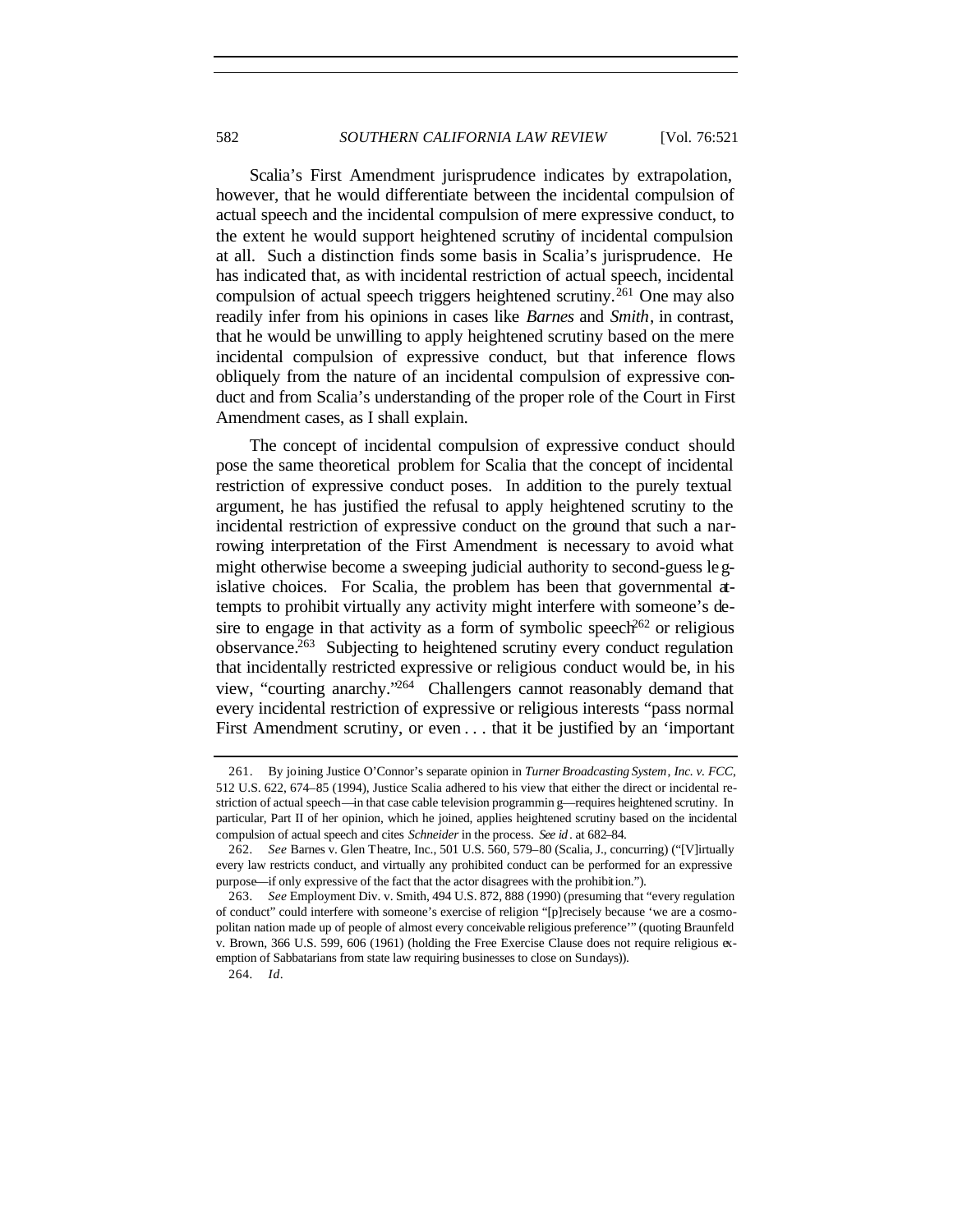or substantial' government interest."265 The nation, in Scalia's view, simply "cannot afford the luxury of deeming *presumptively invalid* . . . every regulation of conduct that does not protect an interest of the highest order"266 or even an interest that is "sufficiently important" to satisfy an intermediate form of scrutiny. <sup>267</sup>

This concern resonates in other areas of constitutional law. It is strongly reminiscent of the Court's justification for holding that the Equal Protection Clause does not forbid governmental action having only a racially disparate impact. Writing for a seven-person majority in *Washington v. Davis*, <sup>268</sup> Justice White observed that a rule requiring heightened scrutiny only because laws have a racially disparate impact "would be far-reaching and would raise serious questions about, and perhaps invalidate, a whole range of tax, welfare, public service, regulatory, and licensing statutes that may be more burdensome to the poor and to the average black than to the more affluent white."269

One may question whether Scalia overstated the potential for incidental restriction<sup>270</sup> or understated the importance of First Amendment freedoms. In both *Barnes* and *Smith*, nevertheless, he consistently articulated this concern for excessive judicial review as the justification for avoiding a doctrine of heightened scrutiny in cases presenting only the incidental restriction of expressive conduct or religious exercise. Rather than recognize "a private right to ignore generally applicable laws"<sup>271</sup> and allow each individual "'to become a law unto himself,'"272 Scalia preferred to take the position that when "[t]he State is regulating conduct, not expression, . . . those

<sup>265</sup>*. Barnes*, 501 U.S. at 576–77.

<sup>266</sup>*. Smith* , 494 U.S. at 888.

<sup>267</sup>*. Barnes*, 501 U.S. at 577. *See also* Rubenfeld, *supra* note 13, at 771 ("If . . . *O'Brien* really called for judicial superlegislative review of whether a particular [conduct regulation] serves its policy objectives well enough to be sustained, then the *O'Brien* test would be something like *Lochner v. New York* all over again.").

<sup>268.</sup> Washington v. Davis, 426 U.S. 229 (1976).

<sup>269</sup>*. Id.* at 248.

<sup>270.</sup> Indeed, Scalia acknowledged in *Barnes* that dancing might not qualify as expressive under the Court's prior ruling in *Dallas v. Stanglin* , 490 U.S. 19 (1989). *Barnes*, 501 U.S. at 577 n.4. There, the Court (in a majority opinion joined by Scalia) adopted the view that it could distinguish conduct that was and was not *sufficiently* expressive to justify First Amendment protection. *Id.* at 25 ("It is possible to find some kernel of expression in almost every activity a person undertakes—for example, walking down the street or meeting one's friends at a shopping mall—but such a kernel is not sufficient to bring the activity within the protection of the First Amendment.").

<sup>271.</sup> Employment Div. v. Smith, 494 U.S. 872, 885–86 (1990).

<sup>272</sup>*. Id*. at 885 (quoting Reynolds v. United States, 98 U.S. 145, 167 (1879)).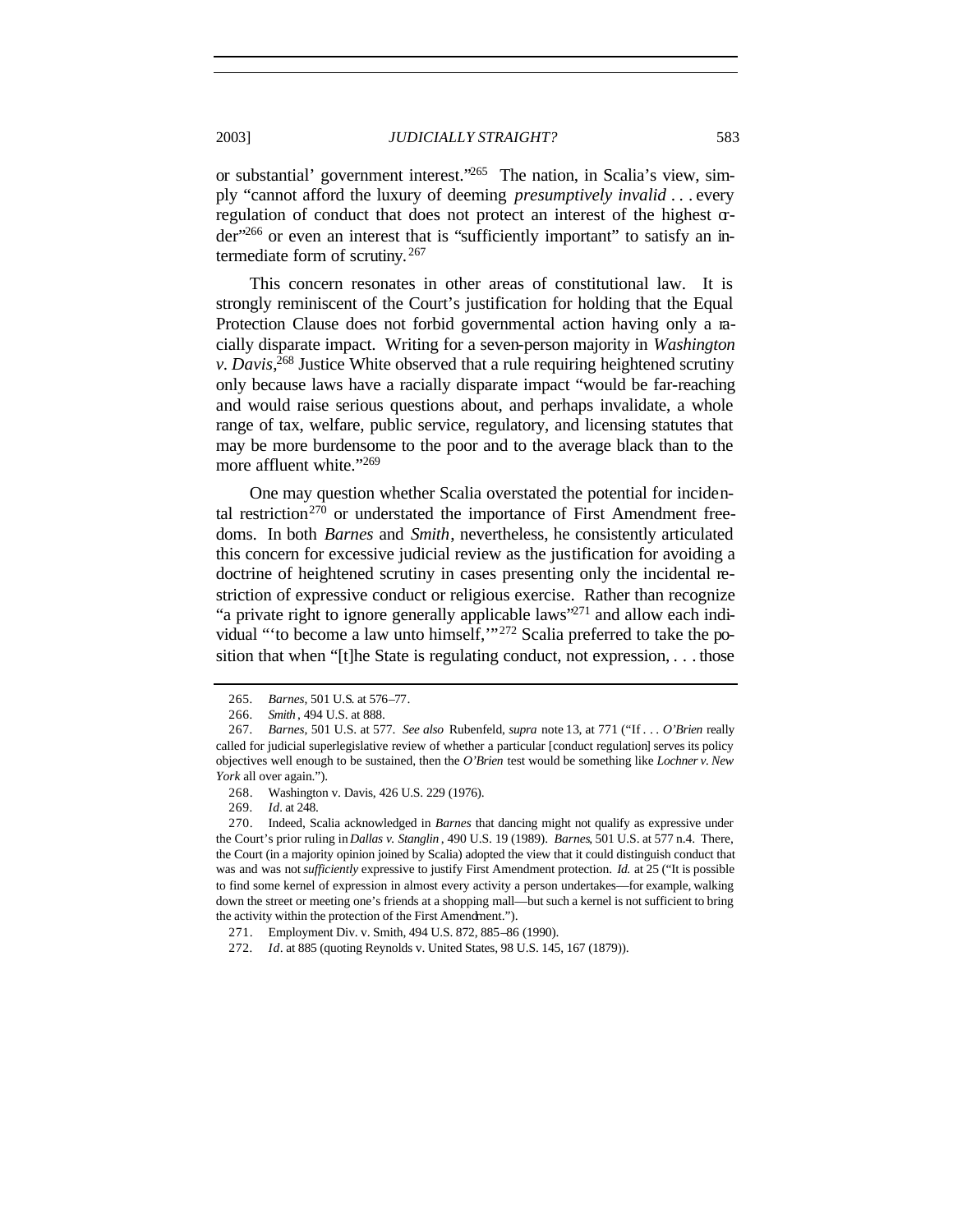who choose to employ conduct as a means of expression must make sure that the conduct they select is not generally forbidden."<sup>273</sup>

The same considerations apply to the incidental *compulsion* of expressive conduct. The reason is the very nature of expressive conduct. Compliance with virtually any law compelling an individual to perform an act could be characterized as incidentally compelling the symbolic expression either of support for the law or at the very least of agreement with the proposition that the burdens of compliance with the law are insufficient to justify a resort to civil disobedience or revolution. Just as in the case of incidental restrictions of expressive conduct, "'an apparently limitless variety of conduct'" could potentially be labeled as compulsory expression whenever the actor felt compelled to express a view by (or witnesses to the conduct might objectively infer a message $^{274}$  from) the actor's acquiescence in the prescribed conduct.<sup>275</sup> Although *conventionally* expressive conduct might be exempted,  $276$  a general rule of heightened scrutiny based on nothing more than incidental compulsion of conduct that might be regarded by some as expressive would contradict Scalia's desire to avoid a sweeping judicial second-guessing of legislative choices. Of course, if a law compelled even nonexpressive conduct that was in some way "a necessary concomitant" of silence, Scalia might treat regulation of the conduct as an incidental compulsion of actual speech, if any such conduct exists.

### 2. Applying the Approach to *Hurley* and *Boy Scouts*

This extrapolated compulsory-speech version of Scalia's First Amendment framework can be used to analyze the claims of compulsory speech or expression in *Hurley* and *Boy Scouts*, as well as Scalia's vote in each case. While his vote in *Hurley* seems consistent with the compulsory speech version of his framework, his vote in *Boy Scouts* is more questionable.

<sup>273</sup>*. Barnes*, 501 U.S. at 580–81.

<sup>274</sup>*. Cf.* Spence v. Washington, 418 U.S. 405, 410–11 (1974) (holding that in a case of targeted restriction, the communicative aspect of displaying a flag upside-down with a peace symbol depends on the context, such as then-recent shootings at Kent State and U.S. military involvement in Cambodia).

<sup>275.</sup> Cmty. for Creative Non-Violence v. Watt, 703 F.2d 586, 625 n.16 (D.C. Cir. 1983) (Scalia, J., dissenting) ("'We cannot accept the view that an apparently limitless variety of conduct can be labeled 'speech' whenever the person engaging in the conduct intends thereby to express an idea.'" (quoting United States v. O'Brien, 391 U.S. 367, 376 (1968))).

<sup>276</sup>*. Compare*, *e.g.*, Boy Scouts of Am. v. Dale, 530 U.S. 640, 655–56 (2000) (emphasizing not the presence of Dale generally as a scout leader but his presence "in an assistant scoutmaster's uniform"), *with* Schacht v. United States, 398 U.S. 58 (1970) (holding wearing of military uniform in dramatic presentation criticizing Vietnam War to be symbolic speech).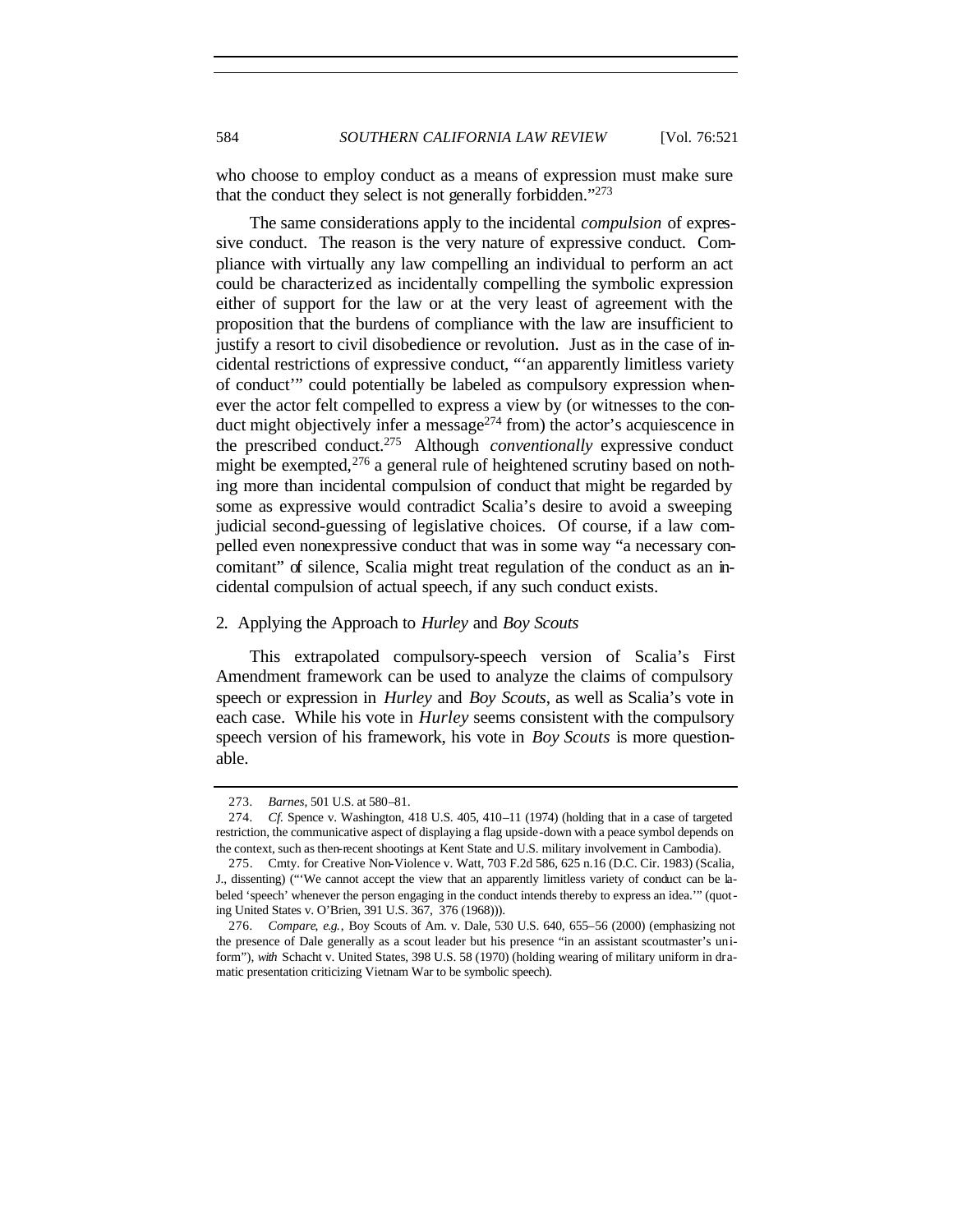In a number of respects, *Hurley* was similar to *Boy Scouts*. In *Hurley*, the Court invalidated Massachusetts' public accommodation law as applied to require the private organizers of Boston's St. Patrick's Day parade to include a unit of self-identified lesbian, gay, and bisexual Irish-Americans. The Massachusetts Supreme Judicial Court, like the New Jersey Supreme Court, found the parade to be a "public accommodation" and held that the organizers' exclusion of the gay contingent unlawfully discriminated on the basis of sexual orientation. As in *Boy Scouts*, the parade organizers challenged the enforcement of the public accommodation law against them on the ground that it interfered with their expression. Lastly, the Court sustained the First Amendment challenge because the law incidentally compelled the parade organizers to communicate a message.<sup>277</sup>

There were, however, differences between *Hurley* and *Boy Scouts* that distinguish the two cases within Scalia's extrapolated First Amendment framework. Of perhaps greatest significance were the respective modes of alleged compulsory communication. In *Hurley*, the mode of communic ation was actual speech embedded in a parade setting. The state court's ruling had, in the Court words, required "the admission of [the gay group] as its own parade unit carrying its own banner."<sup>278</sup> This mode of communic ation is relevant in two ways under Scalia's framework. First, it involved actual speech, emblazoned on the banner, $279$  and second, it involved conduct that is "an essential concomitant" of the parade organizers' actual speech—marching. In light of those factors, even incidental compulsion of communication would have been sufficient under Scalia's framework to trigger some form of heightened scrutiny because both factors implicate either actual speech or conduct Scalia assimilates to actual speech.

The mode of compulsory communication in *Boy Scouts* was quite different. The centerpiece of the Court's decision was its determination that James Dale's "presence in the Boy Scouts would, at the very least, force the organization to send a message, both to the youth members and the world, that the Boy Scouts accepts homosexual conduct as a legitimate form of behavior."<sup>280</sup> How Dale's "forced inclusion"<sup>281</sup> would have produced compulsory communication was not made entirely clear in the ma-

<sup>277</sup>*. See* Hurley v. Irish American Gay, Lesbian & Bisexual Group of Boston, Inc., 515 U.S. 557, 560–66 (1995). Nowhere in the *Hurley* opinion did the Court suggest that the public-accommodation law presented a case of targeted compulsion.

<sup>278</sup>*. Id*. at 572.

<sup>279</sup>*. See* Rubenfeld, *supra* note 13, at 817 n.113 (relying on this first factor in distinguishing *Hurley* from *Boy Scouts*).

<sup>280</sup>*. Boy Scouts*, 530 U.S. at 653.

<sup>281</sup>*. Id*. at 656.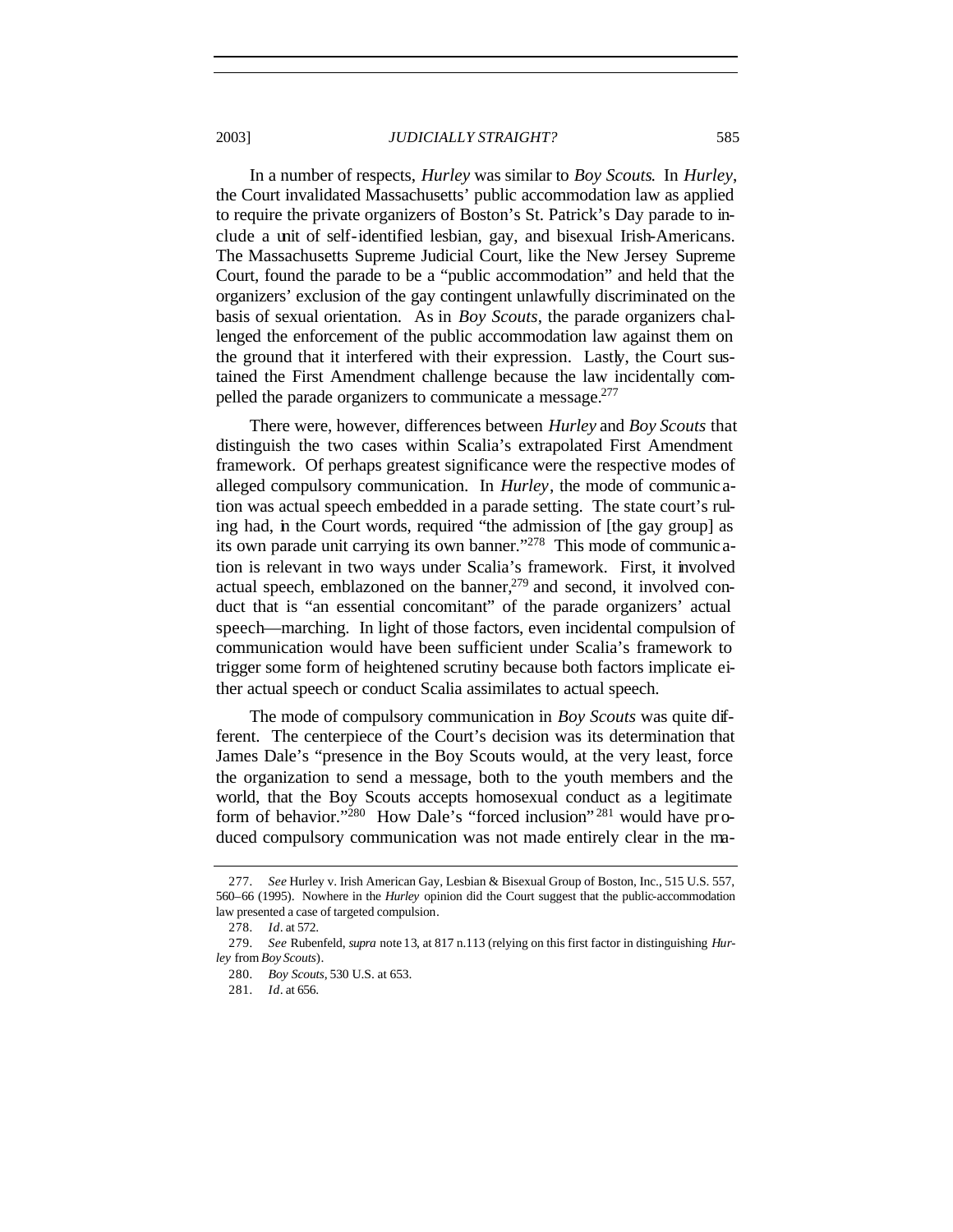jority opinion. But in applying Scalia's framework it would be important to figure out whether Dale's presence would somehow compel the Boy Scouts to engage in actual speech or mere expressive conduct. If only the latter were at issue, Scalia's extrapolated framework would require the Boy Scouts to establish *targeted* compulsion of expressive conduct. The Boy Scouts would have to show that the law, like the mandatory flag salute in *Barnette*, compelled conduct precisely because it expressed a particular message.

Although the Court did not fully describe how the forced inclusion of Dale would compel the Boy Scouts to engage in communication, it indicated that the conclusion turned on the public (or notorious) character of Dale's sexual identity. In the key passage of the opinion,  $282$  the majority pointed to Dale's prominence in the community, his open and honest selfidentification as gay, and his standing as a supposed "gay rights activist"<sup>283</sup> as material to the determination that his presence would somehow compel the Boy Scouts to communicate its moral approval of gay sexuality. The majority opinion seemed to indicate that the result would have been different had Dale been more guarded or discreet about his sexuality.<sup>284</sup> In quoting an illustrative passage from *Hurley*, the majority seemed to embrace the idea that Dale himself, as a result of his public reputation, would iconically "'suggest" or "'bear witness to"' the viewpoint that gay sexuality was morally right.<sup>285</sup>

This feature of the majority opinion might be explained by a simple misattribution theory, in which case one might be able to conclude that

<sup>282</sup>*. See id*. at 653–54 (determining that the state-mandated inclusion of Dale would effectively compel the Boy Scouts to send a message).

<sup>283</sup>*. Id*. at 653 ("Dale, by his own admission, is one of a group of gay Scouts who have 'become leaders in their community and are open and honest about their sexual orientation.' . . . Dale was the copresident of a gay and lesbian organization at college and remains a gay rights activist."). *Accord id.* at 644 (emphasizing Dale's standing as "an avowed homosexual and gay rights activist"); *id.* at 655–56 (describing Dale with same phrases).

<sup>284</sup>*. Id*. at 653 (disclaiming the notion that "an expressive association can erect a shield against antidiscrimination laws simply by asserting that mere acceptance of *a member from a particular group* would impair its message." (emphasis added)). Read in context, the sentence seemed to distinguish merely being gay from being avowedly gay and politically active.

The District of Columbia Commission on Human Rights relied on precisely this distinction in holding the District's public accommodation applicable to the Boy Scouts' expulsion of two gay men who were, in fact, more discreet about their sexual orientation. *See* Pool v. Boy Scouts of Am., Nos. 93-030-(PA) & 93-031-(PA), at 55–62 (D.C. Comm'n on Human Rights. Jun. 21, 2001), *available at* Gay & Lesbian Activists Alliance, Inc., http://www.glaa.org/archive/2001/poolandgellerruling0621.pdf (visited June 12, 2002), *and* Discrimination in the BSA, http://www.bsa-discrimination.org/Gays-Top/PoolGeller-Top/Pool\_Geller\_Decision.pdf (visited Aug. 3, 2002), *rev'd sub nom.* Boys Scouts of Am. v. D.C. Comm'n on Hum. Rts, 809 A.2d 1192 (D.C. 2002).

<sup>285</sup>*. Boy Scouts*, 530 U.S. at 654 (quoting *Hurley*, 515 U.S. at 574–75).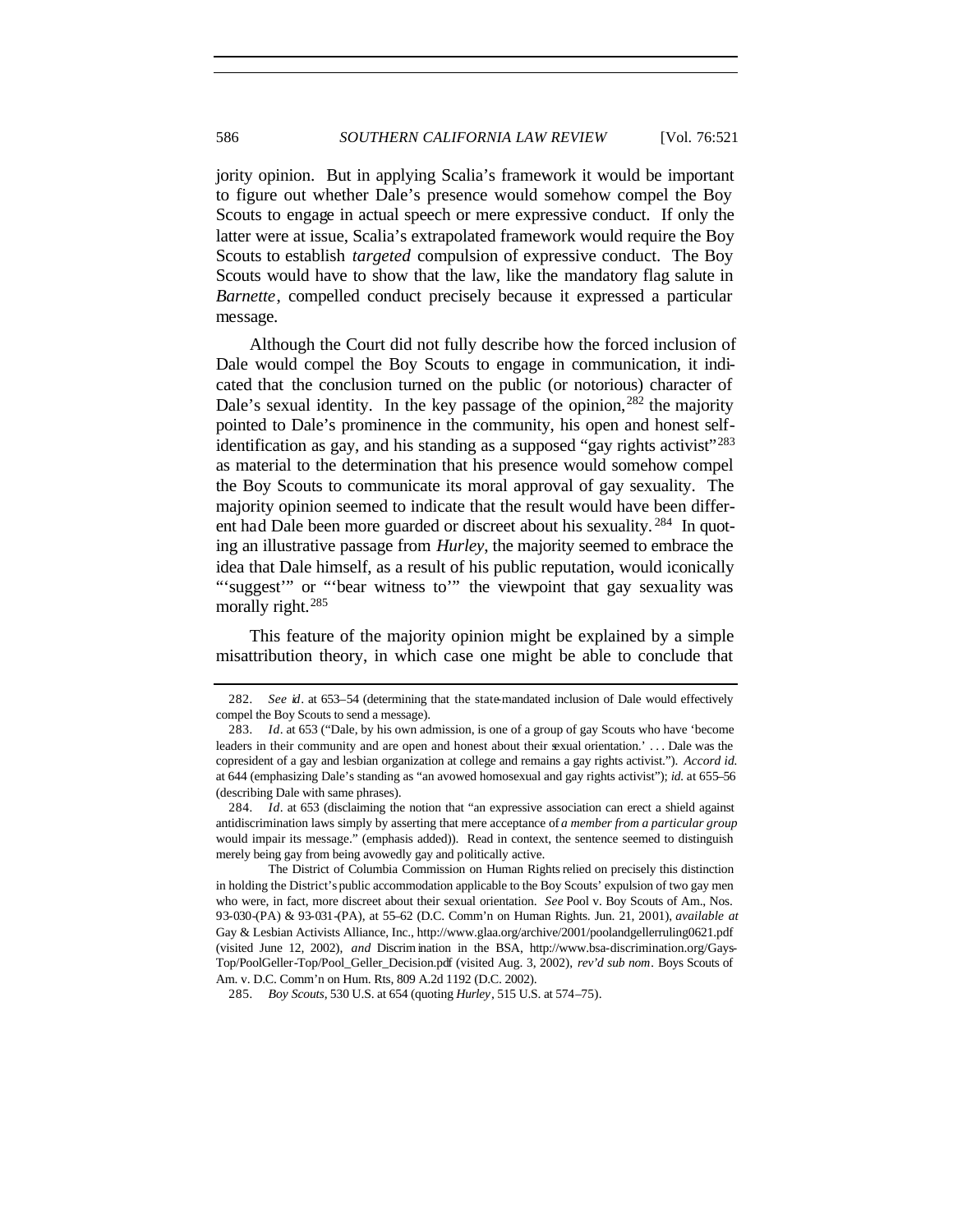Dale's legally mandated inclusion incidentally compelled actual speech. In some contexts, the Court has concluded that an enterprise's First Amendment interests were impaired where the government required the enterprise to associate with others in a way that might lead the public to misattribute the speech of those others to the enterprise itself. For instance, the Court has accepted that kind of theory where the government has attempted to require either a newspaper to publish a reply from a politician whom the newspaper had criticized<sup>286</sup> or a public utility to include a public interest group's messages in a newsletter that the public utility disseminated to its customers along with the monthly electric bill. <sup>287</sup> On the other hand, the Court has rejected the theory where the government has required either a cable television operator to deliver the content of local broadcast stations<sup>288</sup> or a shopping mall to permit public interest groups to solicit customers on its premises.<sup>289</sup>

In the *Boy Scouts* opinion, however, the majority implicitly discla imed at least this version of a misattribution theory. The opinion did not rest on the theory that state-mandated inclusion of Dale might have confused people by leading them to mistakenly attribute Dale's *off-duty* college activities, including his own actual speech, to the Boy Scouts. Such a theory would have been difficult to employ in the case because the majority tacitly acknowledged that the Boy Scouts would not revoke the membership of straight scout leaders merely because they supported gay rights or even expressly advocated that viewpoint through activism outside their capacity as scout leaders.<sup>290</sup> Moreover, to the extent *either* a straight or gay scout leader actually advocated the morality of gay sexuality in his capacity as a scout leader, the organization could remove  $\lim_{n \to \infty}$  notwithstanding the state public-accommodations law.<sup>292</sup> So the majority opinion must have

<sup>286.</sup> Miami Herald Publ'g Co v. Tornillo, 418 U.S. 241, 254–58 (1974).

<sup>287.</sup> Pacific Gas & Elec. Co. v. Public Utilities Comm'n of Cal., 475 U.S. 1, 20–21 (1986).

<sup>288.</sup> Turner Broad. Sys., Inc. v. FCC, 512 U.S. 622, 668 (1994). Scalia, however, dissented in this case.

<sup>289.</sup> PruneYard Shopping Ctr. v. Robins, 447 U.S. 74, 88 (1980).

<sup>290.</sup> At most, the majority suggested that the evidence supported the Boy Scouts' assertion that it would remove a straight scout leader who advocated the morality of same-sex intercourse *to youth members of the Boy Scouts*. 530 U.S. at 655 n.1. One can readily imagine, however, a scout leader who refrained from that "on-duty" advocacy yet in his "off-duty" life had become a well-known gay-rights activist through involvement in an organization such as Parents, Family, and Friends of Lesbians and Gays (PFLAG).

<sup>291.</sup> Boy Scouts of Am. v. Dale, 530 U.S. 640 n.1 (2000).

<sup>292</sup>*. Cf.* Roberts v. U.S. Jaycees, 468 U.S. 609, 627 (1984) (noting that despite requiring the admission of women to Jaycees clubs, Minnesota's public accommodations law "requires no change in the Jaycees' creed of promoting the interests of young men, and it imposes no restrictions on the organization's ability to exclude individuals with ideologies or philosophies different from those of its existing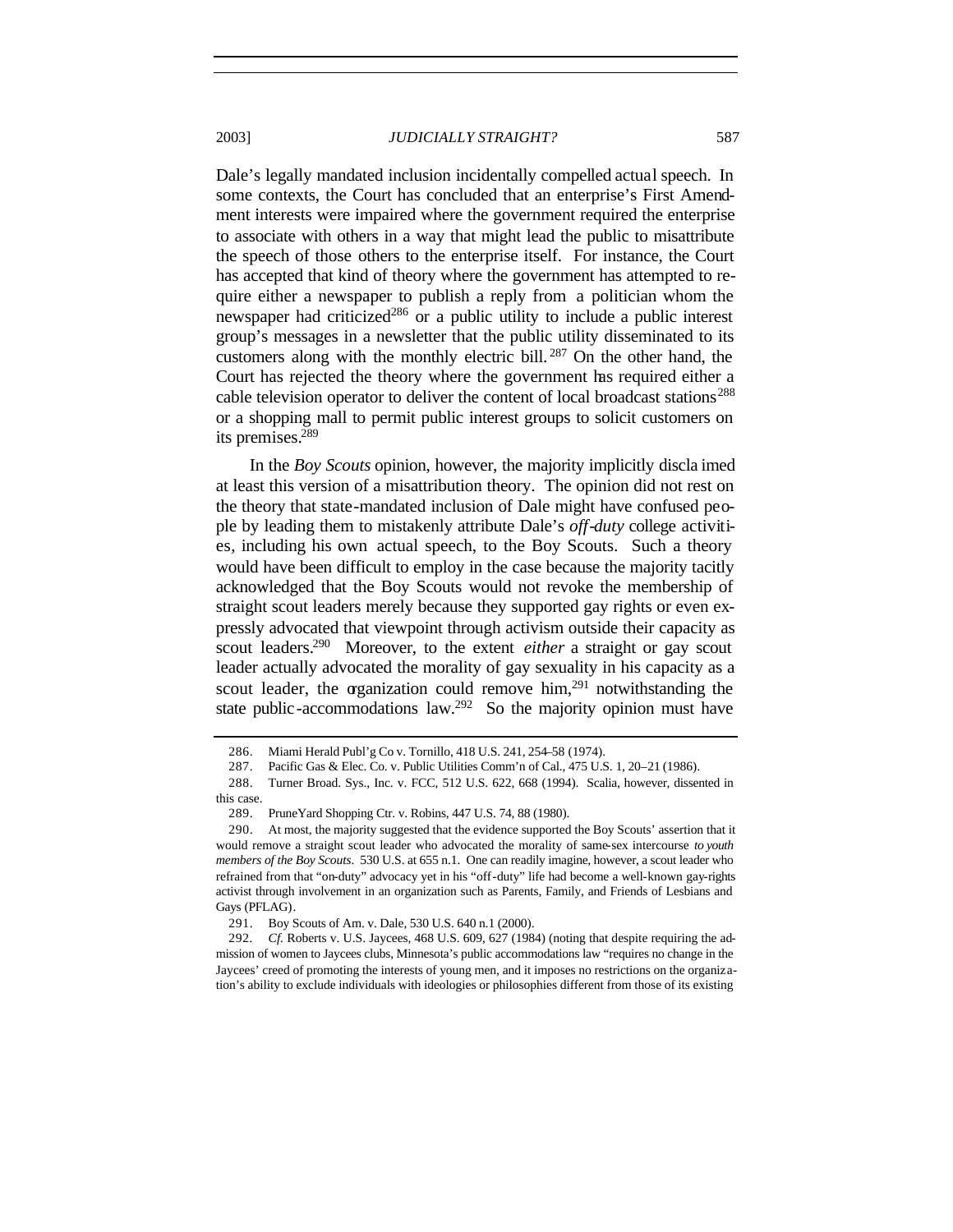rested on more than the simple notion that all "off-duty" speech of a scout leader may be treated as the official speech of the Boy Scouts for First Amendment purposes, or might be reasonably misattributed to the organization by members of the community. That avenue for discerning an inc idental compulsion of actual speech was precluded by the facts of the case and implicitly disavowed by the Court.

Dale's off-duty advocacy seems to have been relevant for a different reason. His advocacy—when combined with his public self-identification as gay—would allow people who were familiar with him to infer perhaps reasonably (even if mistakenly) that Dale not only believed same-sex intercourse to be morally legitimate but even engaged in the conduct himself. In addition, the fact that Dale had gained some measure of prominence in the community through his position as head of a gay student group, his participation in the seminar addressing the needs of gay youths, and the publicity he received in the Newark newspaper as a result made it likely that many people in his hometown would be sufficiently aware of the facts to draw those conclusions. The Newark article itself had paraphrased him as saying that in self-identifying as gay, "he wasn't *just* seeking sexual experiences,"<sup>293</sup> supporting a negative inference that doing so was *part* of the reason he had self-identified. Any number of scouts, parents, and members of the community could fairly infer that Dale had engaged in same-sex intercourse, which, according to the Boy Scouts, violated the Scout Oath and the Scout Law.

This widespread knowledge (or fair assumption), in the majority's implicit view, made it problematic for New Jersey to forbid Dale's exclusion from the Boy Scouts. What made the Boy Scouts an expressive association in the first place was its mission of "helping to instill values in young people."<sup>294</sup> Carrying out that mission was the job of scout leaders, like Dale,

members."). Similarly, the New Jersey law protect ed individuals against discrimination because of their sexual orientation or expression of their own sexual identity, but it did not protect individuals from discrimination because of their political views on gay rights or any other subject. See N.J. STAT. ANN. § 10:5 -4 (West 2001) (prohibiting discrimination based on "race, creed, color, national origin, ancestry, age, marital status, affectional or sexual orientation, familial status, or sex"). It would have been inappropriate for *the Boy Scouts* majorit y to place such an extravagant interpretation on the New Jersey statute absent any indication that New Jersey courts would interpret the law in that manner. *See, e.g.*, Romer v. Evans, 517 U.S. 620, 630 (1996) (noting broad possible interpretation of challenged state measure but declining to rest decision on that interpretation absent more guidance from state courts). *See generally* Erie R.R. Co. v. Tompkins, 304 U.S. 64 (1938).

<sup>293.</sup> Kinga Borondy, *Seminar Addresses Needs of Homosexual Teens*, NEWARK STAR-LEDGER, July 8, 1990, at 517, *reprinted in* Joint Appendix at 517, *Boy Scouts* (No. 99-699) (emphasis added).

<sup>294</sup>*. Boy Scouts*, 530 U.S. at 649 (quoting mission statement). *See id.* at 650 ("It seems indisputable that an association that seeks to transmit such a system of values engages in expressive activity.").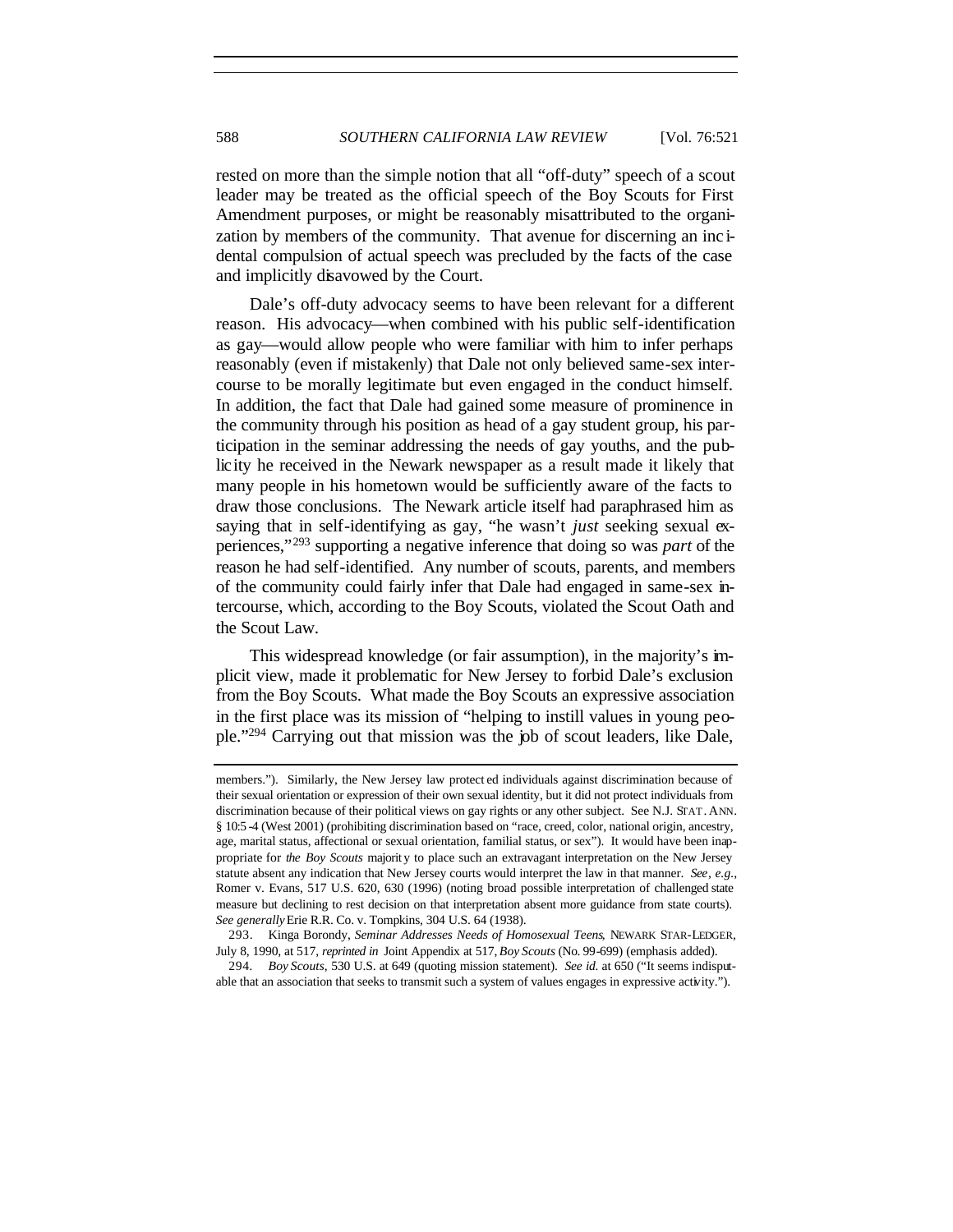who were supposed to inculcate values in their youthful charges "both expressly and *by example*."<sup>295</sup> Dale could hardly teach by example that "homosexual conduct" was morally perverse and filthy, as the organization maintained, if Dale himself were widely believed to engage in it. Whether Dale actually did so or not was almost immaterial. That he was widely assumed to do so meant that he could not serve as the kind of dsytopian exemplar of gender-rigidified heterosexual mating that the Boy Scouts desired in its role models.

Although that theory seems to best explicate the majority's finding of compulsory communication, it poses a major obstacle to the application of heightened scrutiny under Scalia's extrapolated framework. If the New Jersey public -accommodation law incidentally compelled the Boy Scouts to communicate because it forced the organization to install as a scout leader an individual who had become a living example of the moral propriety of gay sexuality, then the New Jersey public accommodation law inc identally compelled the Boy Scouts to engage in only *expressive conduct*, not actual speech. The law might ultimately have the effect of practically inducing the Boy Scouts to issue an express disclaimer, but the actual legal coercion of the law itself would not, under this theory, have compelled the organization to speak under threat of court sanction. All the Boy Scouts would have been compelled to do under threat of contempt would have been to engage in the expressive conduct of installing Dale as a scout leader. Whether any resulting practical pressure would lead the Boy Scouts to issue an express disclaimer is more akin to the kind of incidental impact on actual speech at issue in *Arcara*. <sup>296</sup> And *neither* the incidental compulsion of mere expressive conduct *nor* an incidental impact on actual speech would have been sufficient under Scalia's extrapolated framework to trigger any First Amendment scrutiny at all.

It might be possible to argue, in the alternative, that state-mandated inclusion of Dale as a scout leader would interfere with *express* inculcation of antigay beliefs, thus implicating actual speech. It seems plausible that if a law requires an organization to employ as an express advocate an individual whose own life contradicts the message he is charged with advocating, the law arguably frustrates the full expression of the organization's desired message by saddling it with an advocate who lacks sufficient personal

<sup>295</sup>*. Id*. (emphasis added).

<sup>296</sup>*. See also* PruneYard Shopping Ctr. v. Robins, 447 U.S. 74, 87 (1980) (holding implicitly that law's creation of conditions giving party a nonlegal incentive to issue an express disavowal of other people's speech does not itself establish compulsory speech). Professor Tribe would apparently now disagree. *See generally* Tribe,*supra* note7.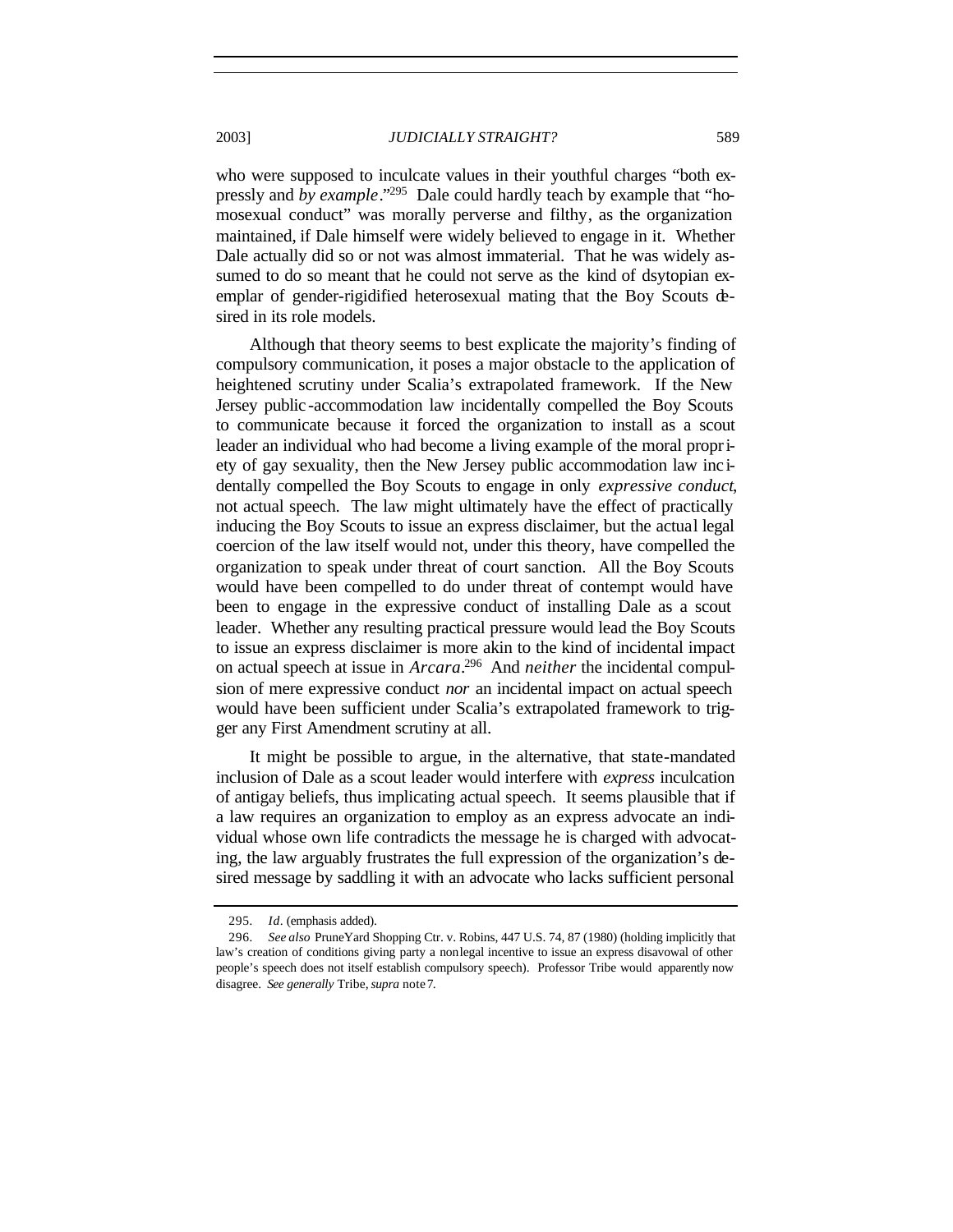credibility to make the advocacy effective. In that circumstance, it might be possible to find an incidental restriction of actual speech, although it is not clear that merely impairing a speaker's credibility is more than a mere incidental impact on actual speech under *Arcara*.

At any rate, the Court in *Boy Scouts*, including Justice Scalia, was precluded by the procedural posture of the case from pursuing that line of analysis in search of either an incidental compulsion or an incidental restriction of actual speech. The Court correctly observed that *in general* the Boy Scouts sought to instill values by having adult members "inculcate" those values "both expressly and by example."<sup>297</sup> As to the inculcation of the specific antigay propoganda that was relevant to the case, however, the Court did *not* find that the Boy Scouts taught this belief expressly. Rather, the procedural posture of the case forced the Court to concede, implicitly, that its resolution of the First Amendment claim was constrained by the allegation, supported by material evidence, that "the Boy Scouts wishes Scout leaders to avoid questions of sexuality and teach *only* by example<sup>'298</sup> in the particular context of gay sexuality.

The procedural posture was relevant because at the time of the appeals that culminated in the Court's review, the case had reached only the summary judgment stage. There had been no trial to resolve any disputed questions of material fact, and on this question of fact, there was a genuine dispute. Although the Boy Scouts adverted to two published statements that ambiguously anticipated at least some measure of express dialogue between scout leaders and youths about sexuality in general,<sup>299</sup> Dale offered a

Although the Boy Scouts complained that the New Jersey Supreme Court "failed to note the references in the Boy Scout Handbook to sexual responsibility, marriage, and fatherhood," Brief for Petitioners at 17, *Boy Scouts* (No. 99-699), the passage containing those references has as its clear, overriding objective the prevention of teenage pregnancy and sexually transmitted diseases. *See* Joint Appendix at 210–11, *Boy Scouts* (No. 99-699) (discussing problems teenage pregnancy causes for both women and children and discussing risk of sexually transm itted diseases). Furthermore, as the New Jersey Supreme Court actually *did* note, *see Dale*, 734 A.2d at 1203, the reference in that passage to sexual morality was carefully qualified, immediately converted into a secularized concern for psychological well-being, and ultimately presented simply as sage practical advice for living. *See* Joint Ap-

<sup>297</sup>*. Boy Scouts*, 530 U.S. at 649–50.

<sup>298</sup>*. Id.* at 655 (emphasis added).

<sup>299</sup>*. See* Joint Appendix at 211, *Boy Scouts* (No. 99-699) (reprinting portions of the Scoutmaster Handbook). The Scoutmaster Handbook notes that

<sup>[</sup>y]our religious leaders can give you moral guidance [about sexuality]. Your parents or guardian or a sex education teacher should give you the facts about sex that you must know. . . . If you have questions about growing up, about relationships, sex, or making good decisions, ask. Talk with your parents, religious leaders, teachers, or Scoutmaster.

*Id.* The Handbook later goes on to note that "[o]lder Scouts are concerned about sex and think about girls much of the time. Accept all youth as they are. Your acceptance will reassure them that they are 'normal.' ... Be accepting of their concerns about sex. Be very open and clear when talking with them." *Id.* at 248.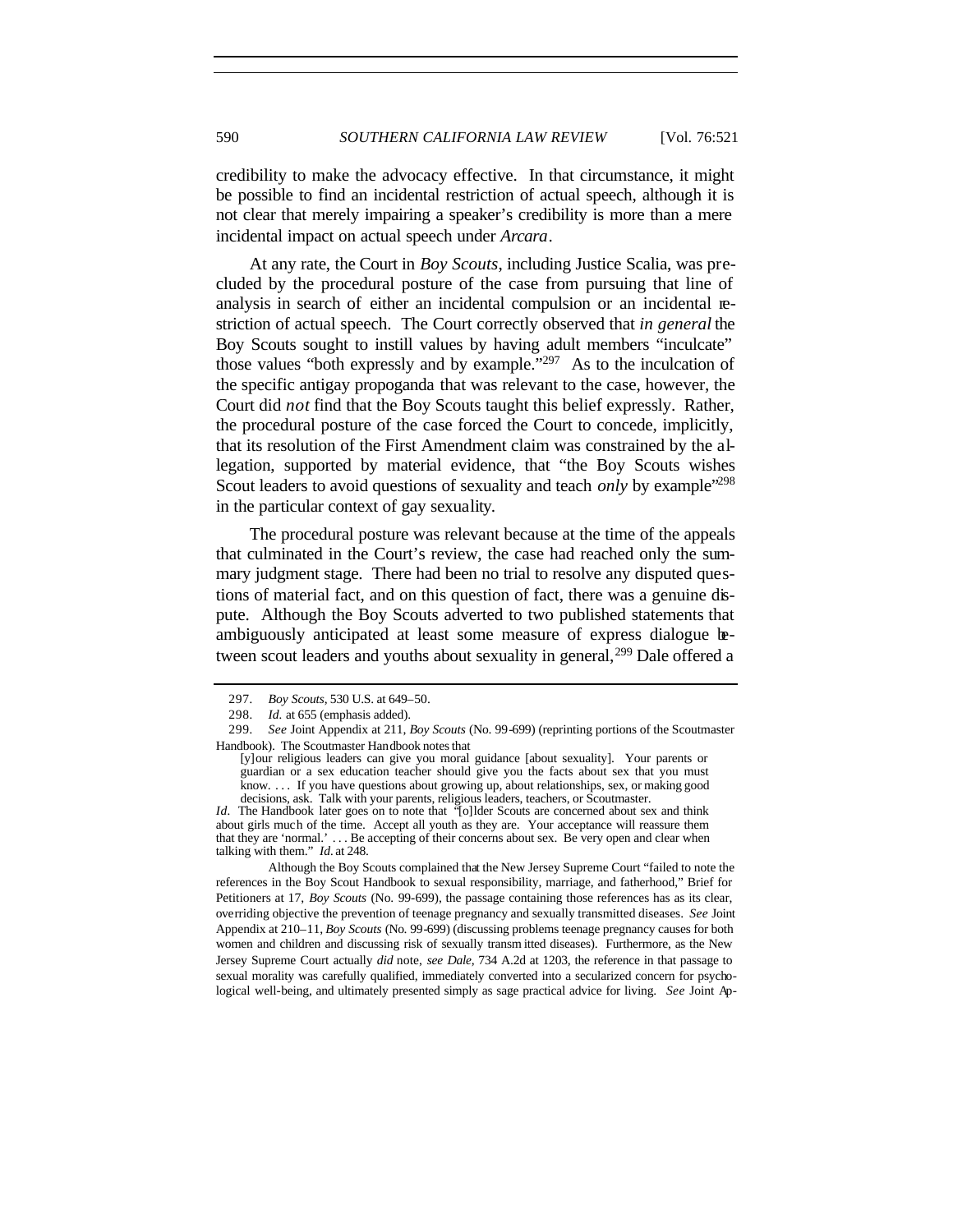more specific, Boy Scouts directive that "boys should learn about sex and family life from their parents, consistent with their spiritual beliefs."300 Dale also presented admissions from scouting officials that opposition to gay sexuality was not "contained in *explicit* language in any document that is disseminated to Scouts,"<sup>301</sup> and that in Dale's own Boy Scouts council, scout leaders did not "engage in sexual instruction or counseling," apart from a program designed to educate scouts about child abuse.<sup>302</sup> Indeed, the Boy Scouts itself went so far as to concede that "[o]fficial Scouting materials addressed to the boys do not refer to homosexuality or inveigh against homosexual conduct<sup>"303</sup> and that in general scout leaders "teach by example as much or more than they teach by proscription."<sup>304</sup> Dale's concrete evidence suggested that scout leaders rarely, if ever, addressed the morality of gay sexuality in any way other than by providing a living heterosexual example. Although the majority opinion grumbled that the Boy Scouts "dispute<sup>[d]</sup> with contrary evidence" the proposition that it discouraged explicit instruction as to sexual morality,  $305$  that "contrary evidence" at best raised a genuine issue of material fact and, quite arguably, was not substantial enough to meet the organization's burden of production in resisting summary judgment on that point. The majority actually found the Boy Scouts to have made explicit statements about gay sexuality only in a few internal memoranda and "in prior litigation."<sup>306</sup> The majority did not find (and could not have found) as a matter of binding fact at that stage of the litigation that the Boy Scouts *expressly* inculcated a particular moral view of gay sexuality. Adjudication of the Boy Scouts' First Amendment claim could not have rested on a resolution of that open fact question about which there had been no trial, $307$  and that procedural constraint precluded a

pendix at 248, *Boy Scouts* (No. 99-699) ("*For the followers of most religions*, sex should take place only between married couples. To do otherwise *may cause feelings of guilt and loss*. Abstinence until marriage is *a very wise course of action*." (emphasis added)) (reprinting portion of Scout Handbook).

<sup>300.</sup> Joint Appendix at 668, *Boy Scouts* (No. 99-699) (reprinting affidavit quoting portion of Scoutmastership Fundamentals).

<sup>301</sup>*. Id.* at 691 (reprinting portions of deposition of Boy Scouts official) (emphasis added). S*ee also id.* 697 (admitting that it was not "an *explicit* aim of the Boy Scouts to discourage homosexuality" (emphasis added)).

<sup>302</sup>*. Id.* at 758 (reprinting portions of deposition of Boy Scouts official who informed Dale of his expulsion).

<sup>303.</sup> Brief for Petitioners at 5, *Boy Scouts* (No. 99-699).

<sup>304</sup>*. Id.* at 3–4.

<sup>305.</sup> Boy Scouts of Am. v. Dale, 530 U.S. 640, 655 (2000).

<sup>306</sup>*. See id.* at 652 (citing Curran v. Mount Diablo Council of Boy Scouts of Am., No. C-365529 (Cal. Super. Ct. July 25, 1991); 29 Cal. Rptr. 2d 580 (Ct. App. 1994); 952 P.2d 218 (Cal. 1998)).

<sup>307.</sup> Indeed, to the extent the fact was relevant, it was relevant to the Boy Scouts' proof of its defense of unconstitutionality. As such, the Boy Scouts, not Dale, would have borne the initial burden of proof on the question. In order to prevail at summary judgment, the Boy Scouts would have had to es-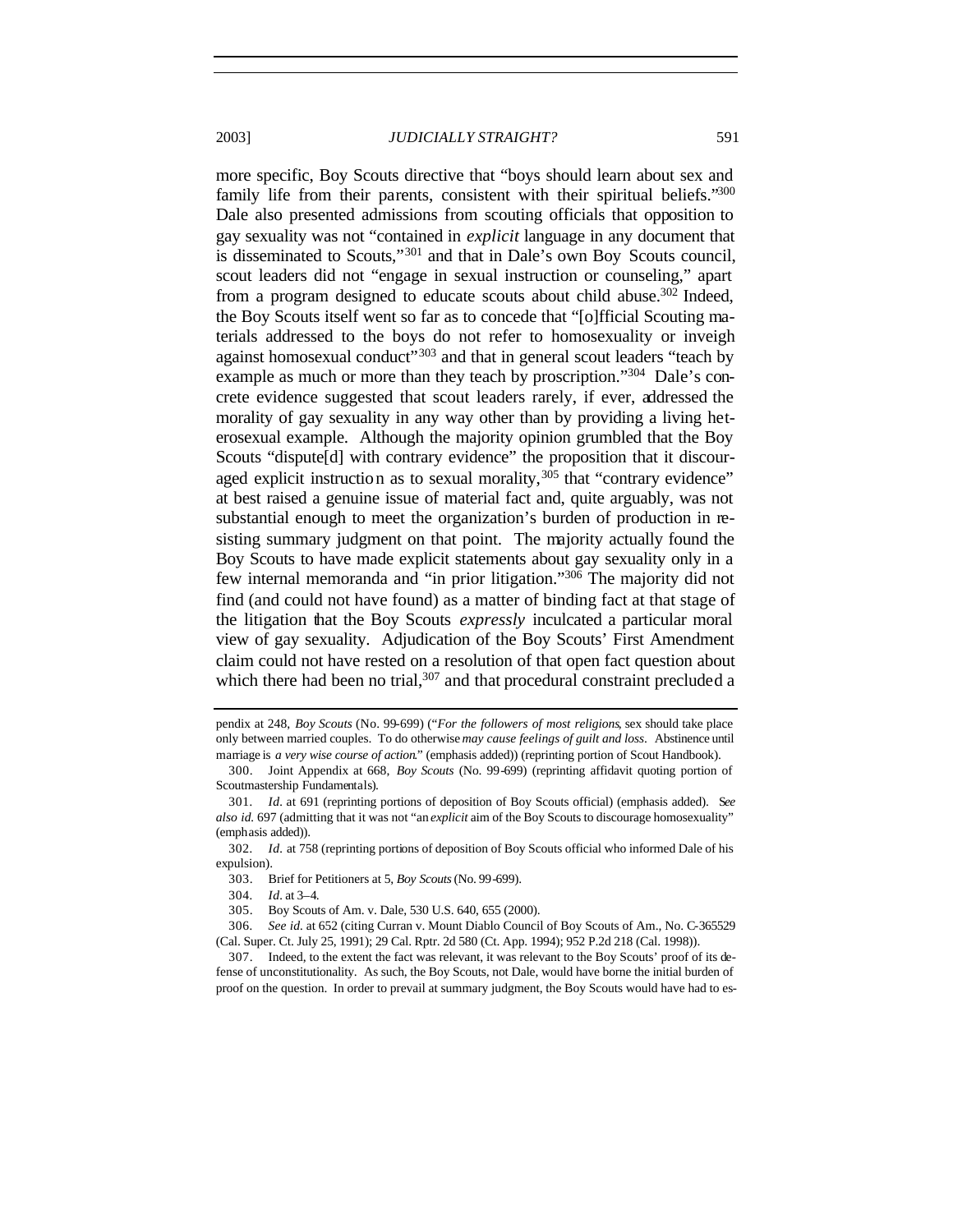theory that by interfering with express inculcation of antigay beliefs, New Jersey's public-accommodation law incidentally restricted actual speech.<sup>308</sup>

One last variation on this approach deserves mention, and it involves the special case of conduct that is "intertwined" with or is "an essential concomitant of effective" speech. Scalia has explained that even the inc idental restriction—and, by extrapolation, the incidental compulsion—of this conduct will trigger heightened scrutiny because of the intimate connection between the conduct and the actual speech with which it is intertwined. Relying on this nuance of his First Amendment framework, one might argue that association, like marching and picketing, is such conduct. After all, *Roberts* recognized expressive association as "an indispensable means of preserving" other First Amendment freedoms, including speech.<sup>309</sup> On this view, even the incidental compulsion of expressive association might be thought to trigger heightened scrutiny because, if one accepts the premise, it is an essential concomitant of effective speech, or in this instance abstinence from actual speech.

How that sort of argument would work under Scalia's extrapolated framework is unclear because it could be formulated in one of two ways. First, the argument might fail in *Boy Scouts* because, as just explained, the particular compelled association in that case was not intertwined with—or necessarily resulted in the compulsion of—actual speech. On the other hand, the argument could be cast more abstractly, so that Scalia might recognize that expressive association, whether intertwined with actual speech in the specific case or not, is deemed *in general* to be a concomitant of effective actual speech and is treated like actual speech regardless of the circumstances of a particular case. His *Watt* opinion can be read to support either interpretation, although it leaned toward the former, situational analysis.<sup>310</sup> The latter version, moreover, would arguably be inconsistent

tablish that no reasonable juror could find that the organization preferred scout leaders to teach sexual morality only by example. They could not have met that high burden of proof on the record before the Court.

<sup>308.</sup> Nor as Dale's case had been litigated could the Court have based a similar conclusion on the Boy Scouts internal memoranda. The state-mandated inclusion of Dale as a low-level scoutmaster would do little to impair the credibility of the executives who had distributed those memoranda.

<sup>309</sup>*. See* Roberts v. U.S. Jaycees, 468 U.S. 609, 618, 622 (1984) ("An individual's freedom to speak, to worship, and to petition the government for the redress of grievances could not be vigorously protected from interference by the State unless a correlative freedom to engage in group effort toward those ends were not also guaranteed.").

<sup>310</sup>*. See* Cmty. for Creative Non-Violence v. Watt, 703 F.2d 586, 623 (D.C. Cir. 1983). Here, Scalia noted:

I would be content to consign marching and picketing, as the principal dissent suggests, to a category of traditionally expressive conduct *which itself qualifies as speech*, and thus does not require a showing of expression-suppressing intent. I do not think that exception is necessary,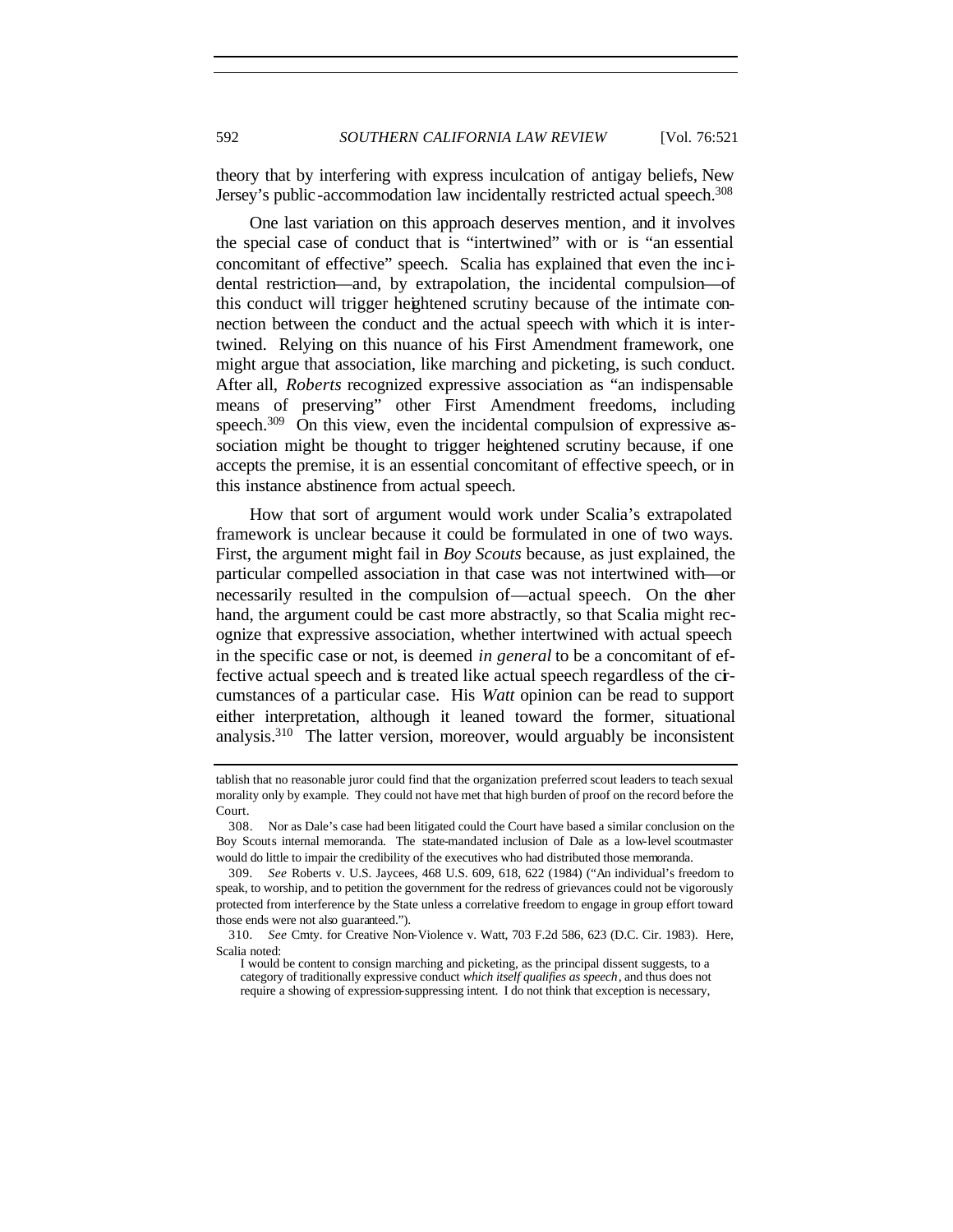with the major thrust of the majority opinion in *Boy Scouts*, which revolved around the determination that the compelled association *on the facts of that case* significantly affected the Boy Scouts' expression.

In sum, Scalia's willingness to apply heightened scrutiny in the face of incidental restrictions or compulsions of actual speech, as opposed to expressive conduct, can fully explain his vote to invalidate the enforcement of the public-accommodation law at issue in *Hurley*, but it does not seem capable of explaining his vote to do the same thing on the different facts of the *Boy Scouts* case. That the state action should have been invalidated in *Hurley* but upheld in *Boy Scouts* because the former involved actual speech while the latter involved only expressive conduct may strike some as highly formalistic. If so, however, it is a result of Scalia's own formalistic distinction, based on the text of the First Amendment, between actual speech and expressive conduct.

## C. INCIDENTAL COMPULSION OF EXPRESSIVE ASSOCIATION

There remains one final extrapolation from Scalia's indulgence of heightened scrutiny based on mere incidental restriction or compulsion of actual speech. This extrapolation takes his distinction in the communic ation context between actual speech and expressive conduct and generalizes the distinction to other freedoms protected by the First Amendment. If an analogous distinction were somehow extended to expressive association, it might provide a final theory for harmoniz ing Scalia's vote in *Boy Scouts* with his *Smith* jurisprudence. But given the nature of the multiple extrapolations necessary, the analysis of this theory borders on the speculative.

If Scalia understands his *Smith* jurisprudence as attempting to articulate a general theory of the First Amendment, it may be possible to import the speech-expression distinction into other First Amendment rights. If possible, the concept analogous to actual speech would, by extension, merit protection against even incidental restriction or compulsion while the concept analogous to expressive conduct would merit protection against only targeted restriction or compulsion.

The freedom of religion illustrates the kind of translation required and, significantly, provides evidence that Scalia has contemplated a generalization of the speech-expression distinction. *Smith* contains evidence of a dis-

however, to explain the cases. The marching and picketing holdings represent *not conduct protected because it is in itself expressive*, *but rather what the cases and commentators call 'speech-plus'—conduct 'intertwined' or 'intermingled' with speech*."

*Id.* (footnotes omitted and emphasis added).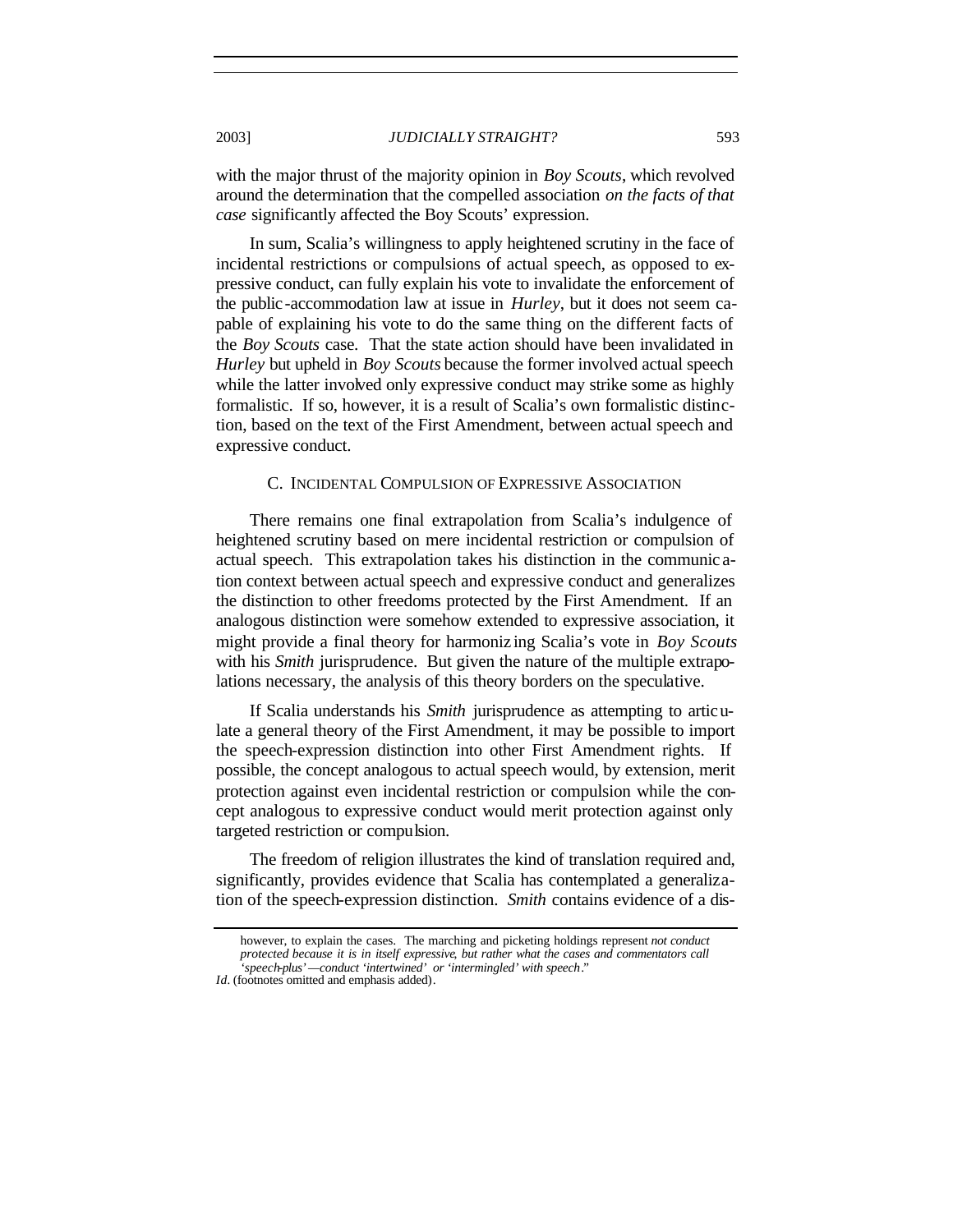tinction between, on the one hand, religious "belief and profession" and, on the other hand, "the performance of (or abstention from) physical acts."<sup>311</sup> In discussing the former, Scalia explained that

[t]he free exercise of religion means, first and foremost, the right to believe and profess whatever religious doctrine one desires. Thus, the First Amendment obviously excludes all governmental regulation of religious beliefs as such. The government may not compel affirmation of religious belief [or] punish the expression of religious doctrines it believes to be false.  $312$ 

In support of these propositions, he cited two relevant cases, *Torcaso v. Watk ins*, <sup>313</sup> which involved targeted compulsion of religious profession, and *United States v. Ballard*<sup>314</sup> which involved the incidental restriction of religious profession. In each case, the Court applied a heightened form of scrutiny and invalidated the challenged law or governmental action. *Ballard*, in particular, is significant in demonstrating Scalia's recognition that the mere incidental restriction of religious profession triggers heightened scrutiny,<sup>315</sup> even as he proceeded in his *Smith* opinion to require a showing of specific targeting in order to trigger heightened scrutiny where only religious *conduct* was implicated. This example illustrates Scalia's recognition of a profession-practice distinction in the religion context that seems to parallel the speech-expression distinction in the speech context.

This recognition of a more generalized distinction between what might be called intrinsic and derivative First Amendment rights raises the possibility that Scalia might also recognize some sort of analogous distinction with respect to freedom of association. Analytically, however, it is difficult to conceptualize a parallel distinction applicable to association. In the cases of both speech and religion, the derivative value that requires a showing of specific targeting in order to merit heightened scrutiny is *conduct* expressive conduct or religious practice. Likewise, the intrinsic value that receives protection against even incidental restriction is, in essence, pure speech—oral or written communication of secular or religious ideas. To

<sup>311.</sup> Employment Div. v. Smith, 494 U.S. 872, 877 (1990).

<sup>312</sup>*. Id.* (citations and internal quotation marks omitted).

<sup>313.</sup> 367 U.S. 488 (1961).

<sup>314.</sup> 322 U.S. 78 (1944).

<sup>315</sup>*. Ballard* involved application of a generally applicable mail-fraud statute to an instance of religious solicitation. There was no allegation that the law specifically targeted religious beliefs either on its face or in its operation. The statute simply targeted mail solicitations containing fraudulent factual claims. While not invalidating the stat ute generally, the Court in *Ballard* held that the government could not enforce the statute against religiously inspired factual claims, even if those claims were highly dubious.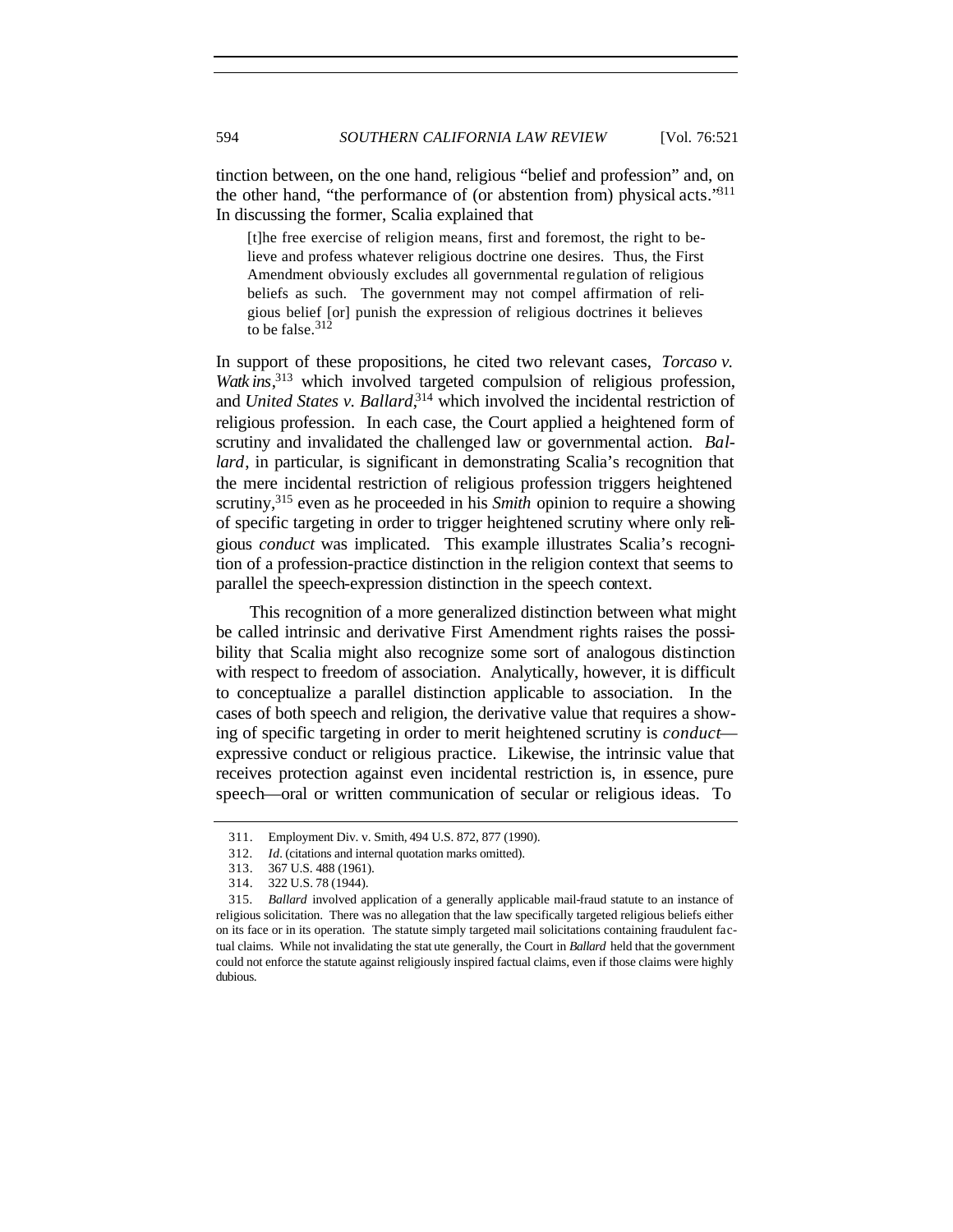## 2003] *JUDICIALLY STRAIGHT?* 595

extend a similar distinction to expressive association presumably would require identification of some "intrinsic" form of association that somehow concerns belief or identity distinct from physical conduct. The idea of *affiliation* is perhaps the only concrete concept that seems analogous affiliation in terms of official membership in a group as an expression of one's identity but lacking any accompanying physical conduct.<sup>316</sup> Recognizing an affiliation-association distinction might have limited relevance in *Boy Scouts* by providing heightened scrutiny with respect to the incidental compulsion of official membership for Dale but presumably not as to the incidental compulsion of his inclusion as an active scout leader performing the duties of the position, which are matters of conduct.

One might propose a distinction between expressive and nonexpressive association, treating the former like actual speech and the latter like expressive conduct. Such a distinction could provide one way of making sense of the assertion in the *Boy Scouts* majority opinion that the New Jersey civil rights law "directly and immediately affects associational rights, in this case associational rights that enjoy First Amendment protection."317 But this interpretation of the sentence would not fit its literal language, for if nonexpressive association were analogized to expressive conduct in terms of a derivative category of partially protected First Amendment interests, one would not imply that only the associational rights at issue *in the case* enjoyed First Amendment protection. Besides, the Court has already established that there is no generalized constitutional freedom of association. Association is protected by the First Amendment only if it is expressive.

At any rate, recognition of some kind of intrinsic -derivative distinction in the association context would be inconsistent with Scalia's articulated reason for recognizing one in the speech context: the text of the First Amendment. He regards actual speech as entitled to greater protection than expressive conduct because only the former is literally mentioned in the text of the First Amendment. Expressive association is not mentioned anywhere in the text of the First Amendment and in its very conception is merely an instrumental extension of the freedom of speech. Accordingly, it would seem impossible to make a textual argument supporting an analogy between speech and expressive association for purposes of recognizing

<sup>316</sup>*. Cf.* Gay Rights Coalition of Georgetown Univ. Law Ctr. v. Georgetown Univ., 536 A.2d 1 (D.C. 1987) (holding religiously-affiliated university unlawfully discriminated against gay student group by denying tangible benefits to group but could not be held to have violated the law by withholding official university recognition).

<sup>317.</sup> Boy Scouts of Am. v. Dale, 530 U.S. 640, 659 (2000).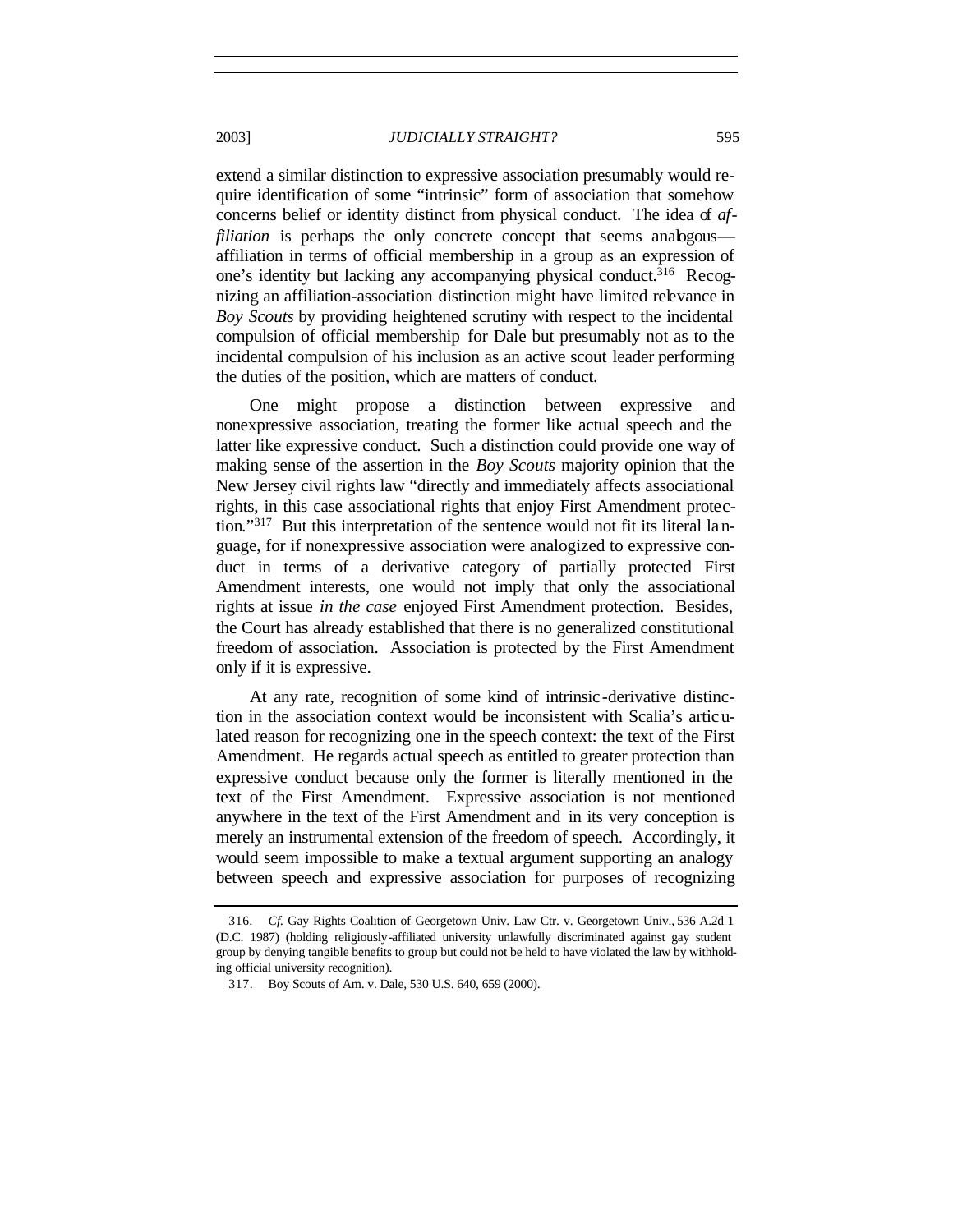some kind of intrinsic-derivative distinction within the latter, although the instrumental conceptualization of expressive association in its entirety seems readily analogous to the derivative character of expressive conduct alone. $318$ 

While there are reasons to think that more is at work than text alone, association still seemingly cannot qualify for the level of protection afforded actual speech. It is true that Scalia seems not to have based his profession-practice distinction in the religion context on a textual footing. After all, the text of the First Amendment literally refers to the "free *exercise*" of religion, which seemingly includes religious conduct,  $319$  yet Scalia has treated only religious belief, profession, and identity as analogous to actual speech.<sup>320</sup> He has treated religious conduct as entitled only to the kind of derivative protection he would extend to expressive conduct. The implic ation is that it is not the text that is defining the distinction but the difference between conduct, which poses potential social harms in need of regulation, and speech, which may perhaps be generally assumed not to.  $321$  Either way, association, with the exception of the narrow affiliation concept, seemingly cannot qualify for the protection afforded actual speech.

While the pursuit of an analogous distinction in the association context is perhaps an amusing intellectual puzzle, it seems not to promise much in the way of explaining the apparent inconsistency between Scalia's vote in *Boy Scouts* and his *Smith* jurisprudence. Nor, given the open factual questions about the speaking duties of a scout leader, could Scalia have rested his vote on an incidental compulsion of actual speech in *Boy Scouts*. Consequently, the availability of heightened scrutiny in the case of such compulsions in Scalia's *Smith* jurisprudence cannot provide a theory that explains his vote in *Boy Scouts*. 322

<sup>318</sup>*. But compare* Troxel v Granville, 530 U.S. 57, 91–92 (2000) (Scalia, J., dissenting) (arguing that nothing in the Constitution protects the right of parents to direct the upbringing of their children), *with id.* at 93 n.2 (describing freedom of intimate association as an "enumerated" right). *See also* Kmiec*, supra* note 75 at 671 ("Somebody will have to tell me when the associational rights bec[a]me enumerated—that is, textual."); *supra*, Part II (describing disconnect between textualist approaches in Scalia's opinions in *Smith* and *Barnes*).

<sup>319</sup>*. See, e.g.*, MERRIAM-WEBSTER'S COLLEGIATE DICTIONARY 406 (10th ed. 1994) (defining the noun "exercise" as, among other things, "the act of bringing into play or realizing in *action*" (emphasis added)).

<sup>320</sup>*. See* Employment Div. v. Smith, 494 U.S. 872, 877 (1990).

<sup>321</sup>*. See, e.g.*, Cantwell v. Connecticut, 310 U.S. 296, 303–04 (1940) (noting that "conduct must remain subject to regulation for the protection of society").

<sup>322.</sup> As noted previously, Scalia's *Smith* jurisprudence, as extrapolated, seems, at most, able to justify heightened scrutiny to the requirement that the Boy Scouts fit Dale with an official uniform, *see supra* note 276, and, possibly, register him as an approved, official member, *see supra* text accompanying note 316.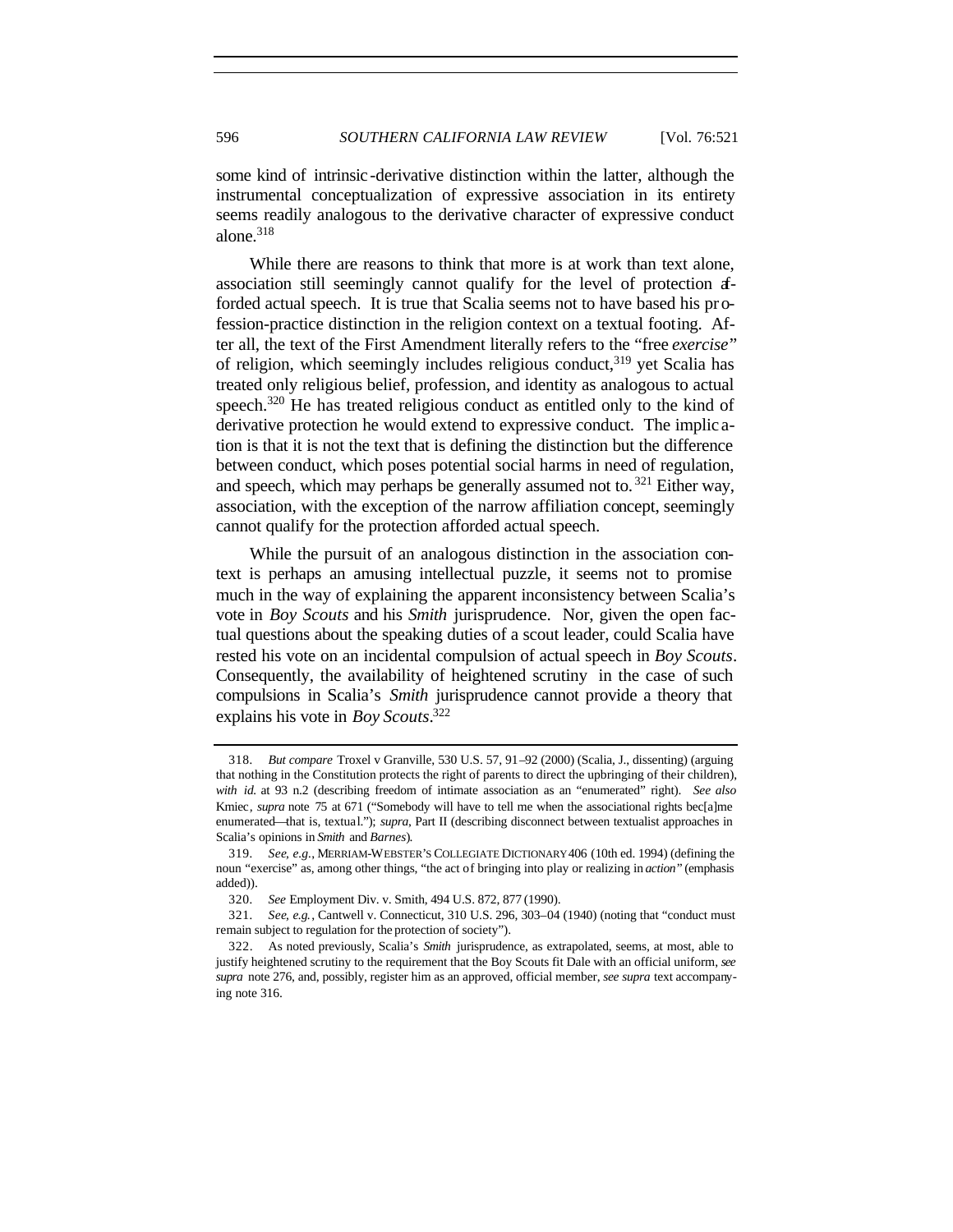## CONCLUSION

Justice Scalia's vote in *Boy Scouts* was not judicially straight. It cannot be harmonized with the general theory of the First Amendment that he has developed in his *Smith* jurisprudence. *Boy Scouts* did not present the kind of specific targeting of expression or expressive association that Scalia's jurisprudence has required, nor did the majority opinion convincingly distinguish *O'Brien*. The particular feature of Scalia's First Amendment jurisprudence that would permit application of heightened scrutiny on the basis of a mere incidental restriction or compulsion of actual speech also cannot explain his vote in *Boy Scouts*. The presence of a genuine issue of material fact as to whether Dale 's Boy Scout troop ever *expressly* inculcated the national organization's antigay morality precluded Scalia from basing his vote on a determination that enforcement of the New Jersey civil rights law would incidentally restrict or compel actual speech. A detailed comparison of his *Smith* jurisprudence discloses no convincing theory under which Scalia could have consistently voted as he did in *Boy Scouts*, at least in the procedural posture in which the case was before him.

Recognition of Scalia's probable inconsistency has several possible implications. First, as a practical matter, it may help in formulating strategies for limiting the potentially destructive impact of *Boy Scouts*. One strategy, for example, might be to target the majority's disingenuous attempt to distinguish *O'Brien*, either in defending against additional attacks on civil rights laws or, more proactively, in widely borrowing that passage and attempting to extend it to cases involving incidental restriction or compulsion of expressive or religious conduct. To the extent that passage fails to distinguish *O'Brien*, the passage may be useful in putting pressure on Scalia's *Smith* jurisprudence in its original contexts. If the New Jersey statute in *Boy Scouts* "directly and immediately" affected First Amendment rights via incidental restriction or compulsion, the argument may be made that laws in many other contexts do as well. Did the law in *Smith* not "directly and immediately" regulate possession of drugs, including peyote? This strategy would exploit the self-interested reason judges avoid inconsistency in the first place: their inability to predict how a precedent might boomerang on its progenitor in future cases. By putting this kind of direct pressure on the centerpiece of Scalia's *Smith* jurisprudence, this strategy could increase the pressure on him to retreat from his vote in *Boy Scouts*, at least by limiting the case to its facts.

On the other hand, many critics—on both the left and the right would be pleased if such a strategy resulted not in a retreat from *Boy Scouts*